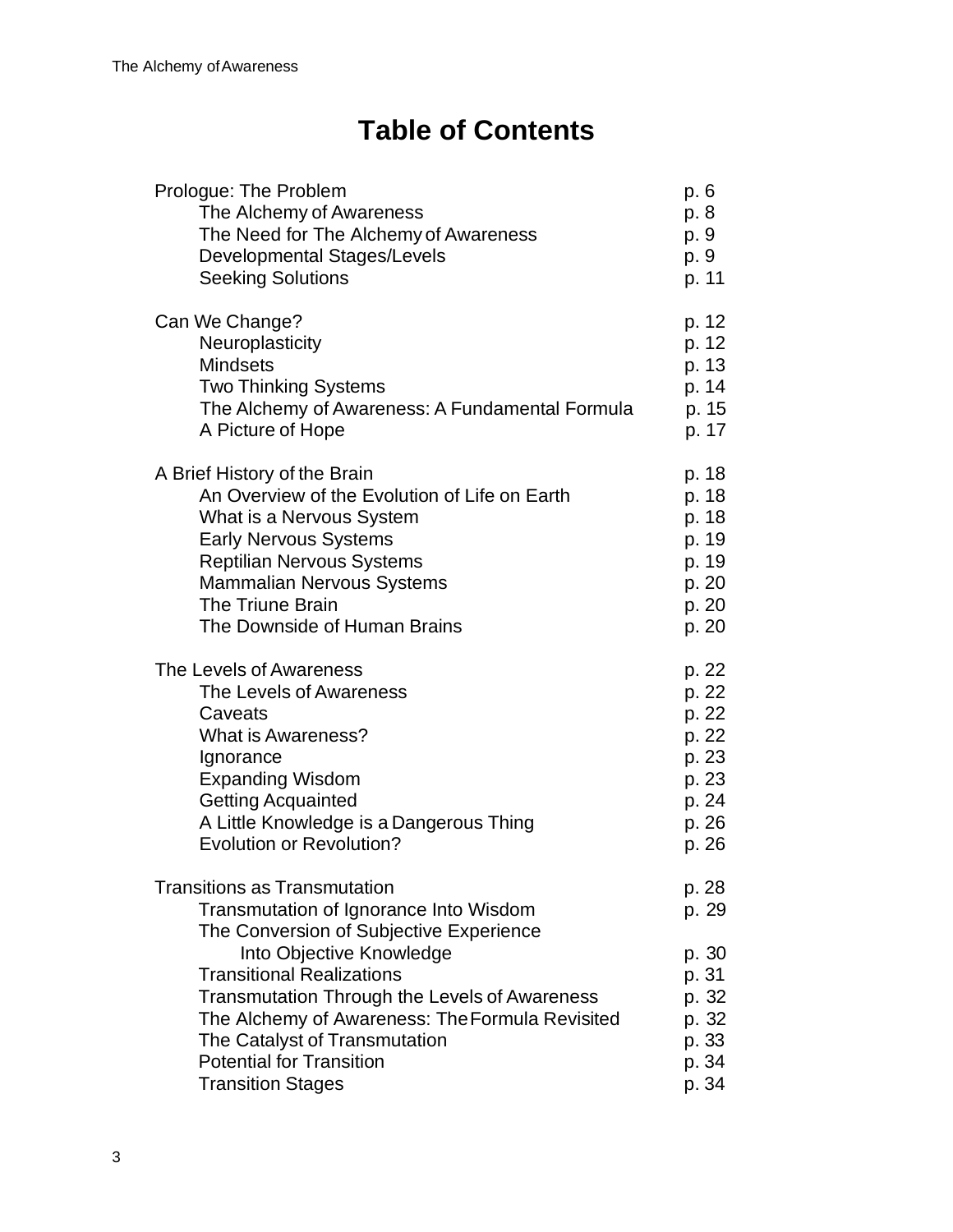| The Early Years: Separation                      | p. 38 |
|--------------------------------------------------|-------|
| The First Transition                             | p. 38 |
| From Level 1 to 2                                | p. 39 |
| From Level 2 to 3                                | p. 39 |
| No Guarantees                                    | p. 40 |
| The Separation Mechanism                         | p. 40 |
| Level 3 Awareness: Membership                    | p. 42 |
| Level 3 Awareness                                | p. 43 |
| <b>Transmutation at Level 3 Awareness</b>        | p. 43 |
| <b>Components of Level 3 Awareness</b>           | p. 43 |
| Level 3 Awareness in the World                   | p. 44 |
| More Examples of Level 3 Awareness in the World  | p. 46 |
| The Transition From Level 3 to Level 4 Awareness | p. 47 |
| The Upside of Problems                           | p. 47 |
| The Wisdom of Level 3                            | p. 47 |
| The Ignorance of Level 3                         | p. 47 |
| Stages of Transition - Level 3 to Level 4        | p. 48 |
| Level 4 Awareness: Independence                  | p. 49 |
| Level 4 Awareness                                | p. 49 |
| <b>Status Anxiety and Level 4 Awareness</b>      | p. 50 |
| <b>Components of Level 4 Awareness</b>           | p. 51 |
| Level 4 in the World                             | p. 54 |
| More Examples of Level 4 Awareness in the World  | p. 56 |
| The Transition From Level 4 to Level 5 Awareness | p. 57 |
| A Level of Tolerance                             | p. 57 |
| The Wisdom of Level 4                            | p. 57 |
| The Ignorance of Level 4                         | p. 57 |
| Stages of Transition - Level 4 to Level 5        | p. 58 |
| Level 5 Awareness: Interdependence               | p. 60 |
| Level 5 Awareness                                | p. 60 |
| Jumping to Conclusions                           | p. 61 |
| A Broader Perspective on Conflict                | p. 62 |
| <b>Components of Level 5 Awareness</b>           | p. 64 |
| Level 5 in the World                             | p. 66 |
| More Examples of Level 5 Awareness in the World  | p. 68 |
| The Transition From Level 5 to Level 6 Awareness | p. 69 |
| Transcendence                                    | p. 69 |
| The Wisdom of Level 5                            | p. 70 |
| The Ignorance of Level 5                         | p. 70 |
| Stages of Transition - Level 5 to Level 6        | p. 70 |
| Level 6 Awareness: Wholeness                     | p. 71 |
| <b>The Great Work</b>                            | p. 71 |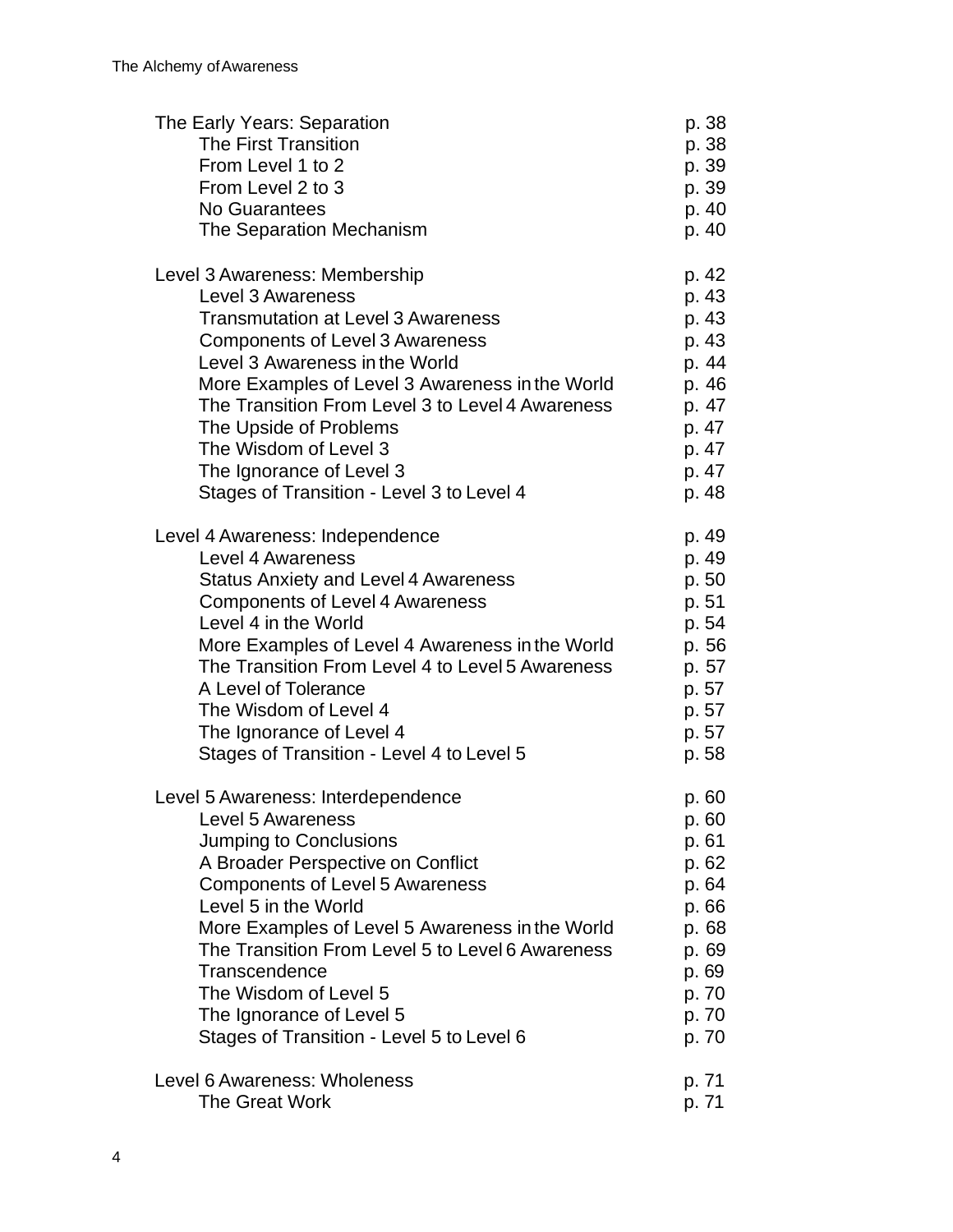| Level 6 Awareness                                | p. 72 |
|--------------------------------------------------|-------|
| <b>Components of Level 6 Awareness</b>           | p. 73 |
| One With the Universe                            | p. 75 |
| The Persistence of Individuality                 | p. 76 |
| Innocence                                        | p. 76 |
| Where Are We?                                    | p. 78 |
| Where Are We Now?                                | p. 78 |
| <b>Getting There</b>                             | p. 83 |
| Getting From Where We Are to Where We Need To Be | p. 83 |
| Is There A Shortcut?                             | p. 83 |
| One Step at a Time                               | p. 84 |
| <b>Resistance to Transition</b>                  | p. 84 |
| <b>Prerequisites to Transition</b>               | p. 85 |
| <b>Aids to Transition</b>                        | p. 85 |
| <b>Reaching The Limit</b>                        | p. 85 |
| Preparing the Way                                | p. 86 |
| <b>Facilitating Transitions</b>                  | p. 86 |
| How to Proceed                                   | p. 87 |
| The Necessity of Drives                          | p. 87 |
| Creating a Hopeful Future                        | p. 88 |
| A Geography of Hope                              | p. 88 |
| Becoming the Solution: Me to We                  | p. 89 |
| Worldhanging.com                                 | p. 90 |
| <b>Sustainability Management Course</b>          | p. 91 |
| GiveMeaning.com                                  | p. 92 |
| Kiva                                             | p. 93 |
| The Internet as a Tool for Wisdom                | p. 94 |
| Other Ways to Connect on the Internet            | p. 95 |
| Conclusion                                       | p. 97 |
| The Author                                       | p. 99 |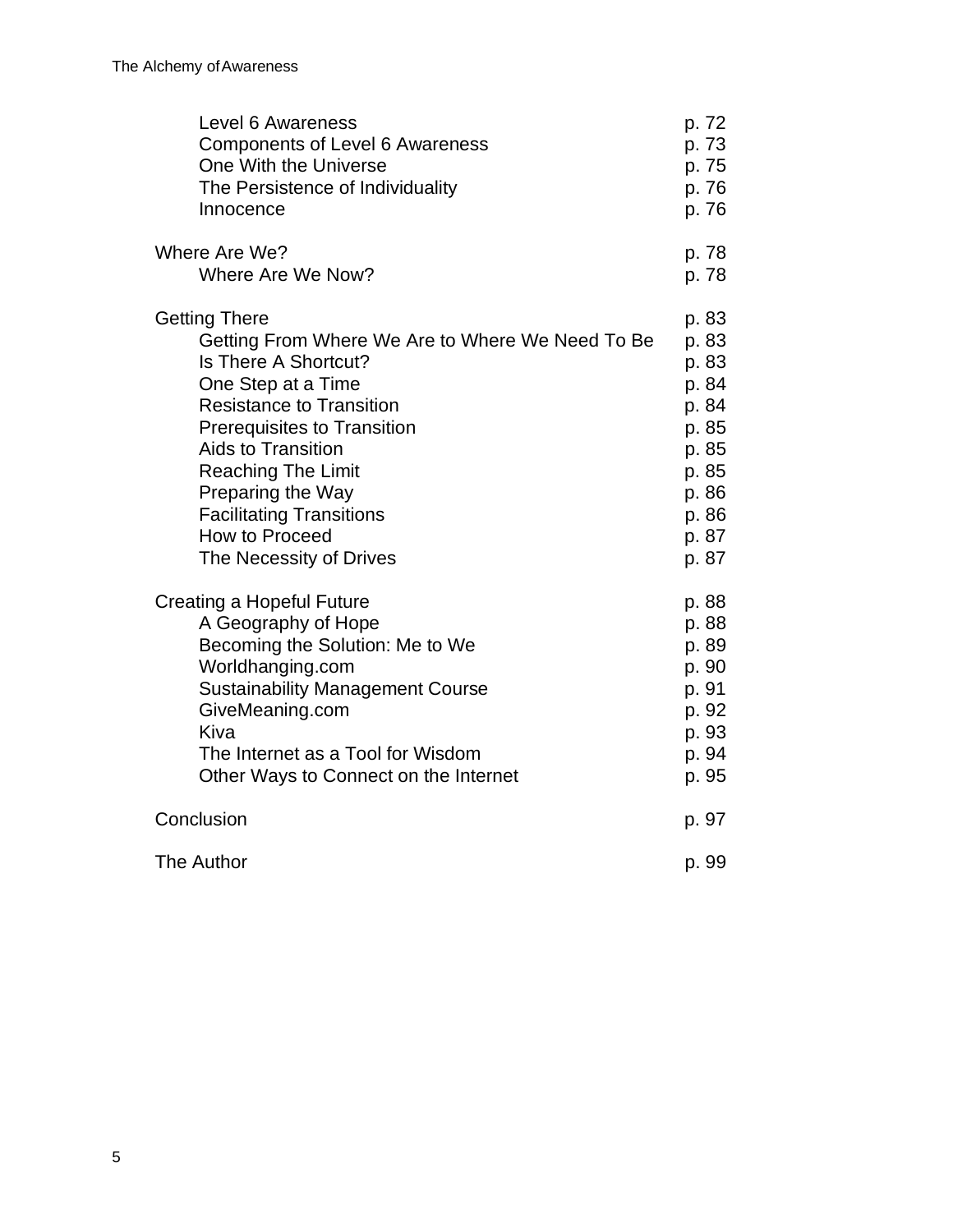# **Prologue**

"With the help of favorable measures great individuals might be reared who would be both different from and higher than those who heretofore have owed their existence to mere chance. Here we may still be hopeful: in the rearing ofexceptional men."

*Friedrich Nietzsche*

In 1947 the board of directors of the Bulletin of the Atomic Scientists at the University of Chicago began maintaining the Doomsday Clock. This clock was created to symbolically represent the world's condition relative to "catastrophic destruction" that could occur should the clock ever reach midnight. At the time of its creation the world was in the midst of the U.S. - U.S.S.R. cold war. Nuclear devastation was an all-too-real scenario at the time. The Doomsday Clock was initially set at 7 minutes to midnight. Since its original inception the Doomsday Clock has come to represent a measure of the severity of nuclear, environmental, and technological threats existing in the world at any given time. The most recent setting of the clock occurred on January 17, 2007. At that time the clock was set to 5 minutes to midnight. This was a move of two minutes closer to midnight that the previous setting made in 2002.



In a statement supporting the decision to move the hand of the Doomsday Clock, the Bulletin Board focused on two major sources of catastrophe: the perils of 27,000 nuclear weapons, 2,000 of them ready to launch within minutes; and the destruction of human habitats from climate change.

*Bulletin of Atomic Sciences website<http://www.thebulletin.org/content/doomsday-clock/> overview*

# **The Problem**

"Over billions of years on a unique sphere chance has painted a thin covering of life, complex, improbable, wonderful and fragile. Suddenly, we humans, a recently arrived species, no longer subject to the checks and balances inherent in nature have grown in population, technology, and intelligence to a position of terrible power. We now wield the paint brush."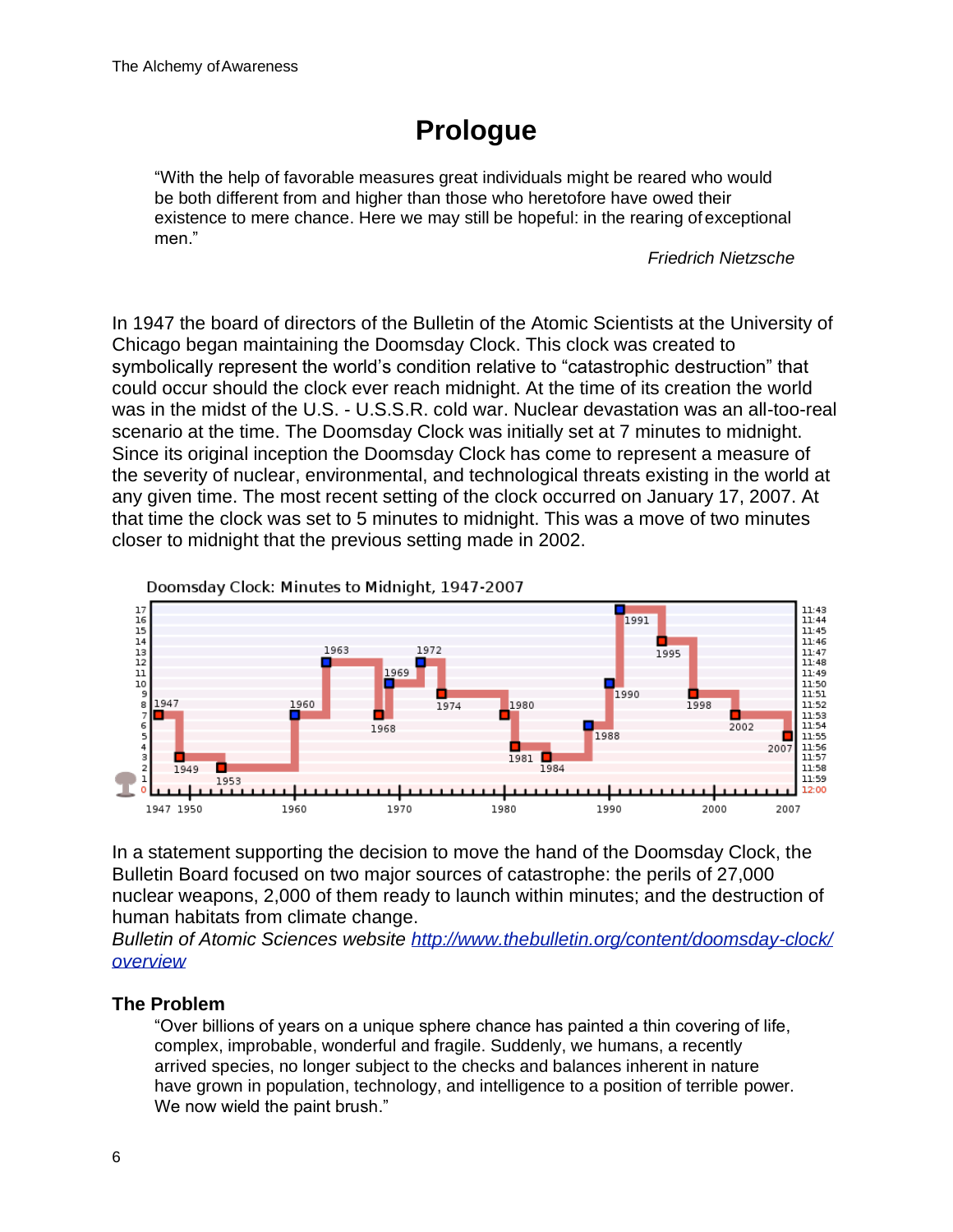#### *Paul McCready*

A look at the graph above makes it painfully clear that, according to the scientists responsible for setting the Doomsday Clock, the current world situation is far from desirable. According to some contemporary experts our species may not survive the 21st century. These experts put our chances of *failing to survive* this century as follows:

1.John Leslie (author and philosopher) puts the chances of our failure to survive at around 50%

2.Sir Martin Rees (author and astrophysicist) agrees that our chances of failing to survive are around 50%

3.Richard Posner (author and U.S. Court of Appeals Judge) says that the chances of our failure to survive is a "significant probability".

4.Nick Bostrom (philosopher and founder of the World Transhumanist Assoc.)maintains that the chances of our failure to survive are "not less 20%".

Clearly, there are those who don't hold out much hope for humanity and there is much in our world today to support such pessimism. Everywhere we look we find evidence of global unrest. We turn on the evening news and are subjected to the latest report of a suicide bomber, a recent gang related murder, violence in faraway places or in the streets of our own cities. Newspaper headlines cry out about hatred, racism, a rise in crime, terrorism, and a plethora of injustices.

If only we could get at the root of these problems we might be able to do something about them. In this book I will attempt to tease out some of the common root causes and to suggest some rather unique solutions. I will attempt to show that a root cause of many of our problems is a deficiency in our personal and collective levels of awareness. As we will discover, what we experience is largely a product of the choices we make and the choices we make are limited to the contents of our awareness. You cannot choose that of which you are unaware. Our ignorance limits us and it is ignorance that provides the fertile ground in which intolerance, indifference, and other troubling human attributes can flourish and from which they can spread their insidious tendrils. If we can dispel some measure of ignorance we might just succeed in eradicating a corresponding measure of suffering.

This book examines the possibility of ameliorating ignorance and, therefore, of encouraging wider perspectives through coming to understand six levels of awareness. Each of the levels of awareness that will be presented offers greater choice and, therefore, greater freedom which, in turn, affords us the possibility of greater hope.

The *alchemy of awareness* described in this book is a naturally occurring process. Individuals can and do move from one level of awareness to another without any idea that various levels of awareness exist or of the dynamics involved in making a transition from one level to the next. But, in light of our present world situation, it seems imprudent to leave the important business of expanding our collective awareness up to chance. Moreover, there is substantial evidence that, left to their own devices, few people ever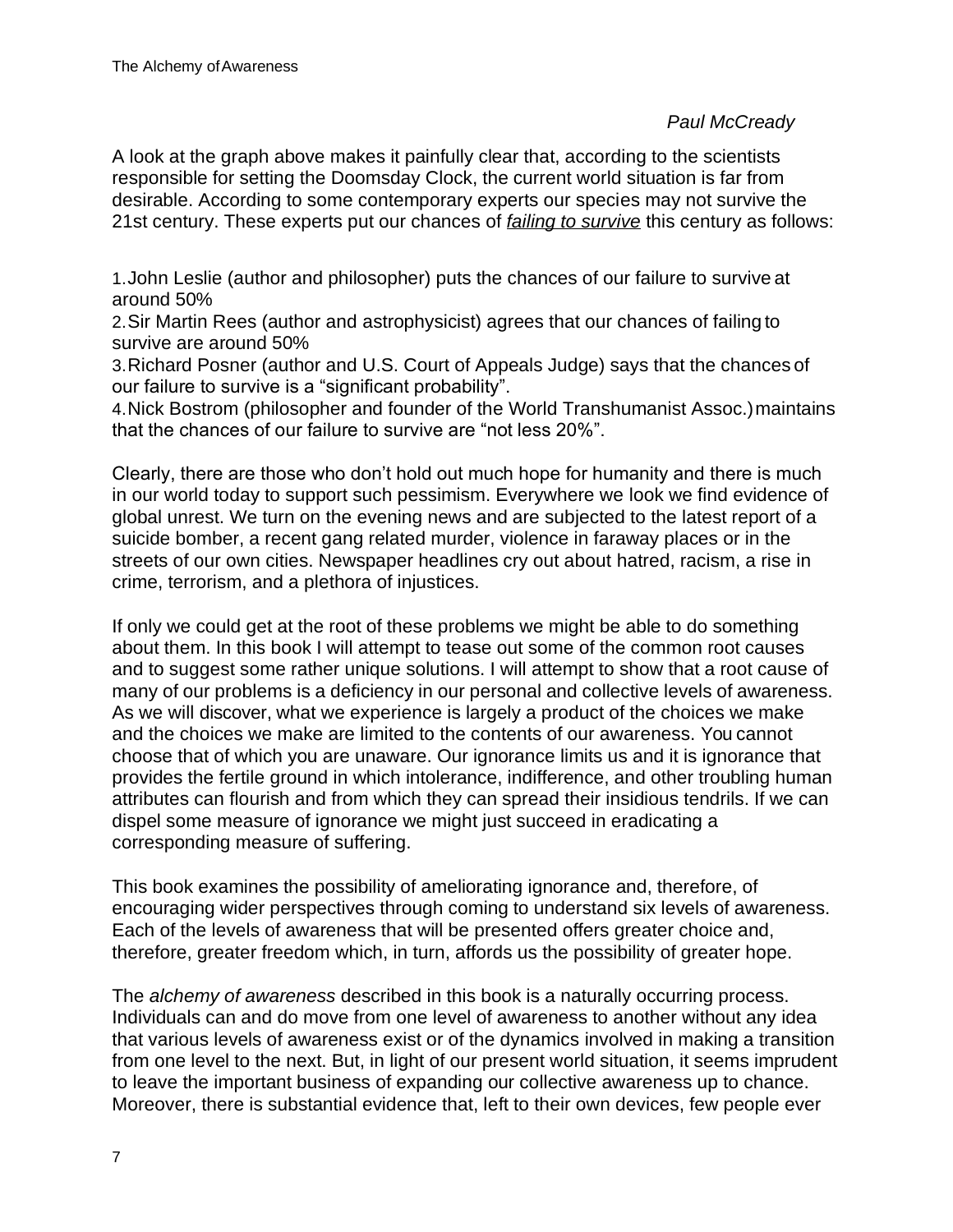reach the level of awareness required to deal with our pressing local and/or global challenges.

It is my hope that this book may facilitate and encourage the movement of individuals through the levels of awareness to a point where they are able to live more liberated lives and, in the process, learn to be more compassionate and to contribute to a more welcoming world.

Fundamentally, this is a book of hope. We will see the reasons for this when we look at the evidence suggesting that groups and individuals are, even now, seeking ways to improve and expand their levels of awareness, of transmuting ignorance into the wisdom required to face the problems we all share.

# **The Alchemy of Awareness**

The Alchemy of Awareness is the story of an alchemy that our brains perform in making a series of life-changing transitions. These transitions are universal throughout the people of the world. The alchemy involved in these transitions occurs naturally and involves none of the supernatural trappings historically associated with the term ʻalchemy'. However, there are a number of parallel concepts that exist between the ancient understanding of the word and the form of alchemy that we will be exploring in this book.

The word 'alchemy' derives from the Old French *alkemie* and from the Arabic *alkimia* meaning "the art of transformation". It is in the spirit of transformation that the term is relevant to the subject of this book. In *The Alchemy of Awareness* we will be examining the power of awareness to transform our selves and, as a result, our world.

Wikipedia describes alchemy thus: "Alchemy (Arabic: *al-khimia*), a part of the Occult Tradition, is both a philosophy and a practice with an aim of achieving ultimate *wisdom* as well as immortality, involving *the improvement of the alchemist* as well as the making of several substances described as possessing unusual properties."

We will discover that the type of wisdom our world so desperately needs is only to be found through the personal transformation of a critical mass of individuals. As the song says, "We are the world", and if there is to be any lasting change in the world it will only be accomplished through the accumulated efforts of its inhabitants. The transformation through awareness that we will be tracing in this book is, to use the alchemical term, a *transmutation* of ignorance into wisdom.This transmutation involves a change in an our individual levels of awareness, much in the manner of the "improvement of the alchemist" mentioned above.

The primary dictum of Alchemy in Latin is: *solve et coagula* which means "separate and join together (literally dissolve and coagulate)". The evolution of wisdom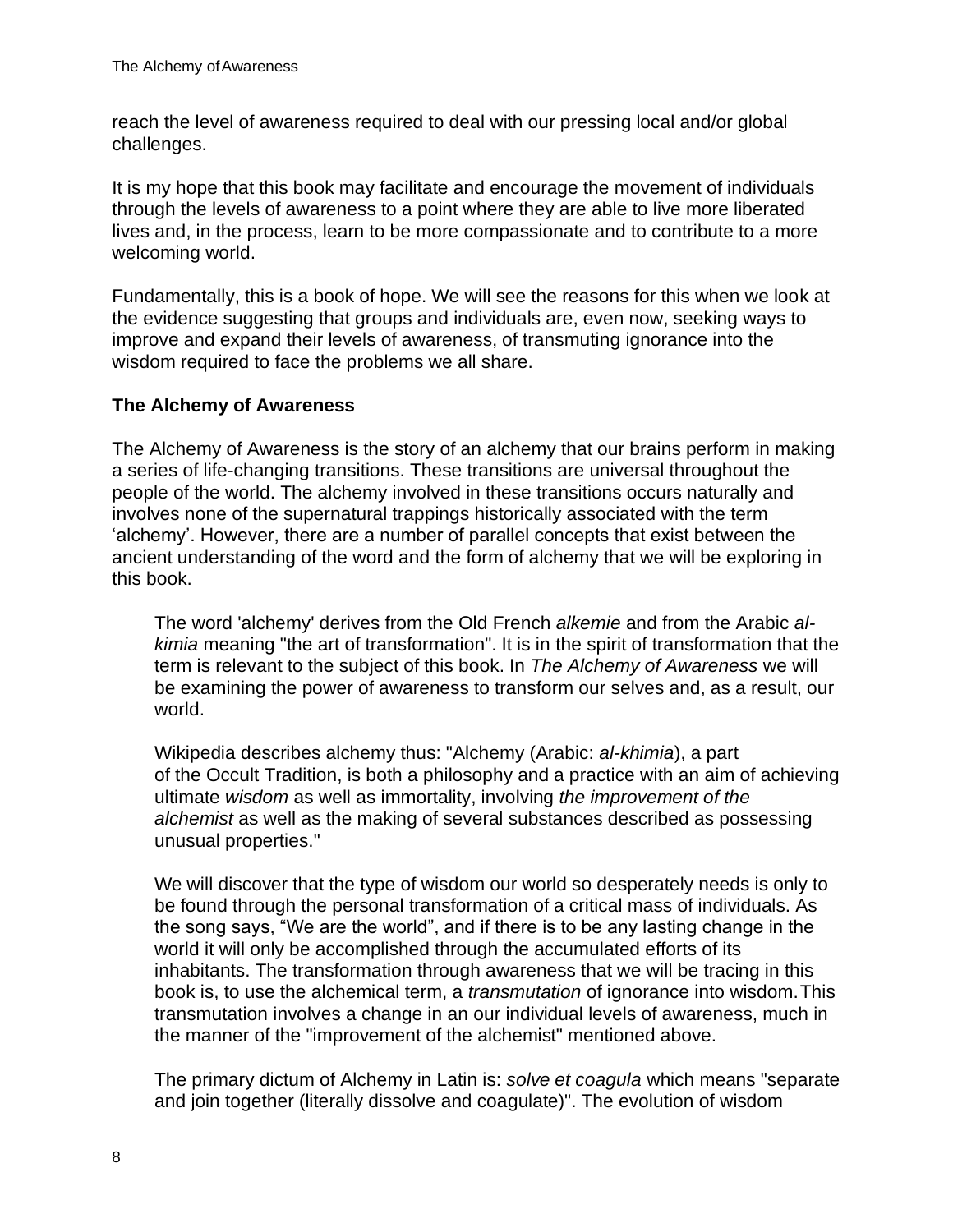described in this book, the "alchemical transmutation" of ignorance into wisdom, involves both a separation and a joining together as we will see.

#### **The Need for The Alchemy of Awareness**

"Everyone thinks of changing the world but no one thinks of changing himself." *Leo Tolstoy*

Albert Einstein is reported to have observed that we can never solve a problem on the same level of awareness as that at which the problem was created. According to Einstein's observation, to solve a problem requires us to take a step up to a level of awareness beyond the one at which the problem was created. This seems like good advice but a question immediately arises concerning the nature of the levels of which we speak. What is a level of awareness and what does it look like? And, if we knew a level of awareness when we saw one, how would the movement from one level to another be accomplished? These are just some of the thorny questions we will need to address if we are to establish a strategy for improving our individual and collective awareness levels.

When we attempt to solve any problem we are limited by the extent of our awareness. We cannot entertain solutions of which we are unaware. If, in our search for a solution to a problem, we are somehow able to gain a wider perspective than that which we had when the problem was created we would have options available that were not available to us before. A widening of our field of awareness, a grander perspective, affords us an increase in possibilities from which to select an appropriate solution. This is where *The Alchemy of Awareness* comes in. We will examine what it is exactly that constitutes a level of awareness, familiarize ourselves with six ascending levels of awareness, and look at how the alchemy of awareness that occurs during a transition from one level of awareness to another can result in a broader and wiser perspective.

# **Developmental Stages/Levels**

Over the years a number of well founded systems have been formulated that identify stages in personal development. The chart below shows how some of the more commonly accepted and well known systems align with one another.

| Level<br><b>Stage</b> | <b>Maslow</b><br><b>Hierarchy of</b><br><b>Needs</b> | Kohlberg<br><b>Moral Stages</b> | Kegan<br><b>Stages of Self</b> | <b>Levels of</b><br><b>Awareness</b><br>(Findlay) |
|-----------------------|------------------------------------------------------|---------------------------------|--------------------------------|---------------------------------------------------|
|                       |                                                      |                                 | Incorporative                  | Embedded                                          |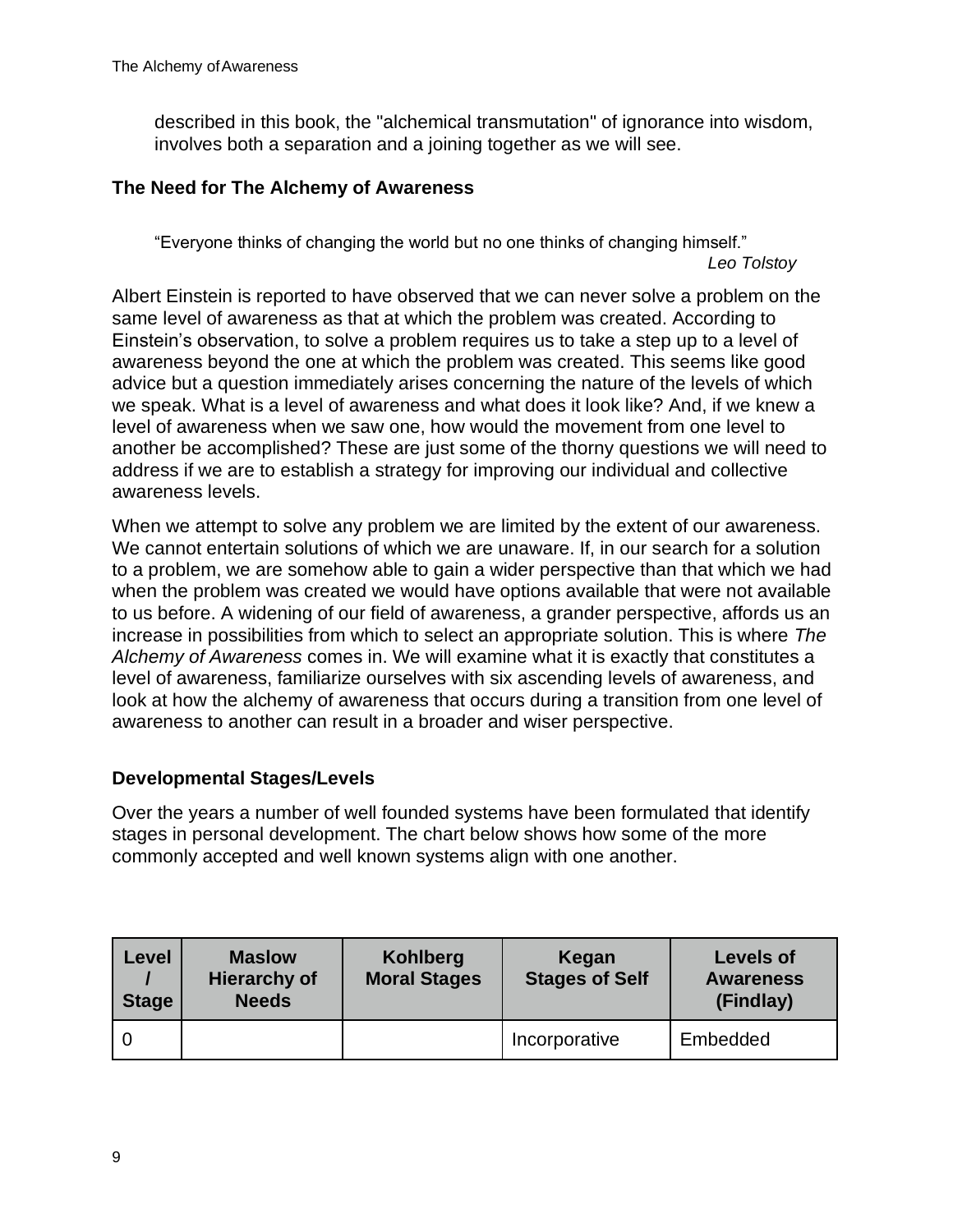| Level<br><b>Stage</b> | <b>Maslow</b><br><b>Hierarchy of</b><br><b>Needs</b> | <b>Kohlberg</b><br><b>Moral Stages</b>                         | Kegan<br><b>Stages of Self</b>       | <b>Levels of</b><br><b>Awareness</b><br>(Findlay) |
|-----------------------|------------------------------------------------------|----------------------------------------------------------------|--------------------------------------|---------------------------------------------------|
| 1                     | Physiologigical<br>(basic physical<br>needs)         | Obedience &<br>Punishment<br>(obedience to<br>authority)       | Impulsive                            | Impulsive<br><b>Body Self</b>                     |
| $\overline{2}$        | Safety/Security                                      | Individualism &<br>Exchange<br>(scratch each<br>other's backs) | Imperial (needs<br>wishes interests) | <b>Needy Self</b><br>(desires)                    |
| 3                     | Love/Belonging                                       | Interpersonal<br>Relationships                                 | Interpersonal                        | <b>Member Self</b><br>(connections)               |
| $\overline{4}$        | Esteem                                               | Maintaining<br>Social Order*                                   | Institutional                        | Independent Self                                  |
| 5                     | Purpose/<br>Meaning                                  | <b>Social Contract</b><br>& Individual<br>Rights               | Inter-individual                     | Interdependent<br>Self                            |
| 6                     | <b>Self Actualization</b>                            | Universal<br><b>Principles</b>                                 |                                      | Transcendence of<br>Separation                    |

Robert Kegan is the William and Miriam Meehan Professor in Adult Learning and Professional Development at Harvard University. Additionally he is the Educational Chair for the Institute for Management and Leadership in Education and the Co-director for the Change Leadership Group. Kegan is a developmental psychologist and the author of several books on the topic.

Robert Kegan's *The Evolving Self: Problem and Process in Human Development*  discusses five stages of development through which an individual's self may evolve as he or she matures. I say "may evolve through" because it is not guaranteed that we will all progress to the final stages. This has great bearing on the subject of this book because it is asserted herein that the level of practical wisdom needed to address our pressing global concerns exceeds that of today's average individual. Robert Kegan maintains, in a book called In *Over Our Heads,* that our current global problems are largely due to the fact that we have not evolved to a high enough order of

consciousness[1](#page-7-0) to contend with the complexities of the issues we now face. The purpose of this book is to address this dangerous and challenging state of affairs.

<span id="page-7-0"></span><sup>1</sup>In the context of this statement Kegan's orders of consciousness roughly correspond to the levels of awareness presented in this book.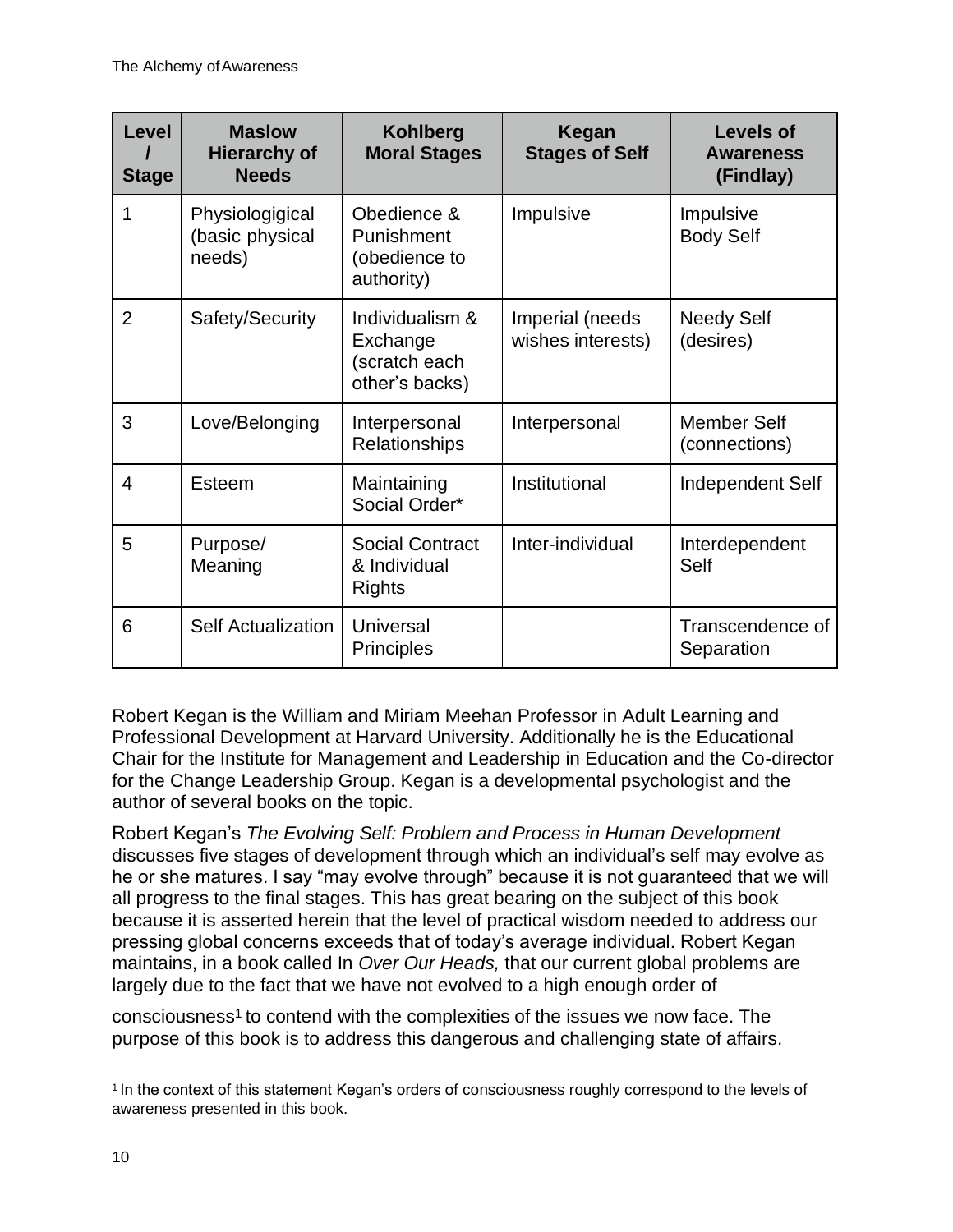# **Seeking Solutions**

If problems are solved at a higher level of awareness than that at which they are created, we need to find ways to gain levels of awareness that transcend the levels at which our current global issues have been created. Solutions attempted without a transition to a sufficiently high level of awareness are likely to be short-sighted and ineffective answers. To have a fighting chance of finding sustainable solutions a movement toward higher levels of awareness is a necessity.

This book will present an overview of six levels of awareness. As we examine the movement involved in making transitions between the levels of awareness we will discover an "alchemy" performed in the process. This alchemy is not magical nor does it require the adoption of any particular belief system. An open mind is the only prerequisite. The alchemy of awareness is a real process that occurs naturally when individuals go through transitions from lower levels of awareness to higher levels of awareness.

The only catch is that, although we are talking about a natural process, going through these transitions is not a slam dunk. We will point out some common factors that can inhibit movement between levels. We will also look at some important factors that can encourage and assist individuals to take on the challenges involved in making a transition.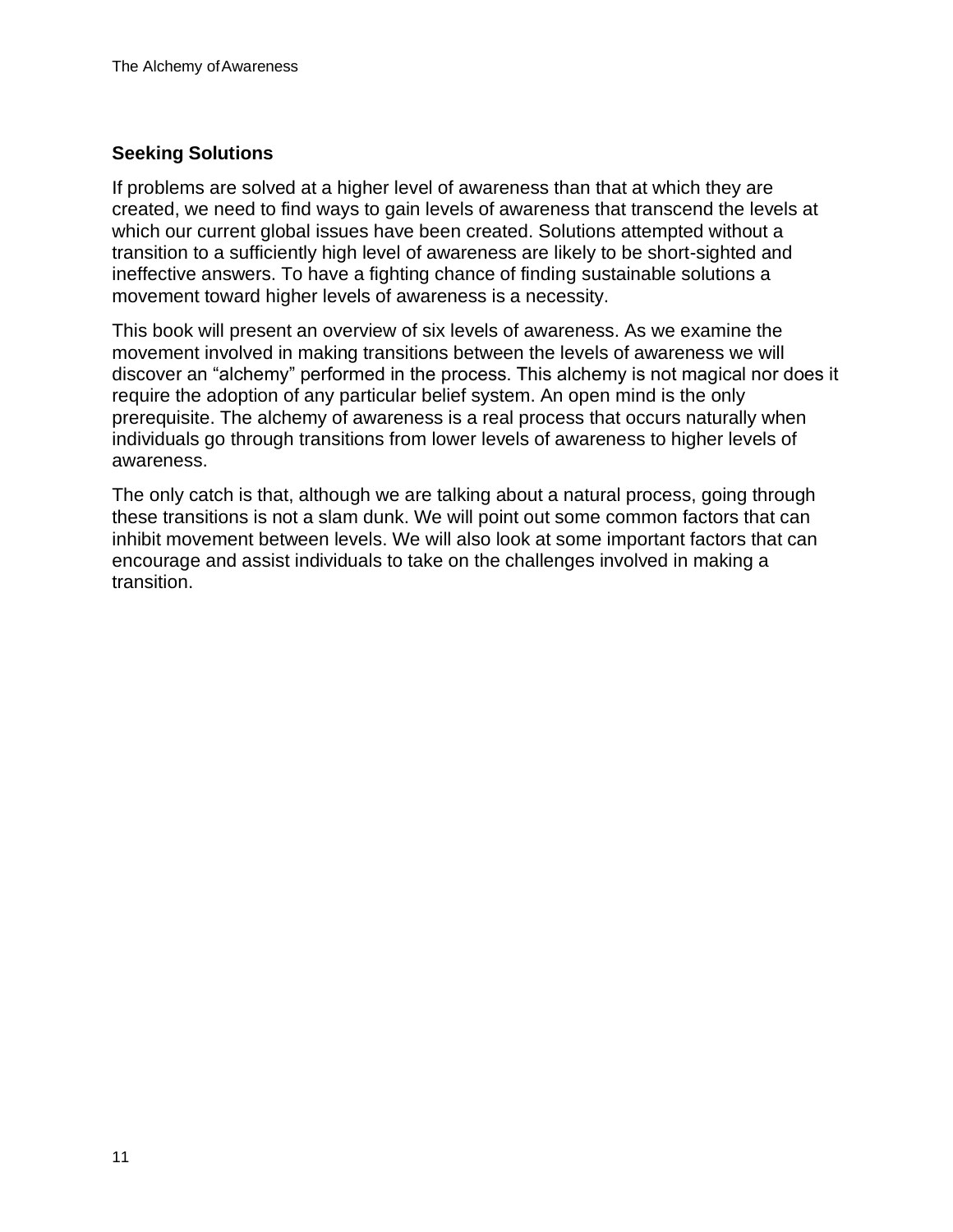# **Can We Change?**

"Man is not imprisoned by habit. Great changes in him can be wrought by crisis- once that crisis can be recognized and understood."

*Norman Cousins*

We have made a number of references to moving from one level of awareness to another, to making transitions between levels of awareness. We have broached the idea of a transmutation of ignorance into wisdom. But can people change and, if so, how much can they change? In Robert Kegan's research he has observed people developing through five of stages of self. Other researchers have made similar observations so it would seem that people do, in fact, change as they mature. However, these same researchers have observed a tendency in a majority of people, when left to their own resources, to arrive at a personal ceiling of development. Moreover, as Kegan asserts in In Over Our Heads, the order of consciousness arrived at in this manner is typically not sufficient to cope effectively with the demands of life in our modern world. We must now ask whether this situation is the end of the story or if there is any way beyond our current inadequacy as a species.

For most of this century science held to the tenet that, after an initial period of development, the nervous systems and brains of human beings remained in a fixed state. Change in "wiring" was thought to be virtually impossible in the adult brain. Moreover, it was thought that once brain cells died they were never replaced so that a decline in brain function was an inevitable consequence of aging. Fortunately, recent developments in the field of neuroscience have put the lie to these long held assumptions.

# **Neuroplasticity**

The old idea of a rigidly wired brain has been completely overthrown by the discovery of neuroplasticity; the capacity of the brain to rewire itself in response to new learning. Old neural patterns fade while new ones are formed and strengthened. The story of the discovery of neuroplasticity and its implications is told in *The Brain That Changes Itself: Stories of Personal Triumph From the Frontiers of Brain Science* by Norman Doidge. As the highly regarded neurologist, Oliver Sacks, referring to Doige's book, says, "Only a few decades ago, scientists considered the brain to be fixed or "hardwired," and considered most forms of brain damage, therefore, to be incurable. Dr. Doidge, an eminent psychiatrist and researcher, was struck by how his patients' own transformations belied this, and set out to explore the new science of neuroplasticity by interviewing both scientific pioneers in neuroscience, and patients who have benefited from neuro-rehabilitation. Here he describes in fascinating personal narratives how the brain, far from being fixed, has remarkable powers of changing its own structure and compensating for even the most challenging neurological conditions. Doidge's book is a remarkable and hopeful portrait of the endless adaptability of the human brain."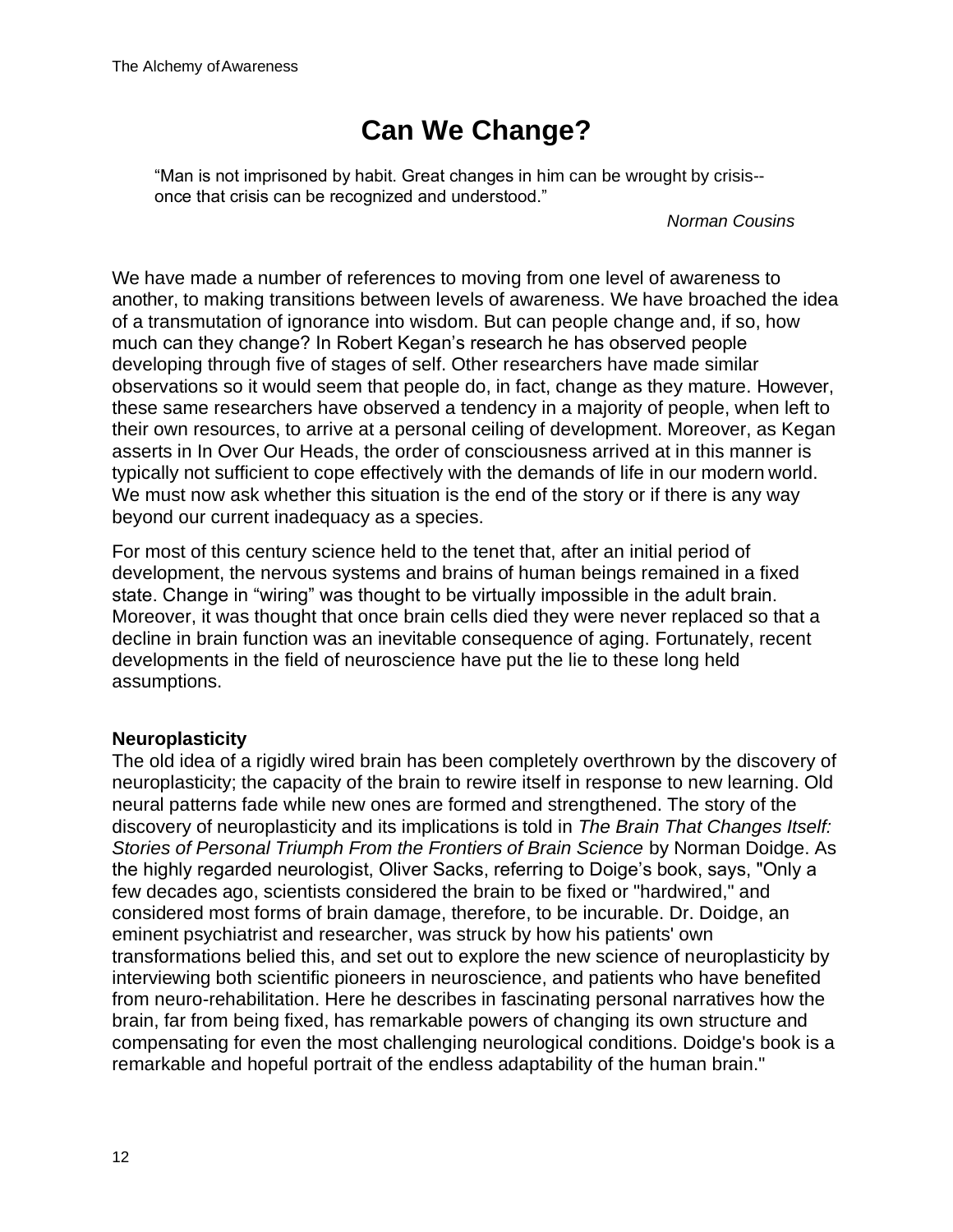In a January, 2007 Time magazine article, Sharon Begley, author of *Train Your Mind, Change Your Brain*, wrote, "... research in the past few years has overthrown the dogma. In its place has come the realization that the adult brain retains impressive powers of "neuroplasticity"--the ability to change its structure and function in response to experience. These aren't minor tweaks either. Something as basic as the function of the visual or auditory cortex can change as a result of a person's experience of becoming deaf or blind at a young age. Even when the brain suffers a trauma late in life, it can rezone itself like a city in a frenzy of urban renewal. If a stroke knocks out, say, the neighborhood of motor cortex that moves the right arm, a new technique called constraint-induced movement therapy can coax next-door regions to take over the function of the damaged area. The brain can be rewired."

A second myth concerning the aging of brains is that when a brain cell dies we are down a brain cell for the rest of our lives.Again, recent discoveries have found this to be just false. There is an area in the brain called the hippocampus which is capable of generating generic neurons. The process is known as *neurogenesis*. These brain cells are produced in response to intense neural activity anywhere in the brain. The new cells migrate to the site of neural activity where they become part of the active neural network. In laboratories the brain masses of mice have been seen to increase as a result of the increase in brain cells produced in this way.

Daniel Tammet, author of *Embracing the Wide Sky: ATour Across the Horizons of the Mind*, believes these recent discoveries have tremendous implications for us all.

"Neuroscience's breakthrough discovery of the brain's ability to grow and change throughout our lifetime, known as neuroplasticity, contradicts the classical view of the adult brain as inflexible and mechanical, each part having a fixed, specific role, ticking along monotonously, and gradually wearing down with age like a machine. In its place, we find a new model of the adult brain as a supple, dynamic organ capable of responding successfully to injury and even of thinking itself into new synaptic formations. The implications are staggering, not only for patients with neurological injury or diseace but for everyone."

Neuroplasticity and brain cell generation (neurogenesis) underlie the brain's ability to evolve over the course of an entire lifetime. These brain properties are fundamental to our capacity to move through the Levels of Awareness and for the transmutation of ignorance into wisdom as we move forward on life's journey.

#### **Mindsets**

Whether you think you can change or not you are probably right. Your mindset will determine, to a large extent, the possibilities you are willing to entertain. Some people believe that we are born with certain talents and capacities (such as intelligence) and that we should concentrate our efforts on making the most of the hands we have been dealt rather than beating our heads against the proverbial wall in the vain hope of outsmarting our destinies. On the other hand, there are those who like to think that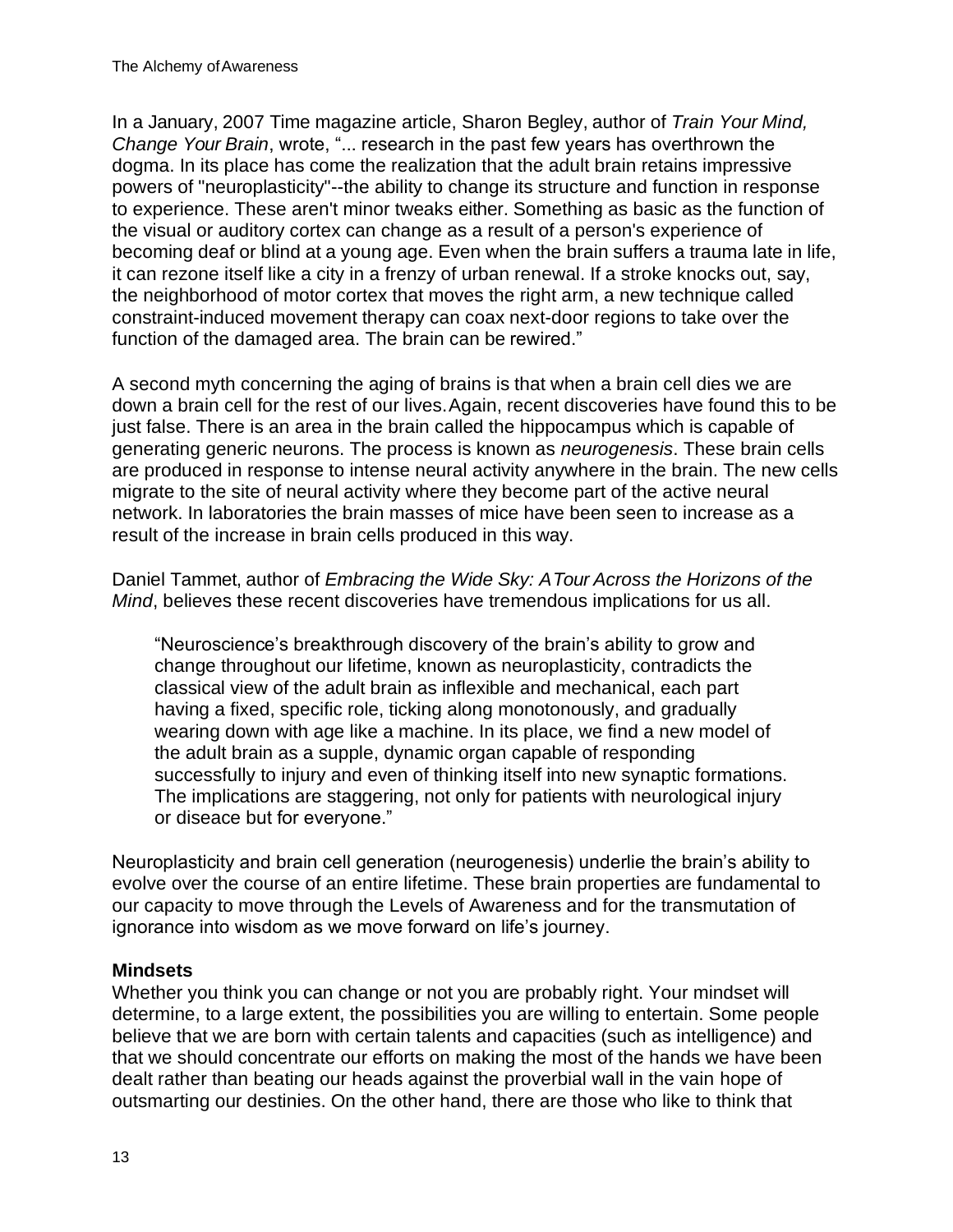nothing is preordained and that anything is possible if we just believe we can make it happen.

Most people probably fall somewhere in between these two extreme positions. However, which side of centre you fall on can make a very significant difference. In her book called *Mindset: The New Psychology of Success* Carol S. Dweck discusses two fundamental mindsets that people tend to adopt. One she calls the "fixed" mindset. Those with a fixed mindset subscribe to what, until recently, was the conventional wisdom concerning personal change. They believe that we live lives mainly determined by heredity and that most of our attributes are, if not carved in stone, largely resistant to efforts to modify them.

The other mindset that Dweck identifies is the "growth" mindset. People with this mindset see themselves and their lives as amenable to choices and effort. They are not wishful thinkers like those I described above who think that simply believing something is possible is enough to make it happen. Growth mindset individuals are willing to make the effort required to bring about their goals and to realize their dreams.

A typical example of a person with a growth mindset is Wayne Gretzky. Known by hockey fans as "The Great One", Gretzky was the most prolific offensive player in the history of the game. Are his accomplishments the natural consequences of God given talent or a determined effort to develop the skills necessary to succeed in the sport he loved? The truth is probably a combination of the two but if Gretzky had relied solely on his natural talent it is unlikely that he would ever have reached the unusual level of success that he did. The stories of the countless hours he put in practicing as a youngster on a frozen pond in his back yard corroborate the theory that determination and effort played a significant role in his later success.

Interestingly, the mindset you have determines the meaning of both success and failure. To a fixed mindset person a failure is a reinforcement of their "why bother" mentality. A success is just a natural result of an innate talent. In contrast, a failure for a person with a growth mindset is diagnostic. It tells him or her what needs to be worked on and is not seen as the result of some inherent handicap or innate inability to succeed. Success for these people means that they have worked hard and earned their just rewards. They have made something happen through their consistent effort and determination.

# **Two Thinking Systems**

In his book *Kluge* Gary Marcus identifies two types of thinking that we use. One he calls "reflexive" and the other "deliberate". Reflexiive thinking operates at a largely unconscious level and takes place in old brain systems like the cerebellum , basal ganglia (motor control), and amygdala (emotions). Deliberate thinking takes place in the prefontal cortex. In other words, reflexive thinking is mainly done by the reptilian and early mammalian brain areas while deliberate thinking is the province of the more recently evolved third region of the triune brain. This means that we humans are endowed with a capacity for deliberate thinking that may be unique among all the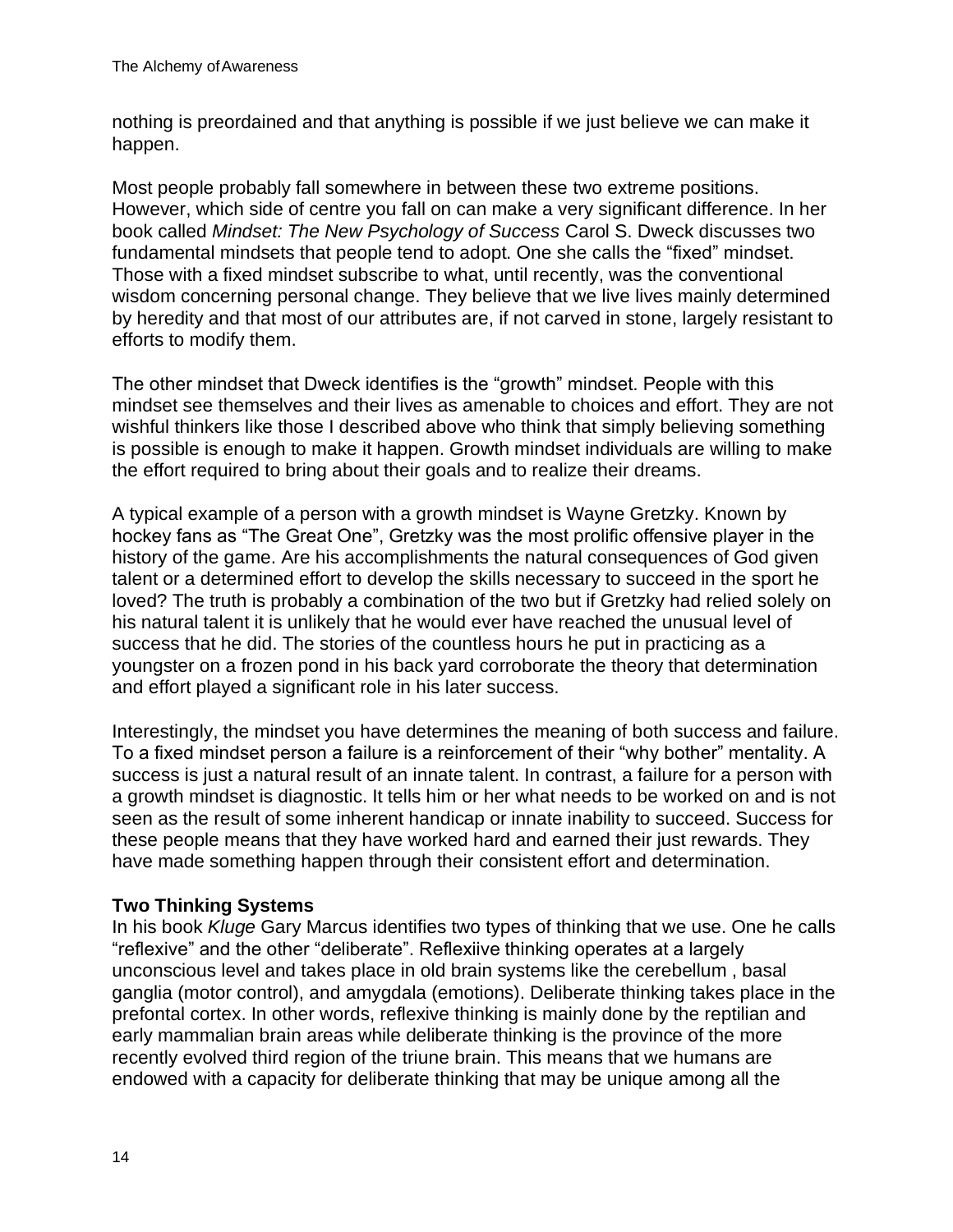species of this planet. Certainly, we are the most generously endowed with this ability meaning we are uniquely advantaged to pursue the benefits of a growth mindset.

A growth mindset provides the setting and conscious thinking provides the tool for personal change but neither provide the means. If we are to truly be capable of change over the course of our lifetimes there must be some capacity by which our brains can restructure themselves in ways that allow our thinking systems, particularly the deliberate thinking system, to improve with time. In other words, it must be possible to physically change the structure and composition of our brains if psychological growth is to occur.

# **The Alchemy of Awareness: A Fundamental Formula**

Historically, one of the concerns of the ancient alchemist was the discovery of the elixir of life. The elixir of life was believed to be a remedy for all illnesses and a potion capable of endowing immortality to individuals. While I make no such grandiose claims for the alchemy of awareness I do believe that achieving higher levels of awareness has universal application in the service of alleviating much of the suffering presently endured in our modern world. Following in the tradition of the alchemists of old the following formula describes the foundation of the transmutation of ignorance into wisdom, the capacity of the brain to physically evolve during our lifetimes.

- a = Setting For Change (growth mindset)
- b = Tool For Change (deliberate thinking)
- c = Capacity For Physical Change In The Brian (neuroplasticity)
- $a + b + c =$  Psychological Growth

As we have seen, it was believed, until quite recently, that brains were wired early in life and thereafter remained largely unchanged and unchangable. In addition, it was held that if a brain cell died it was not replaced. Brains just slowly decayed over a lifetime. Quite simply, variable "c" in the above equation was not believed to exist. However, the ideas of fixed wiring and inevitable brain decay are now known to be mistaken. New brain cells are produced in response to the flexing our neural muscles during focused learning. These cells migrate to areas of elevated brain activity to strengthen and build neural networks as needed. Not only can our brains change, they are constantly changing through the mechanism of neuroplasticity.

Why is it then that developmental psychologist find that most people reach a personal peak in their self development? How is the tendency of the brain to change itself defeated at some point in our maturation? We know that the capacity for neuroplasticity does not just die out. Research shows that this capacity for change endures into old age. According to our formula for psychological growth there are two other major factors influencing the process of growth. Perhaps as we age we lose faith in the growth mindset. This could happen if we are repeatedly thwarted in achieving our goals or if we lack the energy required to pursue our more ambitious outcomes. If our growth mindset is diminished so too might out willingness to engage in deliberate thinking wain. We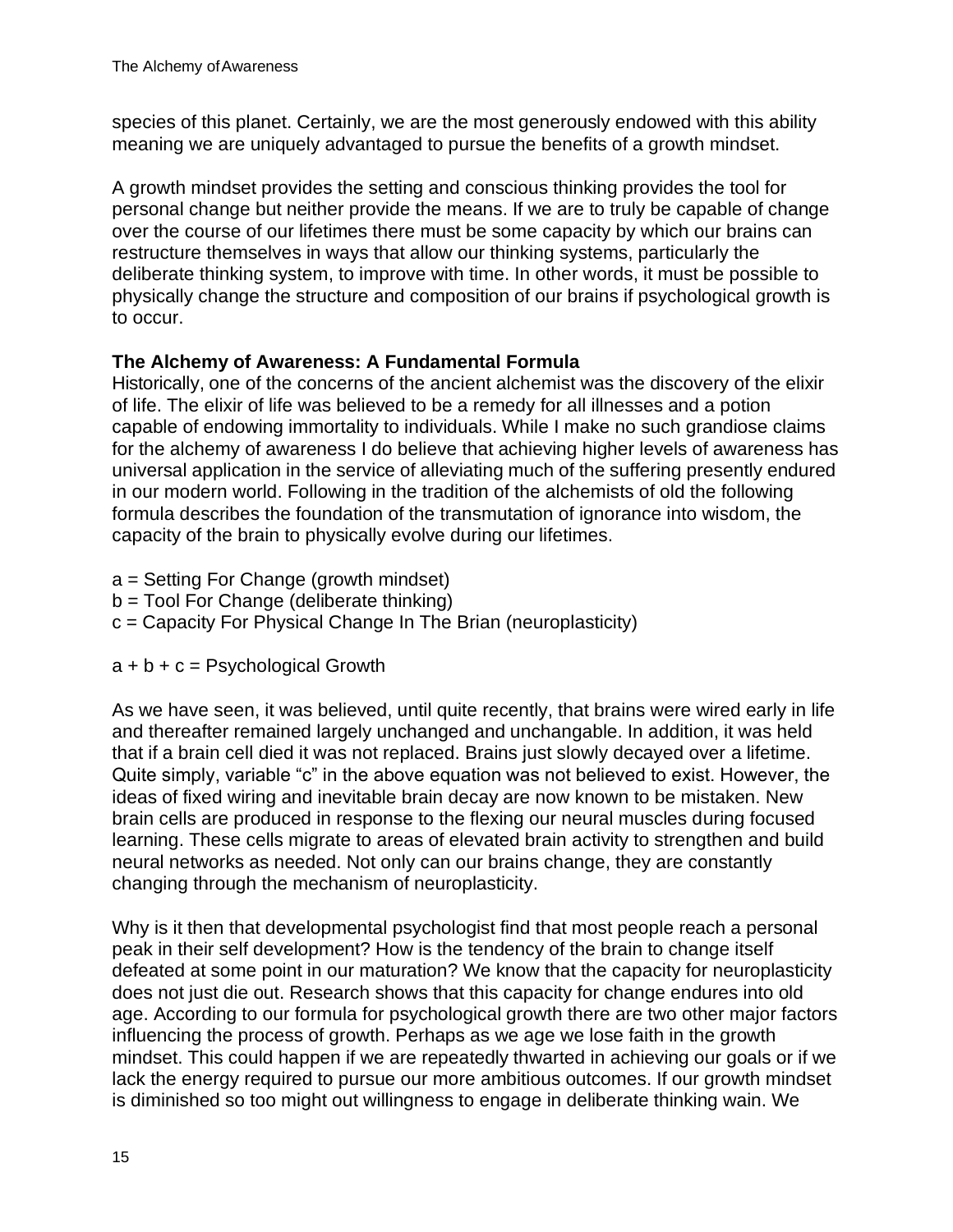may slip into reflexive thought habits if we come to perceive them as a simpler mode of being.

But this pessimistic fate is not inevitable. This book will lay out a path whereby we may overcome such a destiny, a path that can lead us to the promise of practical wisdom as a way to confront our personal and shared challenges. We need only the determination and commitment to pursue increased awareness in our daily lives. This book will set out the roadmap and the obstacles that may be encountered along the way. A measure of increased awareness may be achieved through the simple act of becoming familiar with the material present here.

However, we will see that mere intellectual awareness is not enough. Each level of awareness requires us to experience its truth in a sequence of increasingly meaningful ways. First, we must be aware of a level's properties conceptually (conceptual truth). We need to know it intellectually as a logical and coherent possibility. Second, we must know the truth of the level experientially (experiential truth). We must live it and feel its consequences. Finally, we must know it as truth because our experience has taught us to trust in its validity (existential truth).

*Conceptual Truth*: it is possible that all objects fall at the same rate regardless of their weight (mass)

*Experiential Truth*: objects having various weights are dropped and timed showing that they all fall at the same rate.

*Existential Truth*: trust is established such that there is a firm belief that all objects fall at the same rate regardless of their weights

It should be remembered that even existential truths are not absolute truths. They may be strongly held to be true within the parameters of the experiences that confirmed them but they may not hold true in contexts outside those parameters. In the above example the truth that "all objects fall at the same rate regardless of their weight" holds true in our everyday experiences but, where objects with huge masses are concerned, such as objects of planetary size, there are differences in the rate at which they "fall" toward each other. This is because the force of gravity, which draws things toward large objects, is directly related to the mass of the object. Existential truths are relative to particular situations. Some philosophers argue that there is no such thing as an absolute truth.

Where the truths that are realized at each level of awareness are concerned, we will be relying on existential truths arrived at through persistent and consistent personal experience. After all, if you do not experience these truths as being reliably consistent with your own experience they will have no validity to you and will, therefore, be incapable of contributing to your quest for practical wisdom.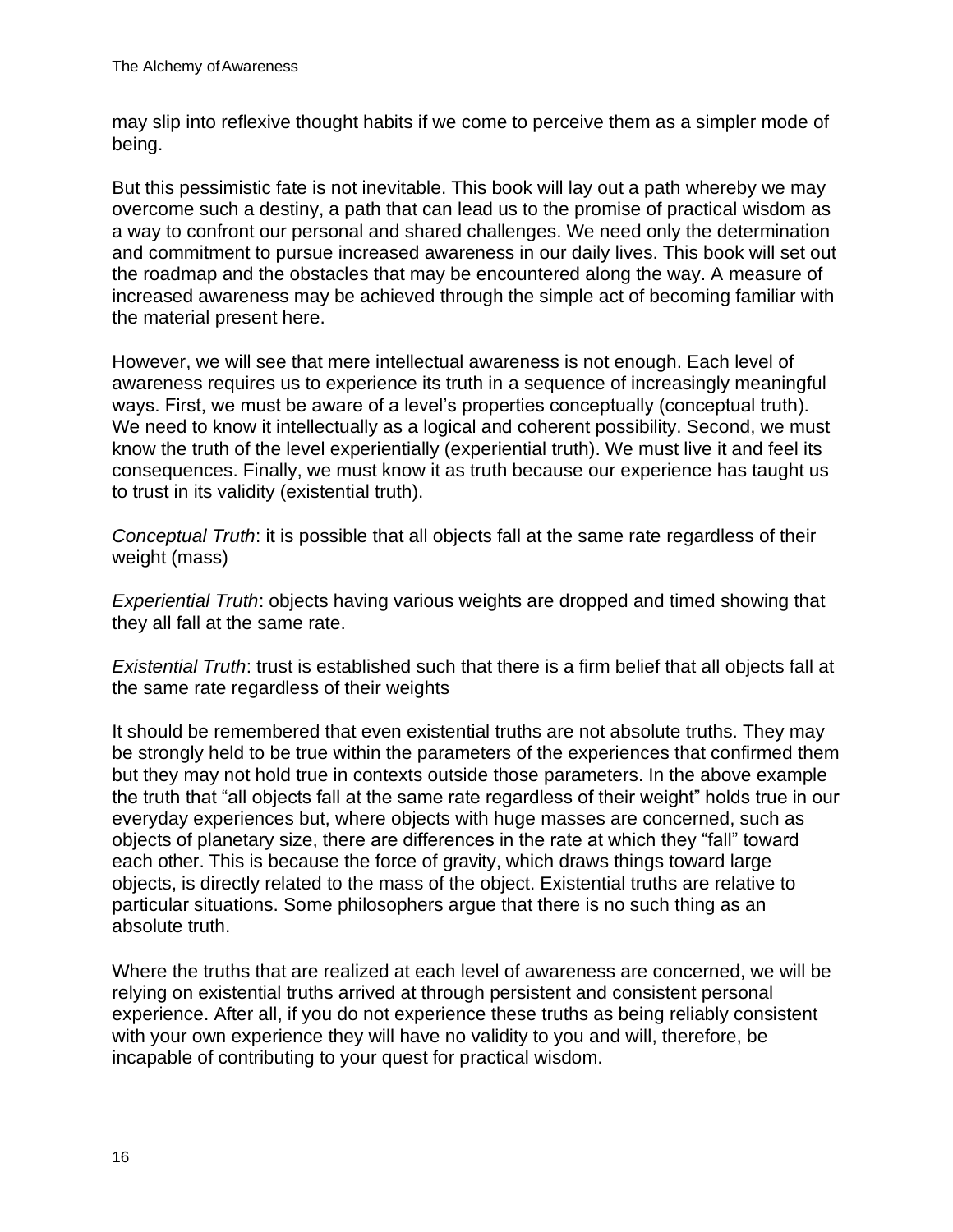# **A Picture of Hope**

If we are to find solutions to problems created out of an ignorance that exists at one level of awareness we are required to make a transition to a higher level of awareness. An ability to grow and change is essential to making such a transition. Without a capacity to truly change we would be doomed to repeat the mistakes of the past over and over again. Our ignorance would prevent us from ever moving beyond our problems. But we have seen that change, the transmutation of ignorance into wisdom, is possible and that what it requires is available to us. We have the capacities (awareness of mindset, deliberate thinking, and neuroplasticity) necessary to move upward through the levels of awareness and to achieve perspectives broad enough to offer us views of possible solutions to the issues we face both as individuals and as members of a global community. Herein lies the hope of a better world.

"Man's mind stretched to a new idea never goes back to its original dimensions." *Oliver Wendell Holmes J*r.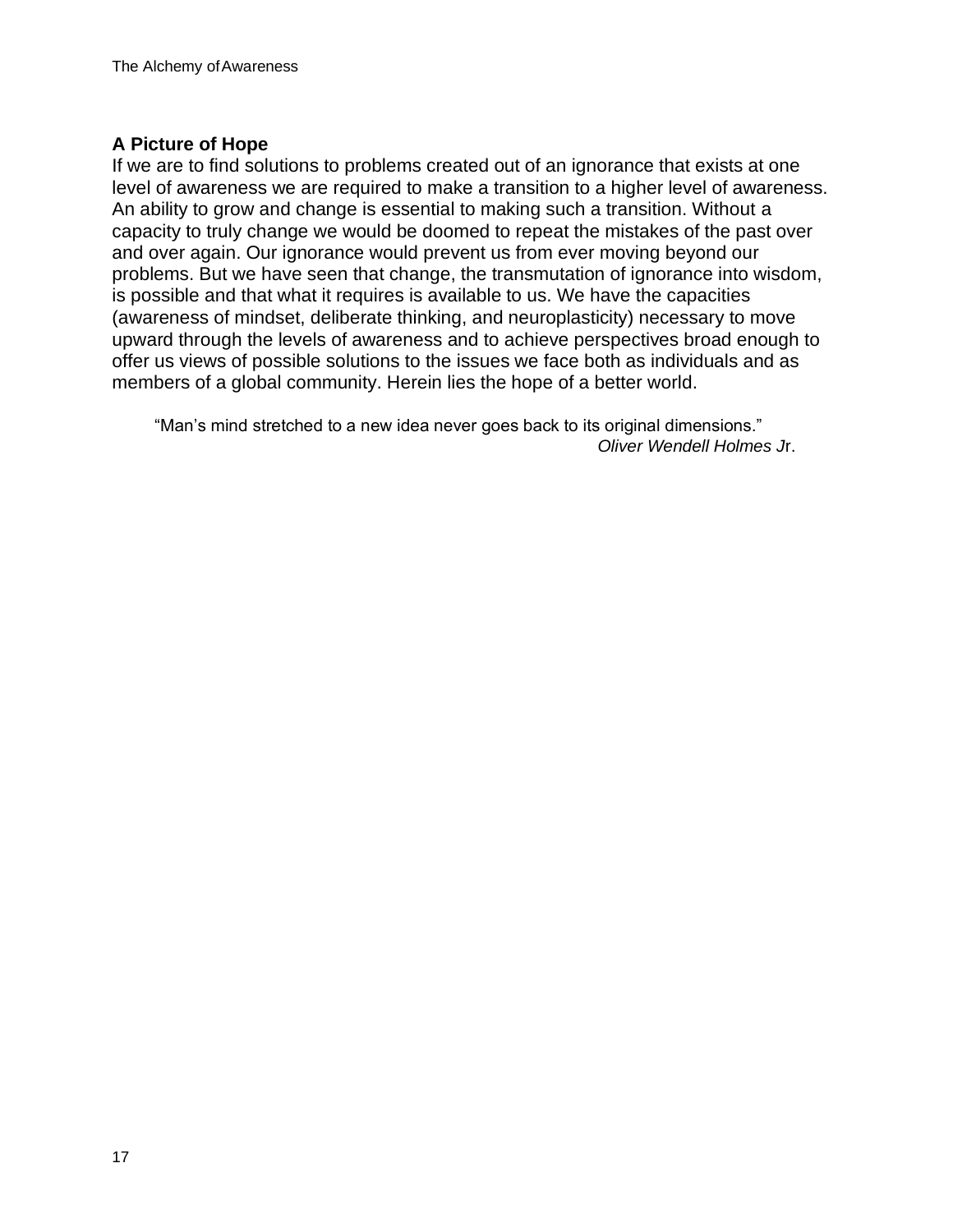# **A Brief History of the Brain**

"Evolution is not a force but a process. Not a cause but a law."

*John Morley*

The human brain is a truly wonderful thing. Most of what it does happens without our knowing so we may not stop often to think about what it means to have a brain. To lay the foundation for our journey through the Levels of Awareness it will be helpful to review the evolution of the nervous system. It will be seen from this evolutionary tour that moving through the Levels of Awareness tends to recapitulate, on a personal level, the evolutionary development of our own nervous systems.

# **An Overview of the Evolution of Life on Earth**

This timeline is of a 4.6 billion year old Earth, with (very approximately):

- 4 billion years of simple cells (prokaryotes),
- 3 billion years of photosynthesis,
- **EXEC** 2 billion years of complex cells (eukaryotes),
- **■** 1 billion years of multicellular life,
- 600 million years of simple animals,

570 million years of arthropods (ancestors of insects, arachnids and crustaceans)

- 550 million years of complex animals
- 500 million years of fish and proto-amphibians,
- **■** 475 million years of land plants,
- 400 million years of insects and seeds,
- 360 million years of amphibians,
- 300 million years of reptiles,
- 200 million years of mammals,
- 150 million years of birds,
- **■** 130 million years of flowers,
- 65 million years since the non-avian dinosaurs died out and
- 200,000 years since humans started looking like they do today.

Our brains and nervous systems have been approximately 4 billion years in the making. This is an unimaginably long time. But then, given the amazing complexity of our brains, it makes sense that it must have taken eons to fashion.

#### **What Is a Nervous System?**

So, what is a nervous system anyway? A nervous system coordinates functions in organisms. It is a system that is capable of conducting electro-chemical messages along chains of nerve cells. Nervous systems also allow organisms to perceive and respond to their environments. A nervous system also makes it possible for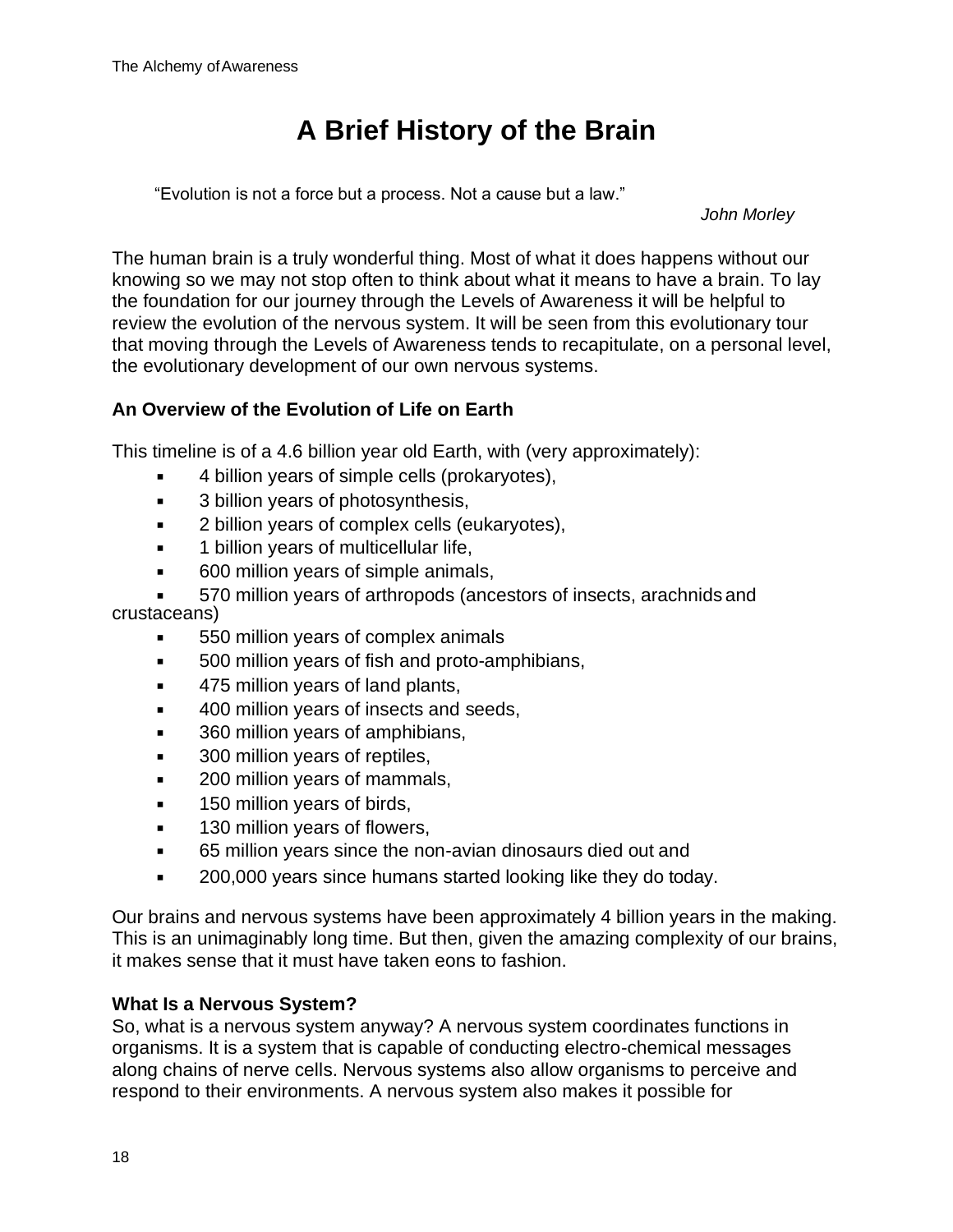communication and coordination of functions within and between various systems of an organism to occur. Nervous systems developed as organisms increased in complexity and the need for coordination and communication between the parts of the organism became necessary. As organisms evolved and increased in complexity rudimentary precursors of nervous systems evolved with them. Over millions of years simple true nervous systems emerged. In evolutionary terms, the purpose of a nervous system is to provide an organism with a means to respond to its ever changing environment in ways that enhance its chances of survival. This function appears to be working since a multitude of life forms continue to thrive and evolve on planet Earth.

#### **Early Nervous Systems**

We will begin our tour of the evolution of nervous systems about 600 million years ago. About this time simple species of worms developed notochords (nerve cords) running along the length of their bodies. In a species called planaria (still in existence today) there is a dual nerve cord. These two cords are connected to each other with other nerve chains forming a structure that resembles a ladder of nerve tissue. This nervous system coordinates the sides of the organism. Planaria also have two clusters of nerve tissue (ganglia) at the head end that function like primitive brains. Photoreceptors on the animal's eyespots provide primitive sensory information on light and dark.

Around 570 million years ago the first arthropods appeared on Earth. These organisms were the ancestors of modern insects, spiders, and crustaceans (crabs and lobsters) The nervous systems of modern arthropods are not much changed from their early ancestors. Arthropod nervous systems are composed of a series of ganglia (clumps of nerve tissue) that are connected to one another by a nerve cord. The head segment of arthropods contains the brain, a large ganglion which is divided into three areas. The brain controls the animal's mouthparts, its salivary glands, and its muscles. Many arthropods have sensory organs such as compound eyes and antennae. The brain processes information received from these sensory organs.

#### **Reptilian Nervous Systems**

Approximately 270 million years later (300 million years ago) reptiles made their appearance on our planet. Reptiles have considerably more complex brains than arthropods. The brains of reptiles have developed a cerebrum and cerebellum. The former has the capacity to coordinate functions such as movement, smell, and memory. The latter also plays a role in motor coordination and the integration of sensory perception. All reptiles have advanced visual depth perception compared to other animals with most other sense organs being well developed as well.

So, it has taken evolution around 300 million years to develop in animals a level of awareness that is approximately comparable to Level 1 where the animal experiences itself as a body within a separate environment. Obviously, evolution has a long way to go to achieve the likes of a human brain capable of multiple Levels of Awareness beyond that of a reptile.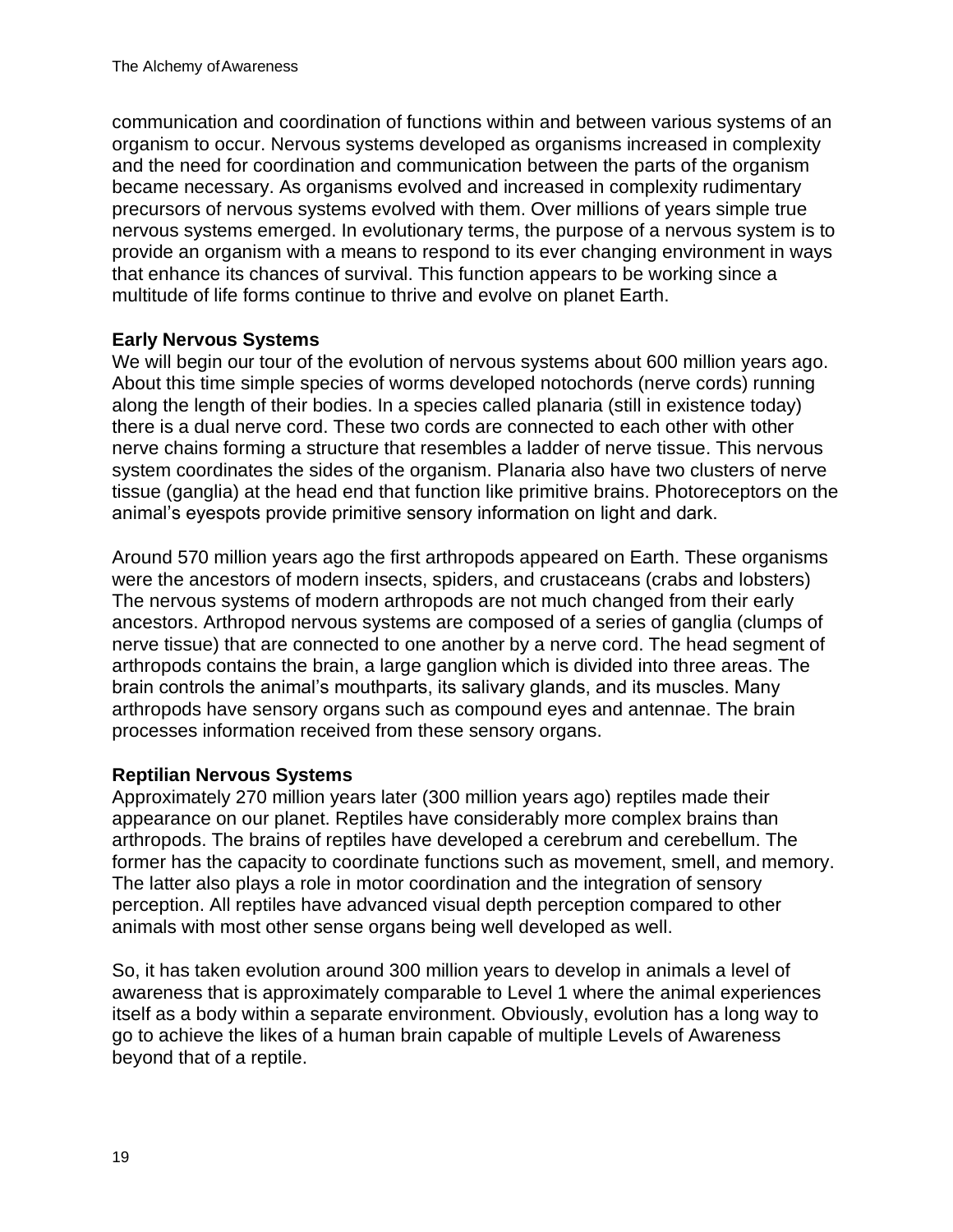#### **Mammalian Nervous Systems**

One hundred million years after the advent of reptiles the first mammals appeared (around 200 million years ago). Mammalian brains differ from reptilian brains in one particularly significant way. Mammalian have an added area called the neocortex. As it turns out this neocortex makes all the difference in terms of enabling multiple Levels of Awareness above Level 1.

#### **The Triune Brain**

The mammalian brain is often referred to as a triune brain because it is composed of three main regions. These regions have distinct evolutionary histories.

*The R-Complex*, or reptilian brain, is made up of the brain stem and the cerebellum. This region of the brain controls instinctive survival behavior and processing. It is primarily reactive to direct stimuli as are the brains of reptiles. This structure makes possible Level 1 Awareness.

*The Limbic System* is the old mammalian brain. It is the source of emotions and instincts such as feeding, fighting, fleeing, and sexual behavior. The primary processing of the limbic system comes down to the avoidance of disagreeable sensations and the pursuit of agreeable sensations. Level 2 Awareness in enabled by this region of the brain.

*The Neocortex*, also known as the cerebral cortex, is responsible for higher-order thinking and the use of language. In humans, all Levels of Awareness above Level 2 are possible due to this brain region.

In the 400 million years since the early precursors of nervous systems developed to the present time, nervous systems have evolved to include the spectacularly successful brains with which we are now endowed; brains that allow us to experience the world and to reflect on it in ways that no other living things on Earth can, brains that can imagine and build wondrous social structures, fascinating civilizations, beautiful works of art, rich cultures, impressive architectural structures and incredibly complex machines.

As individuals we all go through a similar evolution within our lifetimes. We evolve through levels of awareness that correspond to stages in the evolution of our nervous systems as we make the journey from birth to old age.

# **The Downside of Human Brains**

Autistic savant, Daniel Tammet, is considered one of the brightest minds on the planet. In his book, *Embracing the Wide Sky*, he describes the wonders of the human brain:

"Our minds are miracles--immensely intricate webs of gossamer light inside our heads that shape our very sense of self and our understanding of the world around us. Moment by moment throughout our lifetime, our brains hum with the work of making meaning: weaving together many thousands of threads of information into all manner of thoughts, feelings, memories, and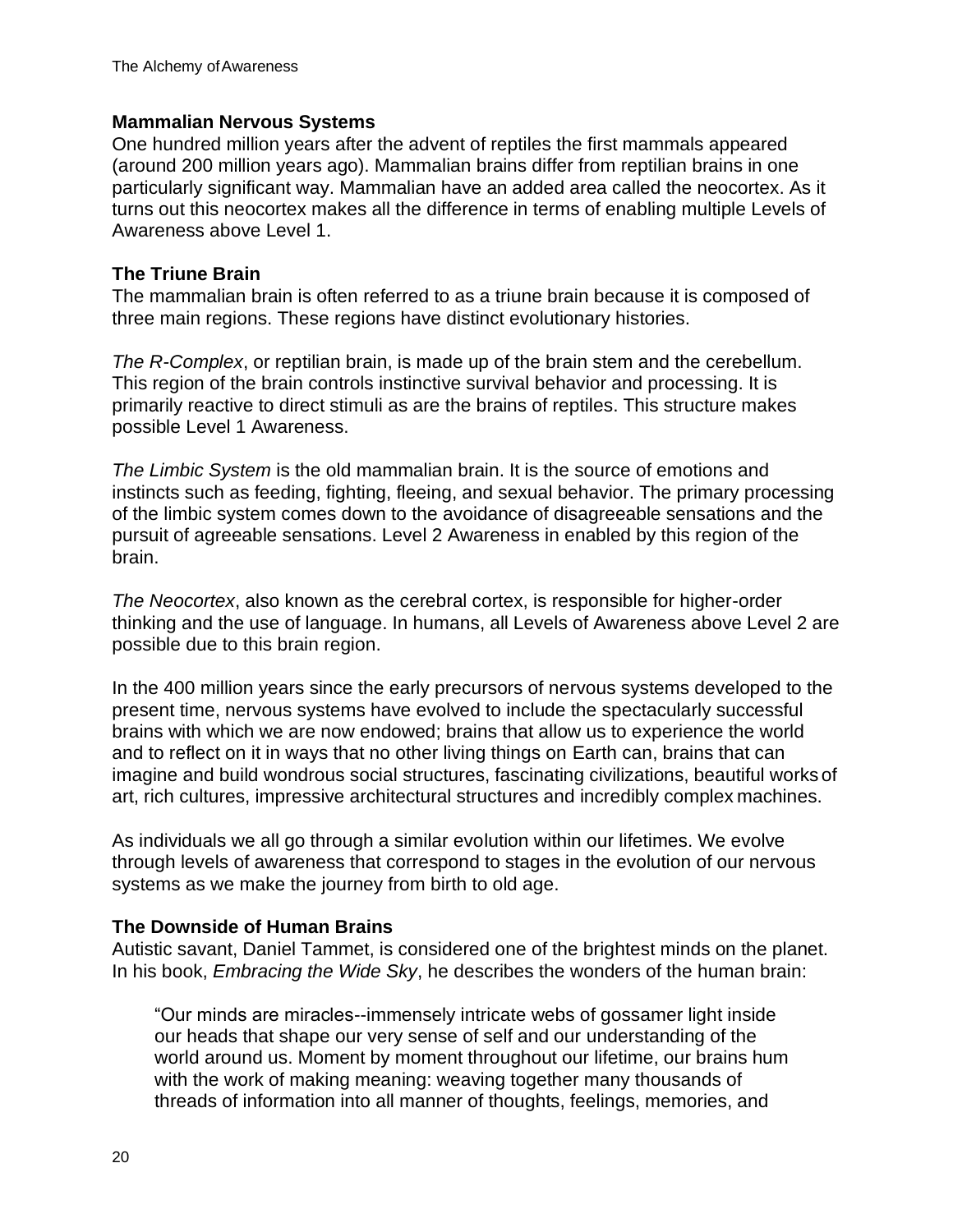ideas. It is these processes of thinking, learning, and remembering that make each of us truly human."

As wonderful as they are, these same brain processes have allowed us to conceive of and create terrible engines of war, to ravage vast tracts of land, to pollute waterways, to change the very climate of the planet that has supported us faithfully for so very long. Our social policies seem to serve the rich better than the needy and our consumer society is driven to demand ever larger infusions of limited resources. There is a kind of madness that drives us and we seem helpless to resist its force. In the coming chapters we will examine the relationships between our actions and our levels of awareness. As our exploration progresses we will encounter the possibility of moving beyond the current collective insanity to a level of awareness where the dream of sustainable solutions becomes a very possible reality. The alchemy of awareness is the key to this hope.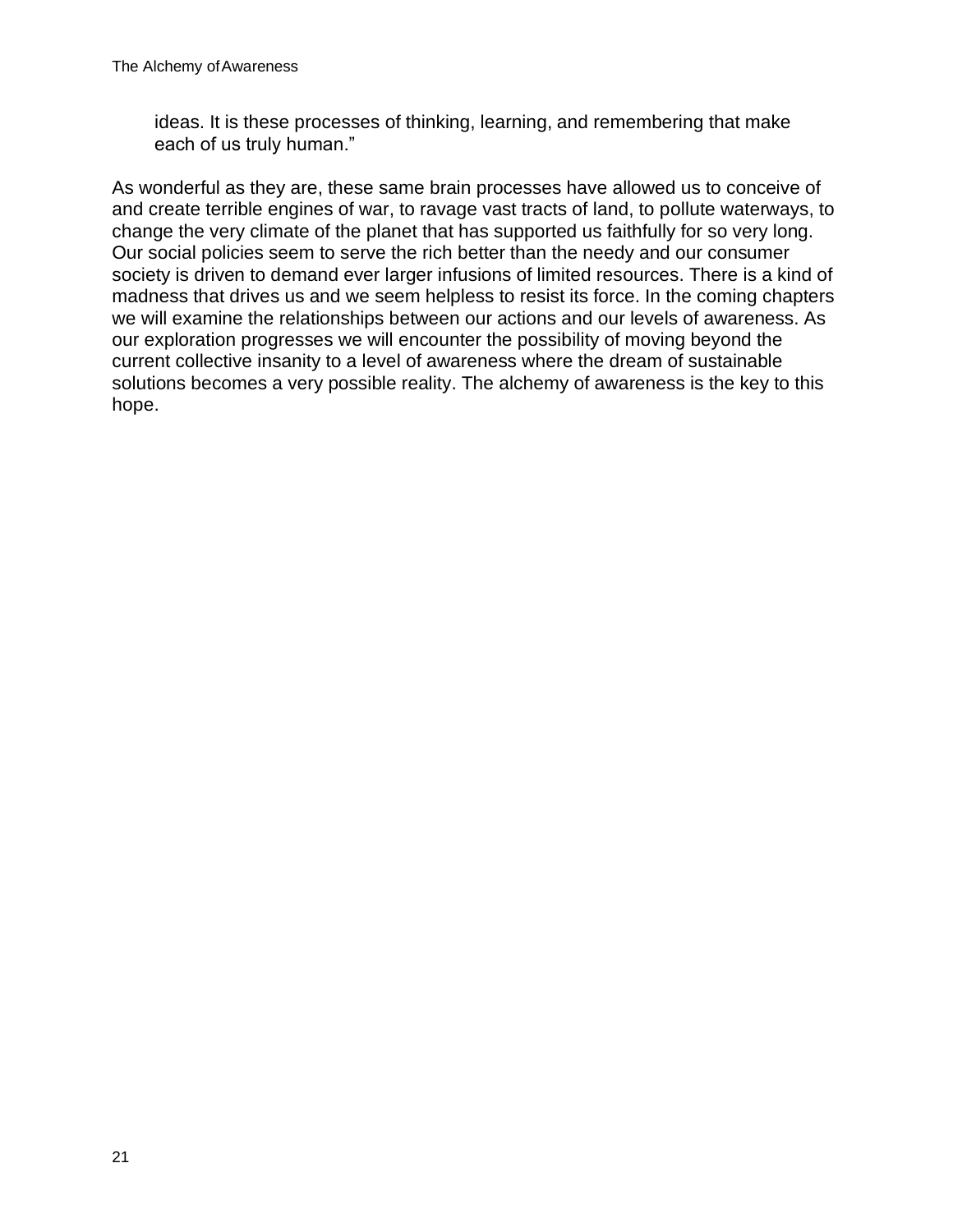# **The Levels of Awareness: An Introduction**

"The world is only as deep as we can see."

*Scott Bakker*

"As we live, we grow and our beliefs change. They must change. So I think we should live with this constant discovery. We should be open to this adventure in heightened awareness of living."

*Martin Buber*

#### **The Levels of Awareness**

The levels of awareness represent stages through which we may pass during the courses of our lives. The importance of the levels of awareness to us, as human beings, is that every aspect of our lives is circumscribed by the level of awareness at which we reside. Important concerns like our behavior, our concepts of truth, our ideas about morality, what motivates us, and even our ideas about the meanings of things depend on the level of awareness that we inhabit. In short, your awareness level is your experience of life.

The levels of awareness include ideas found in Abraham Maslow's hierarchy of needs, Lawrence Kohlberg's stages of moral development, and Robert Kegan's stages of self along with ideas derived from other areas of study. A key concept coming from Robert Kegan's work is the idea of the movement that takes place during transitions between developmental levels whereby that which was unconscious at one level is illuminated in the conscious arena of awareness at the next level. In other words, what was subjective becomes objective.

#### **Caveats**

In spite of the fact that the levels of awareness are chronologically arranged there is no reason for being overly concerned with the exact ages corresponding to each level. Individuals develop at different rates and, across cultures, different stages may occur at different times depending on social traditions and cultural beliefs. Whenever we attempt to describe any aspect of human nature things are bound to get a bit messy. We should, therefore, not attempt to create precise pigeon holes into which we might then force the wonderfully complex subjects of our investigation: ourselves. If nothing else, an encounter with the levels of awareness should illuminate the incredible depth and breadth of human diversity. The descriptions of the levels of awareness given in this and later chapters are necessarily stereotypical in that they present the most prominent and distinctive characteristics of the levels. They should not be taken as gospel across all societies and cultures.

#### **What Is Awareness?**

To be aware of something we need to be able to perceive it as something other; something objective, observable. For example, a young child (Level 2) can operate on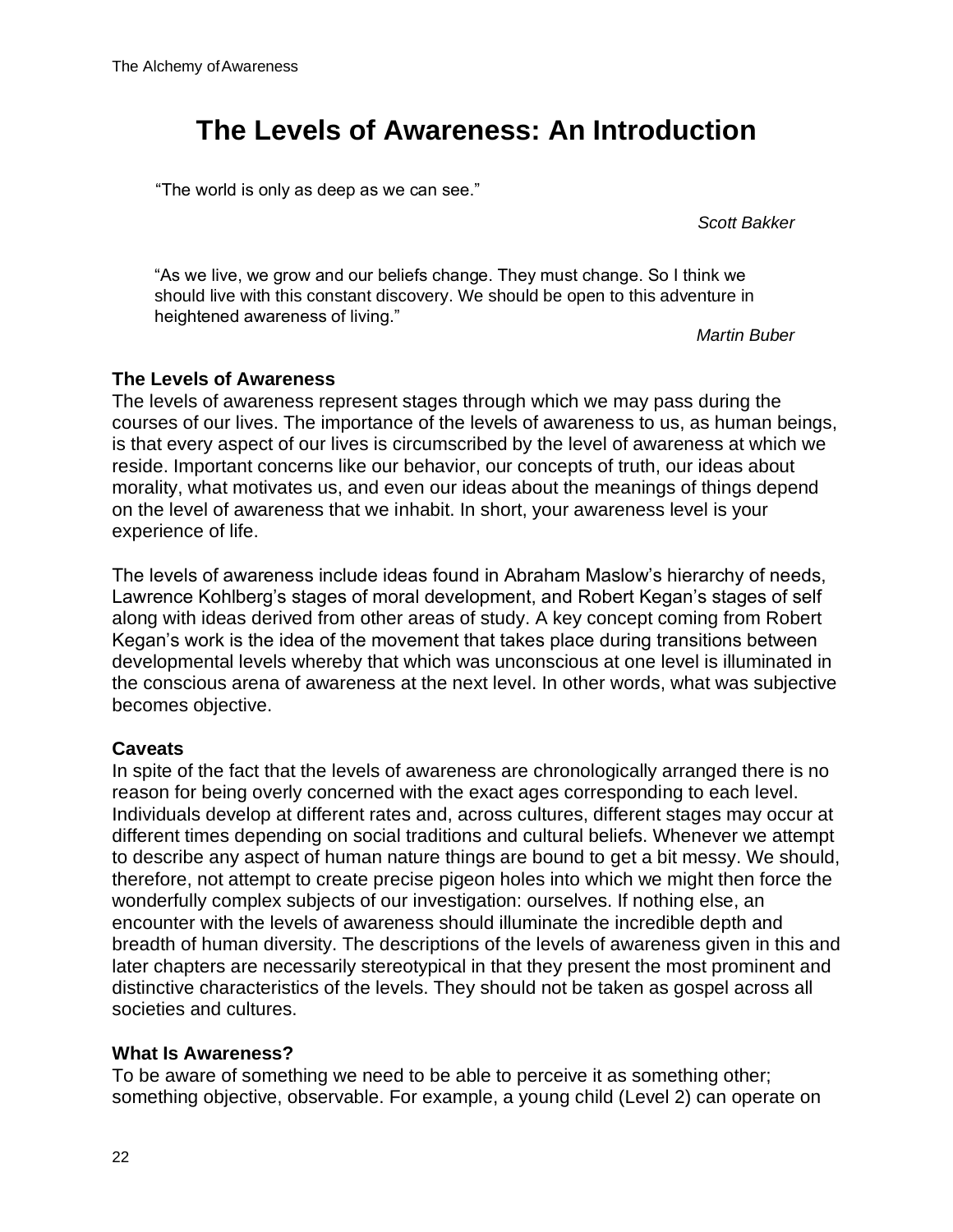things in the environment, its body, and other bodies. However, it cannot operate on or consider its desires and drives for security as objects of thought because, at that level,it is not aware of these desires as anything other than its self. The level 2 child *is* its desires. The child is, in a very real way, driven by its drives for security. As we will see, any need of which we are unaware has the power to "drive" our thoughts, emotions, and behavior. When we say things like "He was a driven man.", "I was driven to distraction.", "She felt compelled to disagree." we are admitting to the sense that some unconscious part of ourselves seems to be in control.

#### **Ignorance**

A new form of self is created at each level of awareness. This new self has its own unconscious foundation in the form of a drive that is hidden from awareness. This unconscious foundation of the new self is a form of ignorance. As awareness and freedom evolve they are accompanied at each progressive level, by the birth of a new level-specific form of ignorance. The form of a given level's ignorance determines, among other things, the nature of problems likely to be encountered at that level.

#### **Expanding Wisdom**

"Wisdom" is a word often thrown around without much attention to any precise definition. I want to be very clear about what I mean by the term. For the purposes of this book I define wisdom as "knowledge capable of enabling acts of compassionate contribution". This definition allows wisdom to be recognized by its application in the world. For example, we can say that Mother Teresa demonstrated wisdom when she ministered to the poor in Calcutta. Clearly, she made compassionate contributions to the well being of the people she served. It is this idea of practical wisdom that should be kept in mind whenever you encounter the word "wisdom" in the following pages.

When it is used in the context of religious traditions or the occult the word "wisdom" often carries with it connotations of magic or mysticism . In contrast, our definition of wisdom pertains to what Aristotle called "practical wisdom" and has little in common with the more esoteric uses of the word. According to Aristotle practical wisdom involves a combination of moral will and moral skill. American psychologist Barry Schwartz, the Dorwin Cartwright Professor of Social Theory and social action at Swarthmore College and author of *The Paradox of Choice: Why Less is More*, defines practical wisdom as doing the right thing at the right time for the right reasons. Practical wisdom does not require any mystical knowledge. It is not the result of enlightenment and does not require achieving nirvana or some other exalted mental state. It is a wisdom that is within the reach of us all. However, despite this nearly universal accessibility, it is a tragically rare commodity.

It is the rarity of practical wisdom, the reasons for this rarity, and what might be done to encourage an increase in its occurrence that is the subject of this book. It is my position that such an increase is not only desirable but that it is necessary to the resolution of the most pressing issues of our times. One has only to look at the acts of terrorism, the examples of blatant disregard for human rights, increases in violent crimes, and other instances of intolerance to understand that If ever we were in need of practical wisdom it is now.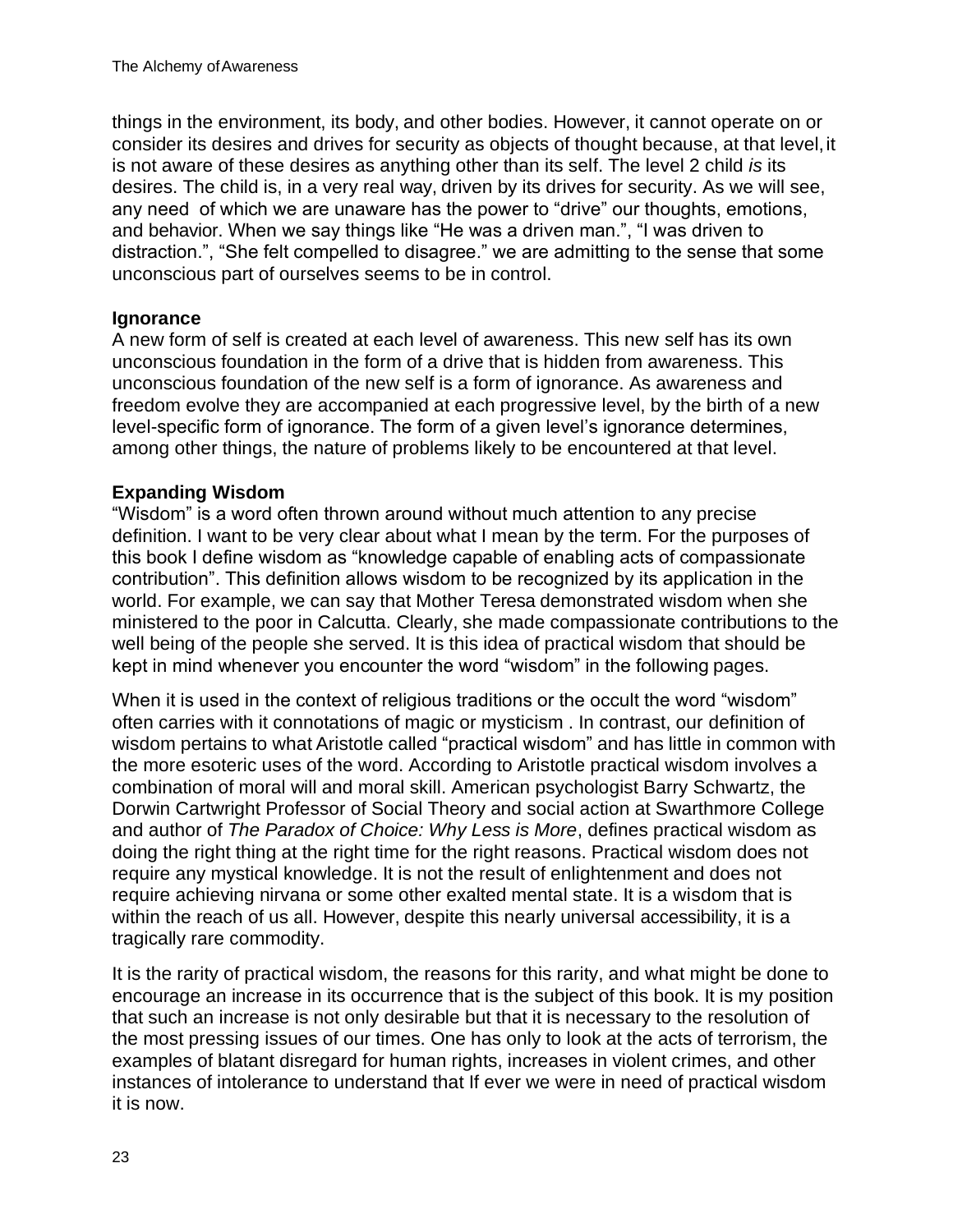Despite its rarity and despite the obstacles standing in the way of its realization I believe that it is possible to achieve a level of practical wisdom sufficient to serve as a basis for dealing with our global imperatives. The quest for practical wisdom is both a personal one and one that we must share if we are to meet the challenges facing us in today's world. But while the quest must be a shared initiative it can only be achieved on a person-by-person basis. Practical wisdom is a personal responsibility. We must each seek to achieve it as a personal commitment. Then, if enough individuals succeed in achieving a sufficient level of practical wisdom, their combined efforts may be leveraged in addressing our global problems and finding sustainable solutions to them.

Of course, there are no assurances that we will be successful in overcoming our difficulties but I believe our best hope lies in the pursuit of practical wisdom through what we will come to know as the alchemy of awareness. This process offers a recognizable path that we can, with diligence, follow to arrive at our goal. The alchemy of awareness makes practical wisdom an achievable, if not guaranteed, solution.

At each new level of awareness a previously unconscious drive is brought into the light of awareness and becomes an object available for consideration. This is the process we are referring to as the alchemy of awareness, the transmutation of ignorance into practical wisdom. It exposes a new object in awareness, an object allowing for an increase in the potential for the emergence of practical wisdom.

# **Getting Acquainted**

Becoming familiar with the levels of awareness is a useful pursuit in its own right. As we are exposed to the framework we gain a wider perspective on our lives and the lives of those with whom we interact.

| Level         | <b>Form of Self</b>              | <b>Awareness</b>                                                                                         |
|---------------|----------------------------------|----------------------------------------------------------------------------------------------------------|
| 0             | <b>Embeddedness</b><br>(newborn) | no sense of being aware                                                                                  |
| 1             | Impulsive/Body<br>Self           | awareness of an external world                                                                           |
| $\mathcal{P}$ | Needy Self                       | awareness of others, body, and environment                                                               |
| 3             | Member Self                      | awareness of desires, others, body, and environment                                                      |
| 4             | Independent<br>Self              | awareness of membership imperatives, desires, others,<br>body, and environment                           |
| 5             | <b>Process</b><br>Self           | awareness of independence imperatives, membership<br>imperatives, desires, others, body, and environment |
| 6             | Transcendence                    | continuity with all existence                                                                            |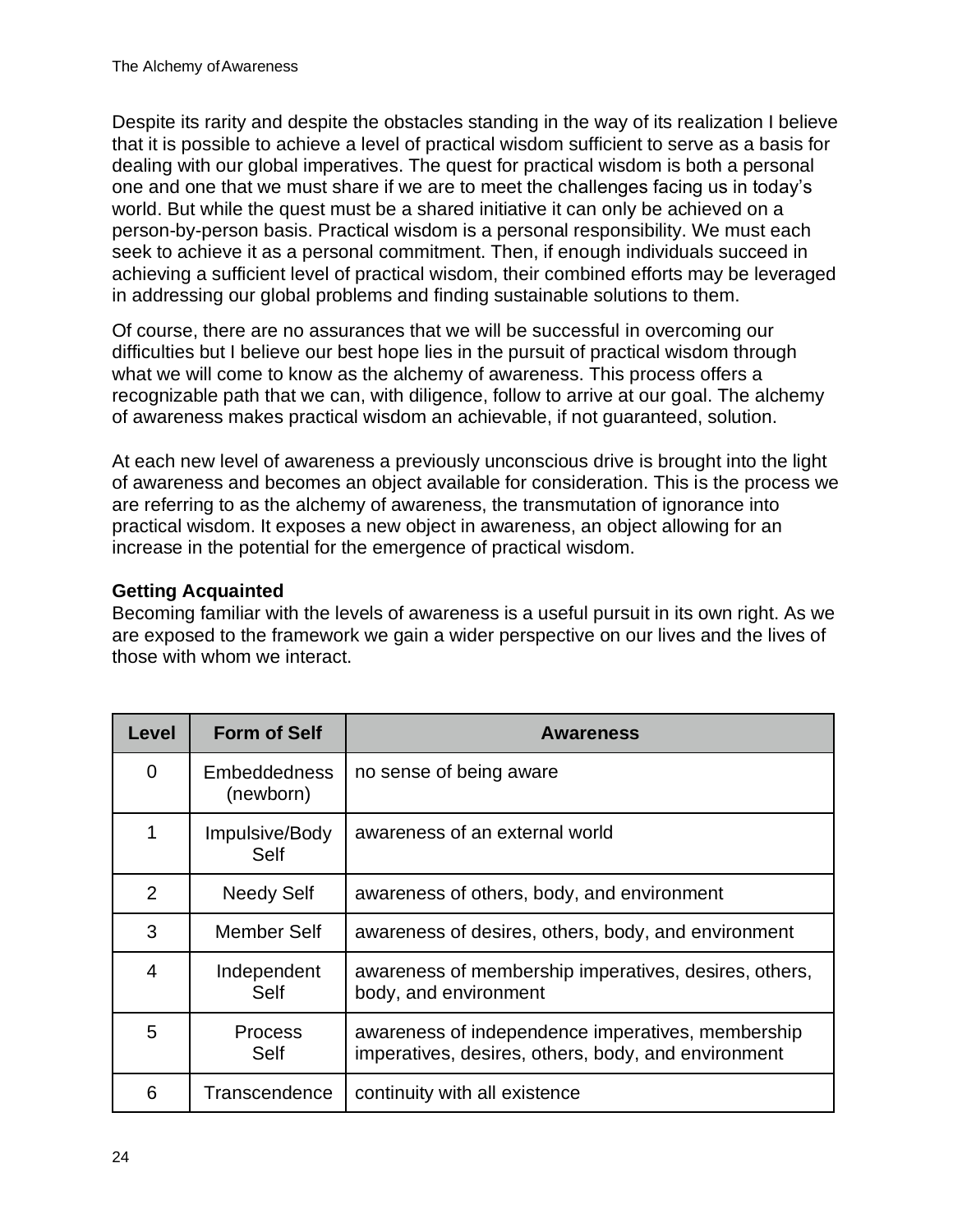By way of getting acquainted with the levels of awareness we will begin with general descriptions of each level.

**0 - Embeddedness (newborn)**: At this Level there really isn't any awareness at all since the newborn is embedded in its environment and does not experience anything as distinct from itself. Its experience is an oceanic one with no boundaries separating out independent objects. The newborn experiences no self and no other. This is truly the bliss of total ignorance.

**1 - Impulsive/Body Self**: Before long the baby begins to make distinctions between its own body and the environment in which it has, to this point, been embedded. There is an eventual separation of body and environment. This separation is a psychological activity resulting in a self motivated by impulse. Although we continue to think of ourselves as physically separated from our environment as we progress through the levels of awareness we will eventually discuss the possibility that this is a significant and fundamental error. However, we will also come to see that if this is indeed a mistake it is a *necessary mistake* with a wisdom of its own that paves the way for us to proceed to higher Levels of Awareness and increasing degrees of freedom.

**2 - Needy Self**: At this level a selfish self emerges. The self becomes unconscious desires and is motivated to satisfy its desires, needs, and interests. In the pursuit of satisfying its desires the self can operate onothers as objects, its own body, and objects in its environment. Driven by a need for comfort and security a child at level 2 awareness might use a favorite blanket, a stuffed animal, a handy caregiver, or a cookie to satisfy its current need or desire.

**3 - Member Self**: As a child moves up to Level 3 it becomes aware of beinga self that *has* desires. It is no longer unconsciously driven by its desires. At Level 3 individuals may occasionally regard others as selves in their own rights but there is still a tendency to use others as things. At this level people are very interested in belonging. Acceptance by ones peers becomes a driving force and membership in a group is very attractive. The self defines itself in terms of relationships within a group or groups.

**4 - Independent Self**: The next level involves recognizing oneself as part of a group in addition to being a self with membership imperatives, desires, needs, and interests. Perhaps the signature characteristic of this level is concern for *relative status* within various groupings. It is no longer enough to belong. You are now compared to others and you are measured by your status. The driving force at this stage is achieving comparative advantages over others. Often the real motive is hidden or disguised, even from the self, but it is, nonetheless, usually in effect. The Independent Self is driven by a need for autonomy.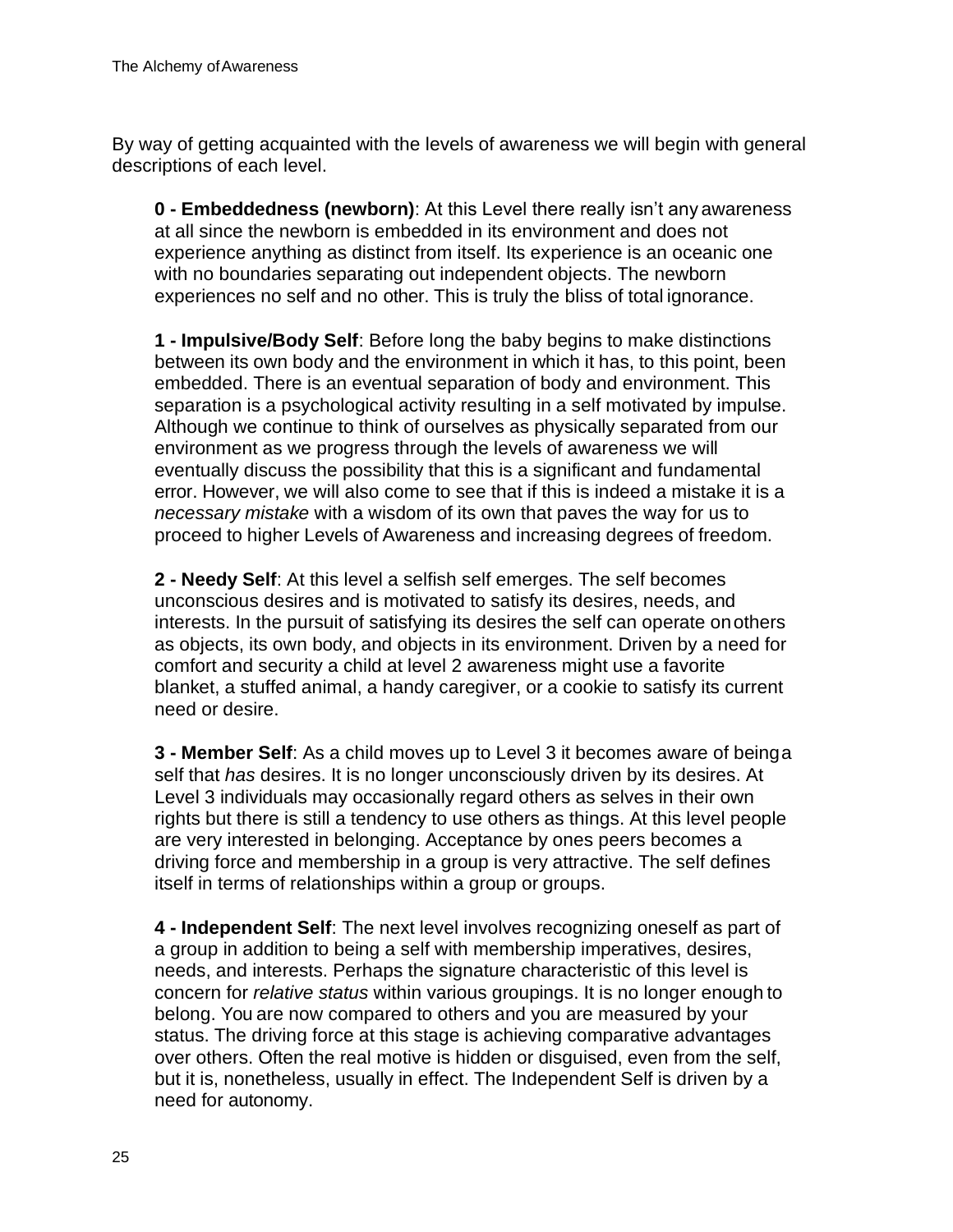**5 - Process Self**: Level 5 Awareness is able to operate on the imperatives inherent in the drive for autonomy as well as those involved in the drive for membership. Likewise it is able to consider others as selves, its own desires, its body, and the environment. The critical element here is an awareness of the "self as chooser" that characterized level 4 awareness. This perspective allows an objective look at our conditioning and how it biases everythingfrom the choices we make to the meaning we attribute to our experience.

**6 - Transcendence of Self**: This Level of Awareness is partially speculative in nature. However, it appears to complete certain trajectories established throughout the transitions between the five levels that precede it. At this level the psychological distinction between subject and object would vanish.

# **A Little Knowledge is a Dangerous Thing**

When people first encounter the levels of awareness they have a natural tendency to attempt an estimation of their own level of awareness. Typically this leads to one of two predictable problems. If individuals assess themselves as being at a lower level of awareness than that at which they think they should be they may suffer feelings of inadequacy. On the other hand, if their personal assessment places them at a high level of awareness they may feel an inflated sense of pride and superiority. However, it is important to realize that, *until a person is cognizant of the process by which levels of awareness may be improved, his or her present level of awareness is neither a failure nor an accomplishment*. It is simply a natural result of his or her individual experiential history to date. Without previous knowledge of how transitions between the levels of awareness may be encouraged there is no basis for anyone to take any personal sense of failure or accomplishment for their own current level of awareness regardless of what that level might be.

However, knowledge of the levels of awareness and the mechanisms involved in moving from one level to another may make a difference in at least two important ways.

- 1. Individuals experiencing disillusionment at their present level might findit helpful to know what the typical issues are at that level. Such knowledge could afford a measure of comfort along with some degree of understanding regarding their present difficulties.
- 2. Individuals going through a transition might find it helpful to know what approaches may be appropriate to the level-specific problems with which they are struggling. Having knowledge of potentially effective strategies could significantly increase their chances of successfully dealing with their particular challenges.

#### **Evolution or Revolution?**

As you encounter the levels of awareness and the transitions between them it will be important to maintain an evolutionary rather than revolutionary mindset. *The alchemy*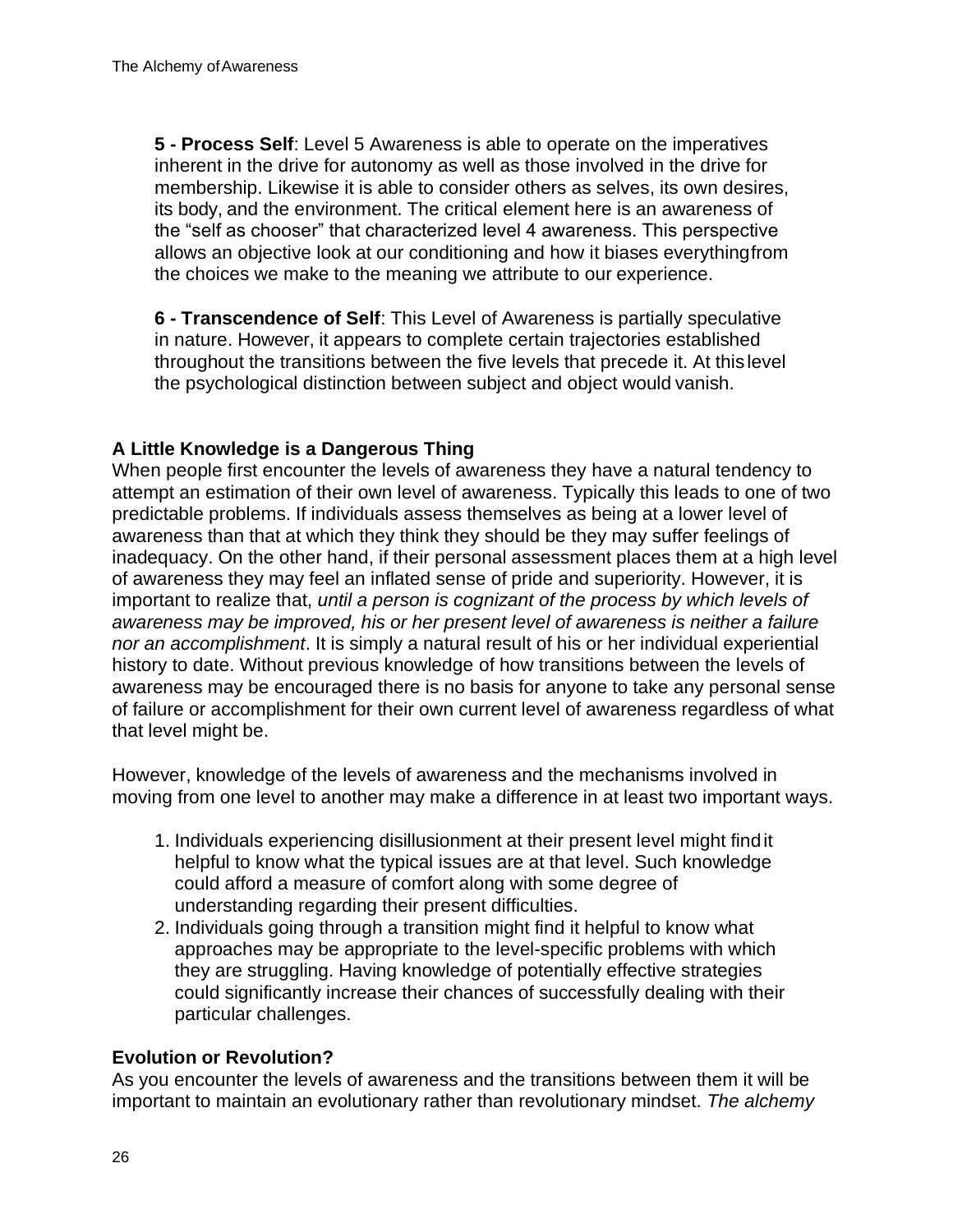### *performed by way of a progression through the levels of awareness and the transitions between them is a time consuming process*. But wisdom is not a casual achievement.

As each new level of awareness is reached, time will be required to consolidate and accommodate the wisdom gained in the transition just completed. Over more time a feeling of relative comfort at this new level of awareness may emerge. But, eventually, again after a passage of time, new challenges will likely rear their ugly heads. This, in turn, could herald the need for further progress through the awareness levels. If another period of transition then follows it will progress along its own schedule in playing out the various processes necessary to arrive at the next level of awareness.

Life's transformations are typically hard won. I point all this out not to discourage anyone but to establish a firm and realistic perspective concerning just what will be required should you decide to accept the challenges inherent in the pursuit of practical wisdom. This is a decision you should not take lightly but it is also one you will not likely be able to avoid indefinitely. Whatever level of awareness you currently inhabit it holds within it the seeds of significant challenges that are bound to present themselves sooner or later. And when they do present themselves you would be well advised to steer clear of quick, band-aid fixes and to, instead, undertake the more productive search for long term solutions, solutions to be found by following the path through the levels of awareness toward practical wisdom.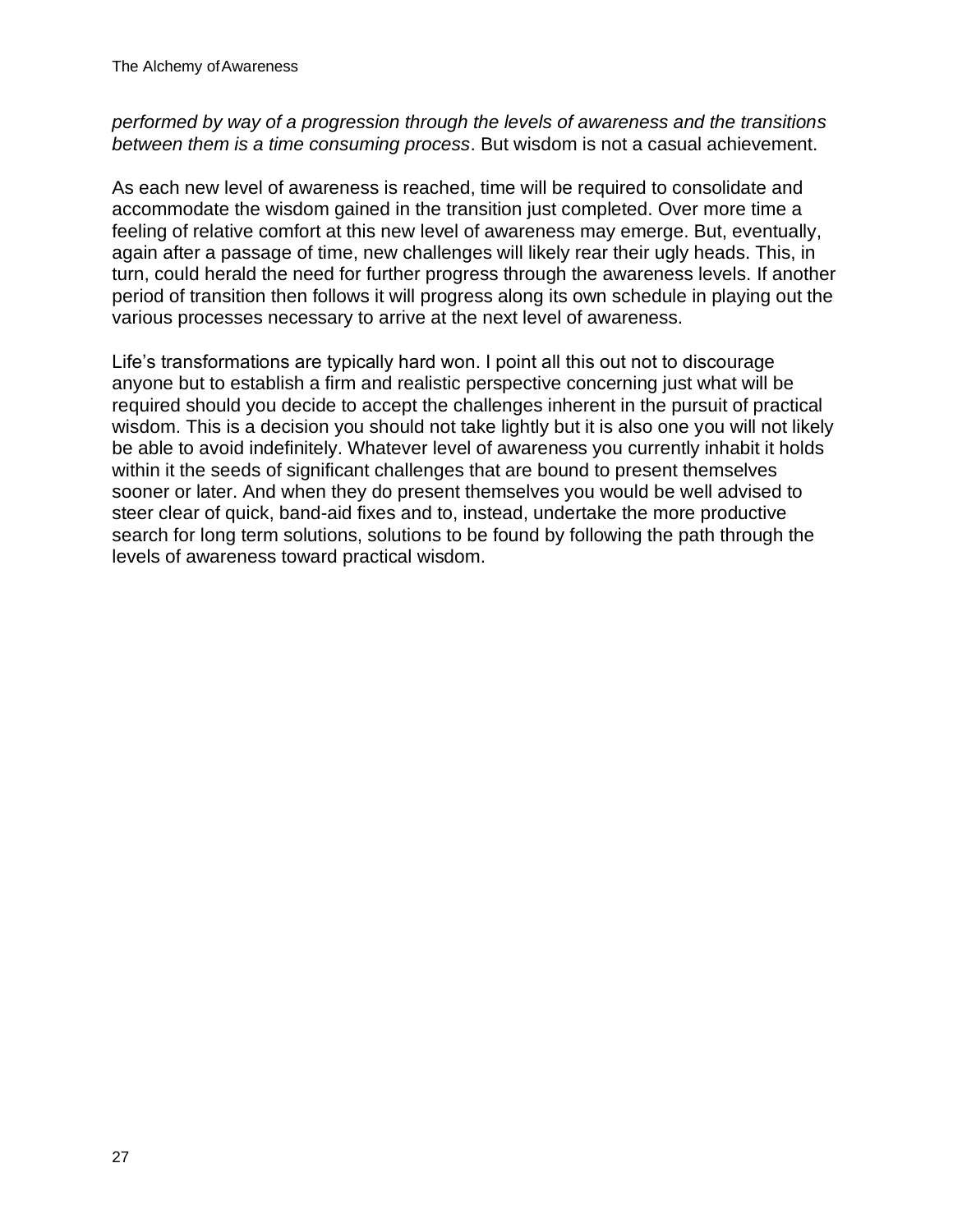# **Transitions As Transmutation**



As we explore the levels of awareness and the transitions between them, we will follow an important trend that can be traced from each level of awareness to the next. This trajectory has significant relevance to our examination of ways in which progress through the levels of awareness can reveal a wider array of possibilities in the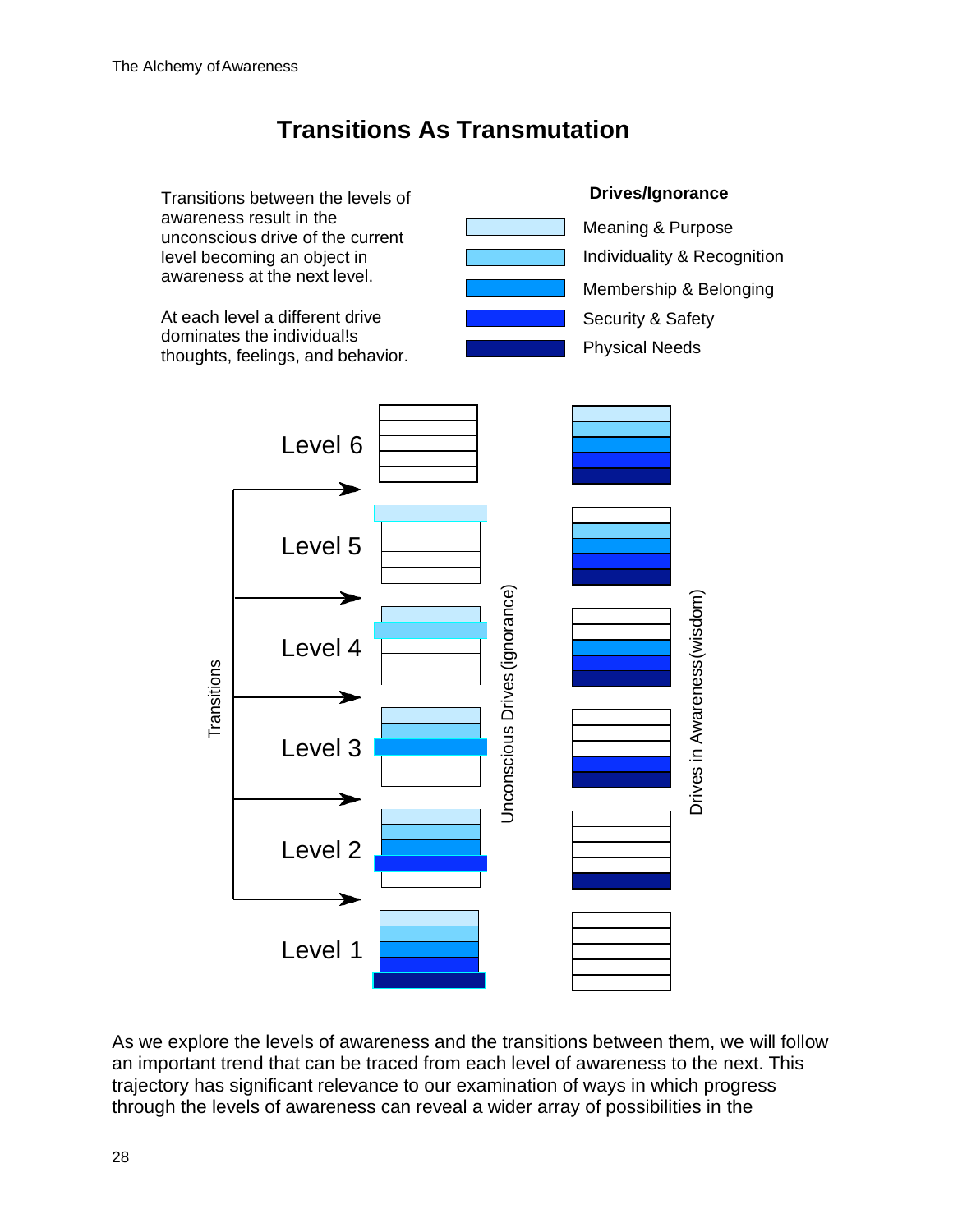increasingly necessary quest for sustainable solutions to our personal and shared challenges. During each transition between levels of awareness a kind of *alchemy* takes place. This alchemy transmutes a form of *ignorance* found at a given level of awareness into a type of *wisdom* available upon completion of a transition to the next level of awareness.

"Deep within man dwell those slumbering powers; powers that would astonish him, that he never dreamed of possessing; forces that would revolutionize his life if aroused and put into action."

*Orison Swett Marden*

#### **Transmutation of Ignorance into Wisdom**

The conversion of unconscious drives (ignorance) at one level of awareness into conscious knowledge (wisdom) at the next constitutes *a transmutation of ignorance into an evolving wisdom* that is heightened with each subsequent transition. Remembering our definition of wisdom as *knowledge enabling the capacity to make compassionate contributions to the world* it becomes self evident that *this capacity is entirely dependent on the level of one's awareness*. Both the kinds of contributions we are able to make and the degree of compassion with which we make them are reliant on our level of awareness. We cannot contribute that of which we are unaware. Nor can we act with a particular measure of compassion if it is beyond the sphere of our awareness. Hence, the two essential aspects of wisdom increase simultaneously as we move towards higher Levels of Awareness.

| Level          | <b>Wisdom</b>                                                                | <b>Contribution</b><br><b>Potential</b><br>$(0 - 6)$ | <b>Compassion</b><br><b>Potential</b><br>$(0 - 6)$ |
|----------------|------------------------------------------------------------------------------|------------------------------------------------------|----------------------------------------------------|
| $\Omega$       | <b>None</b>                                                                  | 0                                                    | O                                                  |
| 1              | Awareness of body as<br>separate from the<br>environment                     |                                                      |                                                    |
| $\overline{2}$ | Awareness of the need for<br>and importance of <b>physical</b><br>well-being | 2                                                    | 2                                                  |
| 3              | Awareness of the need for<br>and importance of security<br>and safety        | 3                                                    | 3                                                  |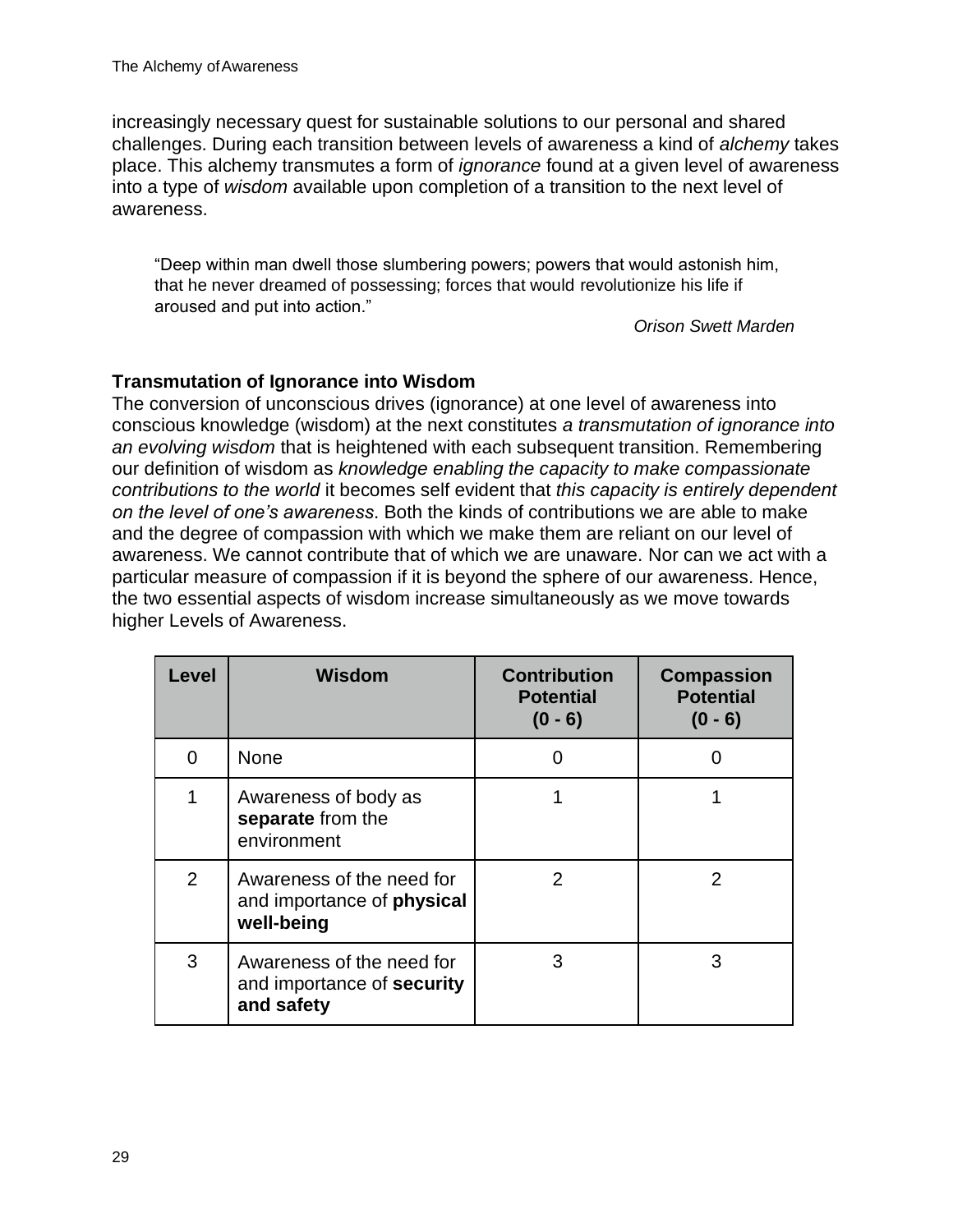| Level          | <b>Wisdom</b>                                                                      | <b>Contribution</b><br><b>Potential</b><br>$(0 - 6)$ | <b>Compassion</b><br><b>Potential</b><br>$(0 - 6)$ |
|----------------|------------------------------------------------------------------------------------|------------------------------------------------------|----------------------------------------------------|
| $\overline{4}$ | Awareness of the need for<br>and importance of<br>belonging and<br>appreciation    | 4                                                    | 4                                                  |
| 5              | Awareness of the need for<br>and importance of<br>independence and self<br>respect | 5                                                    | 5                                                  |
| 6              | Awareness of the need for<br>and importance of purpose<br>and meaning              | 6                                                    | 6                                                  |

It must be recognized that although achieving a particular Level of Awareness affords the capacity for a corresponding level of wisdom (compassionate contribution) there is no guarantee that an individual will exercise this capacity. There may be forces at work in various areas of his or her life that discourage the expression of wisdom.

# **The Conversion of Subjective Experience Into Objective Knowledge**

The transmutation of ignorance into wisdom constitutes a movement of content from subject to object. This conversion of subject to object allows that which once was the subjective experience of self to be known as something other than self. For there to be awareness of an object it must be made distinct from the self that has awareness of it.[2](#page-27-0) For example, a child is unaware of having desires because she is those desires. As the child moves toward the intermediate level of awareness she eventually becomes conscious of having desires. The desires are moving from subjective experience to objective awareness. This occurs because, from the perspective of a higher level of awareness, it is possible to perceive that which was previously the unconscious essence of the self. What was hidden and unknowable is now illuminated from the wider view of a higher level of awareness.

It is important to note that the conversion of an unconscious drive into an object available to awareness in no way suppresses or eliminates the drive. Our instinct-like drives have evolved to serve the survival of our species. We do not want to compromise the important roles they play in our physical and emotional well-being. We need only to become aware of their existence and influence. Once in the light of awareness, our

<span id="page-27-0"></span><sup>2</sup>This phenomenon is presented and convincingly supported in Robert Kegan's *The Evolving Self: Problem and Process in Human Development*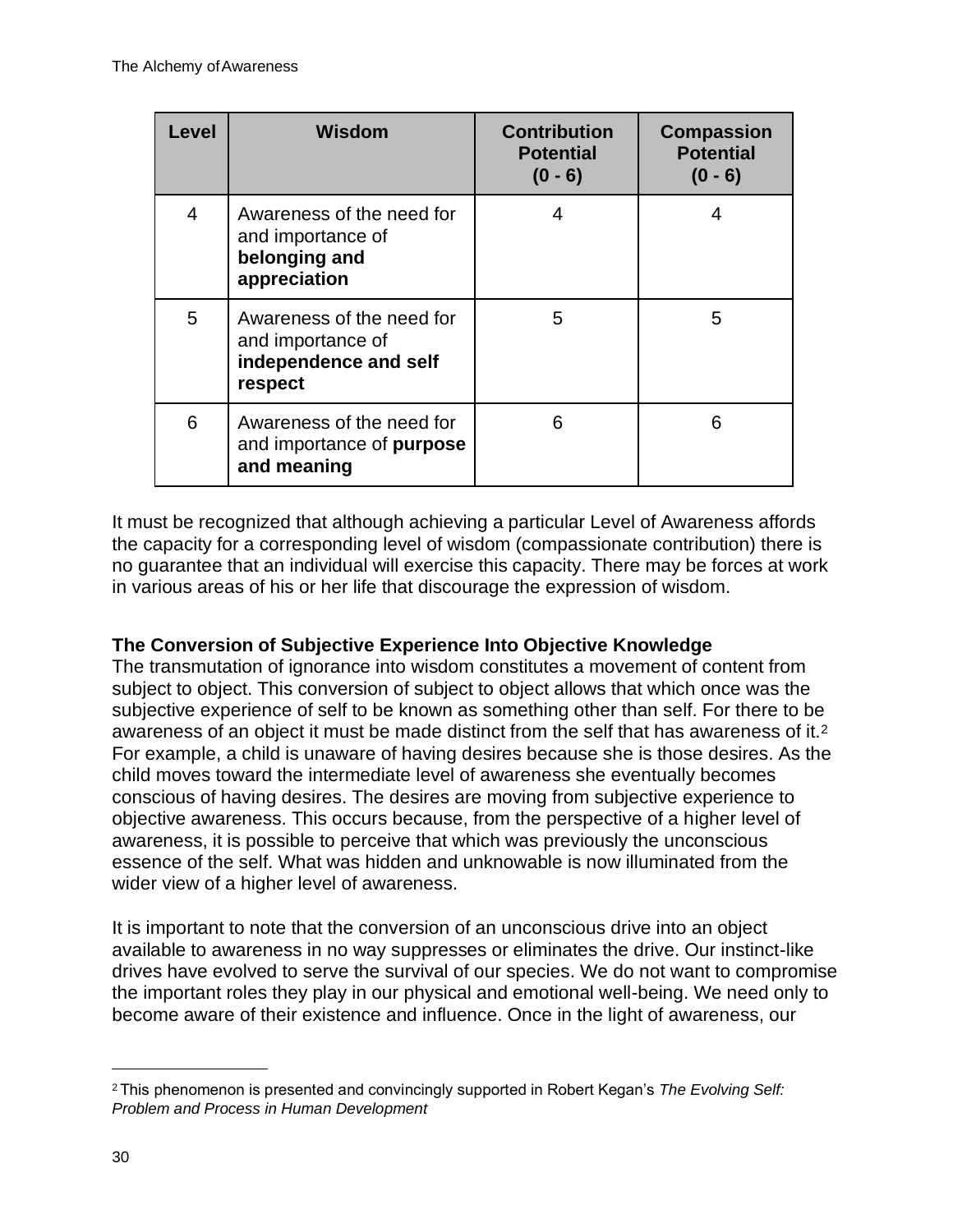instinct-like drives become potential sources of personal power, fulfillment and increased wisdom.

The movement of content from subject to object that occurs during transitions between levels of awareness is essentially a movement from *being* a component of self to *having*  an awareness of that component.[3](#page-28-0) At Level 3 one's self is primarily experienced as being a member of and belonging to various groups. However, at Level 4 one no longer derives one's identity so exclusively through membership but now sees membership as one part of the new self. The new self is now experienced primarily as an independent self. At level 4 one *has* awareness of the drive for membership but is no longer primarily defined by it and now experiences itself as *being* independent and self directed.

The movement of unconscious subjective content to content of which one is conscious or aware is what we are calling the *transmutation* of ignorance (unconscious drive) into wisdom (object of awareness). This transmutation results in an awareness of that which was previously unavailable to awareness. The consequent increase in awareness provides an increase in the potential for wisdom because it involves both an increase in perspective and an increase in freedom.

#### **Increased Perspective**

An important aspect of the Levels of Awareness is that the movement from each level to the next represents a further degree of separation of the individual's self from its original embeddedness in the environment. The first separation is the making of a distinction between the body and its environment. Next the body becomes an object of awareness as a separation is made between the self as desires and the body of which this self is now aware. The self *is* its desires, needs, and interests and it *has* a body in an environment. This distancing of the self from its environment includes a broadening of perspective which, in turn, allows the individual a more complete view of his or her situation.

#### **Increased Freedom**

As we move up through the Levels of Awareness we acquire ever-increasing levels of freedom. Newborns (Level 0) have no such freedom. They are completely embedded in and, therefore, dependent upon the environment. Infants at Level 1 have won a level of freedom by virtue of the fact that they no longer consist entirely of being continuous with environment but now have an environment upon which they can operate. At Level 2 children achieve a greater degree of freedom as they are now liberated from their bodies and instead of *being* their bodies they now *have* bodies upon which their selves can operate, along with retaining the awareness to operate on the environment. Increasing freedom is afforded individuals as they move up to Level 3 awareness. No longer driven by unconscious desires and wants,

<span id="page-28-0"></span><sup>&</sup>lt;sup>3</sup> To read an article about the subject-object transformation click here.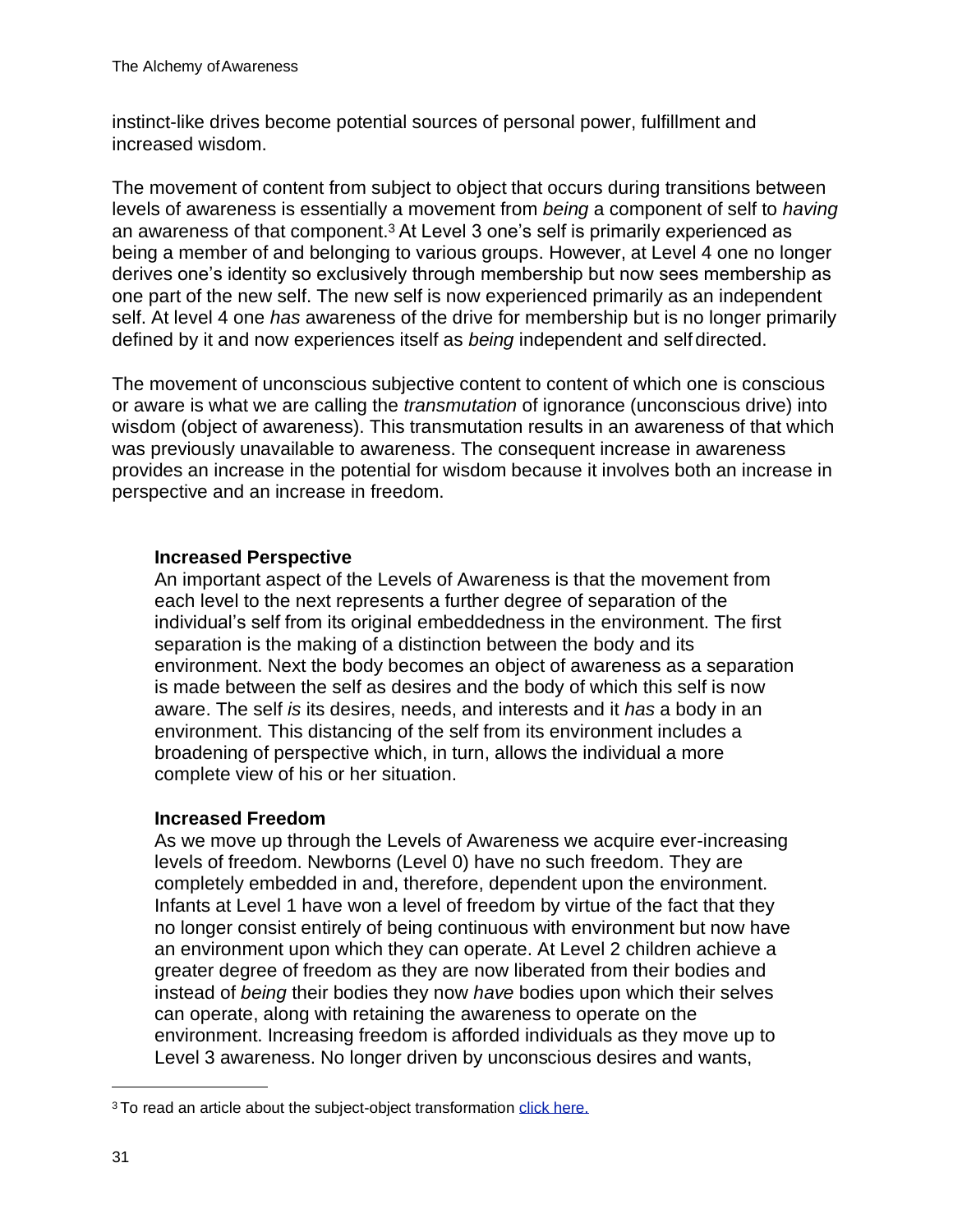individuals are aware of having (rather than being) these desires and wants. This makes it possible for them to develop ways of managing these previously unconscious drives. Freedom, then, increases as we travel up the ladder of awareness because, at each higher level, our range of choices increases. We become aware of more options from which to choose appropriate strategies for action.

# **Transitional Realizations**

Central to each transition from one level of awareness to another is a specific *realization*. I am using realization in a very literal way here, in the sense of "making real". At each transition individuals realize something that has not occurred to them previously. This something concerns the unconscious drive of the level of awareness being transcended in the transition that is underway. For example, in the transition from level 3 awareness to level 4 awareness individuals realize that they have been driven by a need to belong and to be accepted, a need for membership. In this way the drive for membership and its limitations are *made real* for the individual. The drive for membership is now a "thing" that the individual can take into account when a situation warrants it. Being a thing in awareness, it becomes a contribution to the potential for practical wisdom.

# **Transmutation Through the Levels of Awareness**

After each transition a new component is added to the total store of wisdom that has been accumulated in previous transitions. This occurs as a result of the formation of a new self at each level. The new self established at each level is further removed from embeddedness in, and dependence on the environment. In this manner an increased degree of freedom and a broader perspective is achieved following each transition.

Remembering that we are defining wisdom as a capacity that enables acts of compassionate contribution, it seems reasonable to suppose that an increases in the perspective with which one views his or her situation coupled with a richer range of options from which to make choices (increased freedom) could increase the potential for practical wisdom to emerge.

# **The Alchemy of Awareness: The Formula Revisited**

Earlier we expressed the alchemy of awareness with the following formula:

- a = Setting For Change (growth mindset)
- b = Tool For Change (deliberate thinking)
- c = Capacity For Physical Change In The Brian (neuroplasticity)

 $a + b + c =$  Psychological Growth

Taking the above discussion of wisdom and transmutation into account we can expand the formula as follows:

 $a + b + c \rightarrow w$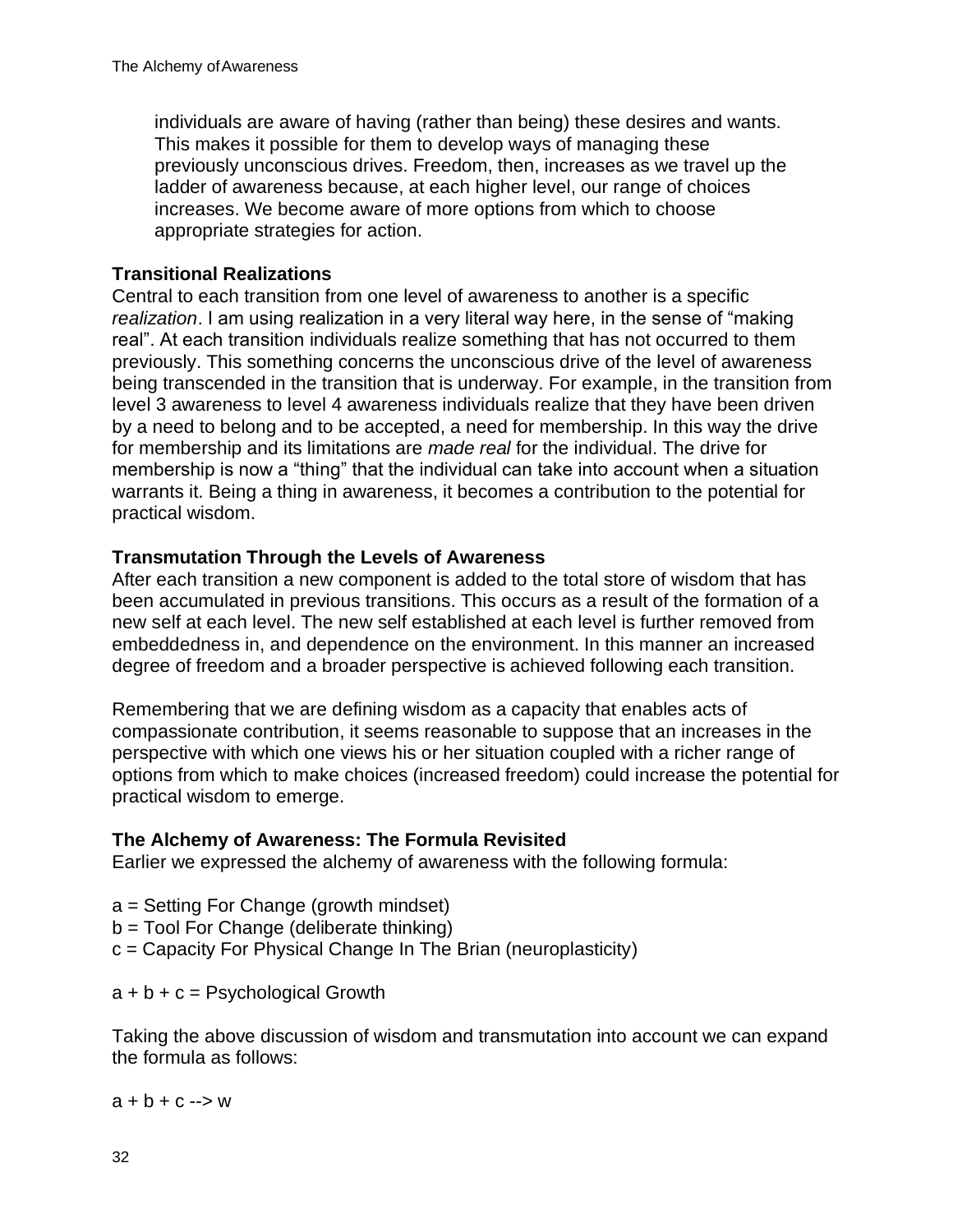In this formula the "w" stands for *wisdom* and the "-->" refers to *the process of transmutation* where transmutation is understood to be the conversion of ignorance (unconscious drive) into wisdom (awareness resulting in more freedom and greater perspective).

Put into words, the formula would sound something like this:

*"If conditions (a + b) are adequately met the brain's capacity for physical change (c) may result in the transmutation of ignorance into wisdom (w)."*

In the spirit of the alchemical metaphor of we are using in *The Alchemy of Awareness*, instructions for the transmutation of ignorance into wisdom might be stated as follows:

*"Into a crucible, add equal amounts of* purified growth mindset*,* deliberate thinking, and the capacity for change*. Stir these purified substances thoroughly into a well blended mixture. Infuse this mixture with copious quantities of* sensory and cognitive stimuli*. Agitate the crucible until the infusion is fully absorbed by the mixture. Allow the concoction to percolate until no further activity is observed. A distillate of essential* wisdom *will result.*

#### **The Catalyst of Transmutation**

"Man is not imprisoned by habit. Great changes in him can be wrought by crisis- once that crisis can be recognized and understood."

#### *Norman Cousins*

While our formula for the alchemy of awareness elucidates a process it does not indicate how that process is set in motion. What is it that initiates the transmutation of ignorance into wisdom? What is the catalyst for this process?

As we have seen there is a kind of ignorance at every level of awareness. A level's ignorance contains within it the seeds of potential problems that can arise out of that ignorance. When these problems manifest they can be the source of intense suffering. In our efforts to alleviate this suffering we may eventually be driven to seek solutions that lie beyond our present level of awareness. If this occurs a process involving the transmutation our current level-specific ignorance into an object of awareness may ensue resulting in a new object of awareness. This new object of awareness will be available to contribute to our pursuit of wisdom. In this way it may be said that suffering is a catalyst for transmutation. We are not claiming that suffering is the only catalyst for the transmutation of ignorance into wisdom but it is certainly one of the most prevalent in our modern world.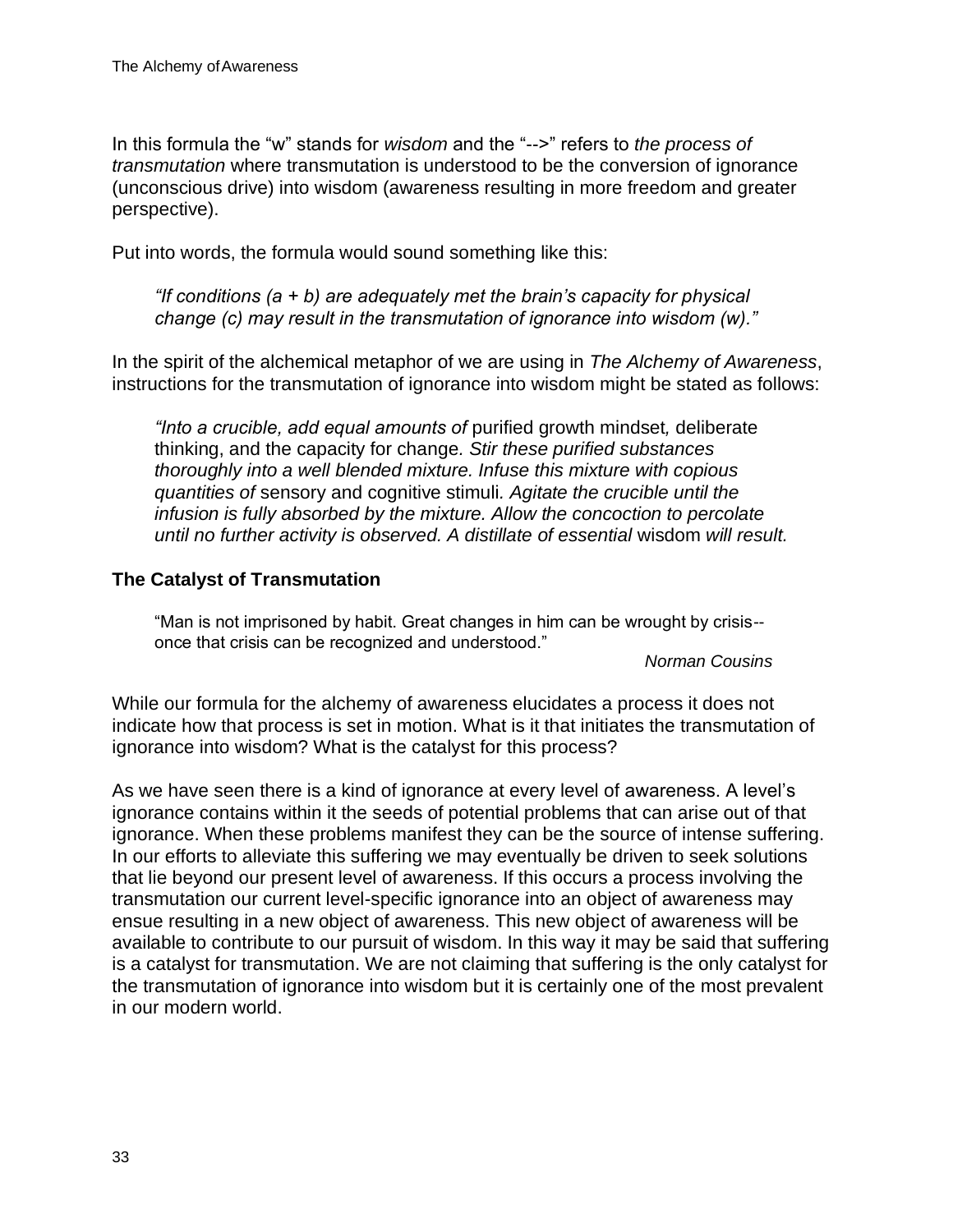

**Potential for Transition**

In some cases a relatively low intensity of suffering that persists over an extended period of time may precipitate a transition from a lower level of awareness to higher one. Conversely, highly intense suffering may initiate a transition after persisting over a relatively short period of time. In terms of inducing a transition from one level of awareness to another the optimum condition is a state of intense suffering that persists over a long time. This dynamic serves to give a measure of meaning to suffering. As a catalyst to the transmutation of ignorance into wisdom, suffering has an important role to play in our quest for practical wisdom.

While it describes the means by which transitions are typically initiated in our lives the dynamic as just discussed does not necessarily describe a fate that we must inevitably endure. It may be that the material presented in this book will serve to minimize both the intensity and duration of suffering required to inspire the onset of the transitional process.

# **The Ultimate Source of Suffering**

The following causal chain shows how suffering arises out of unconscious desires.

Unconscious Drives (ignorance) --> Desires --> Clinging --> Suffering

The "clinging" link refers to the clinging attached to the fulfillment of a desire. Clinging occurs due to a belief that satisfying a drive will bring happiness. For example, if I am at the third level of awareness I may have a desire to be popular among my peer group. Clinging to the belief that becoming popular will make me happy may result in suffering if I fail to achieve this goal. It may even ultimately result in suffering if I succeed in becoming popular. If popularity is found to be ineffective in bringing me lasting happiness another kind of suffering could result. In the end *clinging to any specific outcome is a potential source of suffering*.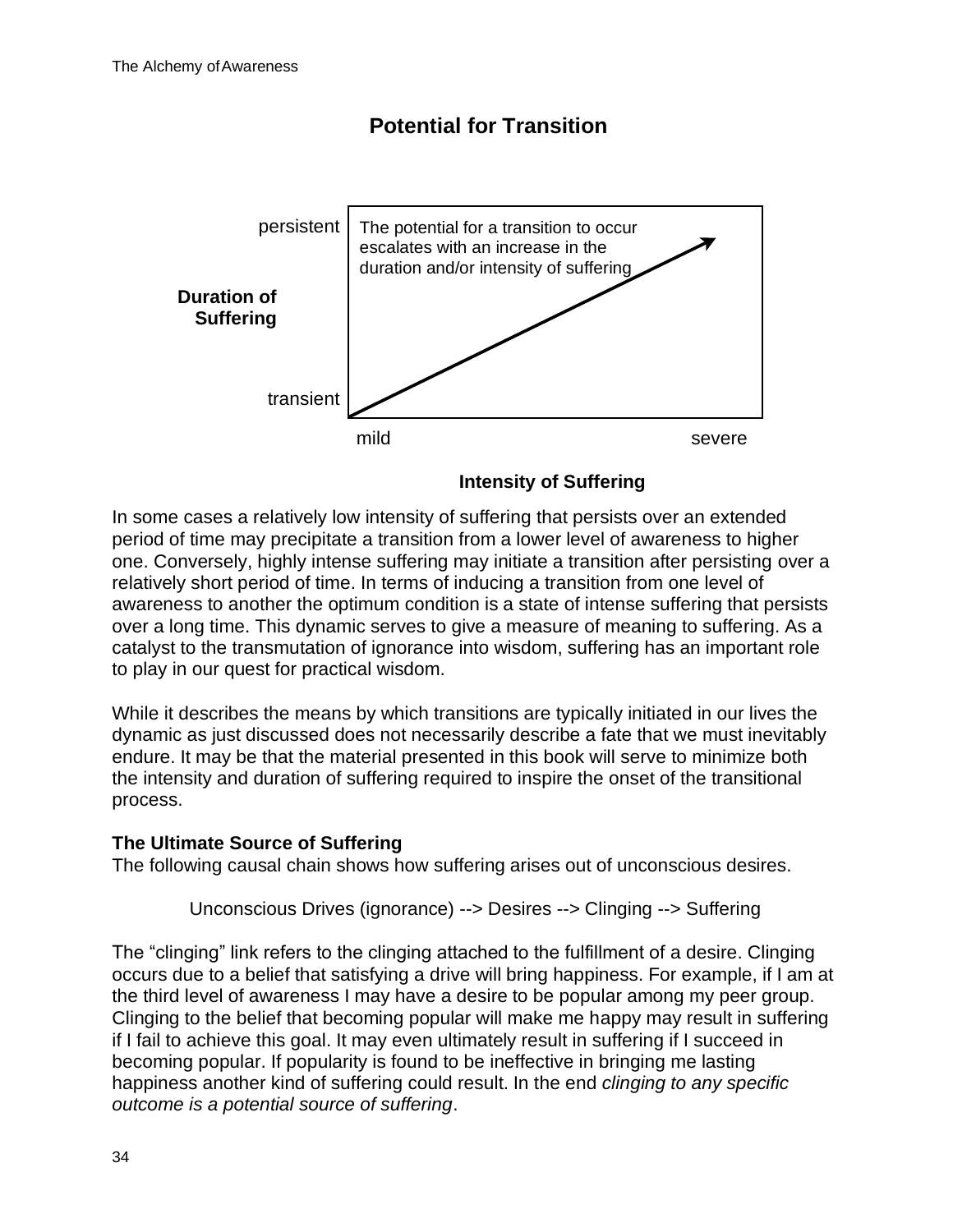It should be kept in mind that suffering occurs in a wide spectrum of intensities, from mild discomfort to intense levels of anguish. In addition, the duration of suffering can vary from transient to persistent. In The Alchemy of Awareness unconscious drives are seen to be the fundamental source of suffering.

| <b>Level of</b><br><b>Awareness</b> | <b>Unconscious Drive</b>      |
|-------------------------------------|-------------------------------|
| $\overline{0}$                      | <b>None</b>                   |
| 1                                   | <b>Basic Needs</b>            |
| $\overline{2}$                      | <b>Security and Safety</b>    |
| 3                                   | Belonging and Inclusion       |
| 4                                   | Individuality and Recognition |
| 5                                   | Unity                         |
| 6                                   | None                          |

### **Transition Stages**

Although everyone will go through a transition in a very unique and personal way certain typical stages within transitions can be surmised.

To help us ferret out these stages we will use a fictional account of a problem and go through what might occur as the individual attempts to resolve the issue.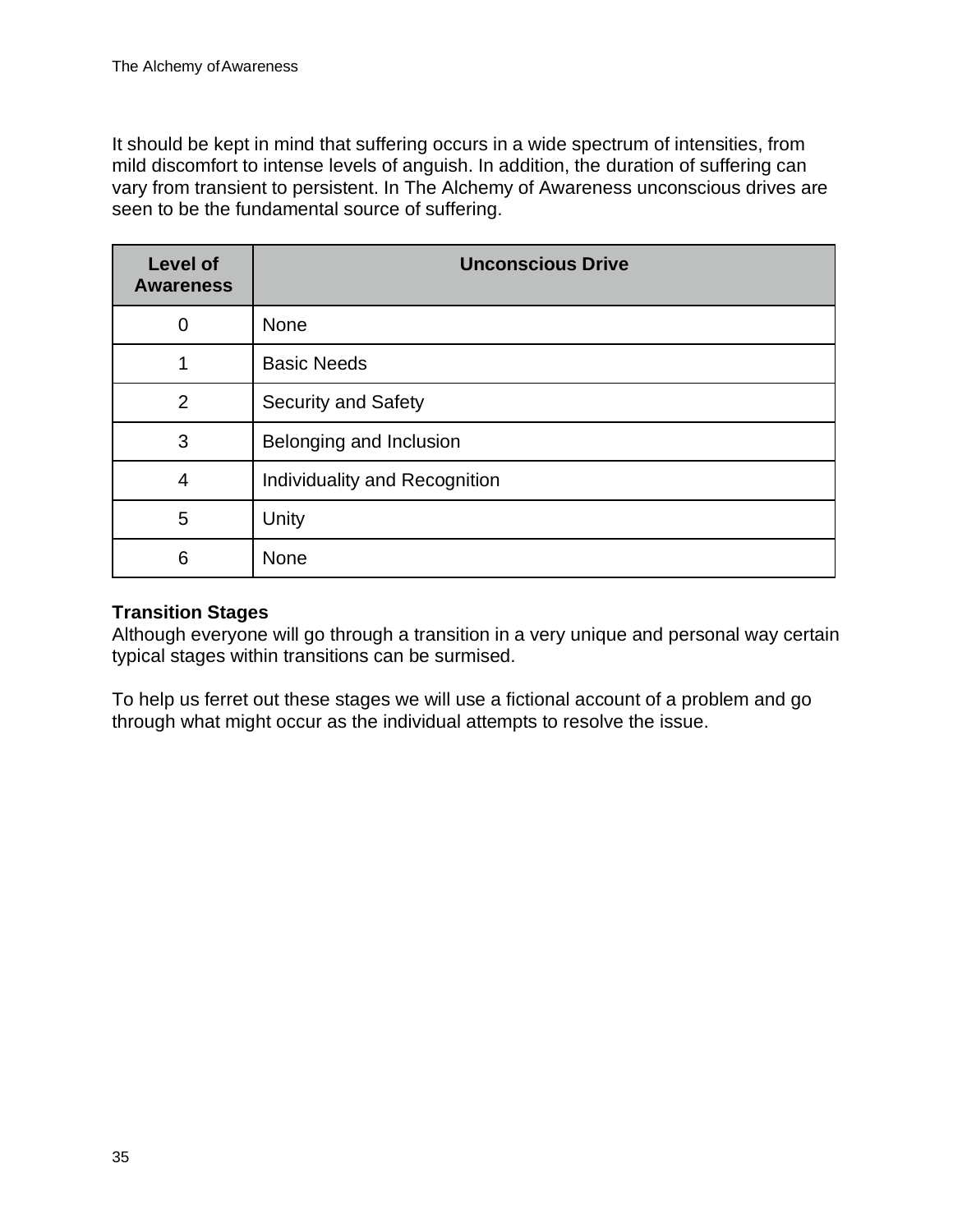As she gradually claws her way up through a fog of pain killers and sedatives Caroline realizes it has happened again. As consciousness returns so do the aches and pains. She knows where she is now. She is in the hospital and it is not the first time. "This has got to stop," she thinks to herself. But she has said this before, many times. Each time she thinks things will be different. "We will work this out," Caroline thinks. "I know Brad really loves me and he will not do this again when he sees how badly he hurt me this time." Over the years Caroline has tried everything she can think of to improve the situation. She has tried especially hard to avoid making Brad angry. It is only when he is angry that he hits her. If she were a better wife he would not have any reason to lose his temper with her.

But somewhere in the back of her mind Caroline knows that nothing will ever change. No matter how perfect she is, no matter how hard she tries, something always goes wrong. It is all so hopeless. "I'm trapped in this marriage," she tells herself. "But I can't leave. How would I live? And what about the kids? How would I feed my children?" But she has gone through all this before and it has only ever made her feel even more helpless. Better to accept her fate and give it one more try.

The trouble is this time it's different. Every time she even thinks about going back home she begins to shake uncontrollably. Caroline is at the breaking point. She can't go back home and she can't leave home either. As she lies in her hospital bed and weeps a nurse approaches and offers her a tissue. "Thank you," Caroline says quietly as she wipes tears from her eyes.

"I remember you," the nurse says. "You were in here about a year ago." "Yes," answers Caroline, her voice trembling slightly.

Neither woman speaks for a moment and then the nurse asks Caroline, "Is there anything I can do to help?" Caroline realizes that, although the woman hasn't spoken of it, the nurse must know something of what she is going through. Fearing Brad's terrible retribution, should he ever find out that Caroline had spoken to anyone, she has always steadfastly refused to talk to anyone about her situation. Until now. With no where to turn and no one else to turn to she breaks down and tells the nurse her sad story.

The nurse listens without interrupting as Caroline's story comes pouring out as if it had been dammed up just waiting to be released. When, at last, Caroline finishes her outpouring the nurse responds, "I'm so sorry." After a few welcome moments of silence she continues, "Would you be willing to accept help with your problem?"

Surprising herself, Caroline answers immediately, "Yes -- please."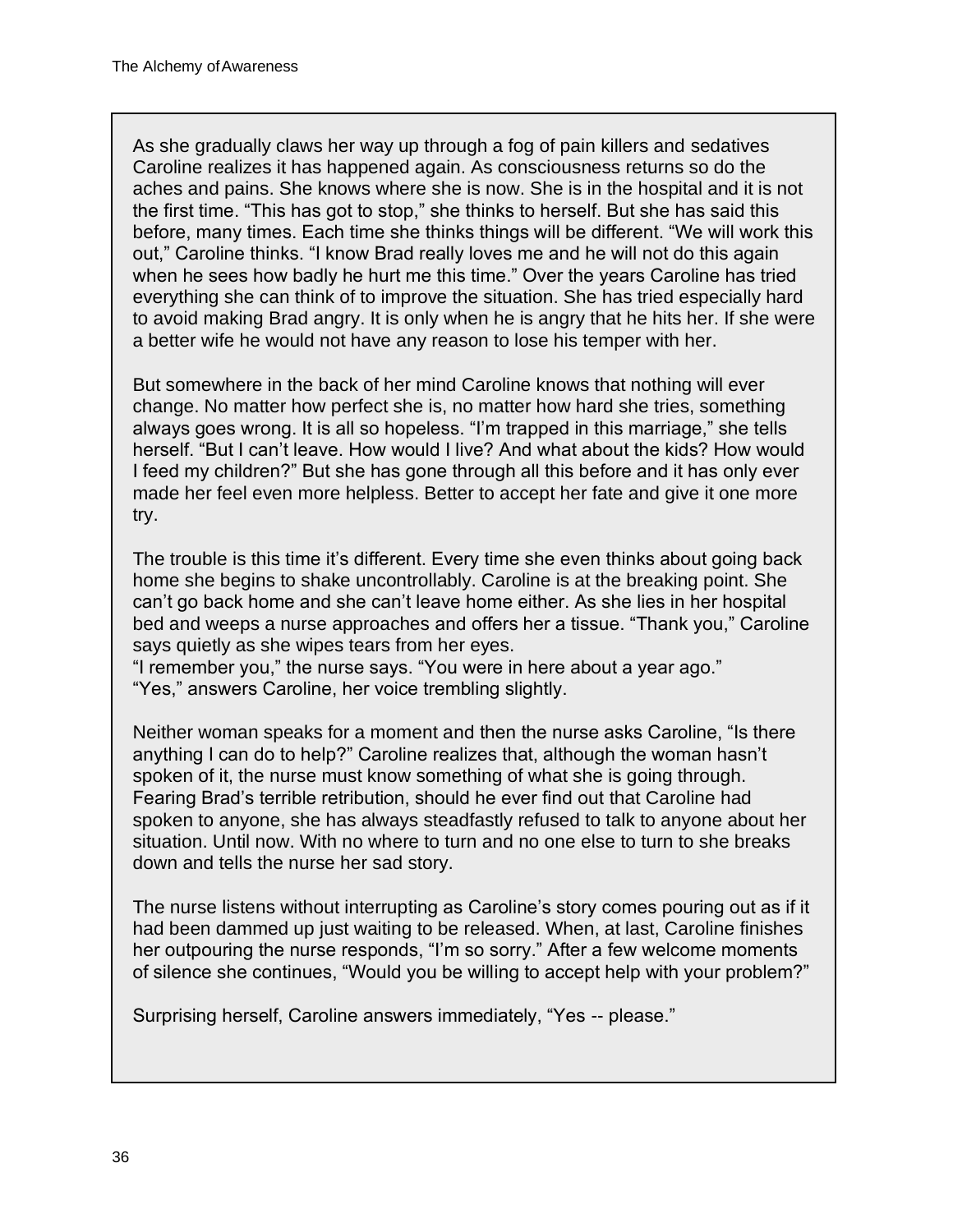Caroline's story illustrates a problem that might occur in the life of a person with level 3 awareness. This is the level of membership and belonging. Marriage is an institution that can satisfy the drive to belong and to be accepted. Family life is a powerful means of fulfillment in our need for membership. The problem for Caroline occurred when her natural desire for acceptance and belonging turned out to involve a toxic relationship. Over the course of her marriage Caroline tried with mounting desperation to solve her problem. However, her attempted solutions were restricted to options allowed by her level 3 awareness. Only when she realized that she had come to the end of her ability to carry on within her existing patterns of behaviour did she finally entertain a course of action that would take her outside her level 3 perspective. For Caroline, reaching beyond the limits of her familial relationships constituted a step beyond her level 3 awareness.

An analysis of the events of this story reveals stages that Caroline progressed through as she began to make the transition from level 3 awareness to level 4 awareness where a drive for independence would eventually take precedence over the drive for belonging. Caroline's drive for belonging would never actually go away. It would simply become subjugated to the level 4 imperatives of independence and recognition once Caroline completed her transition to that level of awareness.

At the point in the story where Caroline despairs that she is trapped in her marriage she is experiencing the first stage of transition: *disillusionment*.

*Disillusionment* - recognition that approaches of the current level of awareness are not only not working but are insufficient to deal with the individual's problems

There is a saying that madness consists of doing the same thing over and over again and expecting different results. If this is so then many of us must be a bit mad. We often try to solve problems using the same strategies again and again. Persistence with this kind of folly is likely to result in a general disillusionment with life. We may come to feel that no matter what we do our problems will never go away.

When Caroline reflected on all of the things she had done in attempting to resolve her situation she was going through the second stage of transition: *assessment*.

#### *Assessment* - identification of what is no longer working

Identifying our ineffective strategies can be a positive step in moving beyond them. Eventually, perhaps suspecting that Einstein might have been onto something when he said that a problem cannot be solved at the same level at which it was created, most of us come to our senses and realize that what is required may be something new, something we have not thus far considered. Reaching this point takes time. It may take years in some cases but if we are persistent in our desire to resolve a problem once and for all we will arrive here sooner or later.

At the end of the story Caroline expresses a willingness to try something different. She is about to enter the third stage of transition: *experimentation*.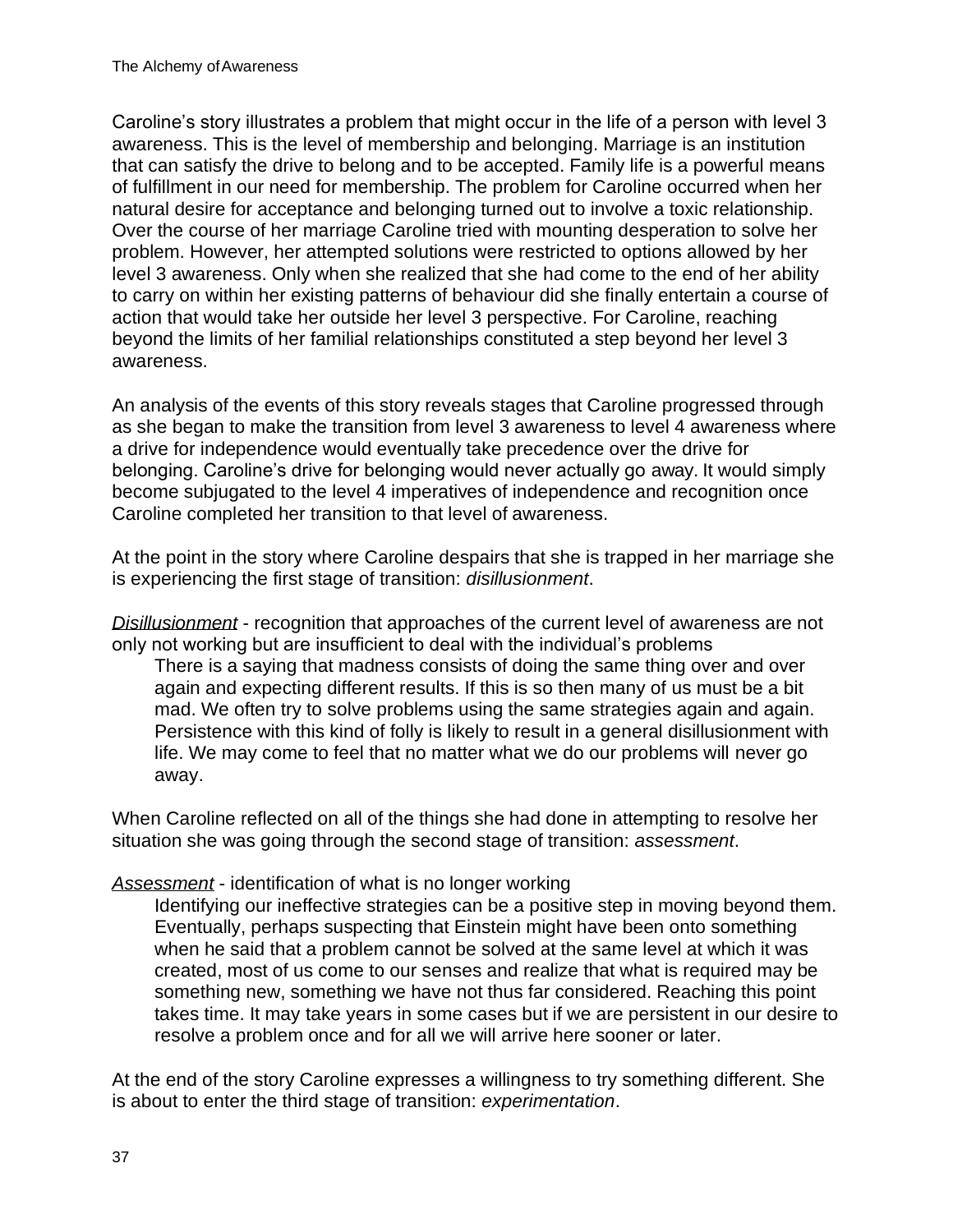*Experimentation* - trying various alternative approaches to solving the individual's levelrelated problems

Without a roadmap of the levels of awareness we are pretty much left with the vagaries of trial and error as a means to discover strategies that are beyond our present level of awareness. This stage requires considerable determination if successful approaches to problems are to be uncovered since trial and error is notoriously inefficient.

The final stage of transition is *reconstruction*. This stage involves the rebuilding of the self according to the knowledge gained in the experimentation stage.

*Reconstruction* - accumulation of successful alternative approaches as they are discovered (usually through trial and error)

As the experimentation stage continues there will likely be an accumulation of strategies that are found to be effective in dealing with the level-specific problem. These strategies will likely involve looking at the problem from the perspective of the next higher level of awareness. If such is the case we have had our first glimpses of the previously hidden drive behind out problem. In this way the unconscious drive (ignorance) is brought into the light of awareness (wisdom).

While these stages of transition are suppositional they present a plausible sequence through which individuals might move when making a transition from one level of awareness to the next. The purpose of presenting them here is to offer a possible line of enquiry for investigation.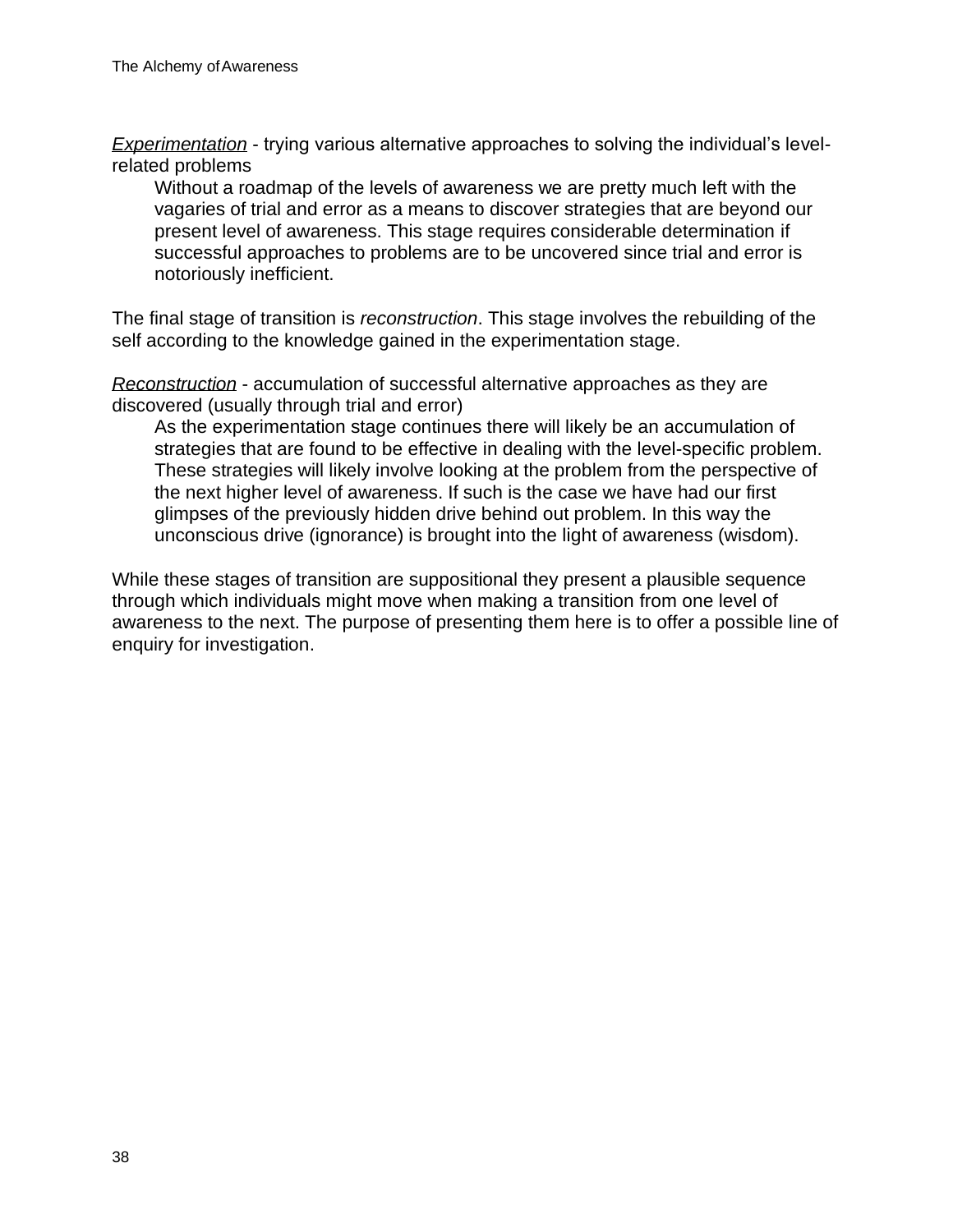# **The Early Years: Separation**

"The change of mind I am talking about involves not just a change of knowledge, but also a change of attitude toward our essential ignorance, a change in our bearing in the face of mystery. The principle of ecology, if we will take it to heart, should keep us aware that our lives depend on other lives and upon processes and energies in an interlocking system that, though we can destroy it, we can neither fully understand nor fully control. And our great dangerousness is that, locked in our selfish and myopic economies, we have been willing to change or destroy far beyond our power to understand."

*Wendell Berry*

#### **The First Transition**

Melanie lies on a soft knitted blanket on the floor. She waves her arms aimlessly and kicks her legs sporadically. Little Melanie is only 5 days old. She has no sense of self. Her experience is one of embedded continuity with her environment. Her behavior is not intentional. She acts in response to innate reflexes and intrinsic instincts for survival. However, over time Melanie begins to make a fundamental distinction, a distinction that will change everything. She begins to separate her body from the environment in which it exists. Eventually, those tiny, pink, chubby sausages that come and go in her visual field will become part of her growing awareness of a body that is somehow separate from the womb of the world that surrounds her.

The first transition, from Level 0 to Level 1, occurs soon after birth. With the attainment of Level 1 awareness the infant's primitive behavior is largely motivated according to whether or not it is experiencing pleasure or pain. Pleasure is good. Pain is bad. Behavior is motivated primarily by a desire for fulfillment of basic needs (warmth, food, rest, water). Success for the infant is being comfortable and exercising control of physical reflexes. With the separation of the body from the environment the infant gains a modicum of freedom from and power over the environment and the body's physical reflexes.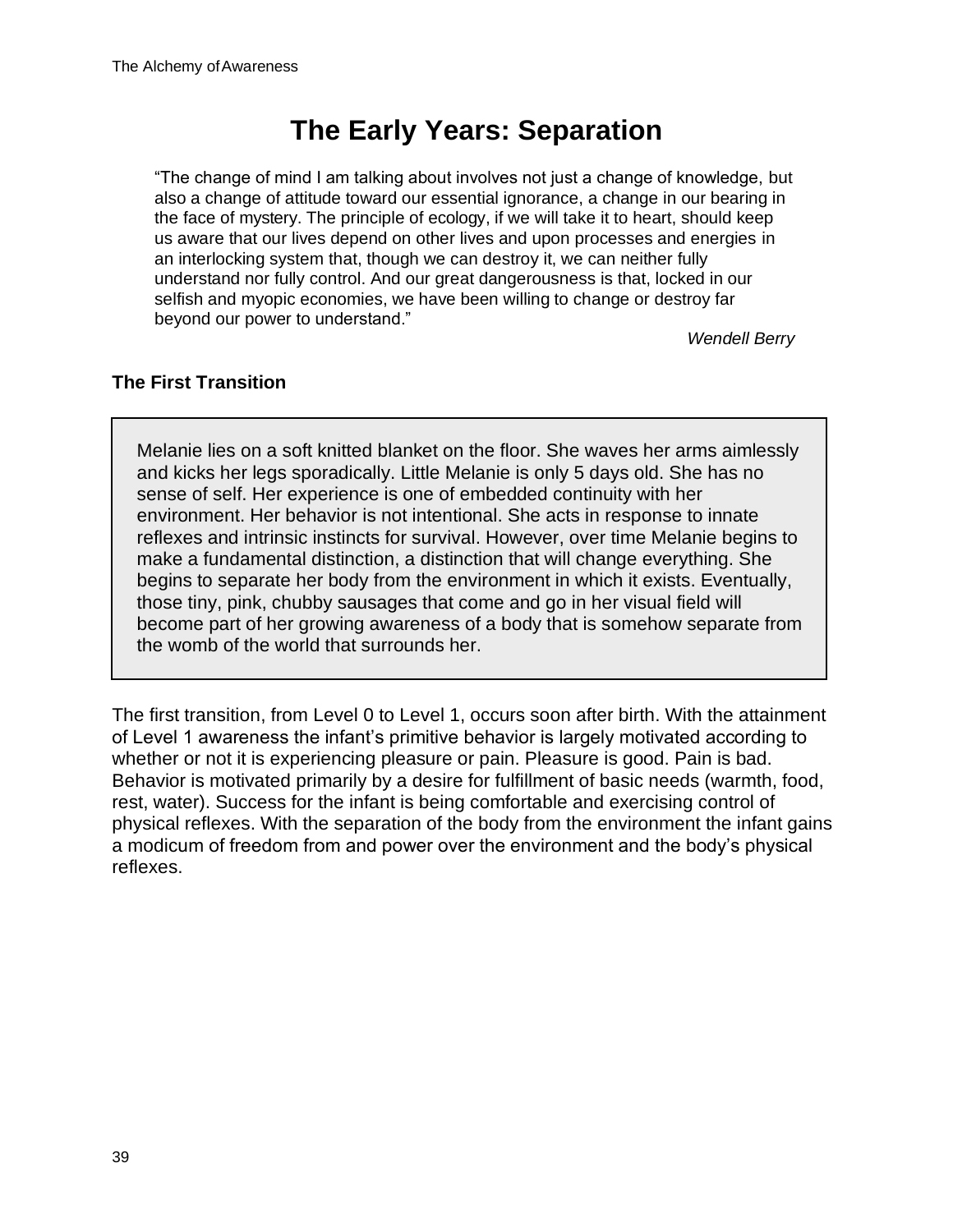## **From Level 1 to Level 2**

Jordy is having a full-blown tantrum. He is upset because his mother wants him to put on his new blue jacket but Jordy isn't having any of it. He wants to wear the green one. His mother reflects longingly that when he was an infant (level 1 awareness) Jordy didn't fight her on issues of fashion. But those days are gone forever. Jordy has made the transition from level 1 awareness to level 2 awareness and he is now driven by personal wants and desires as well as his basic needs. He is now acquiring his own individual set of preferences that accompany the unconscious drive for security and safety found at the second level of awareness.

The transition from Level 1 to Level 2 typically happens within the first few years of a child's life. As control over the bodily reflexes that drive a level 1 infant increases, the child begins to see things in terms of its internal desires and interests. Its behavior is driven by a need for physical and emotional security experienced as its desires, needs, and wants. Morality is measured in terms of like and dislike. It is attracted to what it desires and repulsed by that which interferes with need fulfillment. A possible problem at this level is the development inordinate selfishness in a child. At this level a self made up of desires for safety is established. This self is experienced as separate from the body. It has dominion over the body, physical impulses and the environment. The body and the environment are available to be used in the fulfillment of the child's wants and needs.

## **From Level 2 to Level 3**

As recently as a year ago it would have repulsed them both but now Daniel and Jessica are happily holding hands while they wait for the school bus. Feeling only slightly uncomfortable they laugh and joke with the friends that surround them, some of whom are similarly paired up. Clearly, a change has recently come over Jessica and Daniel. Intimate and tight knit relationships with members of their peer group have taken on an unprecedented importance in their lives.

Moving from Level 2 to Level 3 takes longer than the transition from level 1 to level 2 awareness. From the primarily self absorbed point of view of level 2 the individual discovers the need to cooperate and compromise in order to meet an unconscious drive for membership. The drive for membership may partly be born of an unconscious recognition that the self alone cannot adequately satisfy its needs and desires. This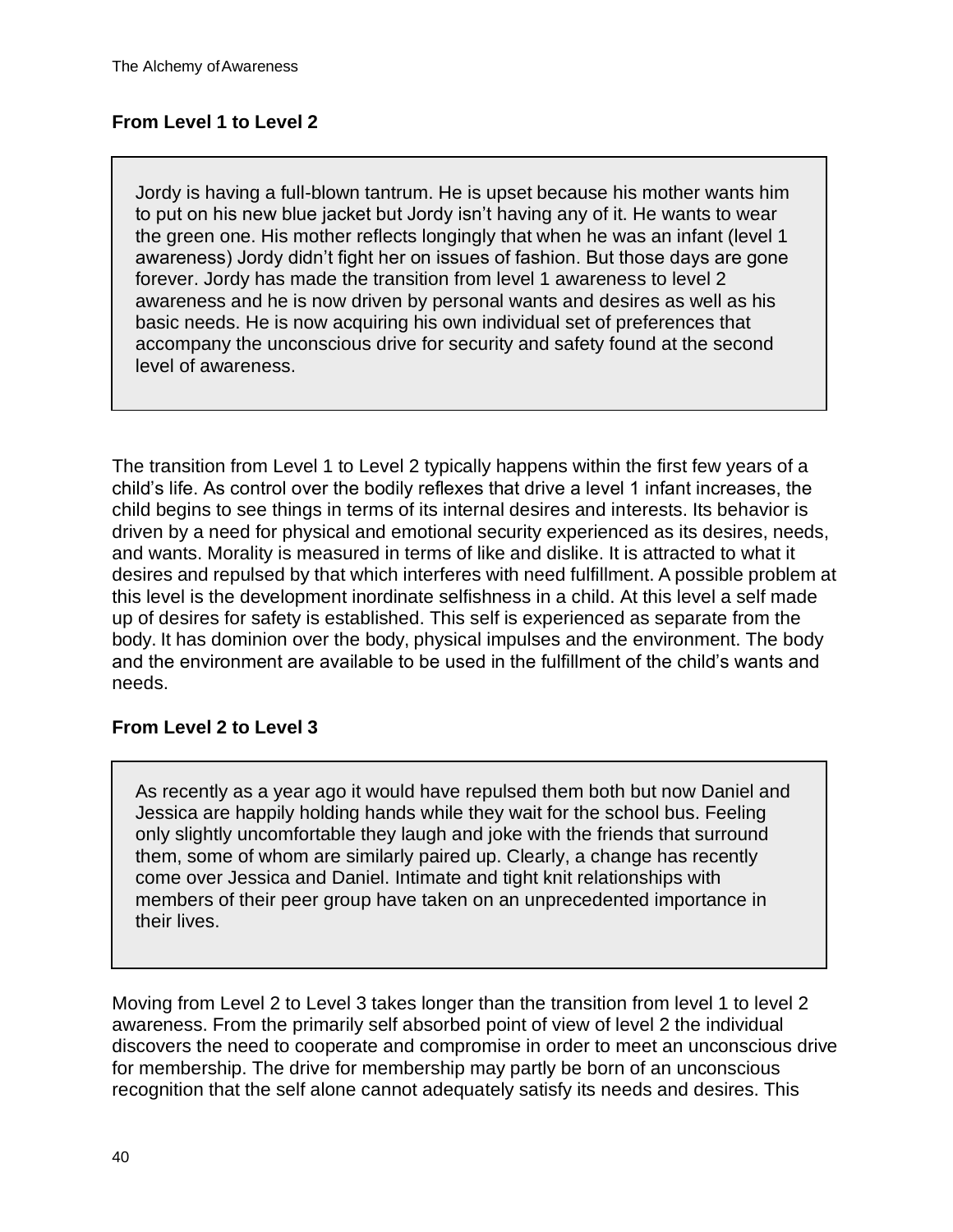transition involves the emergence of a whole new self once again. This new self is primarily driven by a need to belong, by a drive for membership. New kinds of relationships may be forged and the influence of peer pressure can become a powerful source of motivation.

#### **No Guarantees**

Most of us reach at least the third Level of Awareness within our lifetime and most often do so without ever realizing that we have even made the necessary transitions between each level. The transitions, while inevitably uncomfortable, occurred without being recognized for what they were. After Level 3 things are not so automatic. Whether you ever progress beyond this level depends on many factors not the least of which is your individual experiential learning, which in turn is heavily influenced by your family, your culture, your socio-economic standards, your educational opportunities; in short, the world in which you grow up. If some or all of these environmental factors inhibit the development of your awareness you may not evolve beyond the intermediate point of view found at level 3. Whether this is a problem or not will often be determined by your circumstances. If you live in a simple or primitive culture the level 3 imperative for connections and belonging may be very appropriate and sufficient. On the other hand, being prevented from moving beyond level 3 could be a serious drawback when living in a modern cosmopolitan environment.

In addition to the social and cultural factors that may inhibit an individual's passage through the levels of awareness is the built-in resistance to change found in all individuals. We all resist change and for very good reasons. Life would be chaotic and unlivable without a certain degree of psychological stability. Therefore, our evolution has resulted in the creation of certain strategies of resilience that allow us to avoid constant and gratuitous reconfigurations of ourselves. An unfortunate downside of these very necessary strategies is that they may result in resistance to the generally healthy changes involved in progressing from one level of awareness to the next.

## **The Separation Mechanism**

Each transition between a lower level of awareness and the next level up involves an increased degree of separation of the self from the organism's initial state of undifferentiated embeddedness in the environment. The mechanism for this separation is most easily understood if we look at the very first separation; the separation from newborn (Level 0) to infant (Level 1). This transition accomplishes the amazing feat of extracting the body from its embedded state in the environment. How is it possible for the undifferentiated newborn to extricate a separate self from the undivided whole that is its original state. What changes take place that allow this to happen?

There is an activity crucial to all psychological development occurring in the newborn's nervous system, and in particular, in its brain. This activity is the process of experience being encoded in memory. Through the repetition of largely random physical reflexes, and the storage of sensations associated with these movements, the infant gradually comes to believe that it interacts with an environment that is other than itself. As this process continues over time a psychological separation of body and environment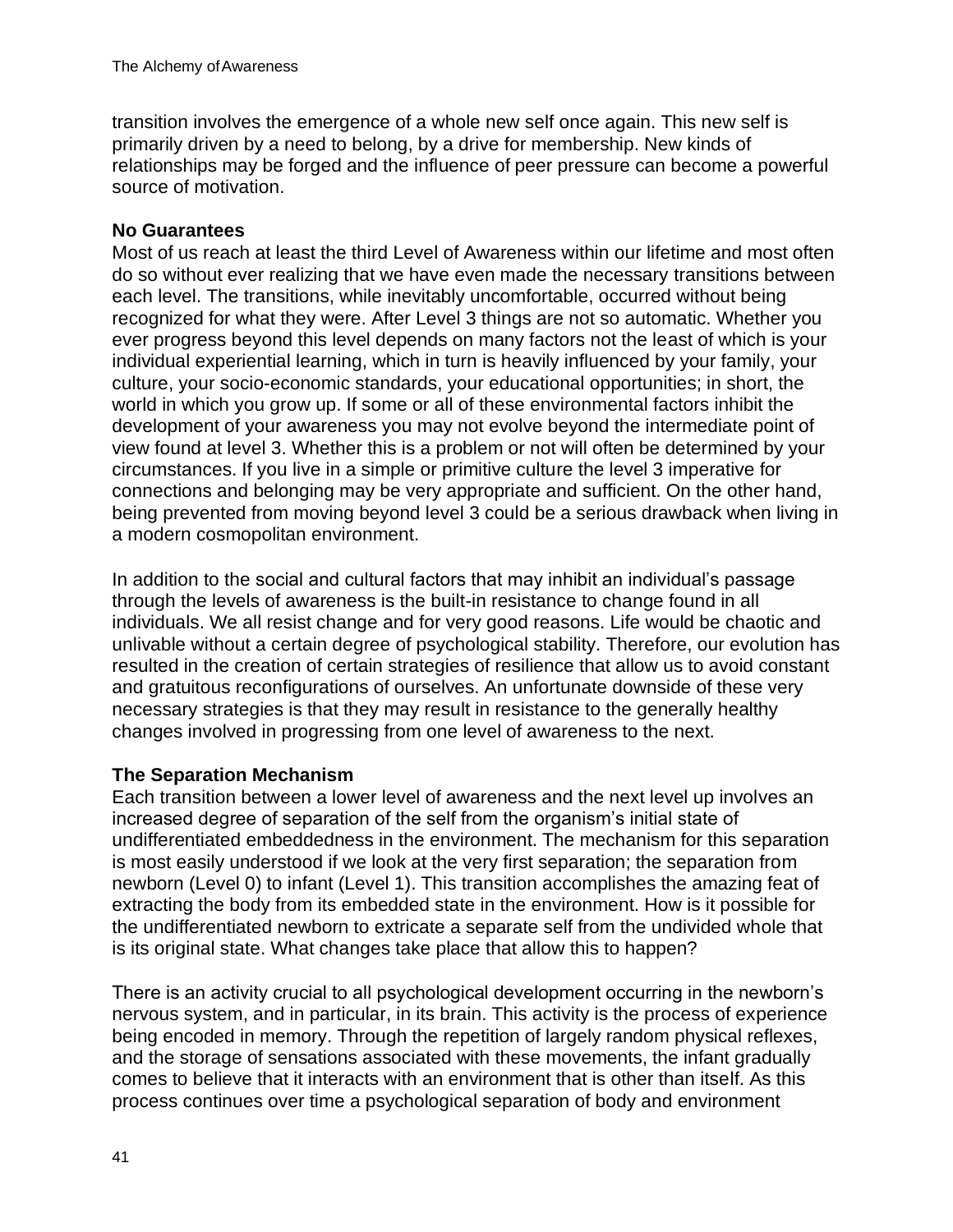eventually occurs. Memory, and the accumulation of knowledge it allows, is the capacity that makes this separation possible. It is also the capacity that makes all learning and, therefore, all subsequent level specific separations possible.

In the chapters that follow we will explore in some detail Levels 3, 4, 5 and 6 (and the transitions between them) as these levels are most pertinent to issues we are facing in the world today. Also, importantly, the transitions between them do not often proceed automatically.

As we move through our discussion of the Levels of Awareness it is important to remember that we will be focusing on the aspects of the levels that are most indicative of each level. *The descriptions of each level should not be construed as profiles of real people*. In real life it is highly unlikely that any individuals exist entirely at a single level in all aspects of their lives. However, people do often exhibit the traits of one level or another at any given point in their lives. As long as people continue to grow psychologically there is the possibility that they will progress upwardly through the Levels of Awareness.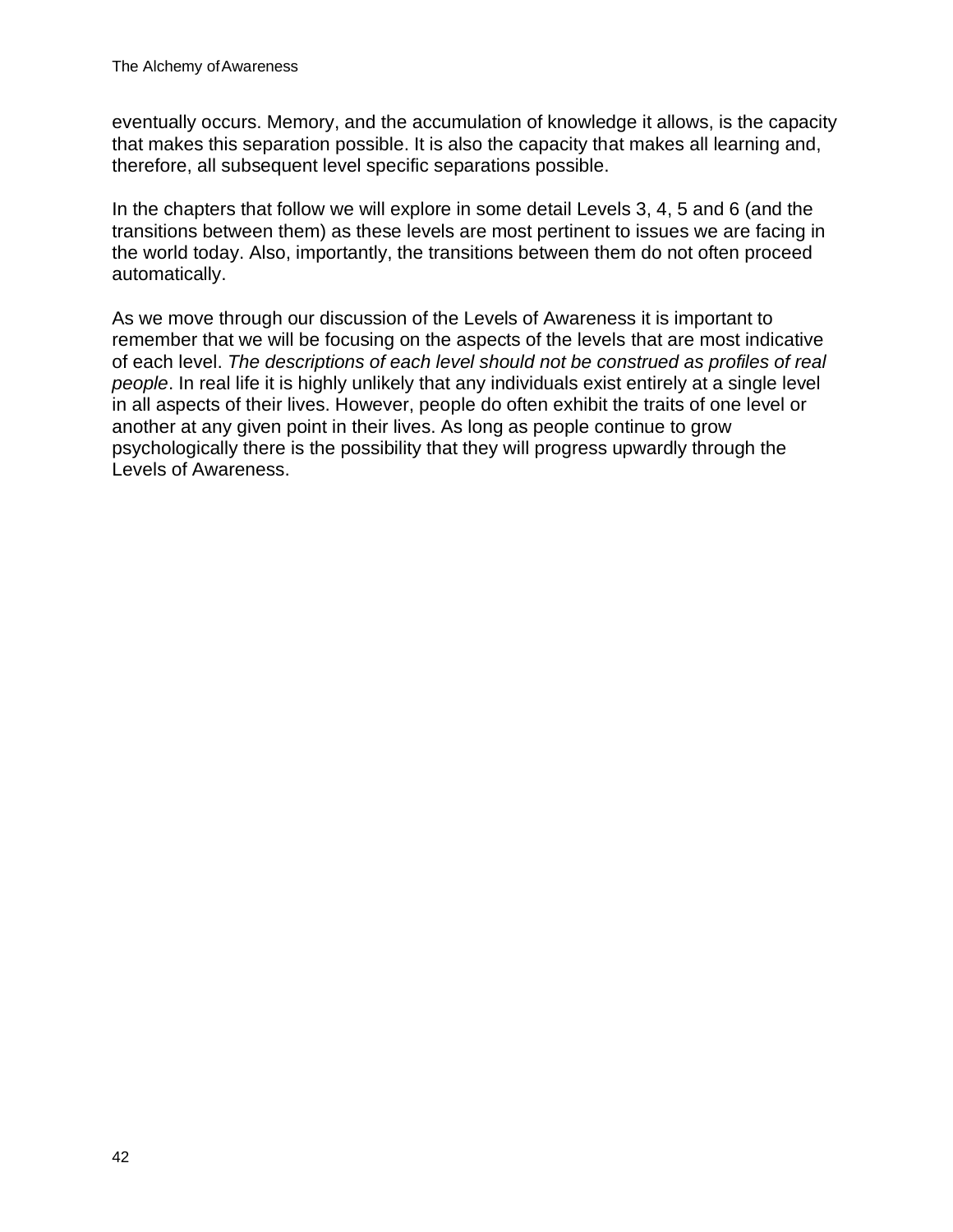# **Membership: Level 3 Awareness**

"By building relations we create a source of love and personal pride and belonging that makes living in a chaotic world easier."

*Susan Lieberman*

Amir Javid is turning his life around. Until recently Amir was a member of a gang in Vancouver, British Columbia. Vancouver has become a hotbed of criminal gang activity. So far this year (2009) there have been reports in the news of gang violence in Vancouver on a disturbingly regular basis. Law enforcement agencies and political groups are struggling to come to grips with this untenable situation. While many facets of gang activities are clouded in secrecy the appeal of gang membership is well documented by sociologists and freely admitted to by gang members. Among other considerations such as gaining recognition and the acquisition of wealth, joining a gang addresses key aspects of the drive for membership found at level 3 awareness.

When asked what attracted him to the gang lifestyle Amir mentioned, among other things, brotherhood. Amir wanted to feel like he belonged somewhere. This resonates with the desire of level 3 individuals to pursue identities defined by group relationships. A gang provides a structured and relatively uncomplicated society. According to Amir this society met his needs more immediately and completely than the larger and vastly more complex society in which he had been living. In addition to an identity defined by relationships and values within the gang level 3 individuals can also achieve a sense of recognition through gang membership. As Amir puts it, "I just wanted to be heard. Put a gun in my hand and I got some attention." It is usually very important to level 3 individuals that they be recognized and respected by their peers.

Amir Javid is no longer in a gang. He now spends his time working to persuade others to break with their gang involvements. This undertaking is not without its own risks. As Katie Mercer says in an article posted on canada.com, "Every morning Javid wakes up, straps on his vest and hits the streets in the Downtown Eastside, seeking out gang members who are at their most vulnerable — guys who have just joined, been charged or done time." Fortunately for him and for those he seeks to help, Amir Javid is making a courageous transition from level 3 to level 4 awareness where the unconscious drives of level 3 are becoming objects in his awareness that he can now take into consideration in his efforts to liberate other gang members from their level 3 imperatives. Amir says he now intends to live a life of contribution to his community.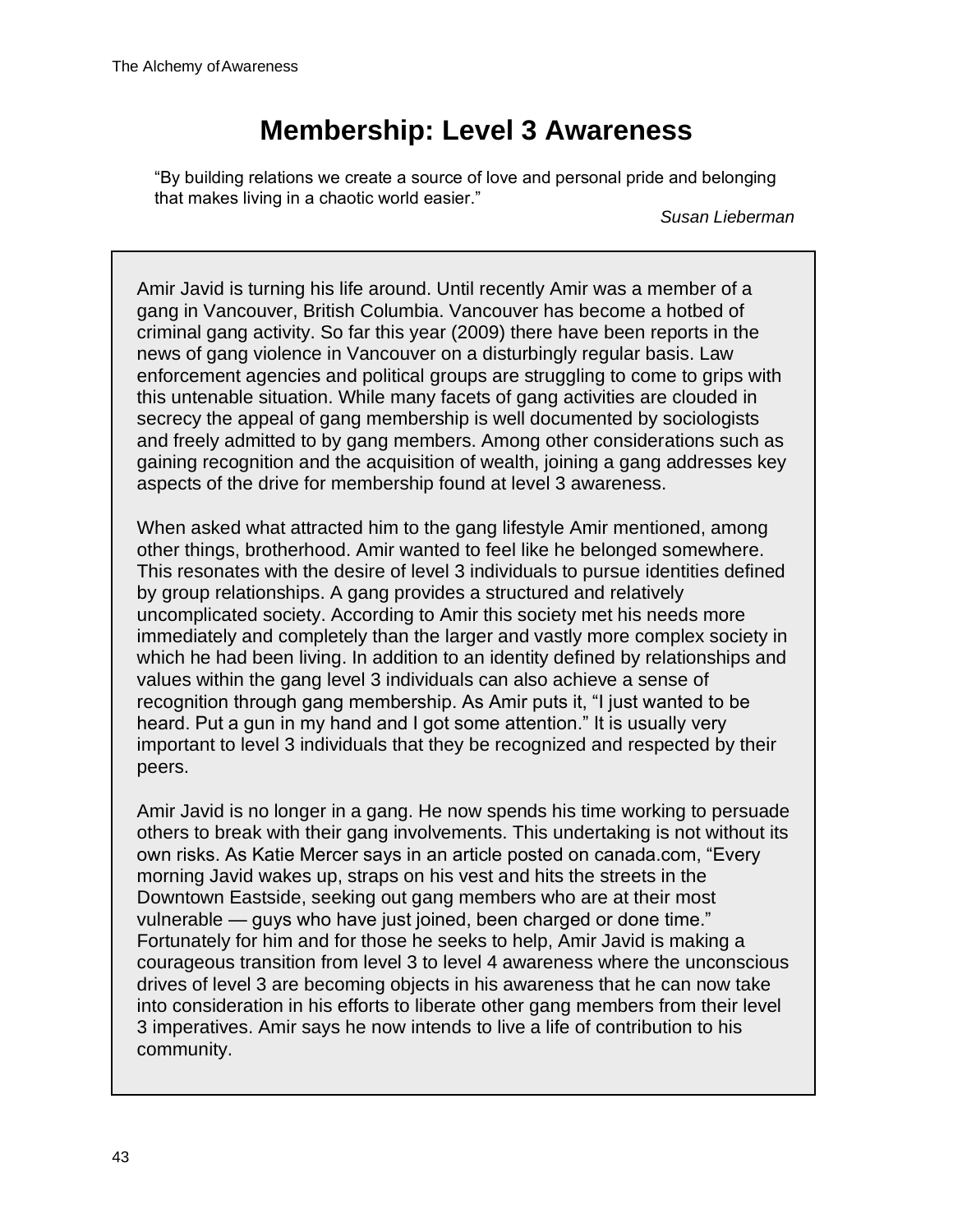Watch a video interview with Amir Javid: CTV Interview

#### **Level 3 Awareness**

At level 2 a separate self driven by desires, wants and needs emerged. At Level 3 no longer is a person simply a separate self but now he or she is an individual within a social grouping. The self comes to be defined by relationships to others. No more is there an existence for the self that is completely independent of its relationships with other selves. Even though, at this level, the tendency is often to see others as objects rather than as selves in their own rights, these others cannot be denied their existence. If nothing else others are understood to be resources in the individual's ongoing attempts to satisfy his or her needs, wants and desires. They must be taken into account when making choices and decisions. In closer relationships there is usually an increase in the likelihood that both parties in the relationship will be understood by the other to be actual selves rather than objects.

#### **Transmutation at Level 3 Awareness**

The unconscious drive for security of level 2 becomes an object of awareness at level 3 awareness. The self is now removed from embeddedness through awareness of its environment and its drive for security and the desires attendant to this drive. At level 3 there is an increase in the individual's degree of freedom afforded by the additional objects of awareness available at this level. The drive for security along with its related desires are now in awareness and, as such, are available for consideration by the individual when making choices.

#### **Components of Level 3 Awareness:**

#### **Form of Wisdom**

Awareness now includes knowledge about the drive for security and safety providing the individual with additional information available for consideration when making choices and decisions.

#### **Unconscious Foundation of Self (Form of ignorance)**

The self that forms at Level 3 is primarily consumed by a need for membership. Peer pressure becomes a powerful force as does concern for popularity and the opinions of others. Popularity is often an end in itself at this level.

## **Truth**

Truth at Level 3 is determined by consensus within the individual's group. If "everyone" thinks it's true then it is. With a deep concern for belonging comes a tendency to defer to the group so as not to be ostracized.

#### **Drive**

With the onset of puberty that is commensurate with level 3 awareness the powerful drive for procreation comes into play. In addition, strong desires for belonging and connection drive the level 3 individual. Choices are often made on the basis of their potential to promote inclusion and popularity or to avoid exclusion.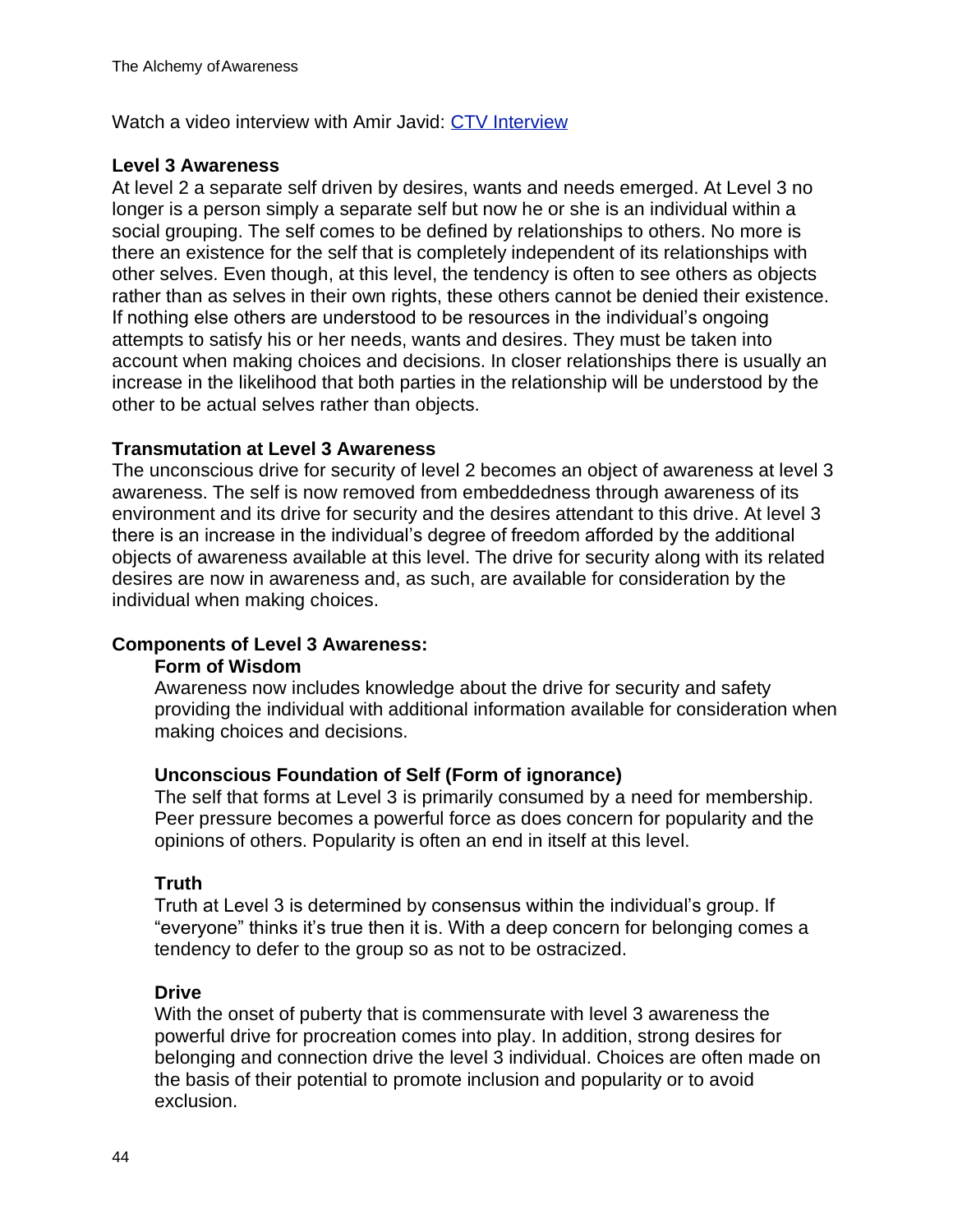#### **Meaning**

Individuals at level 3 find meaning in relationships and in forming bonds with others. Situations and actions that enhance the formation and strengthening of relationships and group membership are meaningful. Situations that are perceived to have the potential to threaten relationships also are laden with meaning.

### **Morality**

For an individual at level 3 equality based on comparison with others is an overriding concern. The clarion cry of individuals at this level is, "It's not fair!" when what they may really mean is that its not equal or the same. Relevant situational variations may be ignored in favor of focusing on what individuals believe should be the same.

#### **Success**

Success at level 3 awareness is measured in terms of acceptance and popularity.

#### **Problems**

The drive to belong has several possible problem areas. If people at this level cannot find satisfying membership in mainstream groupings they may be drawn to groups with questionable social values such as gangs and cults.

Also, in their need to form strong bonds with others groups of individuals at this level of awareness may attempt to make their groups exclusive by imposing rigid membership restrictions. They may even institute demeaning membership or hazing rituals. Excessive people pleasing may lead individuals into dangerous or overly dependent relationships. Pathological rivalries may form between groups. On a global scale level 3 awareness can manifest itself in conflicts that are waged over conflicting nationalist or ideological interests.

## **Level 3 In The World**

The research shows that level 3 awareness is the level where a large proportion of the population of the world resides. When we look at the world for evidence of this we find it everywhere.

## **Level 3 Awareness In Pop Culture**

The communicative power of modern technology has a strong appeal to the level 3 drive to connect. Devices like computers, mp3 players, game consoles, and cell phones are ubiquitous in today's world and have been wholeheartedly embraced by the young people who make up a large portion of the world's population of level 3 individuals.

The recent explosive growth of the internet and the formation of social networks is an indication of a widespread presence of level 3 imperatives in our world. Social networks allow people to connect in ways previously not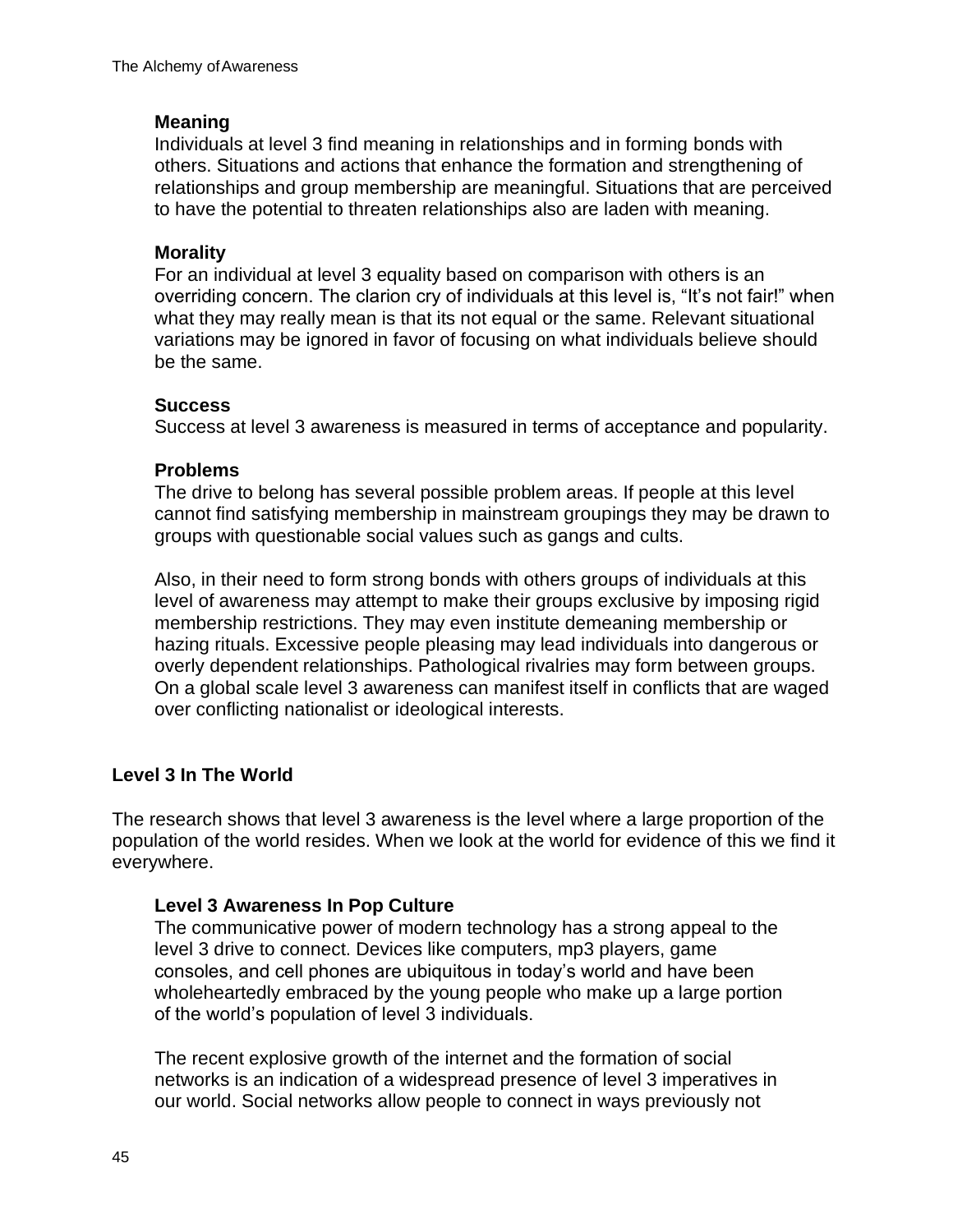available. Users create an account in a network and can then create a profile that includes personal information such as favorite movies, music, books, activities, and so on. Depending on the network, they can then connect with other users of the same network based on various criteria. Most networks allow users to connect and share ideas around common interests. Others focus on such things as photo sharing, reconnecting with school acquaintances, business, sports, religion, sharing video clips, etc.. Wikipedia (itself a specialized kind of social network) lists over 100 social networks with a wide variety of interest areas.

One of the most popular social networks is Facebook. This network, created by Marc Zuckerberg while still a student at Harvard University, appeared on the scene in 2004 and was at first restricted to university students. Now, anyone over the age of 13 can join and it is estimated there are more than 64 million users worldwide. One of the features of Facebook that appeals to many people is that you can control who connects with you. Potential contacts must send you a request and you must then grant them the privilege of becoming your "friend" before they can access any information about yourself that you have posted in your personal profile. This contrasts with the more open access to information posted on MySpace, another popular social networking system.

The appeal of such networking to individuals at level 3 awareness is obvious. The social opportunities available for connecting with others have become virtually (pun intended) limitless. Now the world is literally at your fingertips and the possible connections are practically infinite. Even people previously marginalized, whether due to a lack of popularity, geographic isolation, physical impairment, or some other limiting factor, can now hook up with a nearly unlimited variety of groups and individuals.

Of course, the dangers of getting involved with groups or individuals of questionable character are just as much a concern in the virtual world as in the real one. However, a recent report entitled "Online"'Predators' and Their Victims: Myths, Realities and Implications for Prevention," published in the February/March 2008 issue of American Psychologist, concluded that both the frequency and the severity of incidents involving online predators were much less than generally perceived by the public. In particular, cases of online stalking or abductions were found to be "extremely rare".

#### **Level 3 Awareness In Entertainment**

The hugely popular online game, World of Warcraft, has more than 11.5 million monthly subscribers making it the worlds largest Massively Multiplayer Online Role-Playing Game (MMORPG) in the world. In spite of the fact that they take place in virtual worlds, MMORPGs have attracted the attention of sociologists and psychologist because the interactions between players of these games are real. Consequently, research into these games provides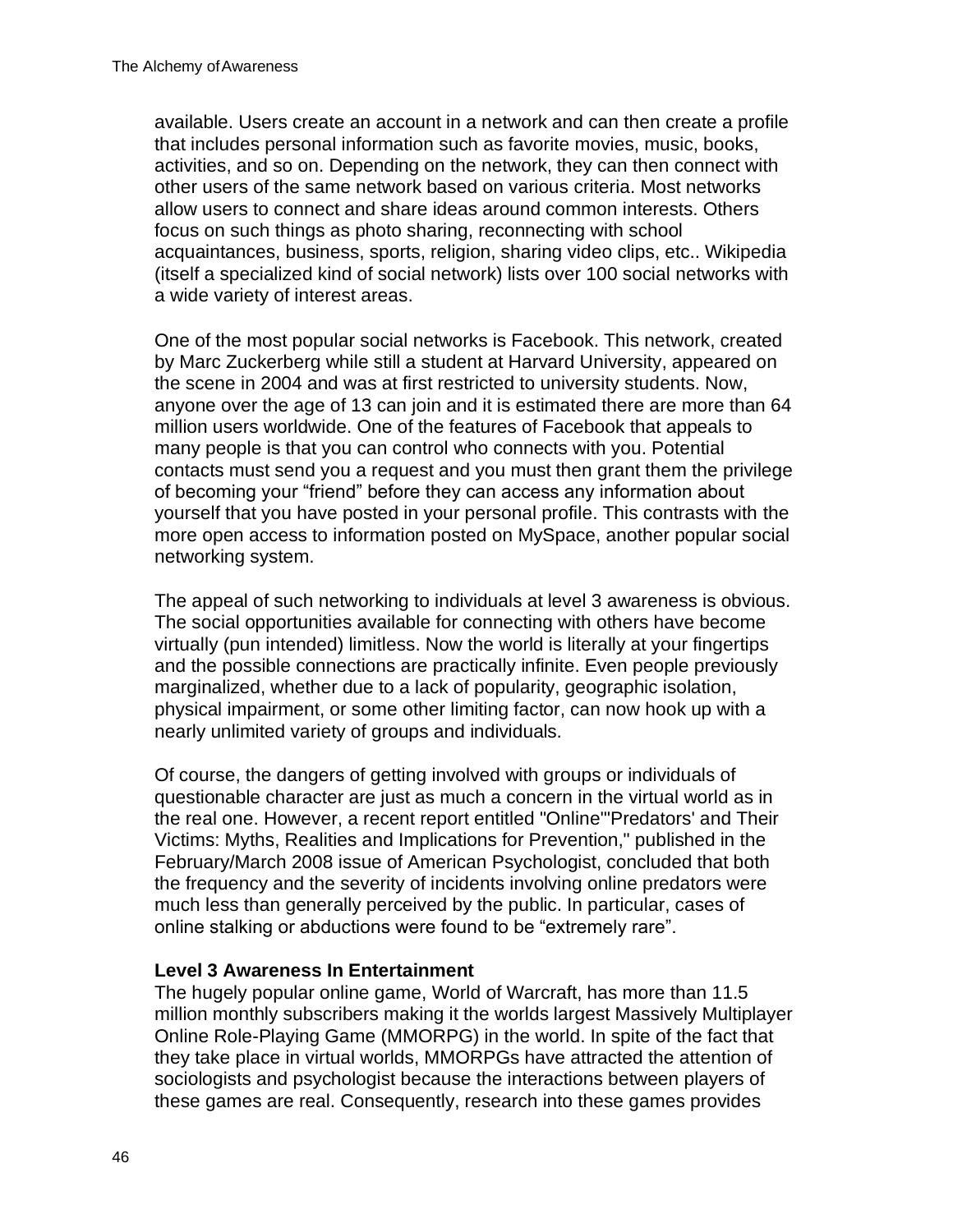some interesting insights into the millions of people who participate in MMORP games. An activity of this sort is a prime of example of the type of recreational activity in which one would expect individuals of level 3 awareness to engage. Such engagement provides many opportunities for players to make connections with others, both directly between the players themselves and indirectly through their game characters. One of the attractions of MMORPGs seems to be the opportunity they provide for players to try out alternative characters that can have personalities and characteristics not possessed by their creators. Research shows that as many as 57% of gamers have created a character of the opposite gender.

Studies have shown that slightly more than one fifth of those who play MMORPGs prefer socializing online to doing so in real life. Males inparticular reported finding it easier to converse online than offline. For individuals at level 3 awareness online socializing can provide much desired opportunities to make connections in addition to those found in their offline lives. Of course, there is always the danger of becoming too dependent on virtual socializing to the detriment of making a sufficient effort to establish, what may be perceived to be, somewhat more intimidating relationships in real life. The drive for membership of level 3 awareness will not be denied whether it is satisfied through healthy relationships or in some alternative form of connection making.

## **More Examples of Level 3 Awareness in the World**

*Disclaimer:* The following represent activities to which individuals at this level of awareness may be drawn. They are not intended to be taken as exclusive to the level nor should it be assumed that individuals at this level will restrict themselves to these activities exclusively. *Where levels of awareness are concerned the motivation of individuals for participation in activities is more relevant than the specific activities themselves.*

- Social Groups: The level 3 drive for connections often leads individuals to join such groups as clubs, political parties, service groups, volunteerorganizations, fraternities, sororities, etc.
- Social Networks: A relatively new level 3 phenomenon is the emergence of the very popular social networking websites like the previously discussed Facebook along with others such as Twitter, MySpace, and YouTube. Also, several major internet organizations like Google and Yahoo host user groups where people can form *ad hoc* online groups centered around virtually any interest area. It is estimated that there are currently well in excess of 100 different socialnetworking systems available on the internet with more being added all the time.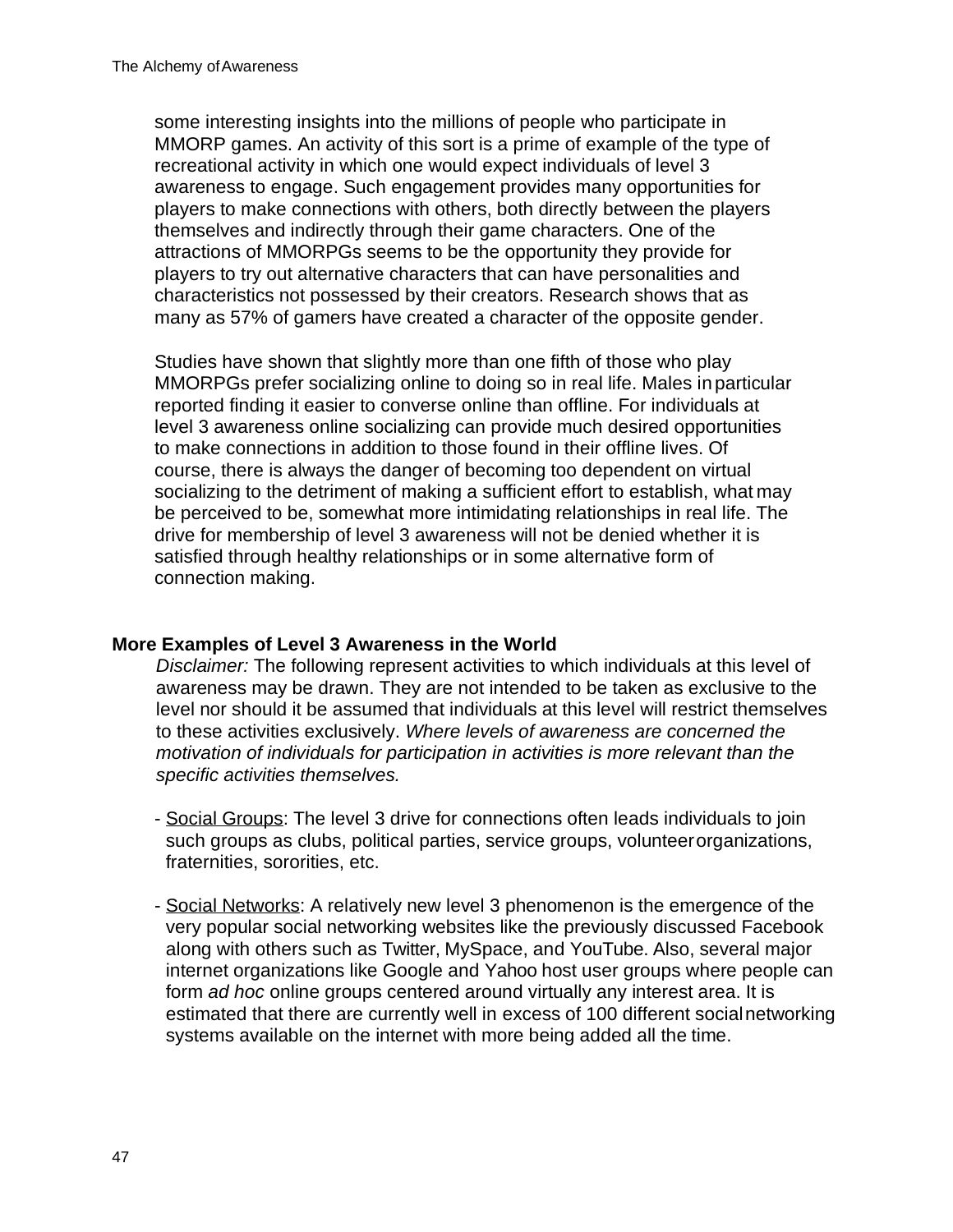## **The Transition From Level 3 to Level 4 Awareness**

"We accept the verdict of the past until the need for change cries out loudly enough to force upon us a choice between the comforts of further inertia and the irksomeness of action."

*Judge Learned Hand*

### **The Upside of Problems**

Each level of awareness has its dangers and problems. Ironically, it is these very dangers and problems that make a transition to the next level more likely. As problems mount for an individual at their current level and the dangers and problems become more and more obvious, he or she will become increasingly likely to reach his or her limit within that level of awareness and be motivated to move on.

#### **The Wisdom of Level 3**

Each level of awareness provides a new type of wisdom not previously available. In the case of level 3 awareness the wisdom lies in connection, relationship, and membership. Connection illuminates the contexts in which we live. Our relationships define our significance within a membership. However, at level 3 awareness the scope of our connections, relationships, and memberships are all at a strictly personal level. It is not until the fifth level of awareness that this limited scope expands beyond the personal level to include a truly global perspective.

#### **The Ignorance of Level 3**

As time goes on, people operating at Level 3 awareness will inevitably encounter level 3 related problems. Perhaps they will experience the pain of a failed relationship. Maybe they will feel rejected by their peers. Friends might voice disapproval of something they said or did. Pleasing others becomes an impossible task. The severity and number of problems may eventually reach a point at which the individual feels he or she can no longer cope with the demands of his or her life. The individual is overwhelmed.

From the perspective of level 3 awareness there is no way out. The self is trapped in a membership mindset. What has worked in the past is no longer providing solutions. What is needed is a liberation of the constraints inherent in membership; that is, being defined by others and the drive to belong. A transformation of self is needed whereby the self can see the components of membership objectively. The unconscious components of the self as member need to be converted to conscious objects of awareness. As noted earlier, this requires a the creation of a self with the wider perspective afforded by a higher level of awareness. The question is how is the new self formed and how can the process of its formation be facilitated? The Stages of Transition from Level 3 to Level 4 outline this process.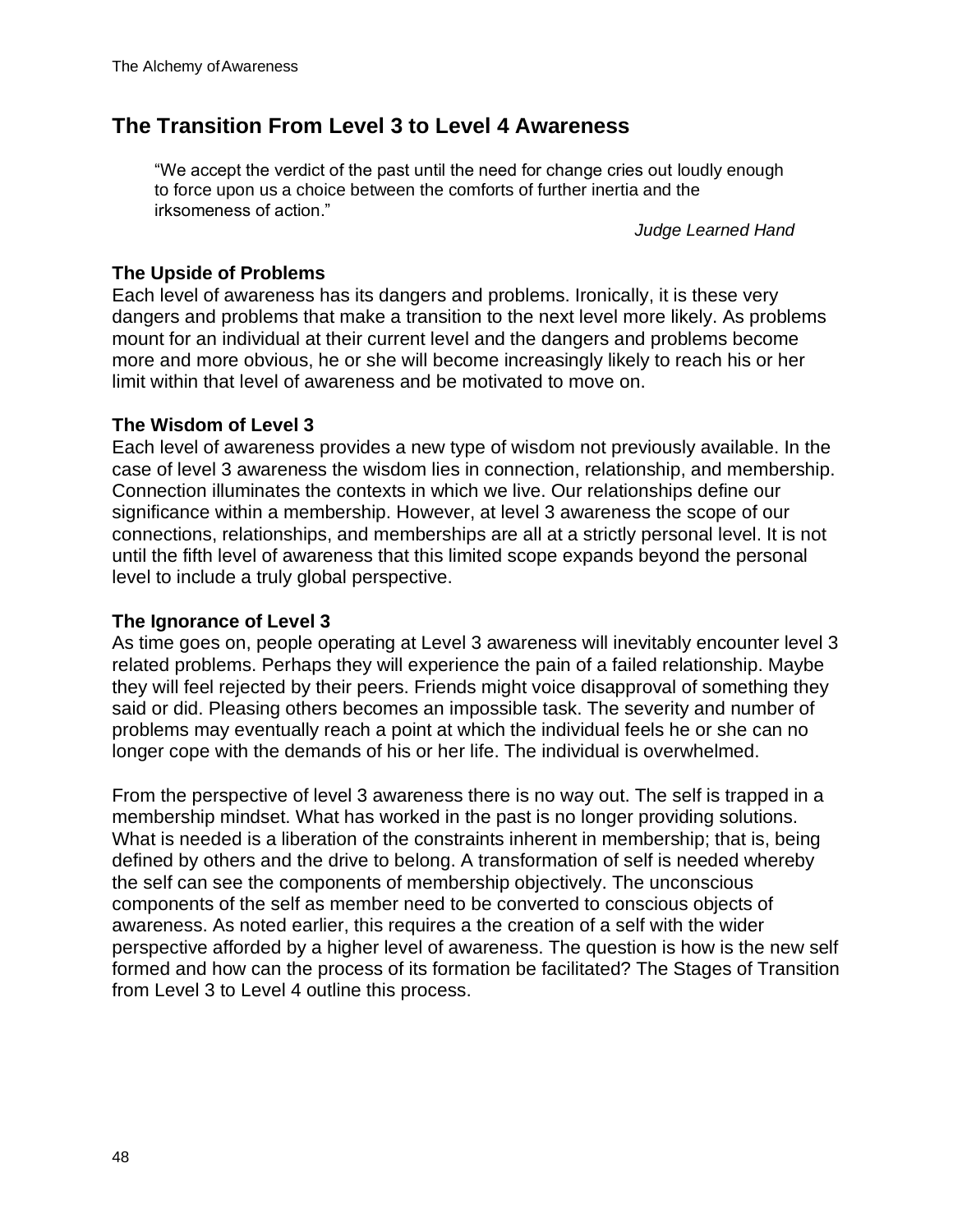#### **Stages of Transition - Level 3 to Level 4**

In our earlier discussion of transitions we identified four possible stages that a transition might involve. We will not look at these stages with the transition from level 3 to level 4 in mind.

*Disillusionment* - recognition that current approaches (level 3) are insufficient to deal with the individual's problems

*Assessment* - identification of what is no longer working such as:

- being defined by membership in a group
- trying to please everyone
- relying on others to meet needs (interpersonal dependency)
- seeking universal approval
- avoiding rejection
- pursuit of popularity

*Experimentation* - trying various alternative approaches to solving the individual's level 3 related problems

- examining items uncovered in the Assessment phase
- reframing the problem

*Reconstruction* - accumulation of successful alternative approaches as they are discovered through trial and error

- defining one's own identity (rather than being defined by group relationships)
- logic and reason in choice making
- personal evaluation as opposed to group consensus
- responsibility for improved self status rather than reliance on group successes
- organization by hierarchies within and between groups
- pursuit of personal goals
- taking personal responsibility for success

Upon complete a transition from level 3 awareness to level 4 awareness individuals find themselves under the influence of a new unconscious drive, the drive for independence and recognition.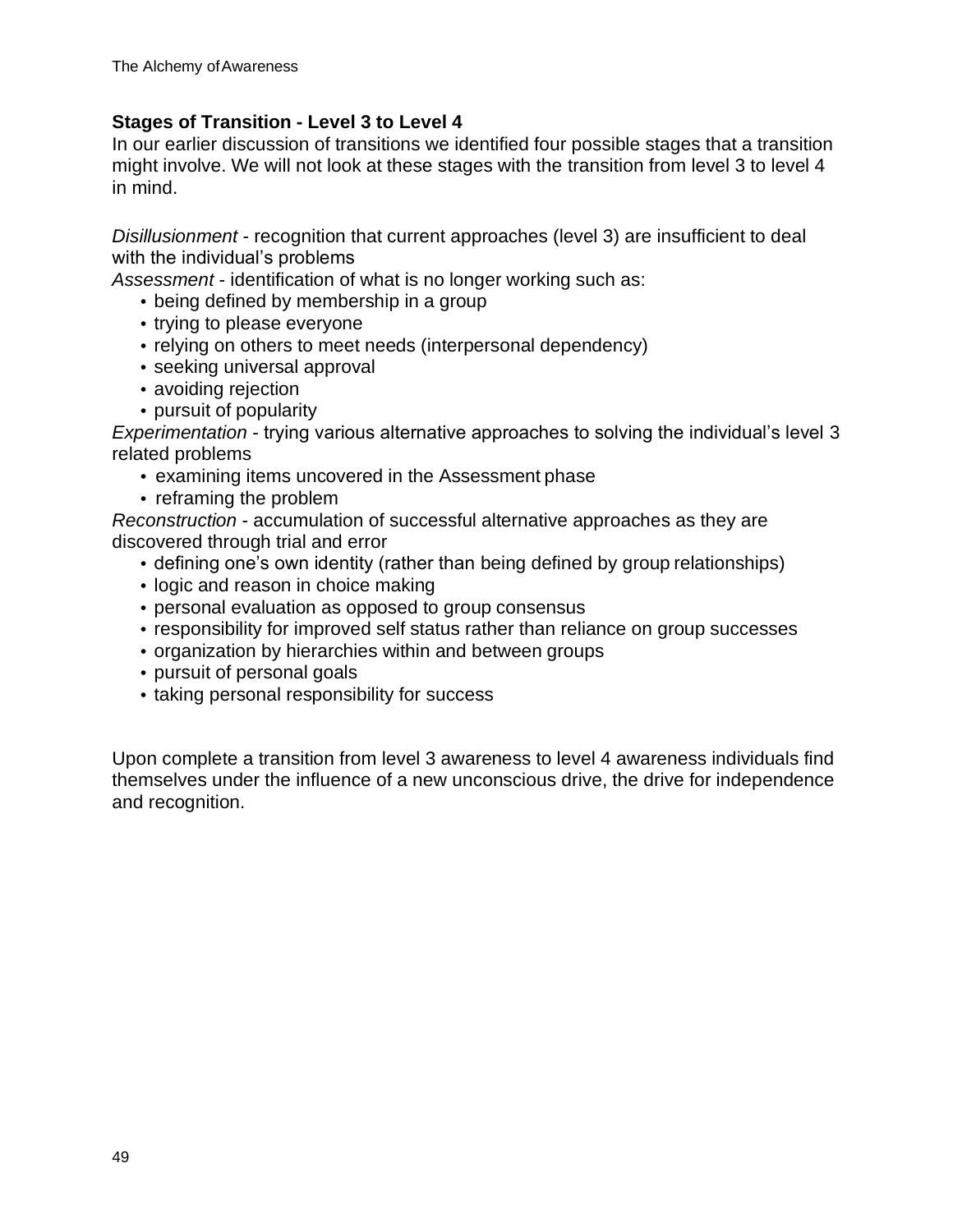# **Independence: Level 4 Awareness**

"The four cornerstones of character on which the structure of this nation was built are: Initiative, Imagination, Individuality and Independence."

*Edward Rickenbacker*

"Independence? That's middle-class blasphemy. We are all dependent on one another, every soul of us on earth."

*George Bernard Shaw*

For a time he was the third largest newspaper magnate in the world. In July of 2007 Conrad Black was convicted and sentenced to serve 78 months in a United States federal prison. A report to the United States Securities and Exchange Commission by the Hollinger Institute accused Black of running a "corporate kleptocracy" and there must have been some basis for the accusation because Black was ordered to pay Hollinger 6.1 million dollars.

Given that Conrad Black was a man of monumental wealth the question is "why". Why would a man already rolling in money bother to engage in diverting funds from the company of which he was the CEO for his personal benefit? What compelled Black to break the law in the pursuit of even more wealth?

What seems an irrational act may, however, make some sense if we are dealing with an individual at the fourth level of awareness. Perhaps the level 4 imperative for status was at work here. Conrad Black was born into a relatively wealthy family wherein he likely acquired a belief in wealth as the measure of a man. His ostentatious lifestyle later in life is well documented. To a man in Black's position status would be measured not against those of moderate means but against those of substantial means. Status to Black would be relative to his position within the wealthiest people in the world. Due to the elevated level of competition for status in this rarefied atmosphere it is unlikely that any amount of money would ever be enough. It seems reasonable to assume that the dynamic of relative status may have played a part in Black's decision to appropriate funds from Hollinger Institute that led to his downfall.

## **Level 4 Awareness**

Recall that at Level 3 individuals are driven by powerful needs to connect, to be included, to be accepted, to experience membership. By virtue of the transmutation that occurs in the transition from level 3 to level 4 awareness individuals become conscious of the basic human need to belong and, consequently, are no longer blindly driven by it. Once again, freedom has evolved by means of a further removal of the self from the environment. The concern of individuals now becomes their relative status within the groups to which they belong and within society as a whole. In the pursuit of status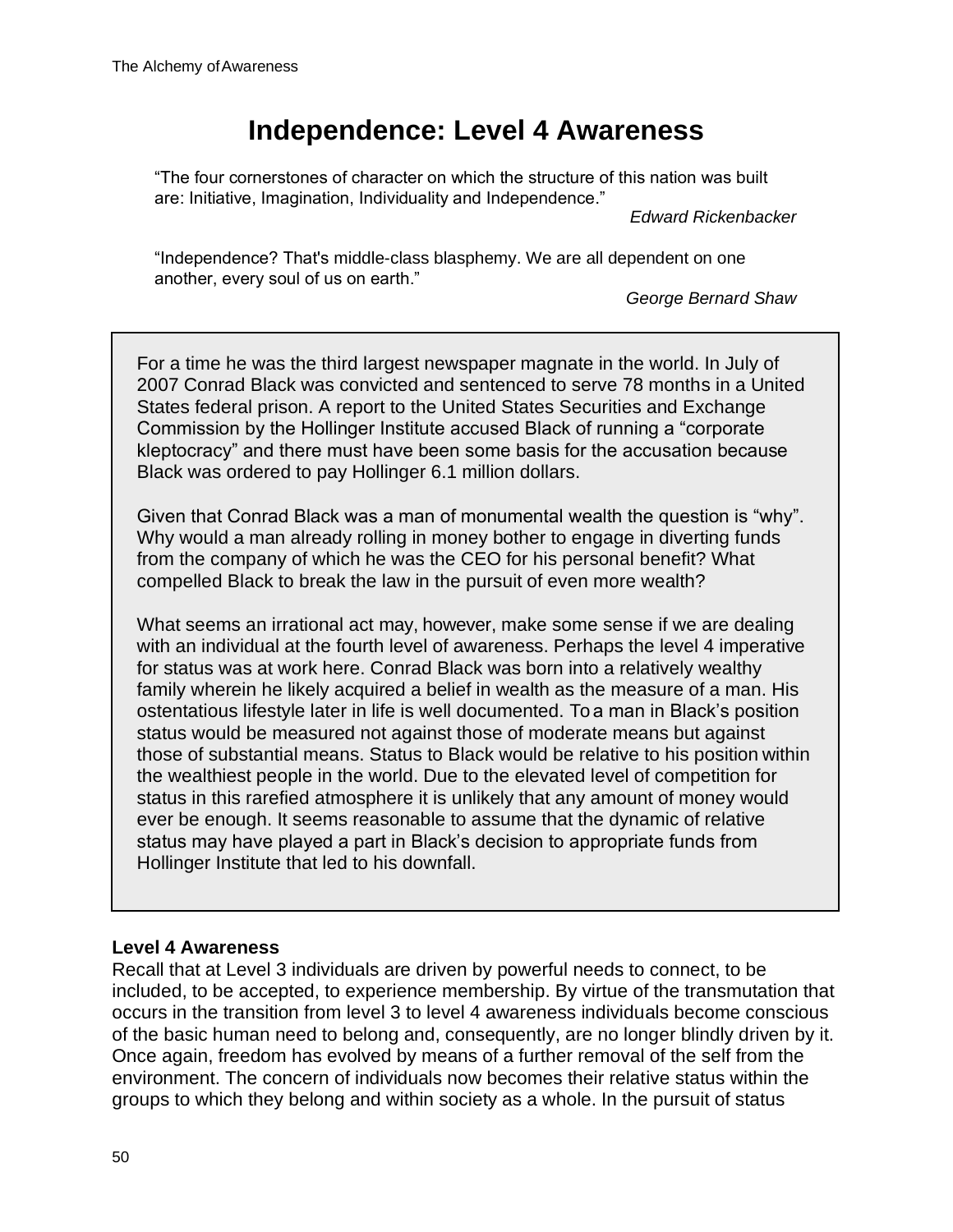concerns about power come to the fore. Personal ambition is a hallmark of level 4 awareness.

#### **Status Anxiety and Level 4 Awareness**

Perhaps the aspect of level 4 awareness that we can most easily recognize, even if we would rather not admit it to ourselves, is status anxiety. Indeed, it is so pervasive that, more than any other common psychological problem, status anxiety may be said to define our modern age. In her introduction to a talk by Alain de Botton, author of *Status Anxiety*, Amanda Smith remarks, " ... what other people think of us, and whether we can be judged a success or a failure in the eyes of the world, are widespread anxieties that generally go unacknowledged and unexamined."

In *Status Anxiety* de Botton defines the malady as "a worry so pernicious as to be capable of ruining extended stretches of our lives, that we are in danger of failing to conform to the ideals of success laid down by our society and that we may as a result be stripped of dignity and respect; a worry that we are constantly occupying too modest a rung or are about to fall to a lower one." Having moved from level 3 awareness where he or she was defined by membership in any number of groups the level 4 individual is acutely aware of his or her position within these various groups and within the larger society as he or she strives to forge an independent identity. The individual comes to view his or her self as located at various levels on any number of continuums. A level 4 self is to a large extent defined, in any given situation, by its perception of its level on a continuum that is deemed to be relevant to that situation particular situation. This tends to be the case regardless of whether the situation at hand is one's workplace, family, social club, recreational sports group, or any other situation that involves an opportunity to measure one's mettle against others.

de Botton believes that an important reason why status anxiety is so prevalent in the world today is due to our perception that our societies are *meritocratic*. A meritocratic society is one in which privilege is earned rather than conferred or inherited. In a meritocracy it is assumed that everyone has an equal chance to succeed if they apply themselves with sufficient vigor and perseverance. But as de Botton observers, "The problem with sincerely believing that your society is meritocratic is explaining failure. If you genuinely believe that those at the top deserve their success, you by definition have to believe that those at the bottom deserve their failure." If this is so it is no wonder that we obsess over our positions on the failure-success continuum. Couple this with the tendency at level 4 awareness to define our now independent selves in terms relative to others and we come up with a potent recipe for extreme levels of status anxiety.

Watch a video with Alain de Botton: Status Anxiety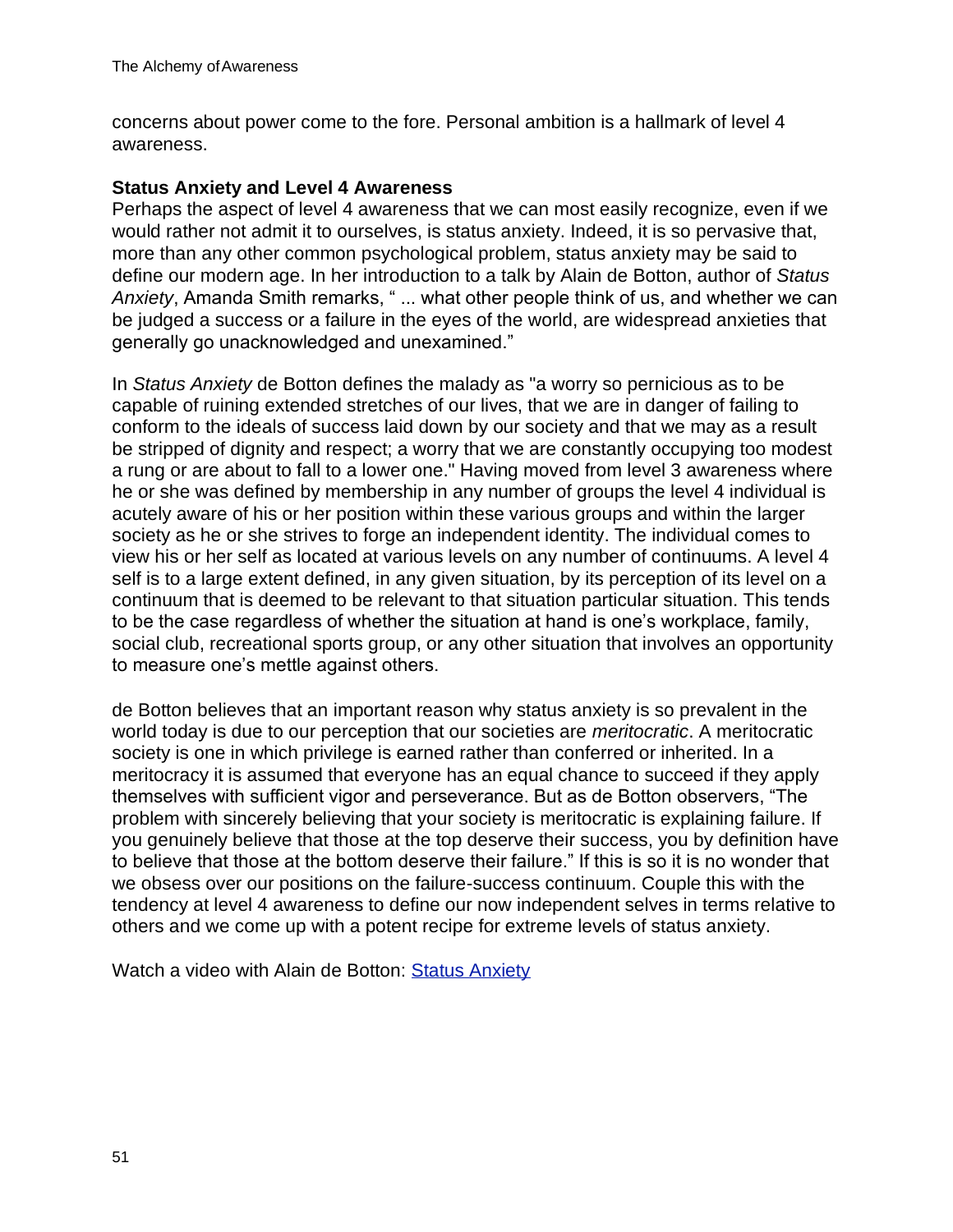#### **Components of Level 4 Awareness:**

#### **Degree of Freedom**

Level 4 awareness brings with it a degree of freedom from the previously unconscious drives to connect and belong. At this level those drives becomes objects of awareness permitting individuals to take them into account when dealing with the situations and circumstance they encounter in their lives.

#### **Unconscious Foundation of the New Self**

The basis for the new self that forms at level 4 is the experiential history of the individual. In the process of experiencing life we form and store in our nervous systems, conclusions about the way things are. These conclusions include assumptions, beliefs, and opinions that can collectively be referred to as our conditioning. Conditioning is simply what we have learned from our life experiences. The accumulation of conditioning (learning) is essential to life and survival. However, it is fraught with difficulties. Our brains are patterning machines and are constantly seeking to make sense of the world through the discovery of patterns. Because it is so crucial to survival it has evolved to work at an amazing speed. In order for the process of pattern recognition to occur virtually instantaneously, our brains have evolved the ability to make connections with very little information. This comes at a price. Quick connections may be inaccurate or unfounded. The downside of speedy pattern recognition is seeing patterns or connections where no real basis for them exists. The scientific term for this is apophenia and it is rampant. Our brains attempt to "join the dots" or make connections rapidly in order to make sense out of what is continually occurring in the present moment. We may not have the luxury of time needed for careful deliberation in the midst of an emergency situation so we are hardwired to jump to conclusions. As necessary as this is, if we are not vigilant we will draw some very dubious conclusions and hold them to be true. Thus, the very nature of the acquisition of knowledge may serve to fill our brains with some rather questionable content.

Even the blessing that we referred to earlier as brain neuroplasticity has a role to play in the impact of unsubstantiated conclusions. Norman Doidge explains the downside of neuroplasticity as follows, "Neuroplasticity has the power to produce more flexible but also more rigid behaviors--a phenomenon I call "the plastic paradox." Ironically, some of our most stubborn habits and disorders are products of our plasticity. Once a particular plastic change occurs in the brain and becomes well established, it can prevent other changes from occurring."

At level 4 these habits and conclusions, valid or otherwise, form the basis of the self's system of evaluation. Situations are interpreted according to the conditioning of the individual person who, now freed of meaning that was dependent on membership, focuses on the establishment of personal meaning and values within the context of learned values. The hallmark of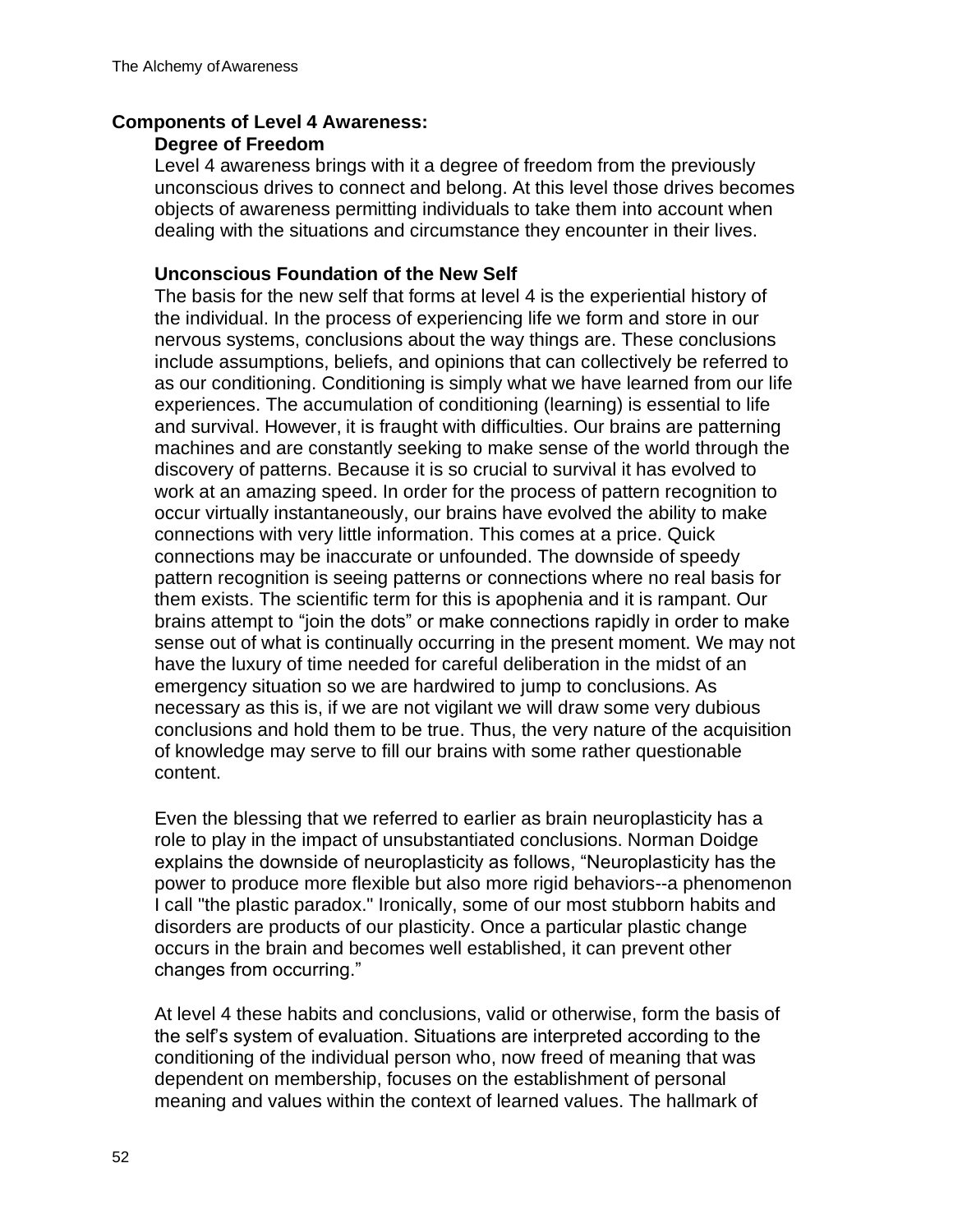level 4 is unexamined assumptions and beliefs. Underlying assumptions and biases are largely unconscious and unavailable for scrutiny.

#### **Truth**

At Level 4 relative truth is believed to be absolute. "Gold is valuable." is a self-evident truth to an individual with Level 4 awareness. Likewise the importance of status is a given. The author of *Status Anxiety* concluded that, although it may be alleviated to a degree, some form of status anxiety is inevitable. Level 4 truths are seen to be universal rather than relative to particular situations or contexts.

#### **Drive**

Status drives individuals with Level 4 Awareness. Level 4 individuals are motivated by the possibility of personal gain relative to others. This drive stems from their unconscious conditioning which, in turn, stems from their personal histories. These personal histories inevitably involve some form of social conditioning which, by definition, includes the inculcation of the prevalent culture's dominant mores and norms.

#### **Behavior**

Advantages are sought with a view to improving an individual's ranking within every area of his or her life. Opportunities are sought for enhancing the individual's relative position in the hierarchies within the groups to which he or she belongs. Competition is a natural behavior for Level 4 individuals. The pursuit of power through wealth, celebrity, and admiration is common.

#### **Meaning**

For the Level 4 individual meaning is determined by the possible relative personal advantage or disadvantage regarding his or her status in a given context. People at this Level of Awareness are attracted to situations that hold the potential for personal advancement within a hierarchy.

## **Morality**

Questions of right and wrong are resolved by individuals by applying truth to the situation. Judgements are made using absolute criteria. "Killing is bad." The absolute criteria often used are the laws of the land, cultural beliefs, and traditional practices. While any of these criteria may be challenged they are usually challenged on the basis of alternate absolute criteria rather than a fundamental questioning of the criteria themselves. This is a morality that is seen to be equivalent to justice.

#### **Success**

Success at level 4 awareness is measured in terms of relative status, the importance and recognition of the individual self.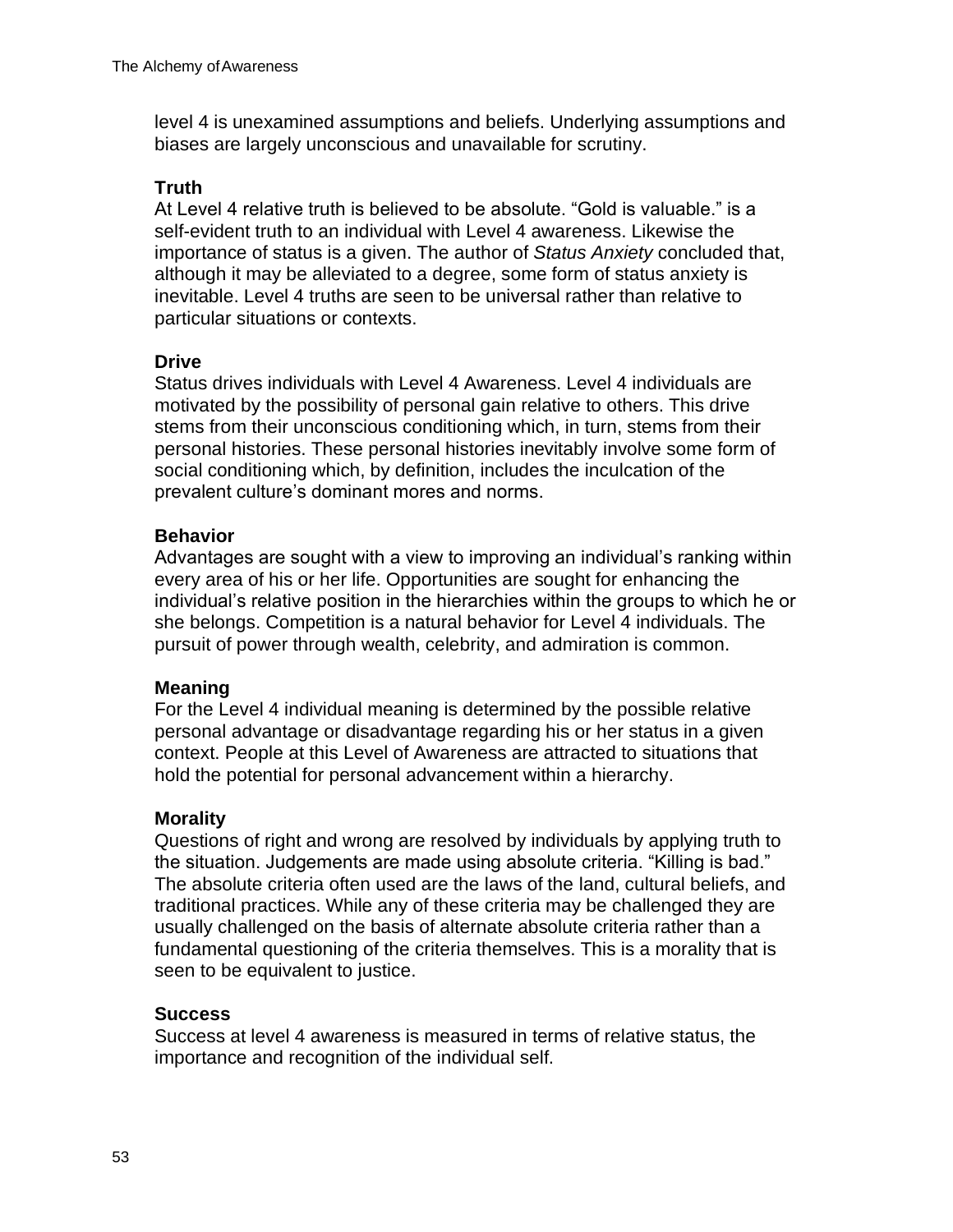#### **Problems**

#### *The Flip Side of Ambition*

When the drive to achieve status is taken too far blind ambition enters the picture. Blind ambition can lead people to trample on the rights of others in the interest of personal advancement. Behavior may become callus and even ruthless in the obsessive pursuit of advantage over others. Also, the flip side of ambition, jealousy, may become problematic when rivalries become too intense. In addition, when combined with Level 3 membership imperatives groups may engage in unhealthy practices when the status of the group becomes a vehicle for personal advantage. For example, groups may cultivate a culture of exclusivity by creating demanding membership requirements that insure the collective status of its members.

#### *Environmental Concerns*

Another possible problem stemming from Level 4 awareness is that the same kind of callus and ruthless behavior that may be directed at other individuals may also be directed towards other cultures resulting in racism. This is a particular danger when an individual feels compelled to choose between his or her status and a concern for another culture's well being. Personal status can also be at odds with the health of the environment. If there is an opportunity to increase wealth at the cost of damage to the environment level 4 awareness may favor pursuing the status perceived to be commensurate with an increase in wealth.

#### *The Internet as Status Machine*

There are lots of things I like about information technology. I love being able to find information on any topic in seconds. I love the way it lets me keep in touch with my friends and relatives. One of the most powerful aspects of the internet is that anyone can be heard. Those who might otherwise be disenfranchised are able to make themselves heard. On blogs, public forums, and places like Facebook and MySpace anyone with a computer and internet connection can put their thoughts, opinions, photos, movies, music and more in front of the world.

But this sword of accessibility is double-edged. The internet is almost completely anarchistic. Attempts to police the web have been largely unsuccessful. The fact that web content is largely unregulated means that there is little or no control over the truth or accuracy of what you might stumble across as you travel around in cyberspace. In the minds of those at the fourth level of awareness this may be perceived as license to promote themselves in any way necessary to gain status within a community of like minded people.

Also, while the once powerless are now empowered to make themselves heard, there is no guarantee about the level of veracity spoken with their new-found voices; particularly where opinions are concerned. When anyone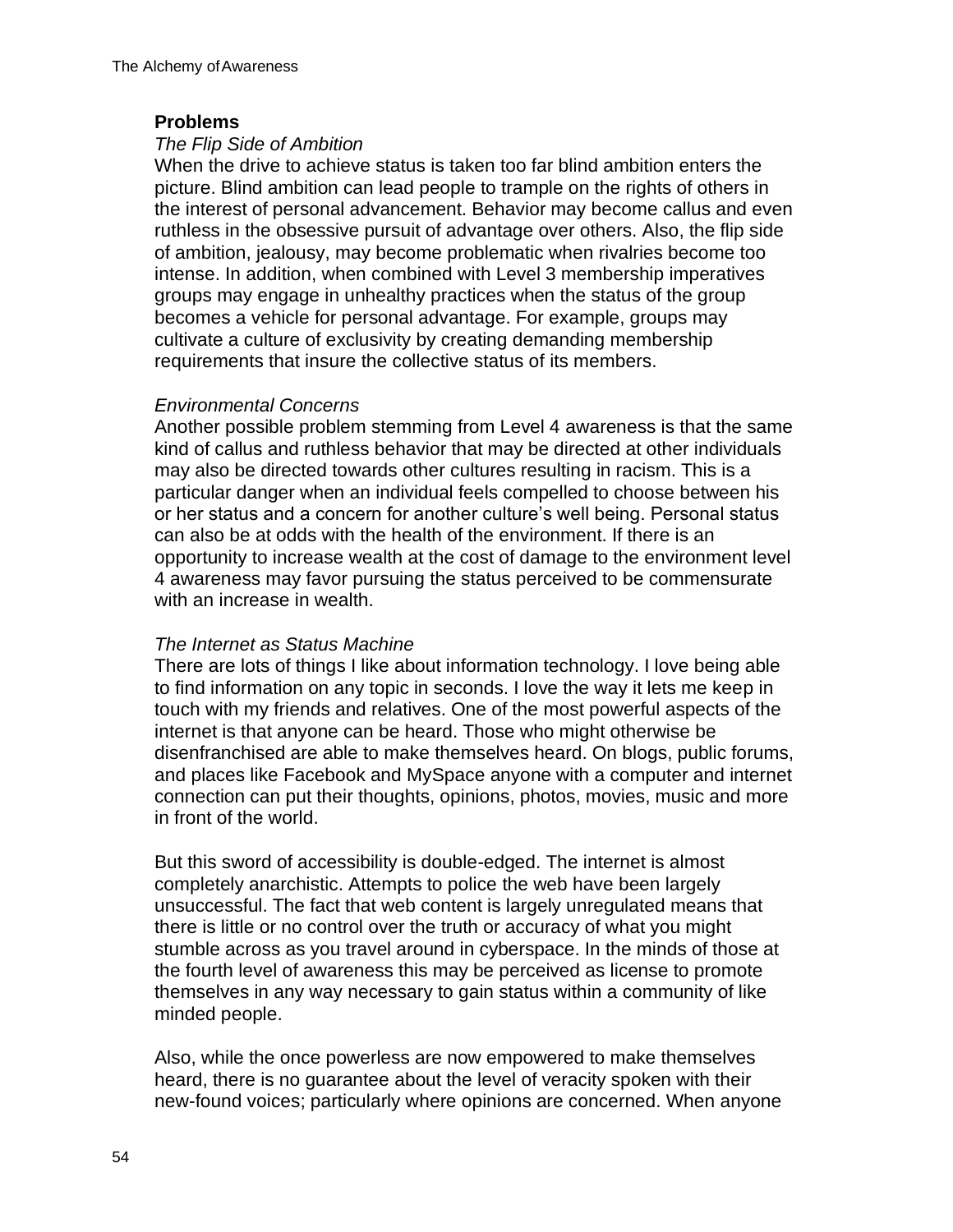can express their thoughts publicly and with anonymity we will inevitably be inundated with a flood of opinions all vying for our sympathy. More often than not, these opinions will be bolstered with emotion and hyperbole rather than with reasoned arguments and supporting evidence. We are afloat on a sea of opinionated opinions all being given unqualified and, in many cases, undeserved validity. Taste and personal preference are afforded equal status with informed arguments and expert opinions.

Often a large collection of similar snap opinions are given more weight than less numerous but more carefully considered thoughts. It's as if the sheer weight of the number of people who hold a belief is the best way to measure truth. If truth were determined by popular belief then the world would have actually been, and still be, flat. Quantity often wins over quality when it comes to the power of opinions in an unmoderated environment like the internet. This is democracy in its most noxious form; freedom devoid of accountability. When personal opinion is afforded equal status to informed opinion we are in danger of losing the crucial perspective of intelligent reflection. However, if you have a desire to gain status the internet and all of the forms of public forums it provides will probably be seen as a powerful tool to achieve your goals.

As with most technologies the internet itself is not good or bad. It is the way we use it and our motives for doing so that matters. For individuals at the fourth level of awareness the drive for individuality and personal status will often be a dominant motive when taking advantage of the power of the internet.

## **Level 4 In The World**

Together with level 3 awareness, level 4 awareness is the most prevalent level of awareness encountered by developmental psychological researchers. As with level 3, evidence of level 4 awareness in the world is ubiquitous.

#### **Level 4 Awareness in Education**

Individuals at level 4 awareness tend to value hierarchies because hierarchies, by their very nature, establish clear measurement guidelines for determining personal status within them.

School Grading Systems use a type of hierarchic classification. Student performance is sorted according to a system of letter grades. While many educators feel that there are serious problems with this system of grading it is not likely to change so long as level 4 awareness remains as prevalent as it is today. Our western society is founded on hierarchic systems of merit as favored by those with level 4 awareness. Letter grades are, within the context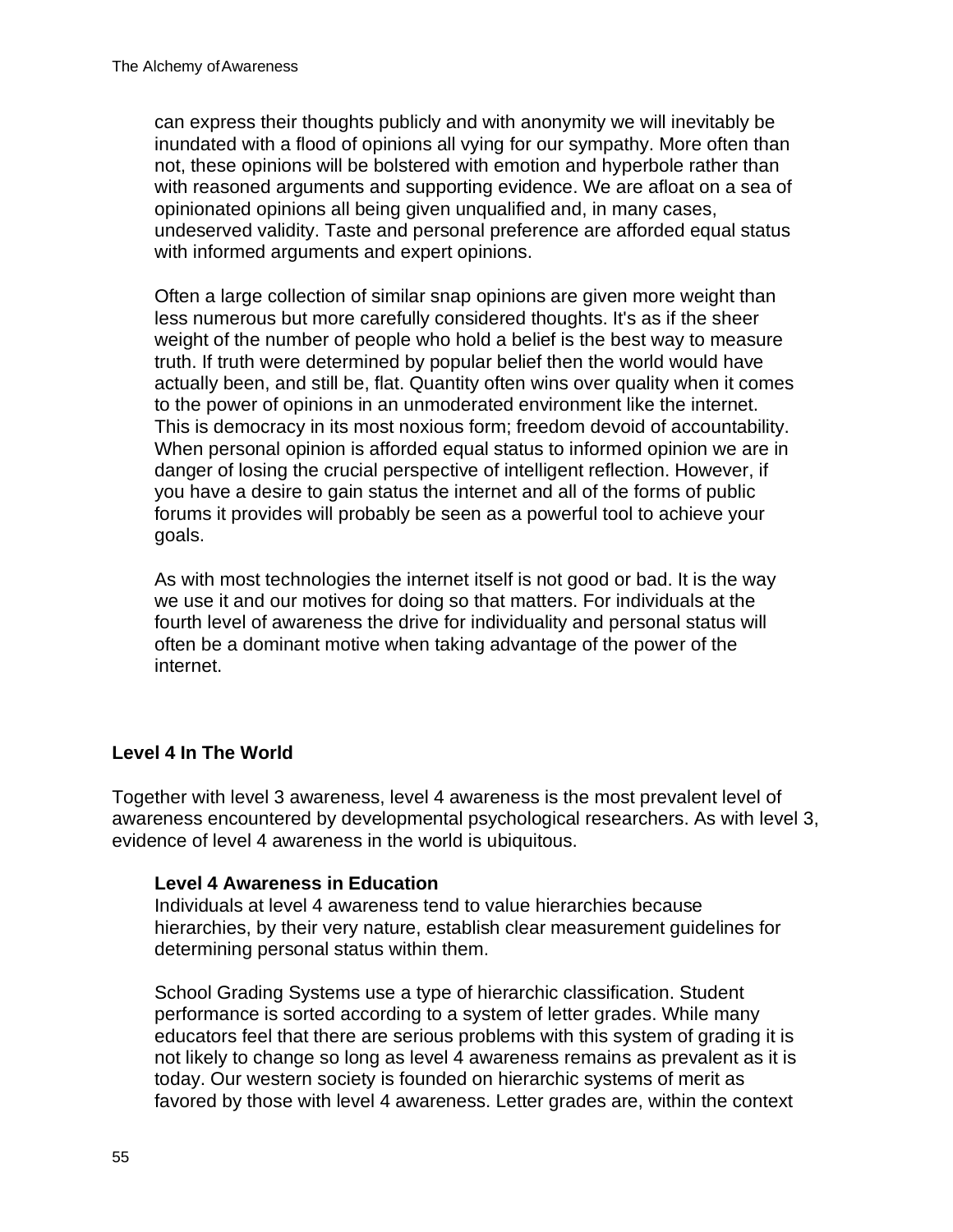of student performance, a system of meritocratic status symbols. As with any meritocracy the school system operates under the assumption of equality of opportunity. It assumes that all students are created with equal opportunities for achievement. The typically difficult job faced by inner city schools in poverty ridden districts put the lie to this assumption. Students from families living in poverty do not come to school with the same advantages as those from wealthier homes. The No Child Left Behind initiative in the U.S. was instituted in recognition of this situation. While this initiative has many commendable features it does not address the underlying cause of inequity - the ever widening gap between the rich and poor in western society. As long as we continue to define success in terms of status (wealth and celebrity) this gap will continue to widen and the dubious meritocratic practice of assigning letter grades for student performance will favor those who are already advantaged.

#### **Level 4 Awareness In Consumerism**

With the level 4 awareness drive for independence comes a strong desire for individuality. Reacting to the limitations of an identity defined by memberships in groups found at the third level of awareness, level 4 individuals strike out to forge an independent identity. Since individuals with level 4 awareness constitutes a large proportion of our current population it is not surprising that much in our culture reflects the assumptions and beliefs of this level of awareness.

In a book called *The Ego Boom: Why the World Really Does Revolve Around You* authors Steve Maich and Lianne George outline many ways that the drive for individuality has permeated out Western society. In the book's product description we find: "The unifying theme has been the same: there is nothing more vital than the power to choose—and to express oneself through those choices. Atomization—the breaking apart of social systems into ever smaller pieces—is emerging as the most powerful force shaping Western society." Writing in the Winnepeg Free Press, Key Porter, In his review ofThe Ego Boom Key describes the situation addressed by Maich and George, "This is the existential and social crisis described by Toronto authors Steve Maich and Lianne George: How a combination of ubiquitous information technology, affirmational advertising and a culture of self-esteem is fragmenting our society into billions of hyper-individualistic, self-absorbed pieces"

The themes of *The Ego Boom* serve to illuminate many instances of the individualistic ethos that pervades our culture. Never have there been so many ways to customize our lives. Nearly everything we purchase comes with options for personalization: cars, computers, refrigerators, home plans, cell phone plans, cable and satellite subscriptions, insurance coverage, and so on.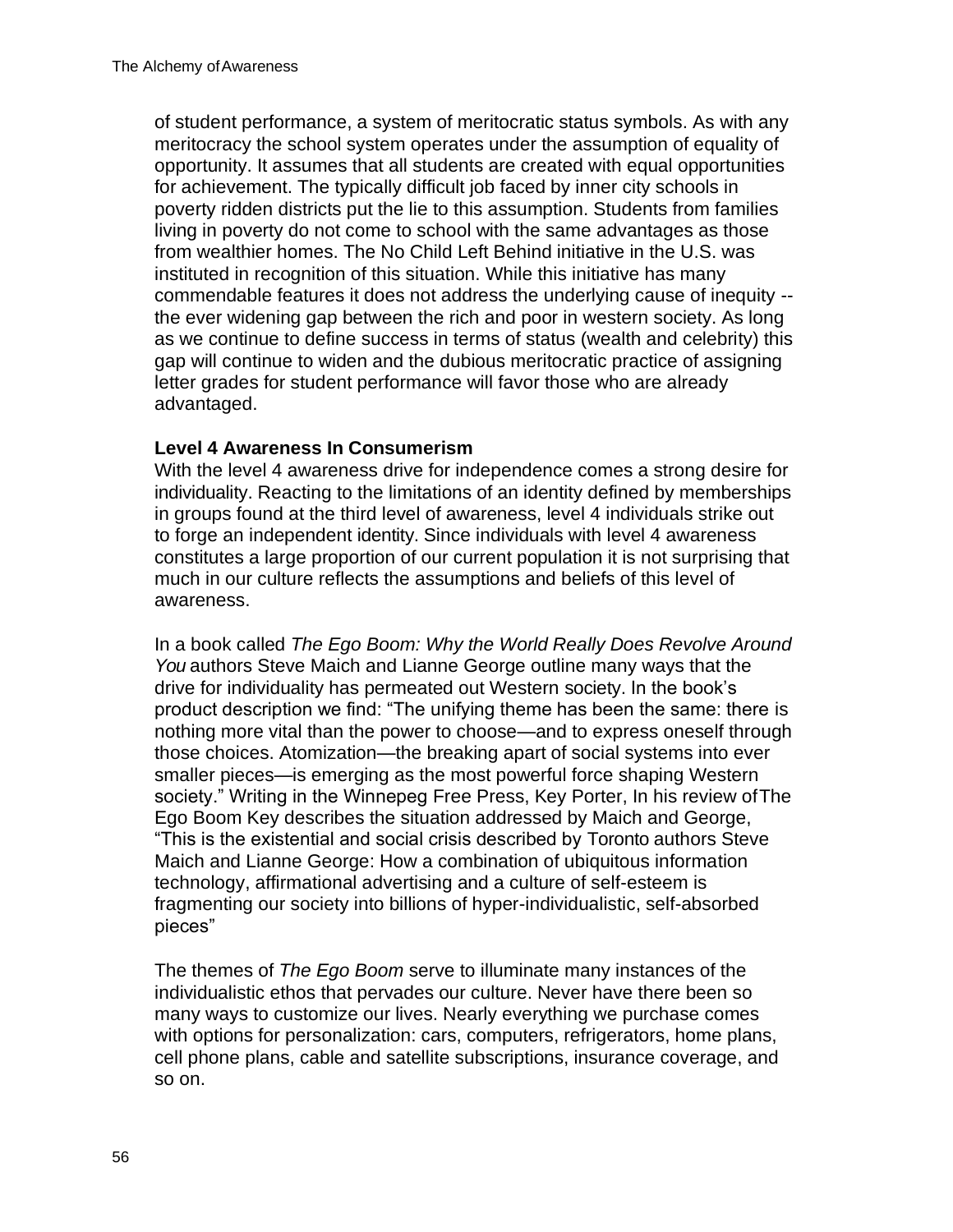Maich and George have coined a term to refer to the underlying idea marketers use to sell their wares to those of us concerned with the individual aspect of self. "You Sell" is a reference to the unspoken marketing message that tells us every product is about us. What could be more appealing to forth level awareness than to be told, however subliminally, that, as individuals, "You are the center of the universe."

#### **Level 4 Awareness In Entertainment**

The much disparaged "rat race" is an apt metaphor for much of the perspective inherent in level 4 imperatives. With a drive for status and a desire for self-reliance individuals with level 4 awareness are often on the lookout for advantages to bolster their ambitions. These level 4 qualities are perfectly suited to the requirements of such reality TV shows such as The Apprentice, American Idol, and Survivor.

Survivor was conceived in 1992 and was first produced in Sweden as "Expedition: Robinson" in 1997. Its eventual release in the USA in 2000 was a huge success and the reality TV era was born. Survivor is a show in which contestants are isolated in wilderness environments and compete for one million dollars. Along the way contestants must deal with reward challenges and immunity challenges. Adding to the intrigue is the fact that contestants can vote to eliminate each other. The tag line for the show speaks volumes about the its fundamental nature: "Outwit, Outplay, Outlast". To survive from day to day players need to use a blend of manipulation, deceit, and persuasion with the object of lasting to the end of the game and being crowned Sole Survivor. Much about this game, with its focus on individual success at the expense of the success of others, is in tune with the sensibilities of level 4 awareness.

## **More Examples of Level 4 Awareness in the World:**

*Disclaimer:* The following represent activities to which individuals at this level of awareness may be drawn. They are not intended to be taken as exclusive to the level nor should it be assumed that individuals at this level will restrict themselves to these activities exclusively. *Where levels of awareness are concerned the motivation of individuals for participation in activities is more relevant than the specific activities themselves.*

- *Business*: "Upwardly Mobile" is a term that applies well to level 4 individuals in the business world. Whatever hierarchy they may find themselves in, they are looking to make upward movement.
- *Politics*: While at the level 3 level people may join political parties to connectwith others, level 4 drives lead them to seek improved status within the party power hierarchy.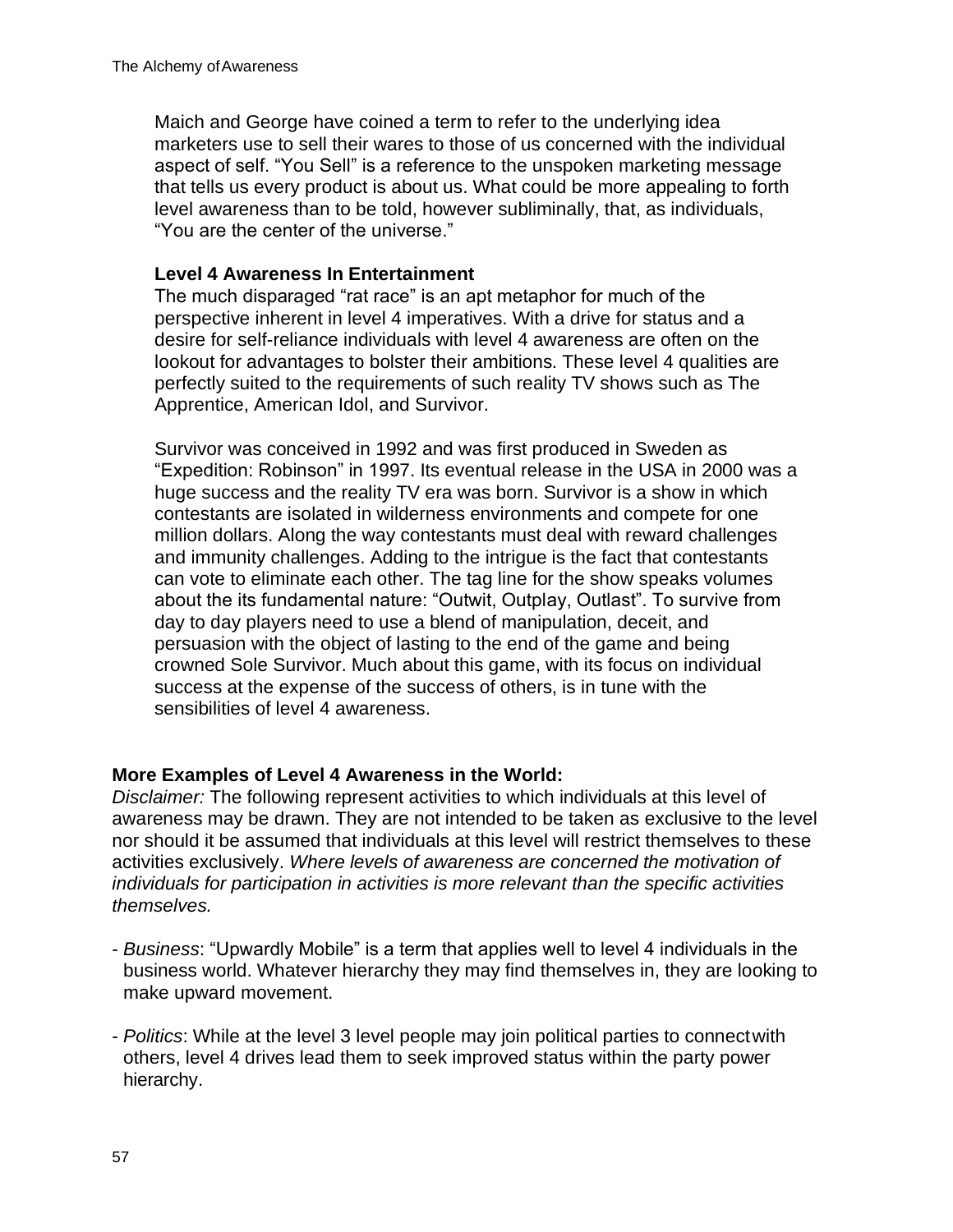- *Law*: With a propensity to arrive at independent opinions it is virtually inevitable that there will be disputes between individuals and groups of people at level 4 awareness. Consequently the need for an impartial system of conflict resolution is very attractive to individuals at this level. As we have become more and more enamored of personal independence there has been a corresponding propensity to resort to litigation as the preferred method for resolving our differences. In addition to serving as arbiter of our differences the legal system also provides another important function in the eyes of individuals at this level. We are able to hide behind rules, regulations, and laws rather than face personal liability when our ambitions get us into trouble. At this level there is a tendency to over-ride concerns for right and wrong with concerns over personal advantage and status. When operating from level 4 awareness we may be tempted to prefer litigation over ethics.

## **The Transition From Level 4 to Level 5 Awareness**

"All of the past is but the beginning of the beginning; all that the human mind has accomplished is but the dream before the awakening."

*H.G. Wells*

## **A Level of Tolerance**

Level 5 awareness facilitates the emergence of tolerance in individuals. From the level 5 perspective, others are understood to be selves in their own right with valid thoughts and feelings. This deep-felt respect for others is the foundation for tolerance, empathy, and compassion. All aspects (truth, drive, behavior, meaning, morality, and perspective) of level 5 awareness support compassionate tolerance and respect.

## **The Wisdom of Level 4**

Level 4 awareness with its drive for independence contains the seeds of personal responsibility. Individuals are enabled to discover their own personal power to make things happen in the world and with this power comes great responsibility. The full implications of this responsibility may go unrecognized by individuals with level 4 awareness since it may be obscured by their concerns for advantage and status. A wise perspective on personal responsibility may have to wait until level 5 awareness is achieved when it may come to be known as a responsibility to the planet. Similarly, a wise use of personal power may arise only after at least a partial transition to level 5 has been made. A level 5 person may come to understand their personal power as the means to making a unique contribution to a better world.

#### **The Ignorance of Level 4**

When you are operating from the perspective of level 4 awareness you are prone to the problems inherent in that perspective. You may spend years of your life in pursuit of wealth or celebrity only to find that any successes you may have achieved leave you unfulfilled. You may become disillusioned with the so-called absolute standards that have guided your choices once you stop to question their validity. Rivalries may have resulted in feelings of deep hurt and loneliness. In an effort to be more self-reliant you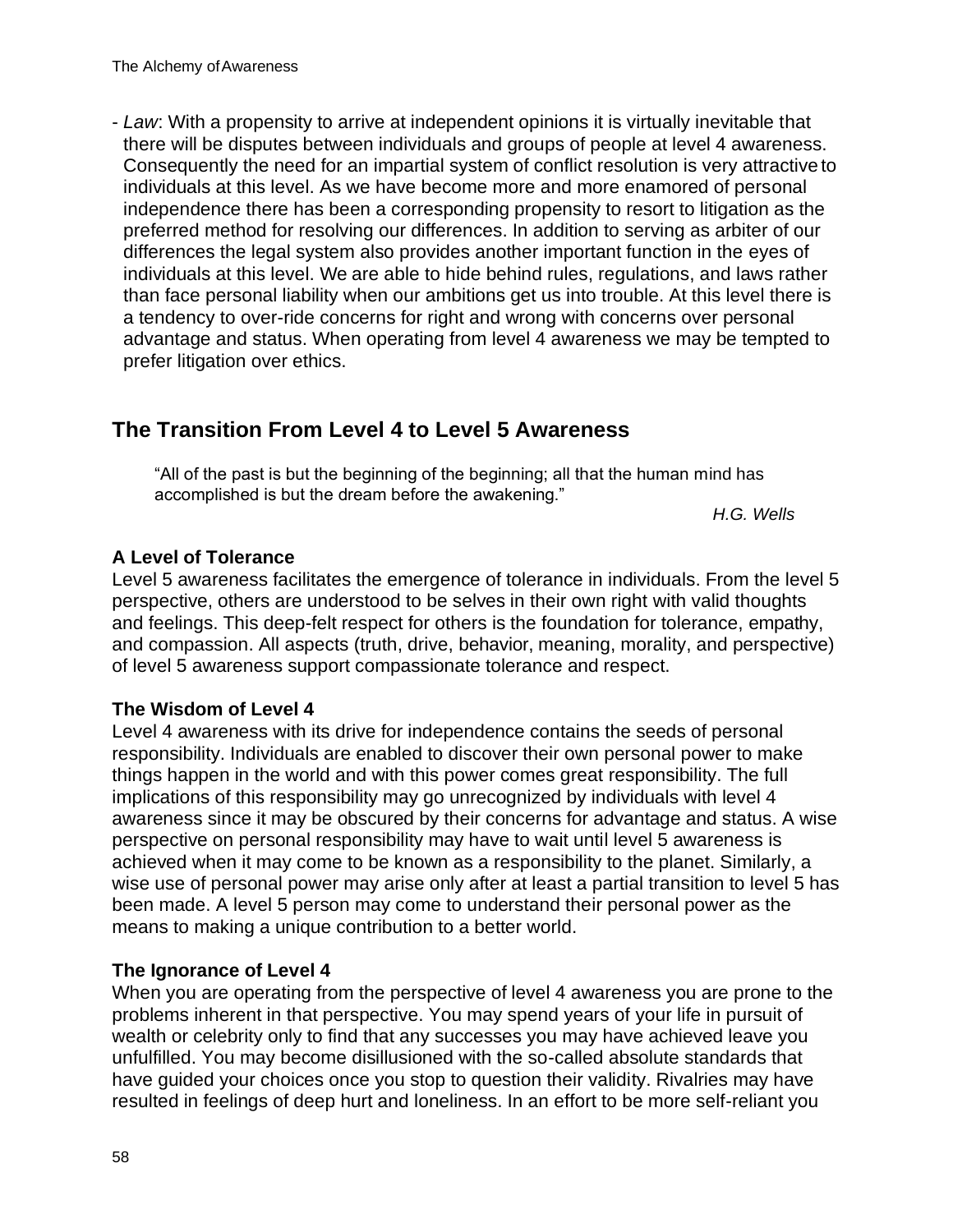may have driven away others and alienated yourself. Your intolerance for the beliefs, values, and opinions of others may prove to be a further source of isolation. You may have sacrificed meaningful relationships in order to pursue your status related goals. It may turn out to be true that it is lonely at the top and that the closer you get to the top the lonelier it gets.

#### **Stages of Transition - Level 4 to Level 5**

*Disillusionment* - recognition that current approaches (level 4) are insufficient to deal with the individual's problems

*Assessment* - identification of what is no longer working such as:

• equating success with relative status (wealth, fame)

Status anxiety was presented as a common symptom of level 4 awareness. Individuals suffering from this affliction may eventually become disillusioned with the pursuit of status. Recall that in a meritocracy it is believed individuals should succeed in accordance with their individual merits. But there is evidence that this is not how success operates in the real world. In his book *Outliers* Malcolm Gladwell makes an argument for factors other than merit that he believes play important roles in determining who succeeds and who does not. According to Gladwell's research successful people "...are invariably the beneficiaries of hidden advantages and extraordinary opportunities and cultural legacies that allow them to learn and work hardand make sense of the world in ways others cannot." Examining the lives of outliers from Mozart to Bill Gates, he builds a convincing case for how successful people rise on a tide of advantages, "some deserved, some not, some earned, some just plain lucky."

According to Malcolm Gladwell success depends on:

- 1. opportunity
- 2. being born in the right place and time
- 3. intelligence/talent/aptitude
- 4. 10,000 hours of practice

Notice that only the fourth of these factors is under the direct control of the individual. If Gladwell is correct it makes sense that some at the fourth level of awareness may find the quest for status through wealth or celebrity, the currently prevailing definitions of success, to be less than satisfying.

- absolute faith in personal truths
- blind ambitions
- competitive rivalries in business, arts, politics, etc.
- over-reliance on self
- intolerance for beliefs and opinions of others
- others as objects in the competition for status
- trust in hierarchies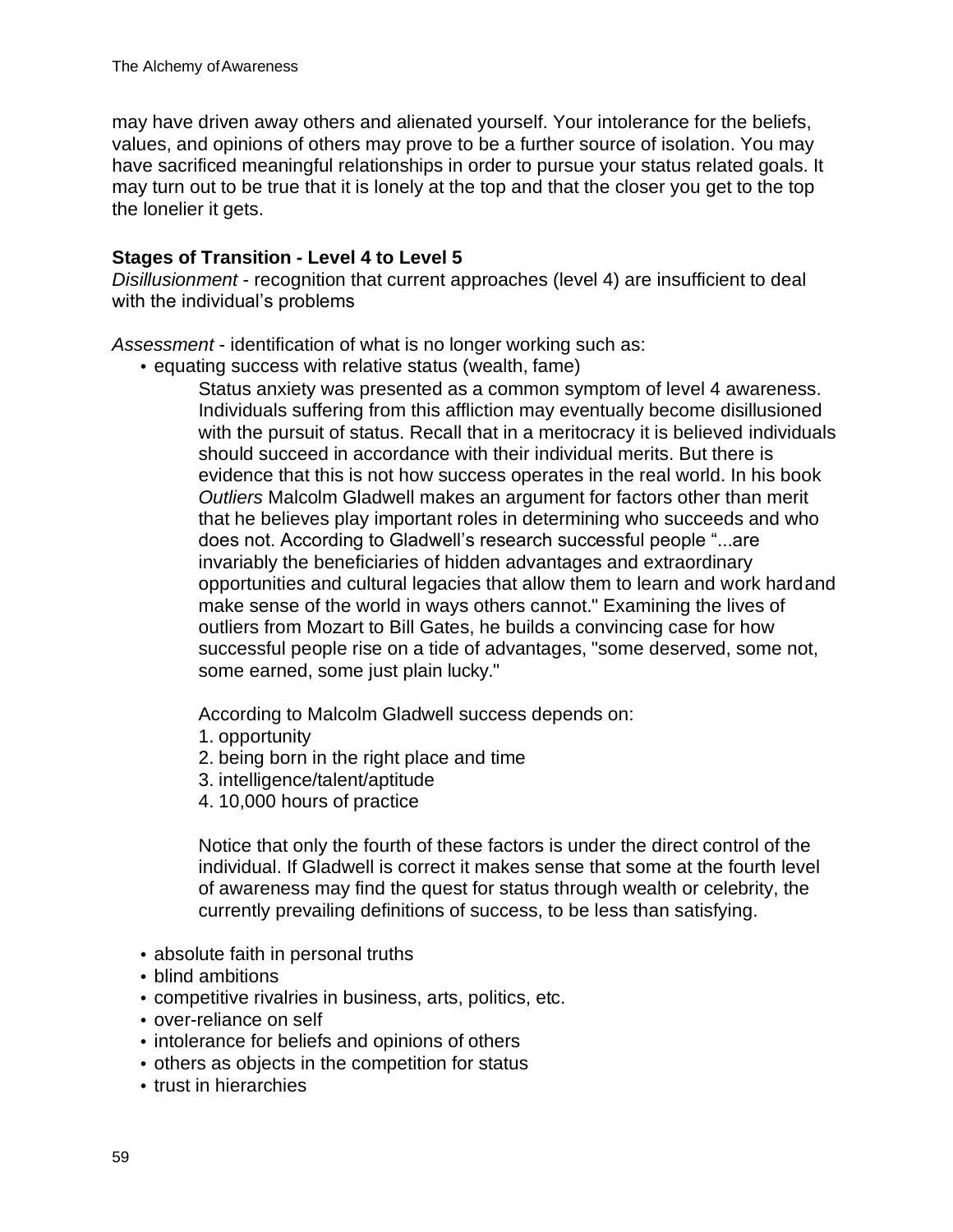*Experimentation* - trying various alternative approaches (outside the level 4 strategies already tried) to solving the individual's level 4 related problems

- examining items identified in the Assessmentphase
- reframing the problem
- trial and error

*Reconstruction* - accumulation of successful alternative approaches as they are discovered through trial and error

- treating others as selves not objects
- defining success as benefit to all stakeholders
- taking responsibility for improved community
- openness to a variety of organizational structures in addition to hierarchies
- respecting others' beliefs, values, and opinions
- trusting in the worth of consensus community values
- setting community oriented goals
- contributing unique gifts to the community
- recognition of existence and influences of conditioning in personal biases

Once the transition from level 4 awareness to level 5 awareness is complete a new unconscious drive takes precedence. The level 5 drive is for unity.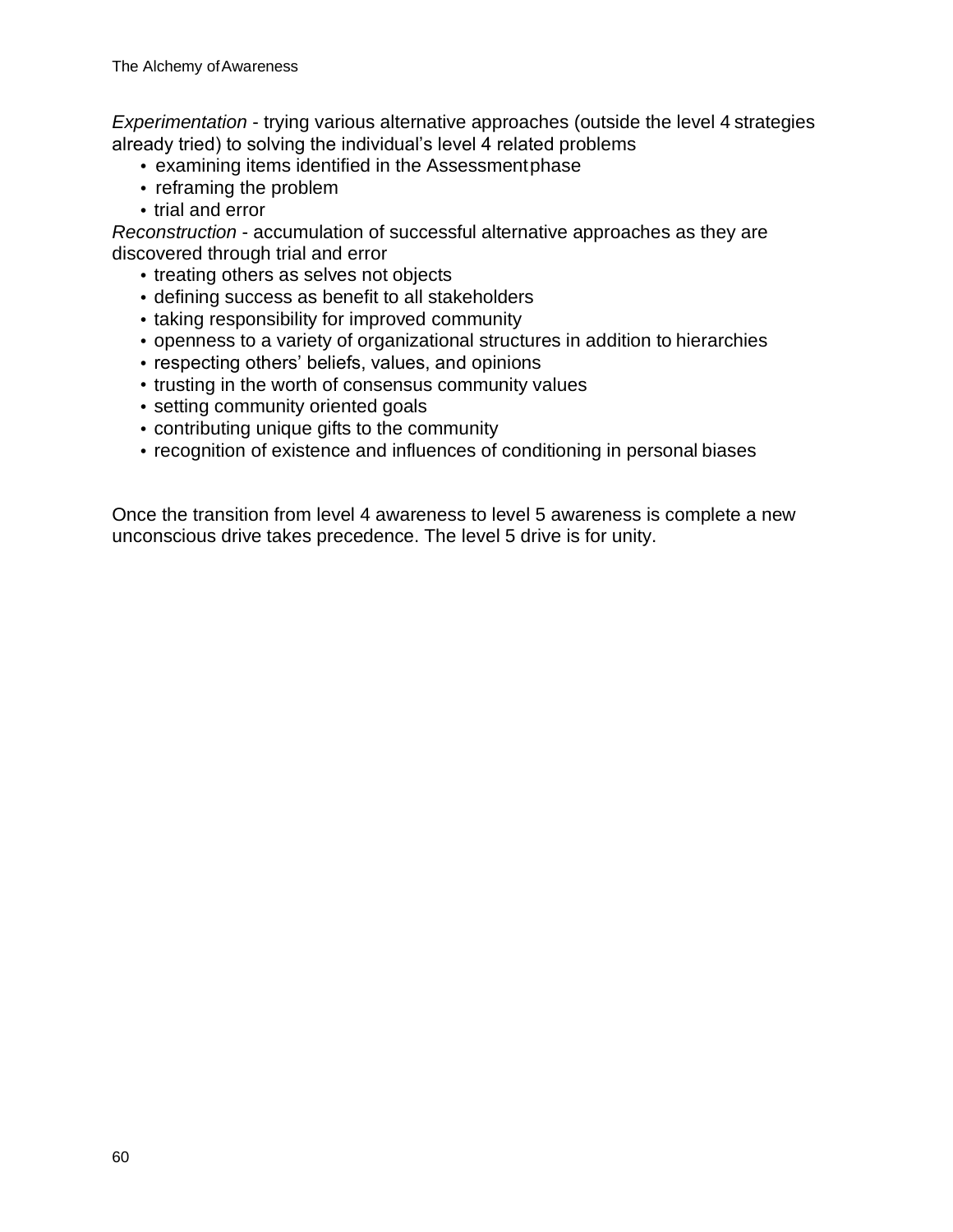# **Interdependence: Level 5 Awareness**

"It is not enough to be compassionate. You must act. There are two aspects to action. One is to overcome the distortions and afflictions of your own mind, that is, in terms of calming and eventually dispelling anger. This is action out of compassion. The other is more social, more public. When something needs to be done in the world to rectify the wrongs, if one is really concerned with benefitting others, one needs to be engaged, involved."

*Dalai Lama*

"The secret of happiness is to find something more important than you and dedicate your life to it."

*Daniel C. Dennett*

"The life of the individual has meaning only insofar as it aids in making the life of every living thing nobler and more beautiful. Life is sacred, that is to say, it is the supreme value to which all other values are subordinate."

*Albert Einstein*

As a twelve year old Toronto schoolboy Craig Kielburger came across a newspaper article that reported the shooting of a 12 year old Pakistani boy. It was suspected that the boy was shot as a result of his criticism of the Pakistani carpet industry's habit of using children as laborers. Craig was deeply moved by this story. He determined to make an effort to help those less fortunate than himself. He founded Free the Children, a human rights organization. Free the Children is run by children and seeks to curb the use of child labor around the world. A book called *Free the Children: A Young Man Fights Against Child Labor and Proves That Children Can Change the World* tells the story of Craig's efforts in this area.

Craig soon felt the need to know more. In the company of a chaperone he set out on a seven week journey. He visited Bangkok, Calcutta, Karachi, and other cities. Free the Children is written as a travelogue. It chronicles Craig's awakening to issues of injustice and poverty as well as the incredible diversity and heart rending beauty of the world. It is an inspiring story of a boy's courageous dedication to make his world a better place.

## **Level 5 Awareness**

Attainment of Level 5 awareness is relatively rare. Because of this some of the research conclusions tend to be tentative in nature. This is the level of a new order of selfobservation. At this level individuals become aware of their personal conditioning. They are now able to see the relative nature of beliefs and assumptions that they previously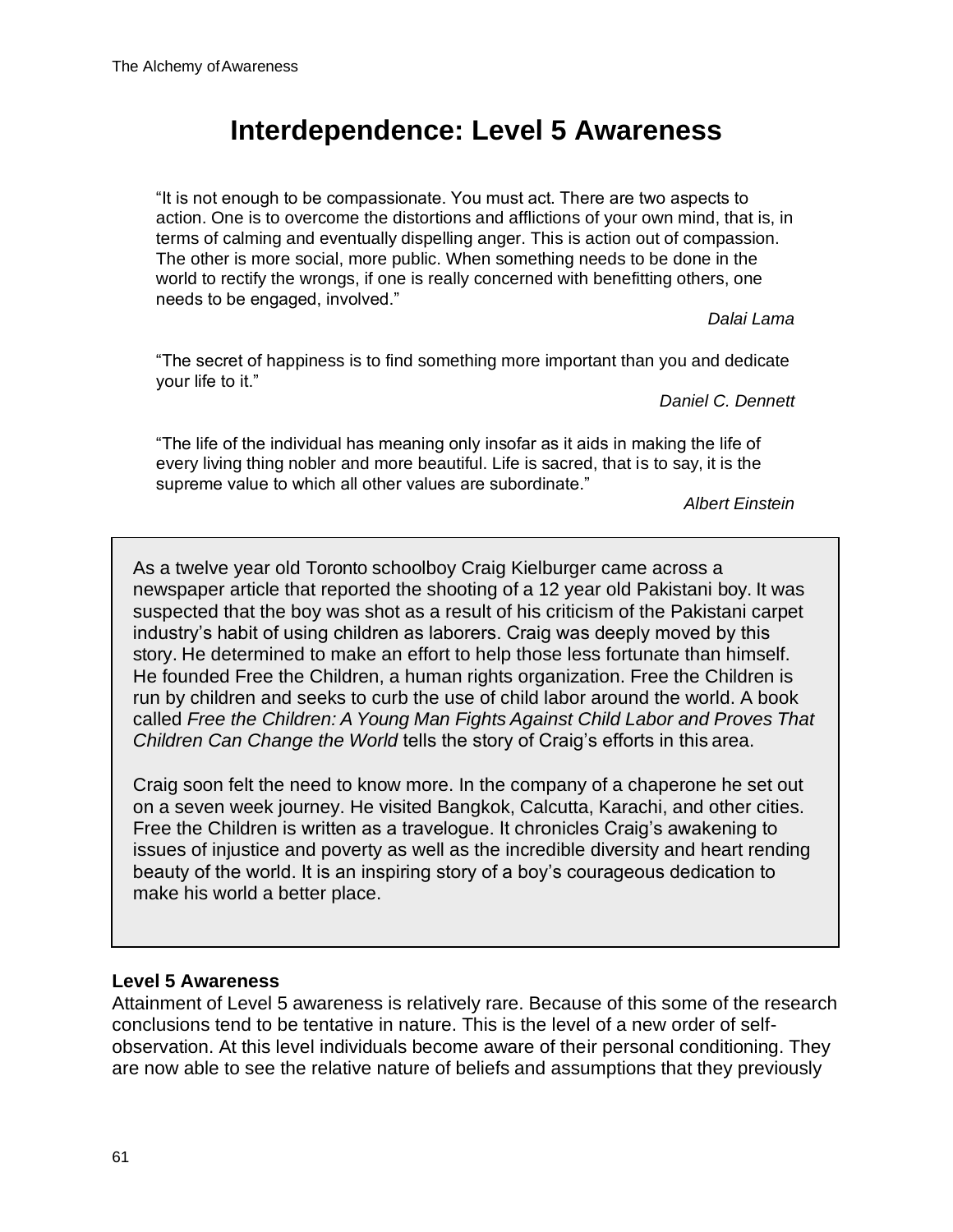held to be absolute. They can observe their own conditioning at work as it biases their day-to-day choices and decisions and thereby mitigate any inappropriate influences.

The issues of *Jumping to Conclusions* and *Conflict* presented below serve to underscore the power of level 5 awareness to deal effectively with fundamental problem dynamics.

#### **Jumping to Conclusions**

My dog, Shelby, always knows when we are going somewhere. She gets all wiggly and her tail starts wagging furiously. She sticks very close to my wife and me lest she be left behind. Like us, dogs learn to recognize signs. Shelby has learned that when we pack a suitcase or even turn off the TV there is a very good chance that we will be going somewhere. She is employing pattern recognition and making predictions based on the patterns she perceives.

The brain's capacity to discern patterns is how we are able to make meaningful connections. By means of this capacity the brain places events in context and, consequently, makes meaningful what would otherwise be disconnected, incomprehensible sensory input. Pattern recognition is fundamental to our lives. We would not be able to learn, think or act without it. A strong case can be made that pattern recognition is the essence of intelligence. It has evolved because it affords us tremendous survival advantages. Recognized patterns allow us to make predictionsand to make comparisons in order to decide what to do in a given situation. We are constantly engaged in pattern recognition and making decisions based on the patterns we see. Because it is so crucial to survival it has evolved to work at an amazing speed.

But there is a trade-off for speed. In order for the process of pattern recognition to occur virtually instantaneously, our brains have evolved the ability to make connections with very little information. However, this comes at a price. Quick connections may be inaccurate or unfounded. Apophenia is this downside of pattern recognition; seeing patterns or connections where no real basis for them exists. Our brains attempt to "join the dots" or make connections as rapidly as possible in order to make sense out of what is going on at the moment. We may not have the luxury of time needed for careful deliberation in the midst of an emergency situation so we are hardwired to jump to conclusions. As necessary as this is, if we are not vigilant we will draw some very dubious conclusions and hold them to be true.

When we look at some of the patterns discerned by ancient or primitive people the consequences of apophenia are clearly evident. When our ancestors gazed into the night sky they inevitably saw patterns there. The most well know of these patterns are the twelve constellations. Now, you may be thinking, "So what? This is just a way of having innocent fun. Where's the harm?". In most cases there is no harm unless the patterns and connections are taken to be more than just fanciful products of imagination. When imagined connections are taken to have reality in their own right, when they are taken literally, problems can arise. This kind of literalization of imaginary patterns and connections is the essence of superstitions and fundamentalist beliefs.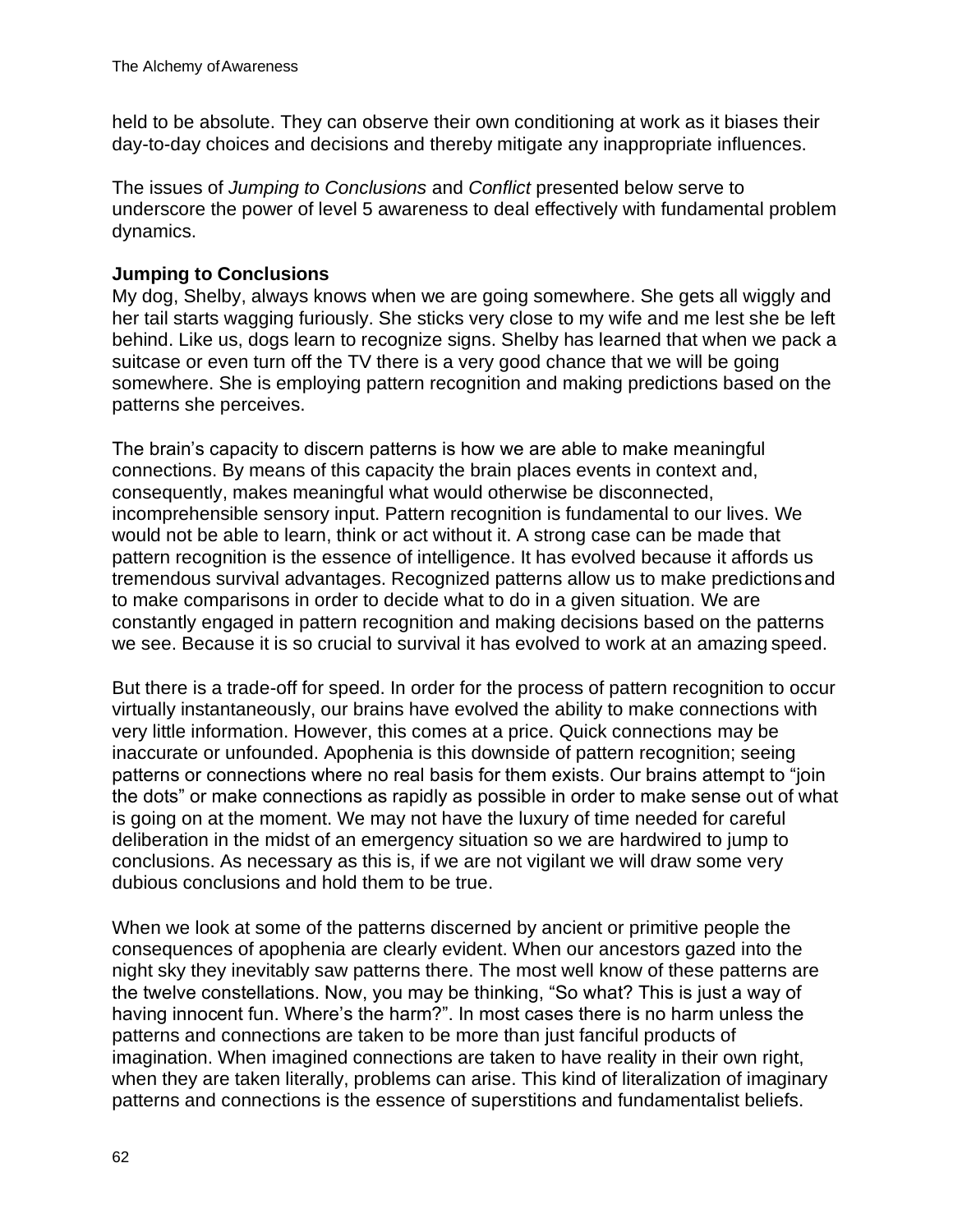The field of astrology is a case in point. Astrology asserts connections and influences between heavenly bodies and individual personalities. Still, this is fairly innocuous when left at the level of daily newspaper horoscopes. Where the danger lurks is in elevating a belief system such as astrology to the level of a science. Once this leap of faith is made all manner of mischief may ensue. What has occurred is this. A fundamentally flawed pattern has been elaborated on and those elaborations have, themselves, been elaborated on and so on until the original apophenia has been buried under the mass of elaboration that it spawned. Now we have what appears to be a self-consistent body of "knowledge" worthy of our respect with its underlying imaginary pattern almost completely obscured. When taken seriously enough astrology could be used as a basis for making life and death decisions about our own lives and the lives of others. No doubt this has happened in the past and probably continues to occur today. This is nothing less than apophenia run amok.

Apophenia occurs naturally. By the brain's standards any pattern is better than no pattern. We are anxious when we cannot see a pattern in the events of our lives. There is great comfort in finding a pattern in what is going on in our lives. Even if the pattern would not hold up to careful scrutiny, we are happy to have it and may even filter our perceptions in order to obscure challenges to the pattern. We may also unconsciously seek evidence that seems to confirm the validity of the pattern. In this way a pattern formed by apophenia may become a distortion field through which we view the world.

While this may seem to indicate that we are doomed to fall prey to the ravages of apophenia, "It ain't necessarily so". *Level 5 awareness provides us with the perspective necessary to mitigate the effects of apophenia*. If we are aware of our inclination to jump to conclusions we can be on the lookout for the workings of apophenia. We can also use the knowledge of the existence of apophenia to motivate us to look at our assumptions and beliefs to see if they might be built on the shaky foundations of imaginary connections. When we understand the workings and the dangers of apophenia we need no longer be the unwitting victims of its workings. We have the means for liberation from its tyranny through the application of level 5 awareness of the workings and consequences of personal conditioning. It may take some practice since apophenia is the default mode of our brains and it works its speedy mischief quietly below the level of conscious awareness. But, as the I Ching (an excellent example of a system based on apophenia) says, "Persistence furthers".

## **A Broader Perspective on Conflict**

I think it is fair to assume that most people would say, when they are engaged in some kind of fight, that they are fighting for what they believe is right. What may be overlooked is that both sides of the fight will claim this. Why does this happen? Even if the parties involved are well educated and well informed on the issue of contention they can be on complete opposite sides of an argument, both convinced of the rightness of their respective positions. This can occur even if both parties have been restricted to exactly the same information concerning the issue. So, we have two intelligent people with identical information coming down on opposite sides of an issue. Why?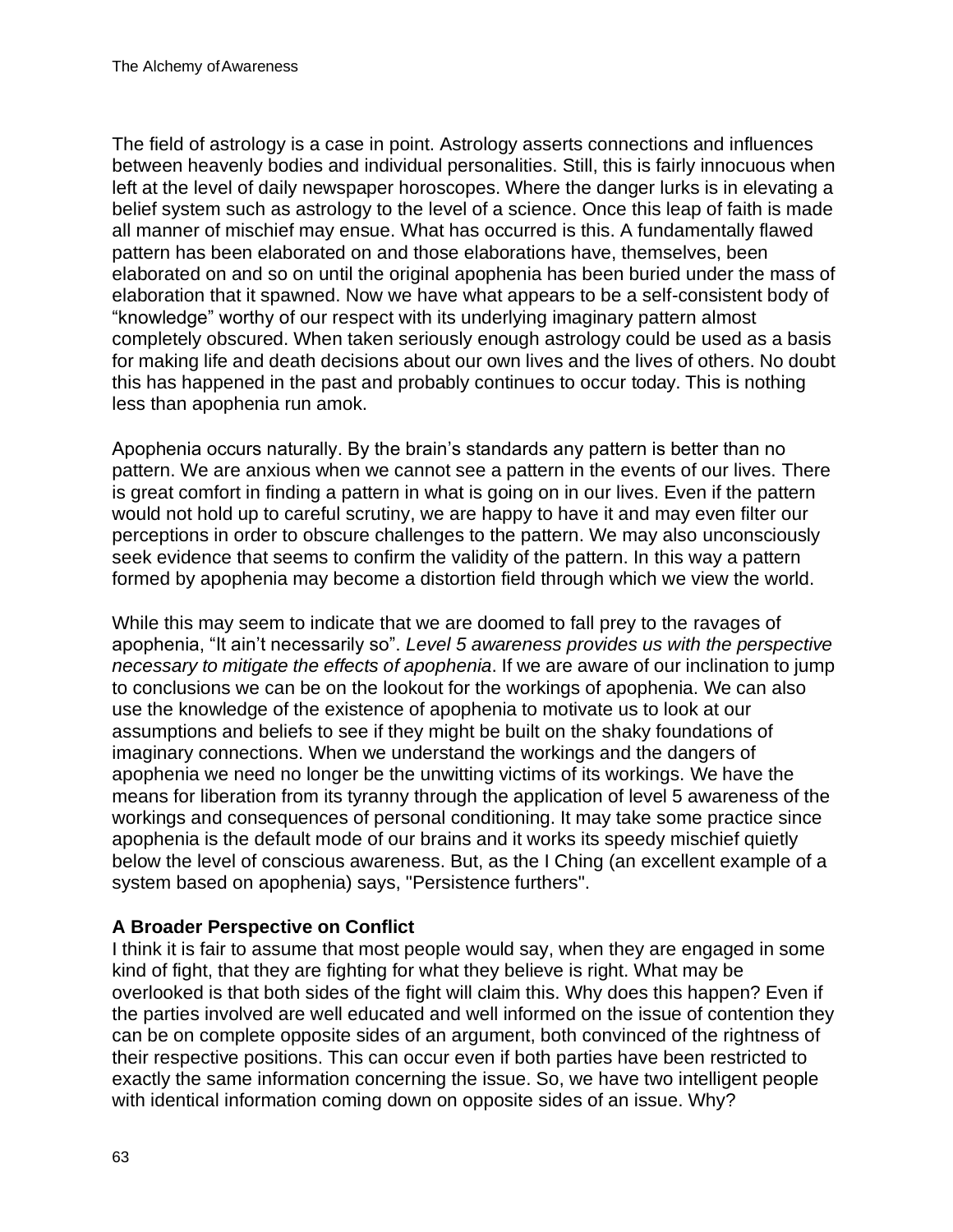The variable is not intelligence. Nor is it information. It is personal history. My history is made up of two components: my genetic heritage and my experiential history. My history is both biological and psychological (personal). Moreover, my psychological history has been informed by my family, my community, my country, and my culture. None of this history is innocent. Every bit of it constitutes some form of bias. Whenever two people disagree it may not be the facts, but their biases that are in conflict. So, who is right or wrong?

Fights, conflicts, arguments, etc. are often generated by differences in biases. Furthermore, these biases are inevitable consequences of living a human life with its accumulation of learning. They are what underlie our, mostly unconscious, assumptions. When we engage in a conflict these assumptions are rarely questioned but, instead, act as a foundation for argument and action. Suicide bombers don't question their assumptions, much less the biases underlying them, and even less the sources of conditioning (biological and psychological) underlying their biases.

What is the cause of conflict then? The two-way causal chain looks like this:

conditioning biases assumptions opinion/belief----CONFLICT--- opinion/belief assumptions biases conditioning

What sense, then, does it make to engage in this kind of activity? It is extremely unlikely that one side is going to convince the other that they are wrong. More likely, each side will just spend more energy dredging up evidence and reasons to support their positions. *Confrontations tend to harden and solidify our biases making us even more blind to our conditioning*. If this is so, then we cannot logically support confrontational styles of conflict resolution. We must find a different approach, one that is capable of overcoming the powerful force of bias-based assumptions. We need a way of resolving differences that does not involve antagonistic confrontation.

C. Terry Warner makes a compelling case for an alternate approach to resolving conflict. In *The Bonds That Make Us Free* and *Leadership and Self-Delusion* Warner discusses a philosophy and a psychology that is very reminiscent of Martin Buber's I-It and I-Thou modes of being. Simply put, Warner maintains that when we are in a confrontational conflict we are in the I-It mode of being. The other party is perceived as an object, an enemy. We are able to do this only when we ignore the fact that they too are the product of their conditioning, biases, and assumptions. However, if we take a moment to reflect on the fundamental nature of conflict (as shown in the two-way causal chain above) we may recognize the futility of confrontational strategies. More critically,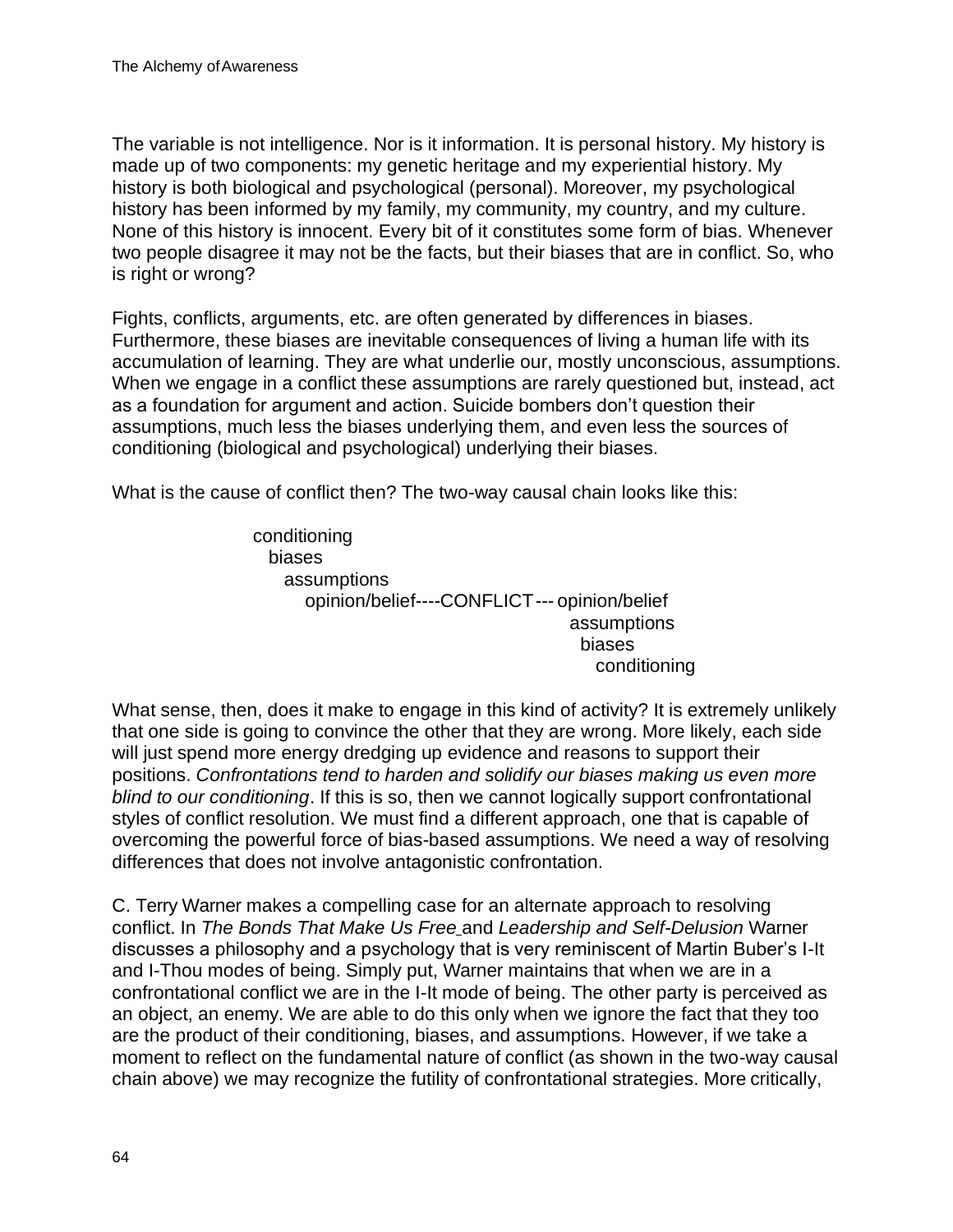as an individual with level 5 awareness, we may begin to question our own certainty and to wonder if we might not be wrong after all.

The crucial difference is made in just seriously posing this question to ourselves because we ask it out of an level 5 awareness of the undeniable fact that we are, ourselves, biased and that we too hold unexamined assumptions. When we seriously ask ourselves if we might be wrong, a transformation takes place. No longer are we seeing the other party as an enemy (an object) but as an another equally human person (who might or might not be wrong) equally deserving of respect and empathy. This changes the nature of the relationship between the parties involved. The conflict has been transformed into an opportunity for the growth of both parties. Both parties stand to uncover a piece of their conditioning and understand its influence on their thinking and behaviour. A little bit of liberation. It is important to note that this transformation does not require both parties to question their certitude. Once one party makes this shift an "invitation" is automatically sent (due to the transformation in the demeanor of the changed party) inviting the other party to engage in a more open relationship.

This is, of course, a very brief introduction to Warner's thinking but I hope I have given it a fair synopsis. He has much more to say in the books mentioned above.

#### **Components of Level 5 Awareness:**

#### **Degree of Freedom**

At this level individuals achieve a degree of freedom from the tyranny of their own experiential histories. A lifetime of learning has led to the accumulation of innumerable biases, assumptions, opinions, and beliefs that, up until this point, have operated at a primarily unconscious level. The drive for status and advantage is now understood to be the virtually inevitable product of the individual's conditioning, most of which has been learned. The very probable existence of inaccurate conditioning (apophenia) is now recognized. Biological (or genetic) conditioning is also recognized and can now be taken into account in the choice making process.

#### **Unconscious Foundation of the New Self**

The level 5 self is an observing self. This self has the ability to observe and take into account previously unconscious conditioning. What remains unconscious at this level is the brain processing that is responsible for the very existence of the observing self. The observing self still believes in its own independent existence.

## **Truth**

Rather than the universal truths of Level 4, truths at Level 5 are seen as relative to particular contexts. "Gold may be valuable in some situations." Since criteria for evaluation are always biased by personal conditioning there can be no absolute criteria for truth and, therefore, no absolute truths. Truth is seen to be situational.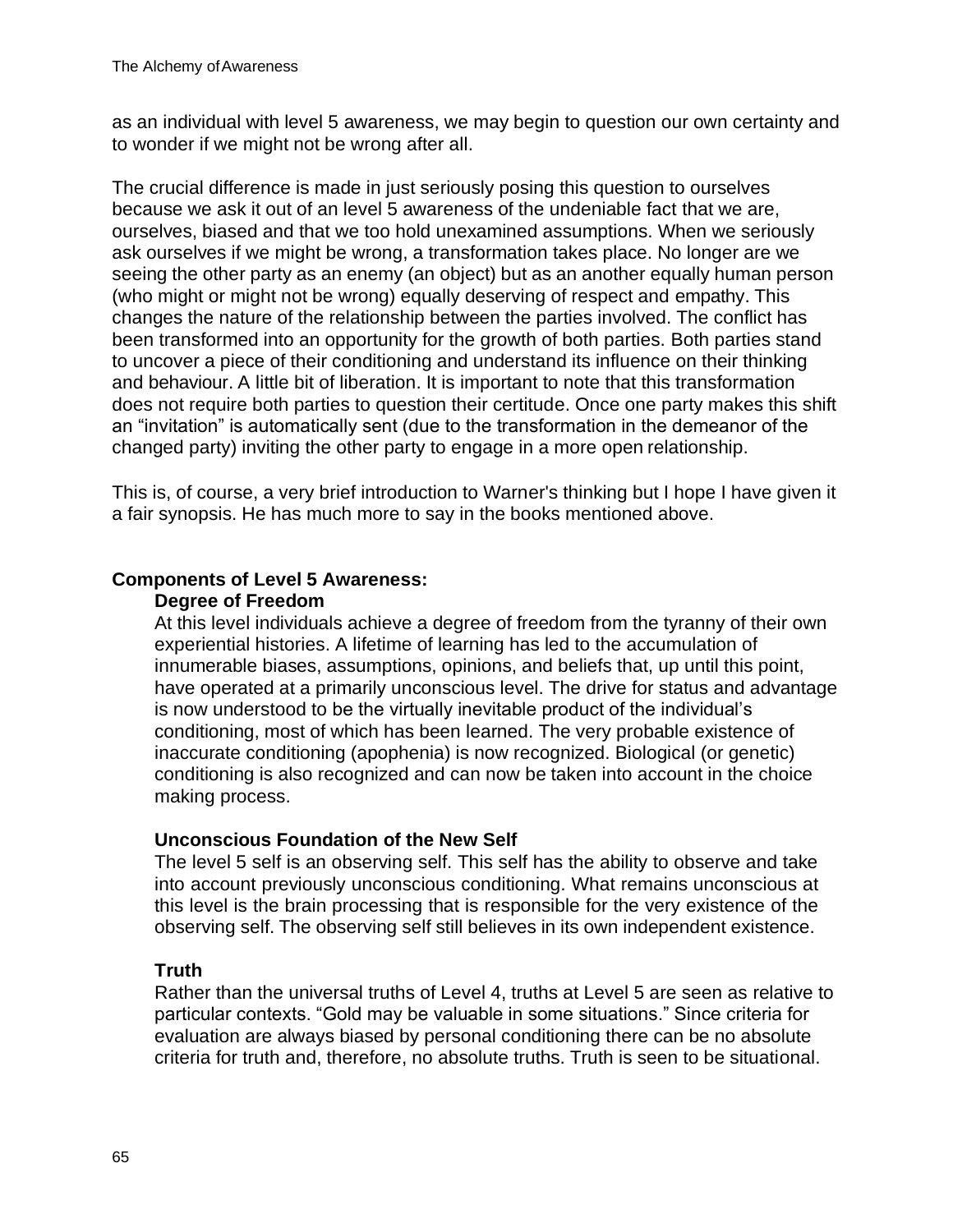## **Drive**

While personal status was the imperative at Level 4, Level 5 awareness invokes a drive for meaning and purpose. Individuals recognize their personal experiential histories (conditioning) as a resource that provides possibilities for making unique and valuable contributions to the world.

#### **Behavior**

An essential behavior at Level 5 is observation. The individual is able to observe their own decision making processes with the added information arising from the knowledge of their own conditioning. This observation takes into account an individual's personal conditioning affording a much wider perspective on any situation. Actions arising out of level 5 observation and wisdom tend to be acts of compassionate contribution offered to the well-being of others and the environment.

#### **Meaning**

In contrast to the Level 4 concern with personal advantage, meaning is now derived where mutual well-being is served through the unique contributions of individuals to a community

#### **Morality**

Because of their understanding of their own biases, Level 5 individuals have great empathy for others. Interpersonal actions are engaged in a compassionate atmosphere where the goal is to be a contribution to the well-being of others.

In 1987 Phillip Moffitt walked away from his highly successful post as chief executive and editor-in-chief of Esquire magazine to devote himself to exploring the inner life full time. He subsequently was ordained as a lay priest in the Theravada Buddhist tradition throughSpirit Rock Meditation Center in Northern California, where he is now a member of the Teachers Council. He is the author of *Dancing With Life: Buddhist Insights for Finding Meaning and Joy in the Face of Suffering*.

#### **Success**

Wrapping up a talk on his book, *Status Anxiety*, Alain de Botton had this to say, "... the heart of the book is the question of success and what success is and should be. I'm very interested in success personally, I very much like to be successful, I think it's a great thing to be. But before you decide what I mean by that, I think we have to question our own assumptions about what success is. If I said, ʻBehind the curtain there's a very successful man,' you might think it's someone who's made a fortune, maybe involved in business, attained some kind of renown in political life or something like that.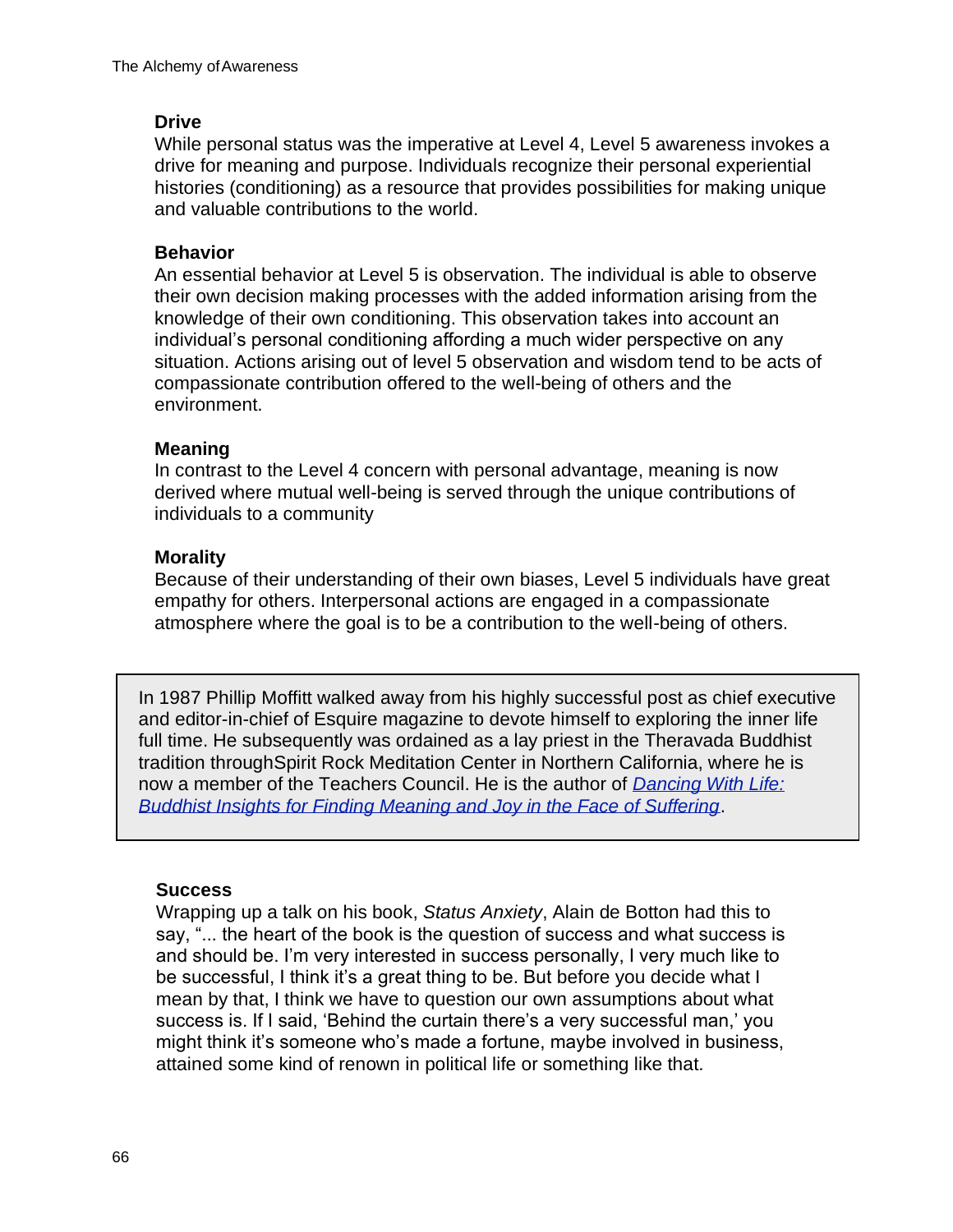We have an idea of success and these ideas of success come to us in the daily newspaper, on television etc, we're surrounded by suggestions of success and I think that it's an important feature of any mature life that we have to submit the idea of success that we're often handed on a plate by our society, to some kind of critical scrutiny – to decide whether it's really the vision that we can actually genuinely concur with, rather that simply something that we've sucked in from the outside. Really the message is – success, yes, ambition, yes – but let's make sure that it's an idea of success that actually suits us and that we've taken care and trouble to investigate."

Success at level 5 awareness challenges the assumptions surrounding the meaning of success found at lower levels of awareness. At this level success is measured in terms of contribution made to the well being of the world. It does not ignore the well-being of the individual but, rather, understands the well-being of the individual as being inextricably linked to the overall health of the planet and all of its inhabitants.

#### **Problems**

It may seem from what has been said above that level 5 awareness would preclude any serious problems. However, even this lofty perspective may be perverted if misunderstood. Some individuals, upon realizing the relative nature of truth, take it to mean that anything goes. They reason that, if there are no absolute standards for right and wrong, they have license to do anything they want. They become essentially amoral. There is no flaw in their reasoning but there has been a failure to make a complete transition from Level 4 to Level 5. These individuals are still pursuing personal advantage or gain. They are still being driven by their level 4 unconscious conditioning believing that their wants are absolutely justified by relative standards.

Another possible problem with partial Level 5 awareness is apathy. If there are no absolute criteria for right or wrong then neither are there any standards for better or worse. Nothing really matters. It's all just relative. The mistake here is the assumption that relative difference is without meaning. This is only true when viewed from the Level 4 perspective of personal advantage. It may well be true that the pursuits of wealth, celebrity, or admiration are ultimately meaningless since these goals depend on the tacit agreement that these things are of absolute value in and of themselves. So, when applied to Level 4 goals of personal advantage the Level 5 awareness of relative value may result in apathy.

Individuals at this level may yet experience a sense of incompleteness and a vague, intangible yearning for something more.

#### **Level 5 In The World**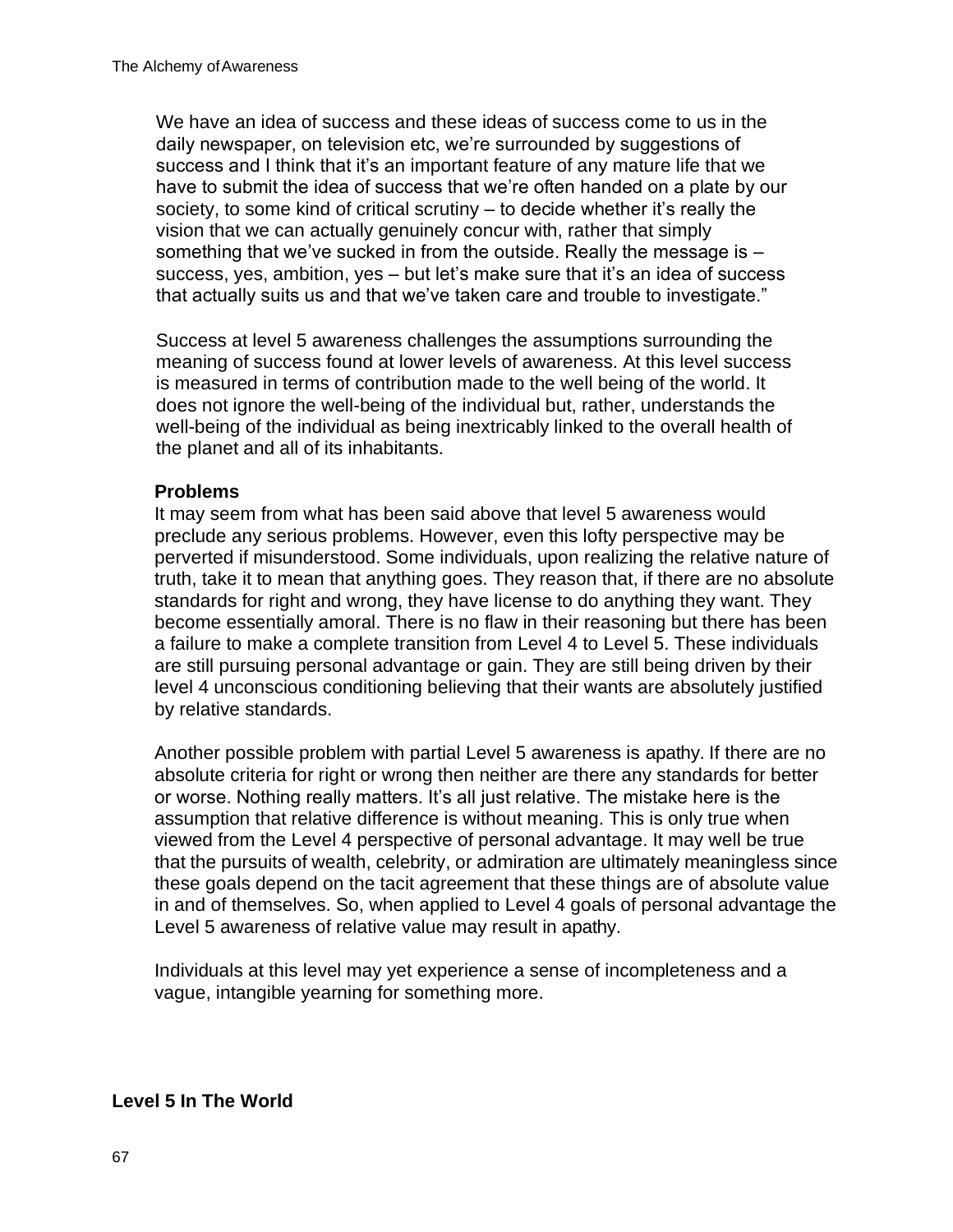The incidence in world population of individuals at level 5 awareness is believed to be quite low. As mentioned earlier, Robert Kegan has said he has ever come across a person operating exclusively at the self stage that approximately corresponds to this level of awareness. However, it has been over a decade since he made that statement and in looking around for evidence of level 5 awareness today in the world there are examples demonstrating, at least, a movement toward this awareness level.

### **Level 5 Awareness in the World**

#### **Level 5 in Business**

All businesses want to do well, but can they also do good? In his book, *Business and the Buddha: Doing Well by Doing Good*, Lloyd Field says yes, they can do good, and moreover, no business can afford to focus simply on "doing well." Increasingly, public assessment of a business's worth must take into account its consideration of shared human values. That doesn't mean a business can't or should not compete; it means that investing in efforts to build a better society can, on many levels, be an asset. In this book, Field lays out the guidelines for putting social responsibility, both corporate and individual, into practice without sacrificing profits. Drawing from traditional Buddhist teachings, Field shows how, with attention to ethics, skillful means, and corporate responsibility, entrepreneurs and decision-makers can achieve new levels of happiness and security both inside the company and out, while acting as a powerful force for positive global change.

Field explains why the globalization of the traditional capitalist way of doing business is, at least in part, responsible for some of the more pressingglobal problems including as social and environmental issues. He goes on to discuss the changes that are taking place and must continue to take place in the world of business if we are to move toward sustainable global practices. Field reports that in its 2004 report, WorldWatch Institute identified four ways in which governments, businesses, and consumers might adjust consumption in the service of improving global conditions.

- 1. Ecological Tax Reform: To mitigate the harmful impact on natural resources governments could tax manufacturers for damage done to the environment. Production standards and other regulatory guidelines could be introduced to curb environmental impacts.
- 2. Take-Back Laws: Through banning the disposal of landfills by burning, and implementing laws that require companies to take back products at the end of their useful lifetimes governments can help to minimize waste and the consequences of the disposal of used products.
- 3. Durability: By making goods that are more durable and use lessmaterials industries can take responsibility for their impact on ecologies.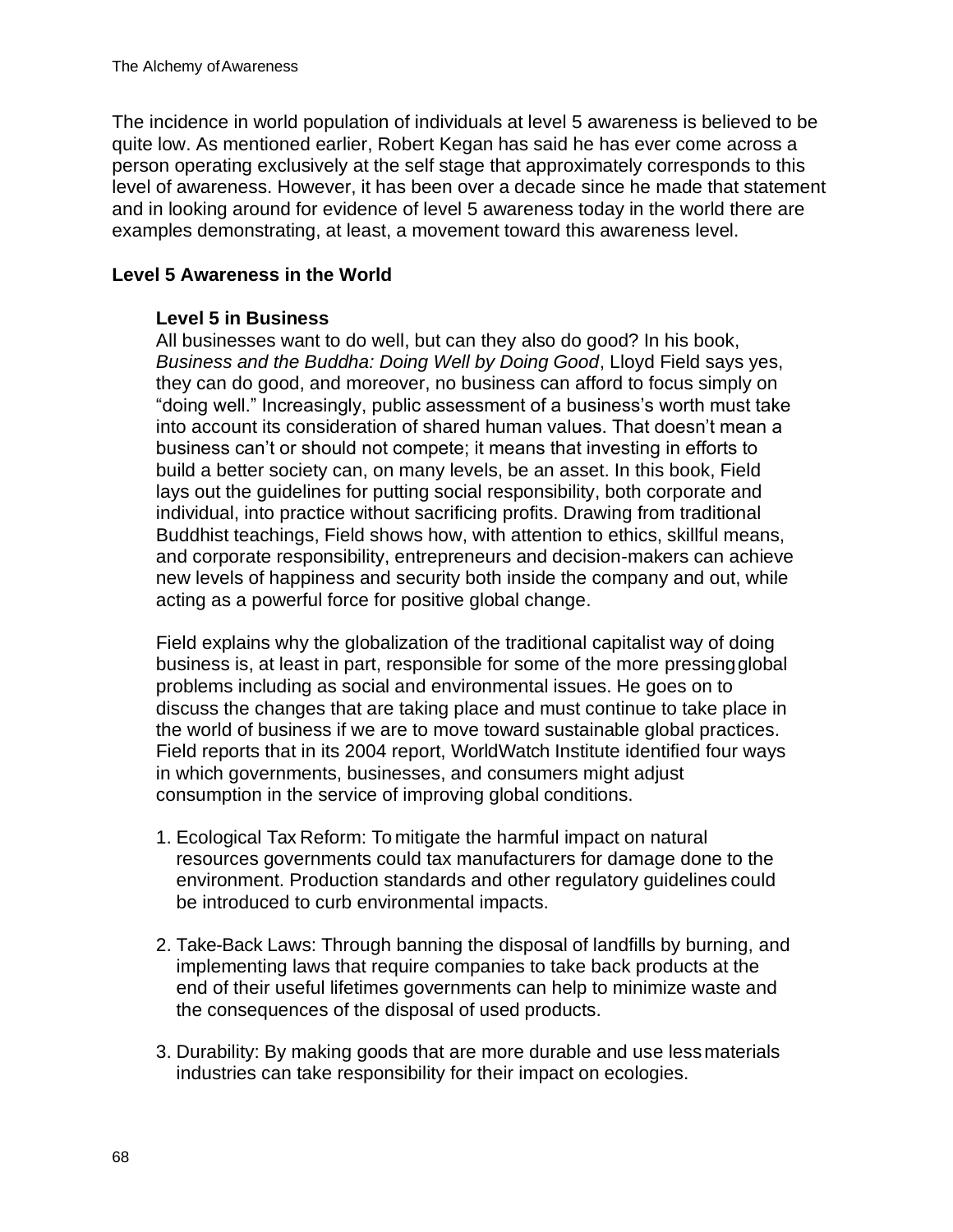4. Personal Responsibility: Millions of individual decisions about the consumption of food, water, and energy can have a tremendous effect on the over-all well-being of our planet and its inhabitants.

It a sustainable world is to be achieved businesses will need to take to heart the messages for change found in *Business and the Buddha: Doing Well by Doing Good.*

#### **More Examples of Level 5 Awareness in the World**

*Disclaimer:* The following represent activities to which individuals at this level of awareness may be drawn. They are not intended to be taken as exclusive to the level nor should it be assumed that individuals at this level will restrict themselves to these activities exclusively. *Where levels of awareness are concerned the motivation of individuals for participation in activities is more relevant than the specific activities themselves.*

*Groups*: At level 5 individuals may organize or support groups having a social awareness agenda such as environmentalism, animal rights, antipoverty initiatives, etc.

*Networks*: Networks may be formed with other community-minded individuals to share resources and ideas. eg. WorldChange.com

*Film*: In *Shindler's List* directed by Stephen Speilberg (based on a book by Thomas Keneally), Oskar Shindler, a German businessman approaches Itzhak Stern, a Jew who is no longer allowed to own his pot-making factory, with a proposition to buy the factory and appoint Itzhak factory manager. Itzhak accepts. When the Jews of the area are rounded up some, who can work, are allowed to work at the factory.

Schindler, influenced by Stern, comes to feel sympathy and responsibility for his workers and when the Nazis confine all Jews to a forced labor camp Schindler volunteers to keep his workers confined to the factory. Later, by mistake, Itzhak Stern is put on a train headed for a concentration camp. Oskar hears of the situation and is able to retrieve Itzhak in time.

At Oskar's birthday party many Germans are in attendance. Several young Jewish factory workers come to the party to give Schindler a gift. When one of the young girls gives him the gift he kisses her in return. This is against the Race and Resettlement Act but Oskar is forgiven later when he apologizes.

When all Jews are ordered to be moved to a different camp to avoid the advancing Russians, Schindler comes up with a desperate plan. He constructs, at his own expense, a new factory farther to the west and bargains with the Germans to buy all the Jewish workers he will need to staff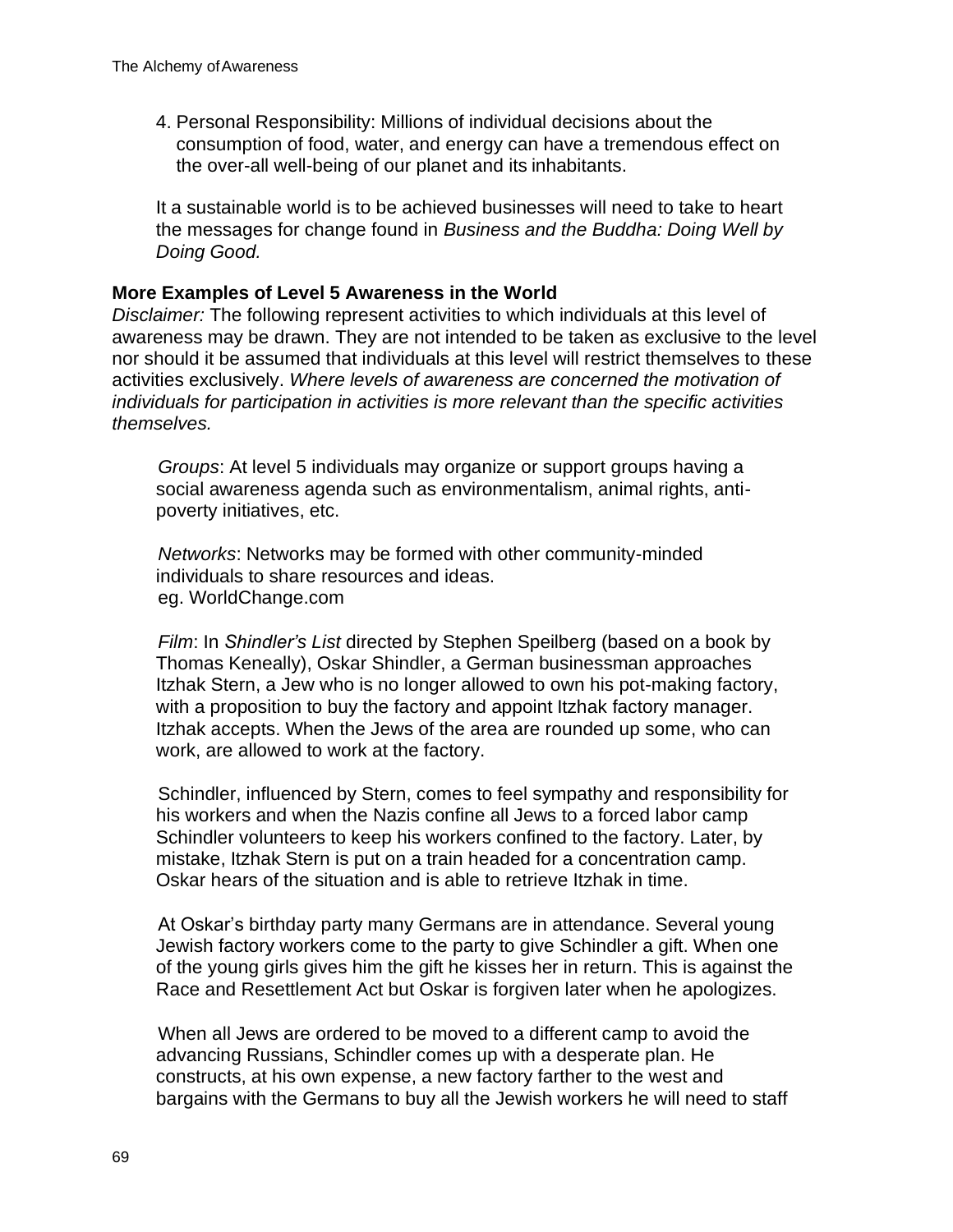it. He draws up a list of over 1100 men, women, and children. In a race against time he is able, through luck and determination, to rescue "his Jews".

The compassion demonstrated by Oskar Schindler is a level 5 characteristic. At this level personal concerns may be subjugated to a perceived greater good. Schindler's empathy for and personal sacrifice on behalf of a group that he might have been expected to despise, or who, if he were operating with level 4 awareness, he might even have used for his personal advancement, speaks of a higher morality consistent with level 5 awareness.

## **The Transition From Level 5 to Level 6 Awareness**

"I live on Earth at present, and I don't know what I am. I know that I am not a category. I am not a thing — a noun. I seem to be a verb, an evolutionary process – an integral function of the universe."

*Buckminster Fuller*

"We are the local embodiment of a Cosmos grown to self-awareness. We have begun to contemplate our origins: starstuff pondering the stars; organized assemblages of ten billion billion billion atoms considering the evolution of atoms; tracing the long journey by which, here at least, consciousness arose. Our loyalties are to the species and the planet. We speak for Earth. Our obligation to survive is owed not just to ourselves but also to that Cosmos, ancient and vast, from which we spring."

*Carl Sagan*

Some early alchemists are said to have viewed alchemy as a spiritual discipline. To these alchemists the literal and common understandings of alchemical formulas were but a clever ruse designed to hide their true significance. Because the true meanings of these formulas were at odds with the Medieval Christian Church it was believed necessary to obscure their true significance in order to avoid the disagreeable fate of being put to the stake or rack by the Inquisition. Fortunately, we in the west live in more tolerant times.

#### **Transcendence**

In the section on level 6 awareness we discussed a situation where the separate self had become integrated into a state of continuity with all of existence. This constitutes a transcendence of separation. Upon completing the transition from level 5 awareness to level 6 awareness the self is liberated from its bondage to unconscious drives by virtue of the fact that all of its previously hidden drives are now exposed in the light of awareness.

#### **The Wisdom of Level 5**

With level 5 awareness comes the recognition of the value of personal contribution in an effort to make improvements in the world. A wider view of membership is achieved in which individuals see themselves as members of the global community with all of the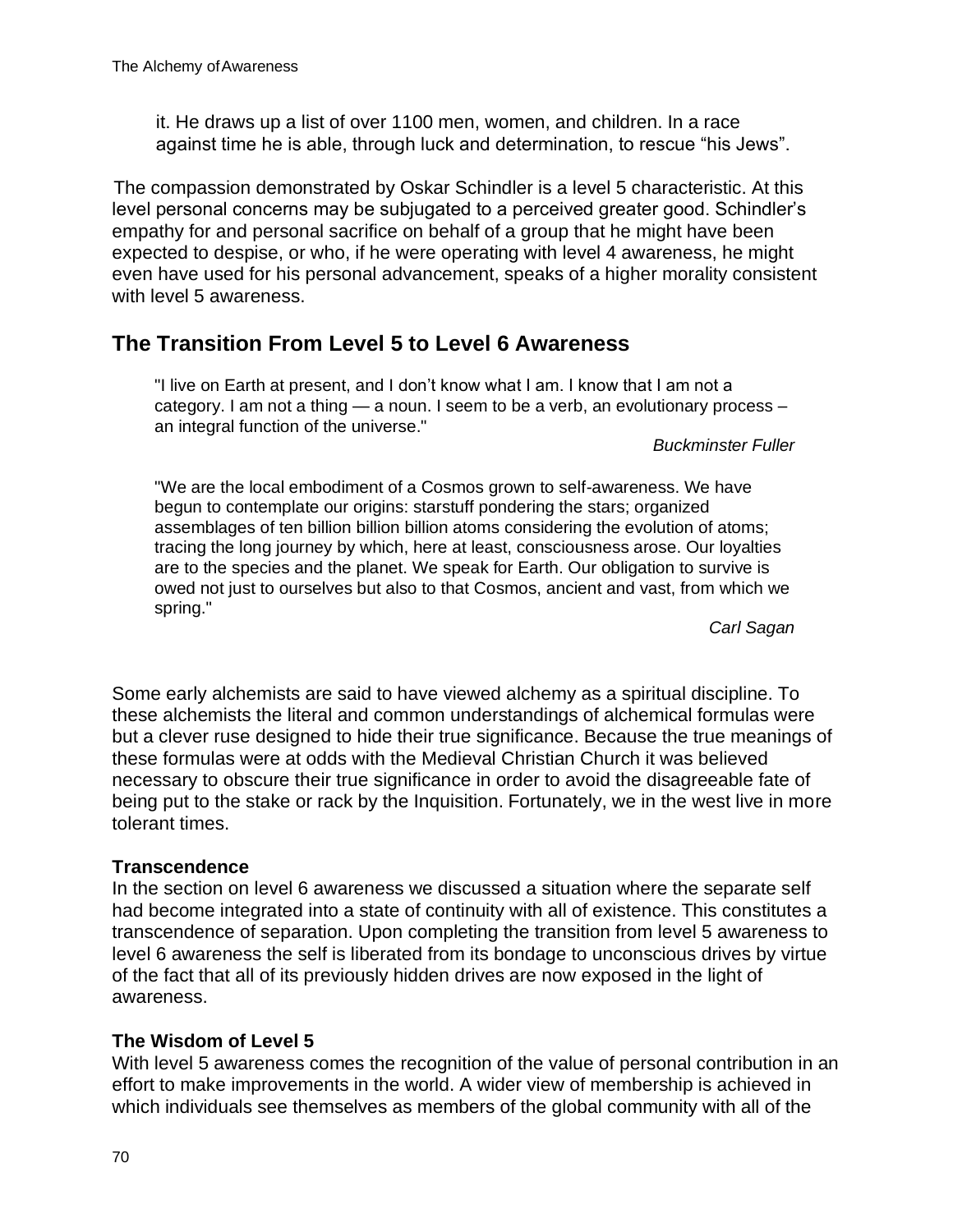implications that entails. Personal responsibility may, likewise, be felt to apply on a global scale. Connections and relationships take on new meanings with level 5 awareness. Connectedness is seen as a fundamental property of existence and relationships now define the significance of all beings.

## **The Ignorance of Level 5**

While level 5 awareness may bring a level of peace not possible at lower levels the journey is still incomplete. The final transition remains. In level 5 the observing self is an independent entity that *has* awareness. At level 6 the tyranny of the separated self is transcended in that it becomes, in its entirety, an object of awareness. There are no hidden drives/instincts unconsciously determining an individual's experience.

## **Stages of Transition - Level 5 to Level 6**

*Disillusionment* - recognition that current approaches (level 5) are insufficient to deal with the individual's longings

*Assessment* - identification of what is no longer sufficient:

With the elimination of the sources of pain from level 4 an individual at level 5 awareness has achieved liberation from his or her body, desires, membership, and conditioning. He or she has gained an awareness of how conditioning has previously colored his or her every thought and behavior. There is now only one source of pain remaining; separation itself, the experience of being an observer of reality rather than an integrated phenomenon in and of it. With every increase in his or her degree of freedom has come a corresponding increase in the degree of psychological separation from his or her environment. It is this separation that is the source of pain now. The individual now experiences a longing for an ending to this separation; a need to be liberated from the perspective of an observer separated from the observed, a desire to be whole, a need for unity, where observer and observed are one.

*Experimentation* - trying various alternative approaches to solving the individual's level 5 related problems

- examining items uncovered in the Assessment phase
- reframing the problem

*Reconstruction* - entering a different way of being

- experiencing existence as continuous; an indivisible whole
- acknowledgement of the primacy of brain processes in creating the experience of separation

With the transmutation of the last form of ignorance into wisdom no further transitions are required. The transition from level 5 awareness to level 6 awareness is the final transition.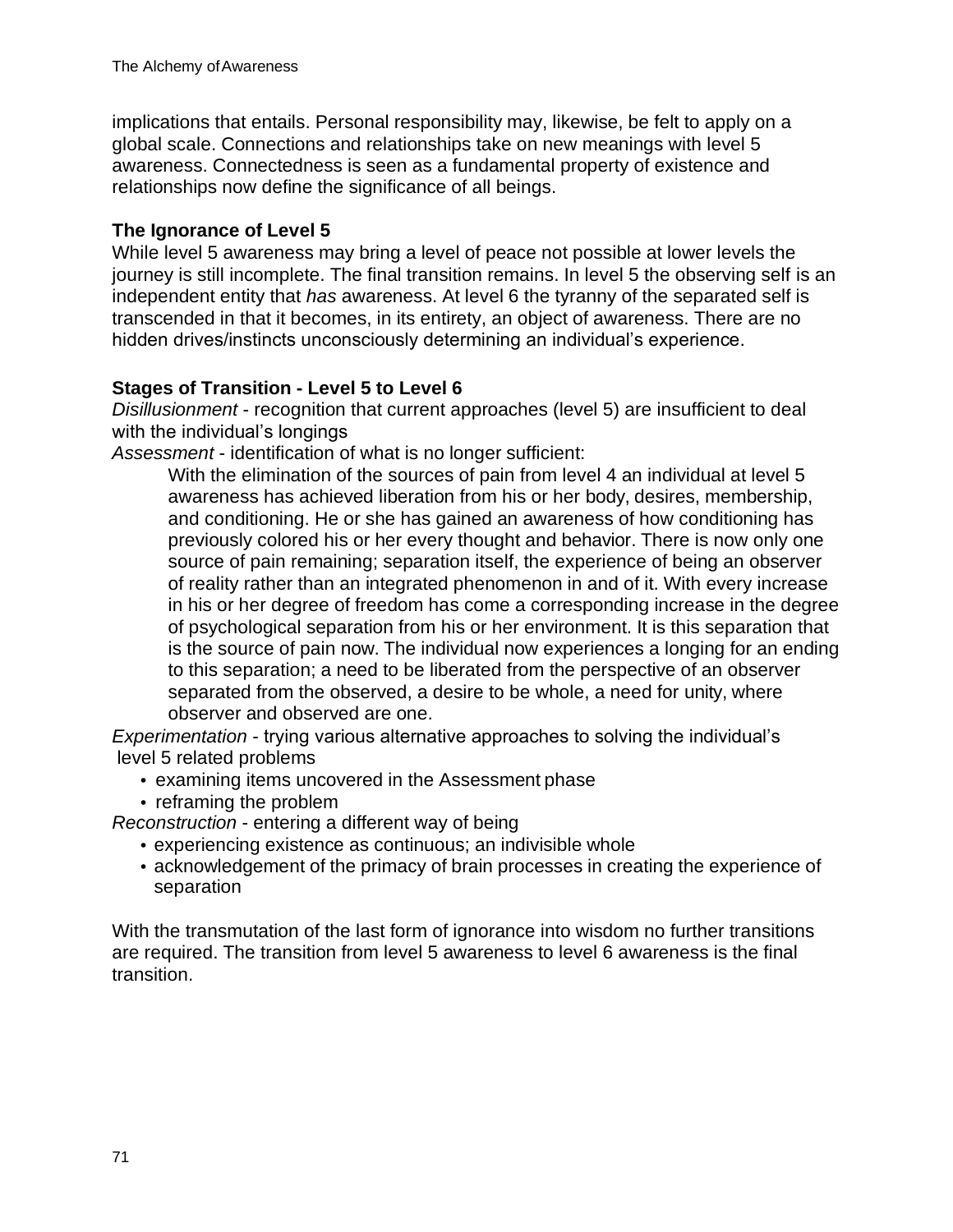# **Wholeness: Level 6 Awareness**

Both praise and blame cause concern, For they bring people hope and fear. The object of hope and fear is the self For, without self, to whom may fortune and disaster occur? Therefore, Who distinguishes himself from the world may be given the world, But who regards himself as the world may accept the world.

*Lau Tzu*

**The Great Work** (Latin: *Magnum opus*) is a term originating in medieval European alchemy. It refers to the successful completion of the transmutation of base matter into gold or the creation of the philosopher's stone. On a less literal level it is used as a metaphor for spiritual transformation. It has three stages:

- nigredo(-putrefactio), blackening(-putrefaction): individuation, purification, burnout of impureness
- albedo, whitening: spiritualisation, enlightenment
- rubedo, reddening: unification of man with god, *unification of the limited withthe unlimited*.

With the metaphor of alchemy running through this book it is appropriate that the ultimate goal of alchemical pursuits is the "unification of the limited with the unlimited". As we are about to find out, this is an apt description of the fate of the self at level 6 awareness.

## **Siddhartha by Herman Hesse: Synopsis**

For three years Siddhartha and his friend, Govinda have followed a group of ascetic monks. When they hear about the Buddha they decide to seek him out. Govinda joins the Buddhist monks but Siddhartha decides to trust in personal experience instead and re-enters a worldly existence. He meets a woman with whom he decides to live and eventually becomes a successful businessman and slowly slides into a life of greed and gambling. After a time he grows depressed and leaves the town and the woman behind.

He is despondent and prepares to drown himself in a river. But he hears a murmuring sound in the river. It is "OM", the sonic symbol for the oneness of the universe, and Siddhartha's thoughts of suicide disappear. He falls into a peaceful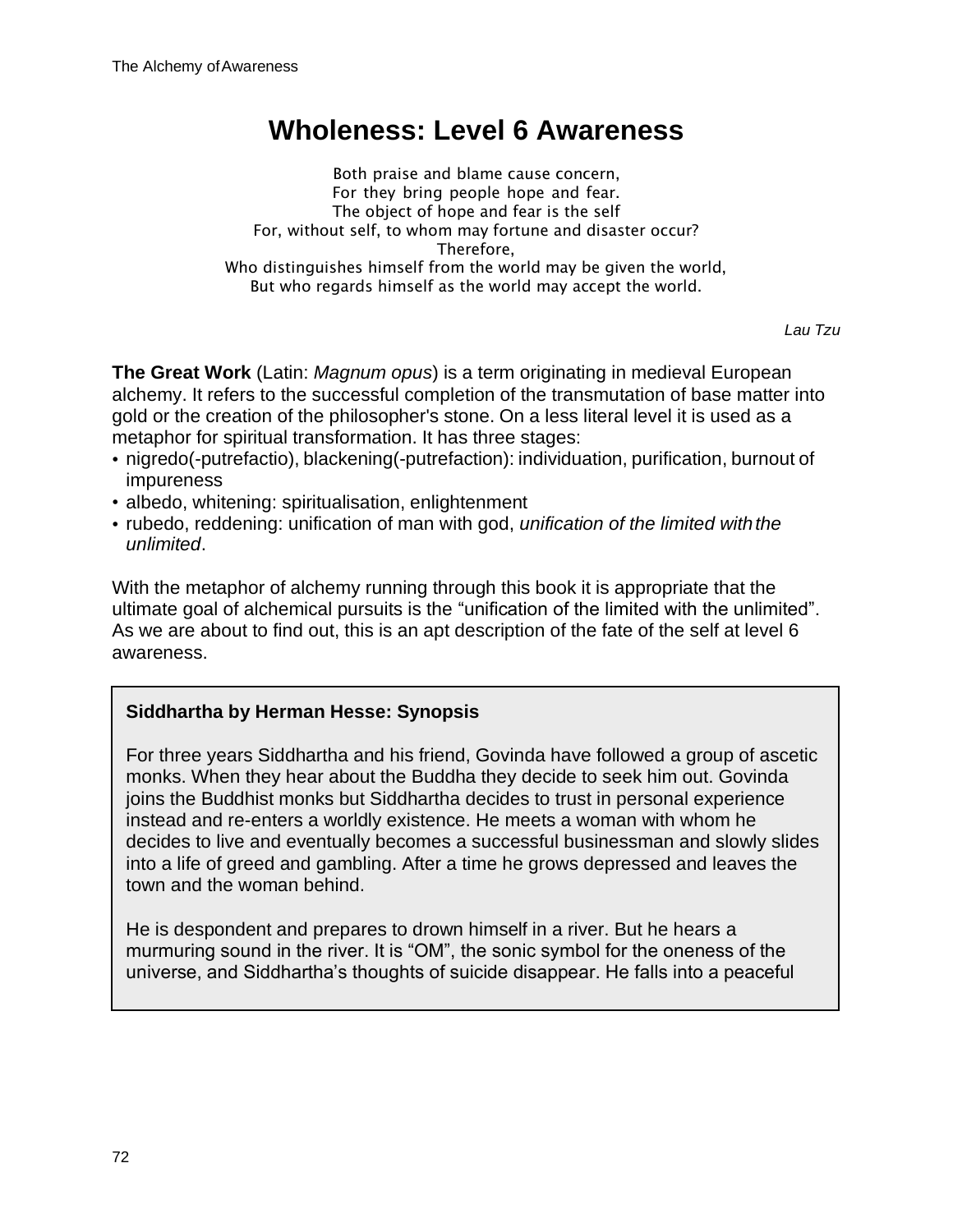sleep. When he awakes he finds Govinda there watching him. After Govinda goes his own way, Siddhartha meets an enlightened ferryman. The two work and live together for years united in the sacred sound of "OM".

One day the ferryman brings a woman, who is dying from a snakebite, along with her son to their hut. It is the woman with whom Siddhartha lived in the city. As she is dying the woman tells Siddhartha that the boy is his son. Siddhartha cares for the spoiled child and tries to teach him to live simply but the boy runs away. The ferryman explains to Siddhartha that he must let the boy go to experience his own suffering. Knowledge, he infers, can be taught but wisdom comes from experience.

The ferryman, realizing that Siddhartha is now enlightened goes off into the woods to die. Soon Govinda comes by. Still searching for enlightenment he asks Siddhartha about what he has learned. Siddhartha tells Govinda that searching can inhibit finding, that time is an illusion, that all is one, and that love for all things is the most important thing in the world.

#### **Level 6 Awareness**

The concept that wisdom comes from experience fits well with the ideas we have been exploring. Each progressive step up the ladder of awareness is precipitated by the experiences of the individual and brings with it a corresponding expansion of perspective and freedom. In the story of Siddhartha the understanding that all is one is presented as the key to enlightenment. This is the perspective proposed for level 6 awareness.

Level 6 awareness is partially speculative in nature and has just recently begun to be researched and studied with proper scientific rigor. This does not mean that this level of awareness is purely imaginative or that individuals with level 6 awareness have never and can never exist. The features of Level 6 presented here are based on the same evolutionary trajectories that we have been following throughout the other Levels of Awareness: separation from the environment, conversion of components of self from subject to object (transmuting ignorance into wisdom), and an increasing degree of freedom from embeddedness in the environment.

What sets level 6 awareness apart from all previous levels is that there would no longer be any drive (ignorance) operating unconsciously. All of the unconscious drives will have been "transmuted" into the realm of conscious awareness. At this level there are no hidden drives compelling behavior. All of the drives are still operational but they are now recognized and understood in conscious awareness. The self is totally removed from embeddedness in its environment and is, instead, now understood to be continuous with the rest of existence.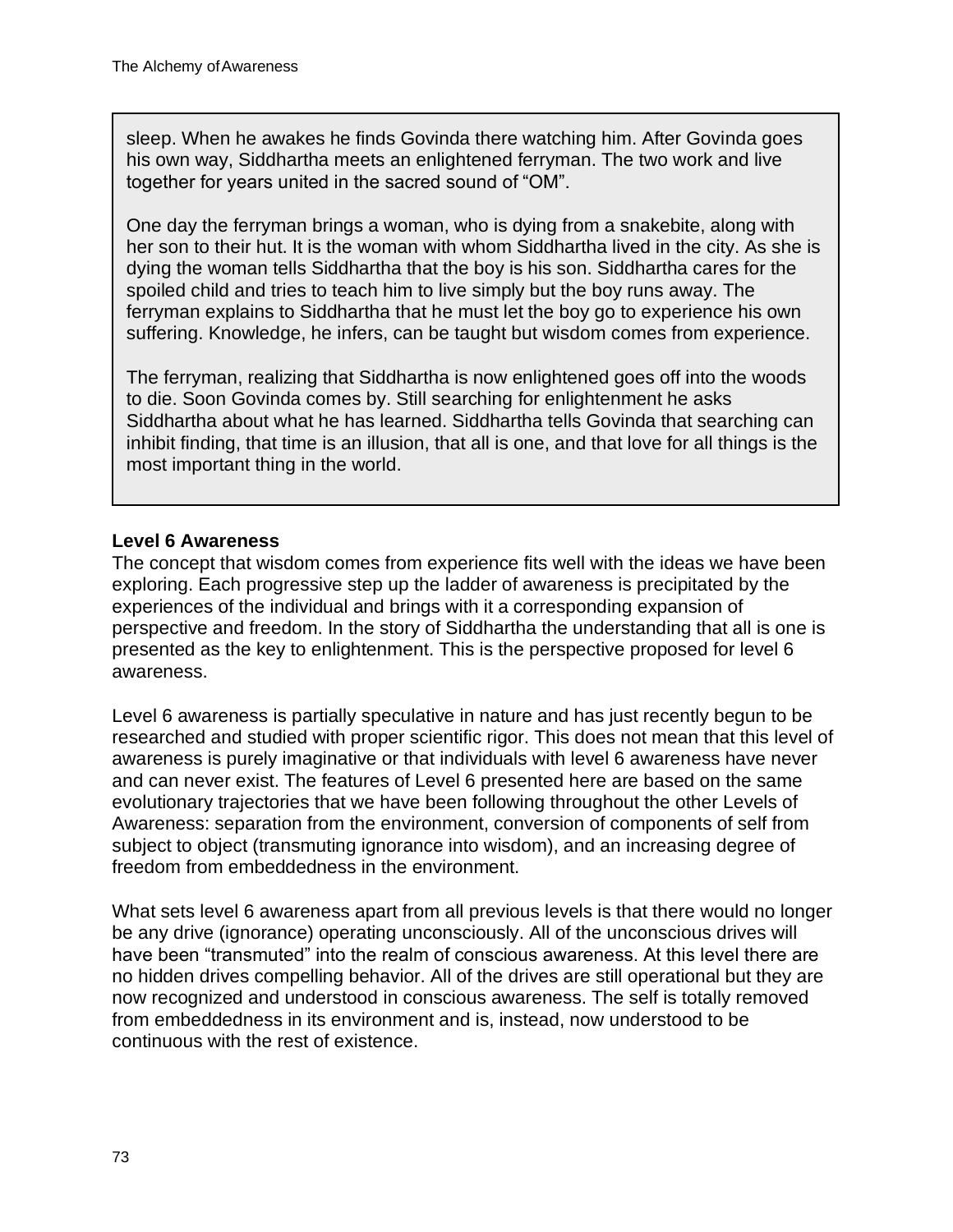| <b>Level</b>   | <b>Unconscious Drive (Ignorance)</b>                                                                                        | <b>Available in Awareness (Wisdom)</b>                                                                       |
|----------------|-----------------------------------------------------------------------------------------------------------------------------|--------------------------------------------------------------------------------------------------------------|
| 6              |                                                                                                                             | Unity Drive, Independence Drive,<br>Membership Drive, Security Drive,<br><b>Physical Drives, Environment</b> |
| 5              | Unity Drive (meaning, purpose)                                                                                              | Independence Drive, Membership<br>Drive, Security Drive, Physical<br>Drives, (Environment)                   |
| $\overline{4}$ | Unity Drive, Independence Drive<br>(status, self-reliance)                                                                  | Membership Drive, Security Drive,<br><b>Physical Drives, (Environment)</b>                                   |
| 3              | Unity Drive, Independence Drives,<br><b>Membership Drive (belonging)</b>                                                    | Security Drive, Physical Drives,<br>(Environment)                                                            |
| $\overline{2}$ | Unity Drive, Independence Drives,<br>Membership Drives, Security<br><b>Drive</b> (protection)                               | Physical Drives, (Environment)                                                                               |
| 1              | Unity Drive, Independence Drives,<br><b>Membership Drives, Security</b><br>Drives, Physical Drives (food,<br>warmth, water) | (Environment)                                                                                                |
| 0              | <b>Impulses</b>                                                                                                             |                                                                                                              |

**Bold** = operational drive of the level

(Environment): not experienced as self (not an drive)

## **Components of Level 6 Awareness:**

## **Degree of Freedom**

A Level 6 individual would achieve a degree of freedom from the unconscious brain processes that maintain the perspective of the observing self found in Level5 Awareness. This does not mean that these processes would cease to occur, only that they would be recognized and understood. Level 6 awareness is not some kind of non-material form of existence. *It is, like all other levels of awareness, dependent on a properly functioning brain*. The difference is that, while all other levels of awareness were conditioned and, therefore, limited by the existence of unconscious forces, this level of awareness is unconditioned and unrestricted by such drives. It is awareness without the agenda of a driven self. Some might call this level of awareness liberation.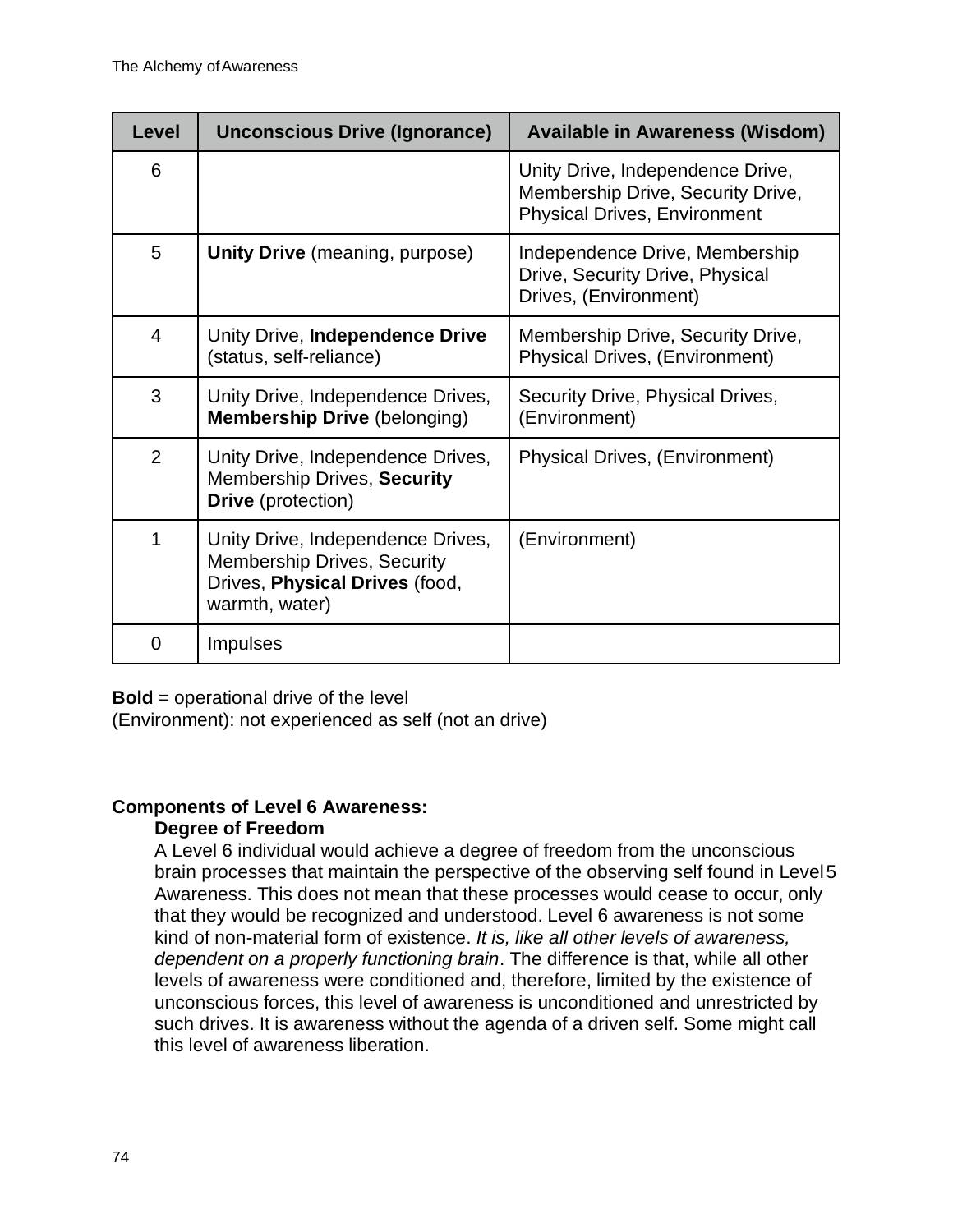## **Truth**

To a Level 6 individual truth would be absolute: "All is one, one is all." All other "truths" would be relative to this truth. Independent entities would not exist except as psychological concepts. There would be no independent things, only *phenomena* consisting of configurations of other phenomena that persist as spatial and temporal patterns over time.

## **Drive**

With the transmutation of level five ignorance (the drive for unity) into the awareness of this drive (wisdom) at level six the self is no longer a driven entity. With an awareness of the essential and universal interconnectedness of all phenomena, no unconscious drives would remain hidden at this level. All drives would have been transmuted from unconscious ignorance to conscious wisdom.

### **Behavior**

Can there be behavior in the usual sense without a driven self? In Level 6 Awareness action should be regarded as naturally occurring intra-actions between phenomena within the dynamic totality. The term "intra-action" refers to an action involving two or more phenomena within the whole. It is a term borrowed from Karen Barad as defined in her book *Meeting the Universe Halfway* (see "One With the Universe" below). Phenomena are not understood to be independently existing or acting entities. Rather, all phenomena owe their existence and behavior to intraactivity within the whole.

Phenomena do not act independently but are part of the activity of the whole. Phenomena do not move themselves but are *moved by* virtue of their intra-actions within the whole. Does this situation herald the annihilation of individuality? Is this pure nihilism? Does individuality melt into a homogenized cosmic soup? Not really. Although there is no longer a separate self at level 6 awareness, individuality (the sum of all learning and inherited tendencies) continues to exist as patterns within the nervous system and, therefore, continues to be a factor in the intra-actions of the phenomenon of the organism. Agency exists but without an independently existing agent.

### **Meaning**

Since all meaning is relative to context and the context at this level is the indivisible and infinite whole, existence would be infinitely meaningful; not as some have concluded utterly meaningless. Any thing (phenomenon) that exists has meaning within an arbitrarily circumscribed context (eg. family, community, country, planet, solar system, cosmos). The larger the context the wider the influence of the phenomenon will be. Ultimately, all phenomena exist in the context of the entire cosmos endowing them each with consequence (significance) throughout the whole of existence.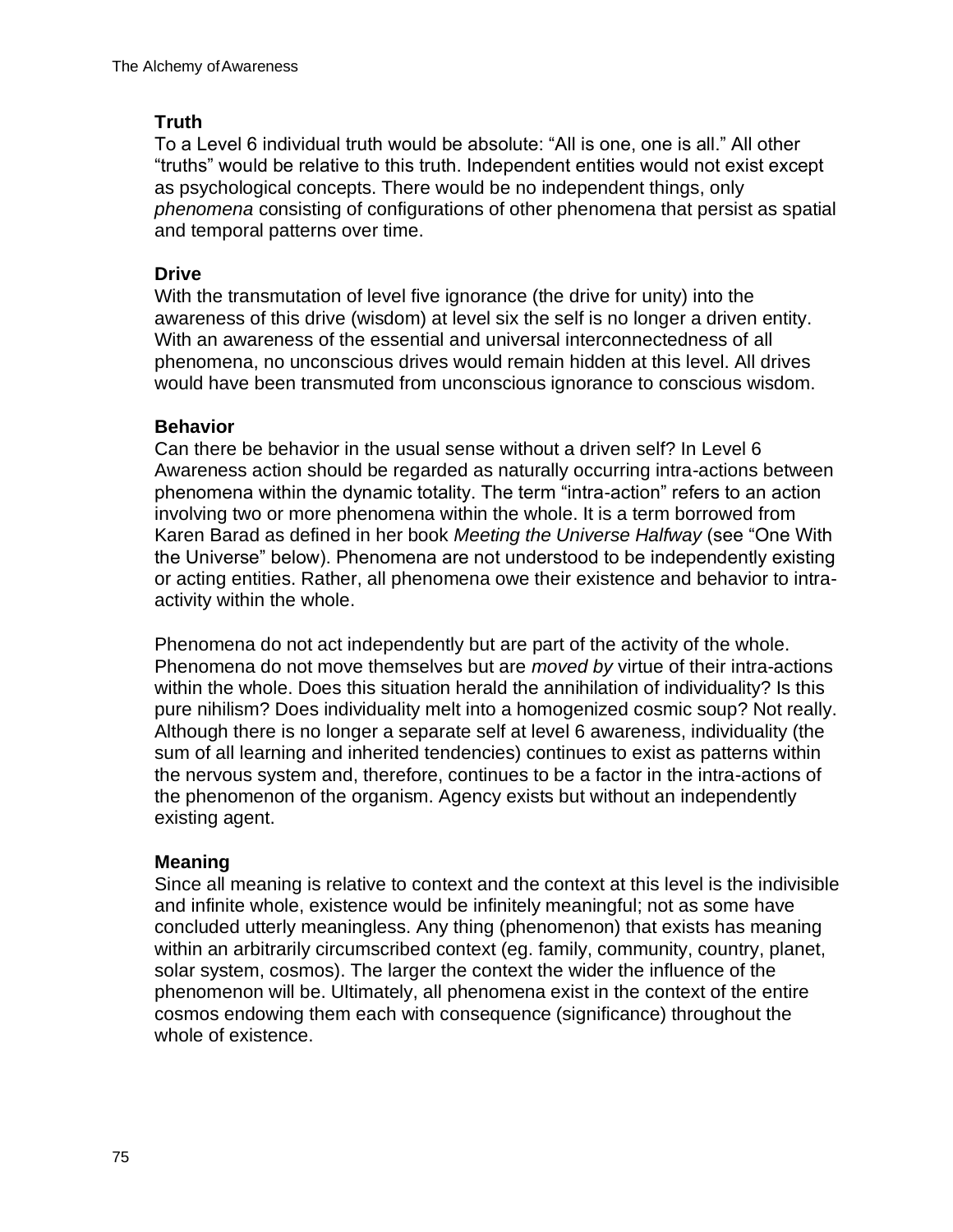#### **Morality**

With no real boundaries between phenomena there would be no exclusion. Where there is no exclusion there remains only unconditional acceptance/inclusion.Some might be moved to say that all there is at level 6 awareness is love.

#### **Perspective**

Perspective at this level would be all-inclusive. Integration with the entire web of the phenomenal universe would be an experienced reality. This total integration would be the exact opposite of the embeddedness of the newborn. Total integration involves full awareness while embeddedness is a total absence of awareness.

### **Problems**

Because there are no unconscious drives (no ignorance) at this level there are no problems inherent in level 6 awareness.

### **One With The Universe**

While it seem reasonable to assume that we can, at level 5, learn, with practice, to observe our conditioning in action and thereby take it into account in making choices, it is not so easy to accept the possibility of achieving a similar objective perspective on the very brain processes involved in the act of observation itself. This would require brain processes to observe brain processes in the act of processing. This is akin to an eye being able to see itself. We are left with a situation where it makes no sense to speak of a separation between observer and observed. This distinction is dissolved leaving only the *process* of observing. From this perspective, the observer and the observed are simply different aspects of the same process, the process we call observing.

At this point it is non-sense to talk about a self having awareness of something other. Self and other are seen to be products of brain activity which creates the appearance of a separation between subject and object. This is what it means when we say that the separation of self from the environment is purely psychological. The apparent separation is only possible because the brain, by virtue of the way it is structured and functions, creates, at each level of awareness, a self that appears to have separation from its environment. But everything that we know and are is brain activity and brain activity takes place in the brain which is part of the nervous system, which is part of the body, which is part of the environment, which is part of the world, which is part of the solar system, which is part of the galaxy, which is part of the universe. This chain of connectedness is not hypothetical, it is physical and real.

But *connectedness is not oneness*. In a chain of connected things there are still things, distinct from one another, being connected. To speak of oneness is to speak of a situation where there are no separate, independently existing entities. This is precisely the issue that Karen Barad, in her book *Meeting the Universe Halfway: Quantum Physics & the Entanglement of Matter & Meaning*, confronts. In this work Professor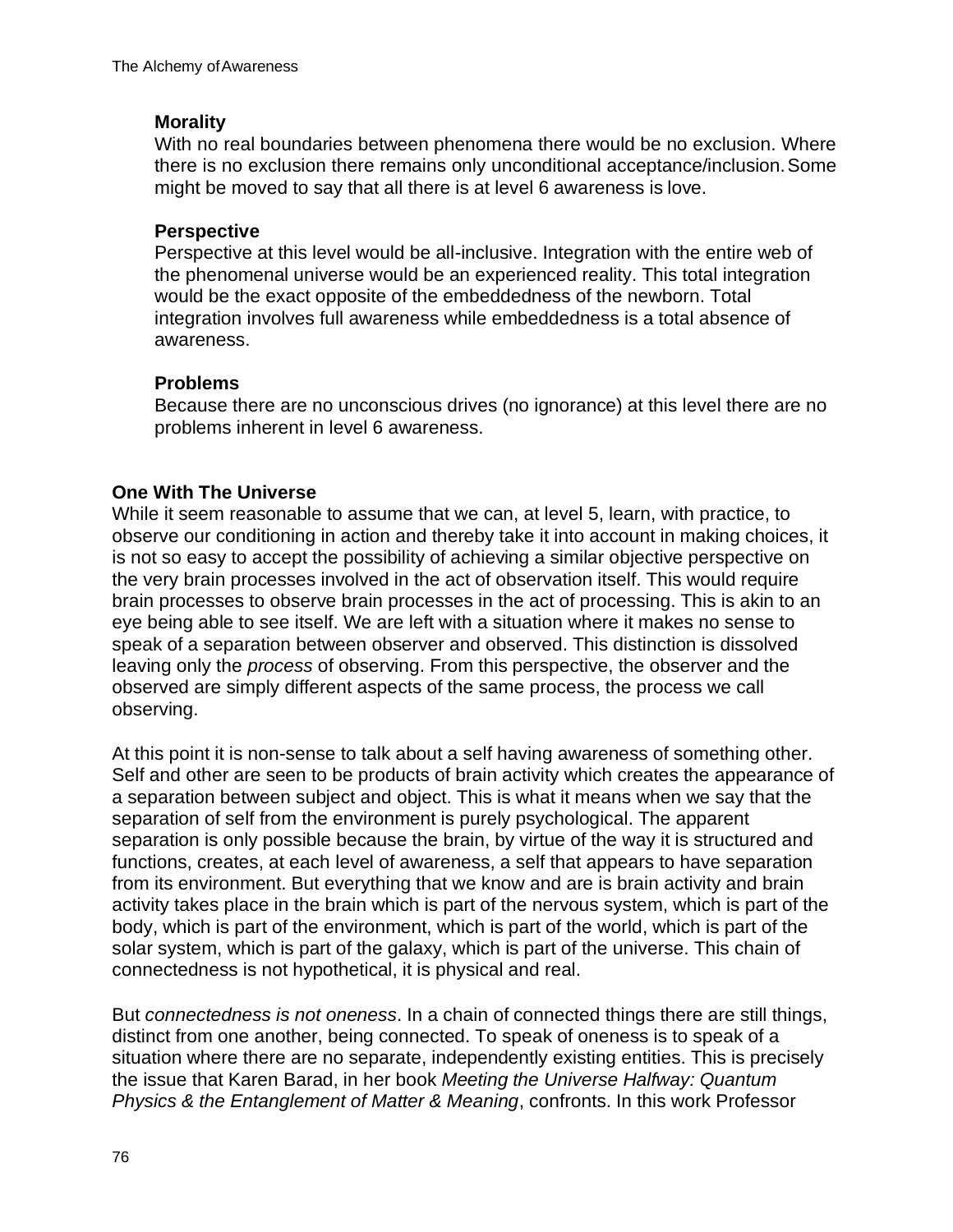Barad presents her "agential realist" physics/philosophy. Fundamental to agential realism is the tenet that there are no separate things, only phenomena. In contrast to things, phenomena do not have an independent existence but are the result of what Barad calls "intra-actions". In *Meeting the Universe Halfway* she says, "the agential realist understanding of matter [is] as a dynamic shifting entanglement of relations, rather than a property of things." Unlike interactions, intra-actions, are not between independent things but between phenomena.

Phenomena are persistent patterns of intra-actions, much like a whirlpool is a pattern resulting from intra-actions of water currents. Intra-action between phenomena of one class can give rise to other classes of phenomena. Phenomena that we call atoms intraact with each other producing phenomena that we call molecules. The intra-action of phenomena is responsible for the entire material universe. As Barad puts it, "Reality is composed not of things-in-themselves or things-behind-phenomena but of things-inphenomena. Because phenomena constitute a nondualistic whole, it makes no sense to talk about independently existing things as somehow behind or as the causes of phenomena." In the agential realistic view there are no boundaries between phenomena and, therefore, no separately, independently existing entities. It's all an indivisible dynamic whole.

If Karen Barad is right, the ultimate nature of reality is oneness, just as the components of the sixth level of awareness discussed above would suggest.

### **The Persistence of Individuality**

With the disappearance of the separate self at the sixth level of awareness it would seem to follow that individuality would also vanish. But, as noted above, if individuality is defined as the accumulation of experiential learning in the brain it is not eliminated at all. The brain still exists and so do its contents. Individuality, what makes one organism different from another of the same species, is preserved in the brain and the body of the organism as long as that organism lives and it is not compromised by damage or disease. I would argue that this unique individuality is the real you as opposed to the imagined separately existing self that you might think you are. Just by being alive, the unique individuality that is the real you matters. It is a unique contribution to the world and every phenomenon that intra -acts with it is altered by those intra-actions. In this lies the heart of responsibility even beyond a separate self. An individual operating at level 6 awareness would be absolutely responsible because he or she would be the awareness of oneness itself. In fact, the very idea of irresponsibility would be meaningless at this level of awareness. Intra-action cannot and does not do anything that is not in unconditional accordance with the fundamentally unified nature ofreality.

### **Innocence**

At each level of awareness the foundation of the self was seen to be an unconscious drive. What, then, becomes of this separate self when all unconscious drives have been exposed to awareness? At level 6 awareness there is no foundation for the self and, hence, no separate self exists. In its place is a new state of being characterized by innocence. In all previous levels the the self was driven by the agenda of an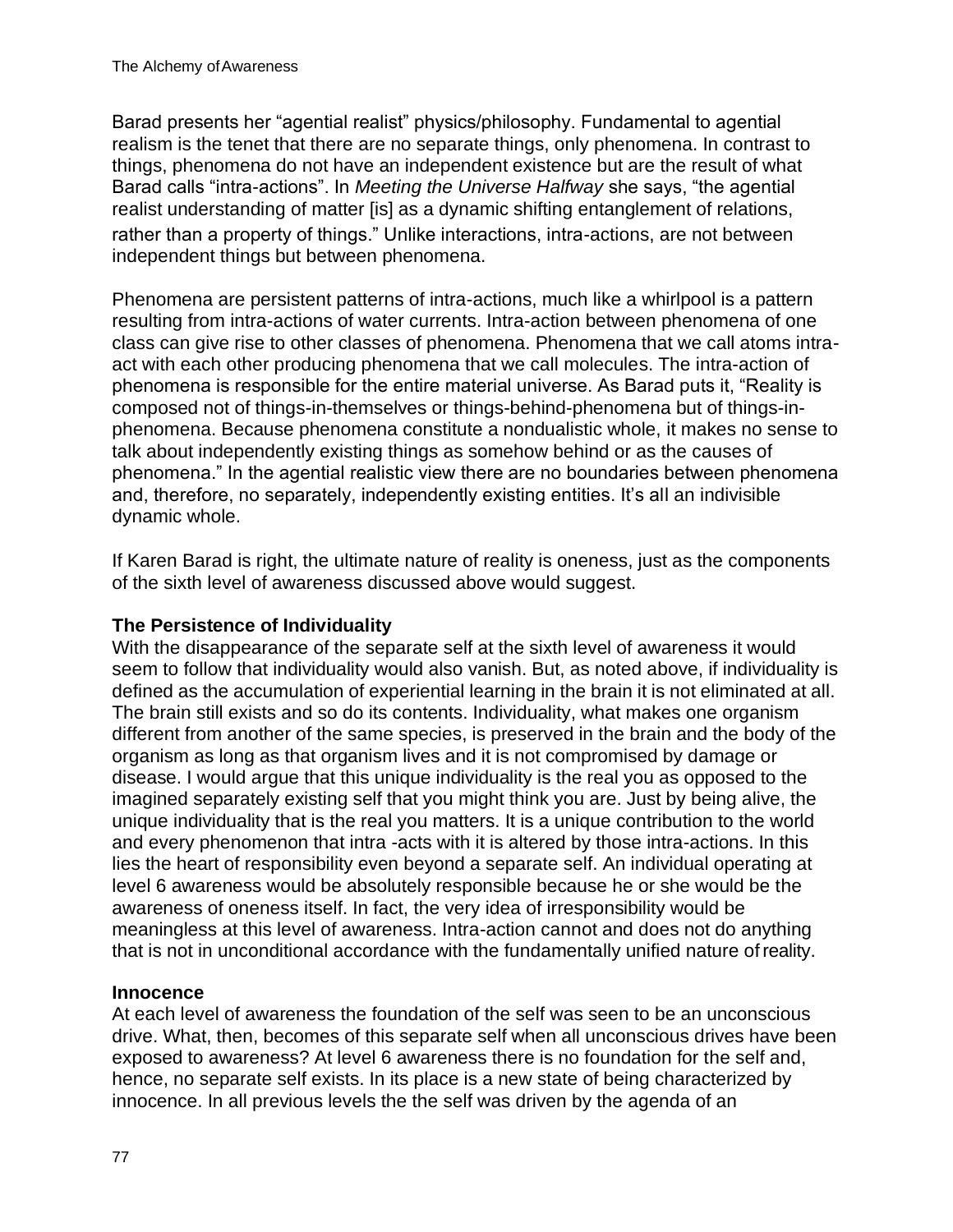unconscious drive. A hidden agenda precludes innocence. In speaking of some of the consequences of operating under the influence of such an agenda, Phillip Moffit, in *Dancing With Life* says,

"Each of these reactions removes you from being fully present with what is happening right now by inserting a story or concept between your heart and your direct experience of *now*. The part of you that is innocent rests in emptiness, meaning it is *empty* of any story or concept that limits you to a personal identity."

To be in a state of innocence simply means to operate without a *personal agenda*. This is partially accomplished in level 5 awareness when the personal agenda of level 4 awareness gives way to a community agenda based on compassion and contribution. In level 6 awareness even this agenda is transcended. What this means is that there is no longer any *preconceived* agenda. Instead, a *priority of the moment* arises in the immediacy of the "now" according to the properties of the present situation.

> ... I am abstracted from the world, The world from nature, Nature from the Way, And the Way from what is beneath abstraction.

Lau Tzu - Tao Te Ching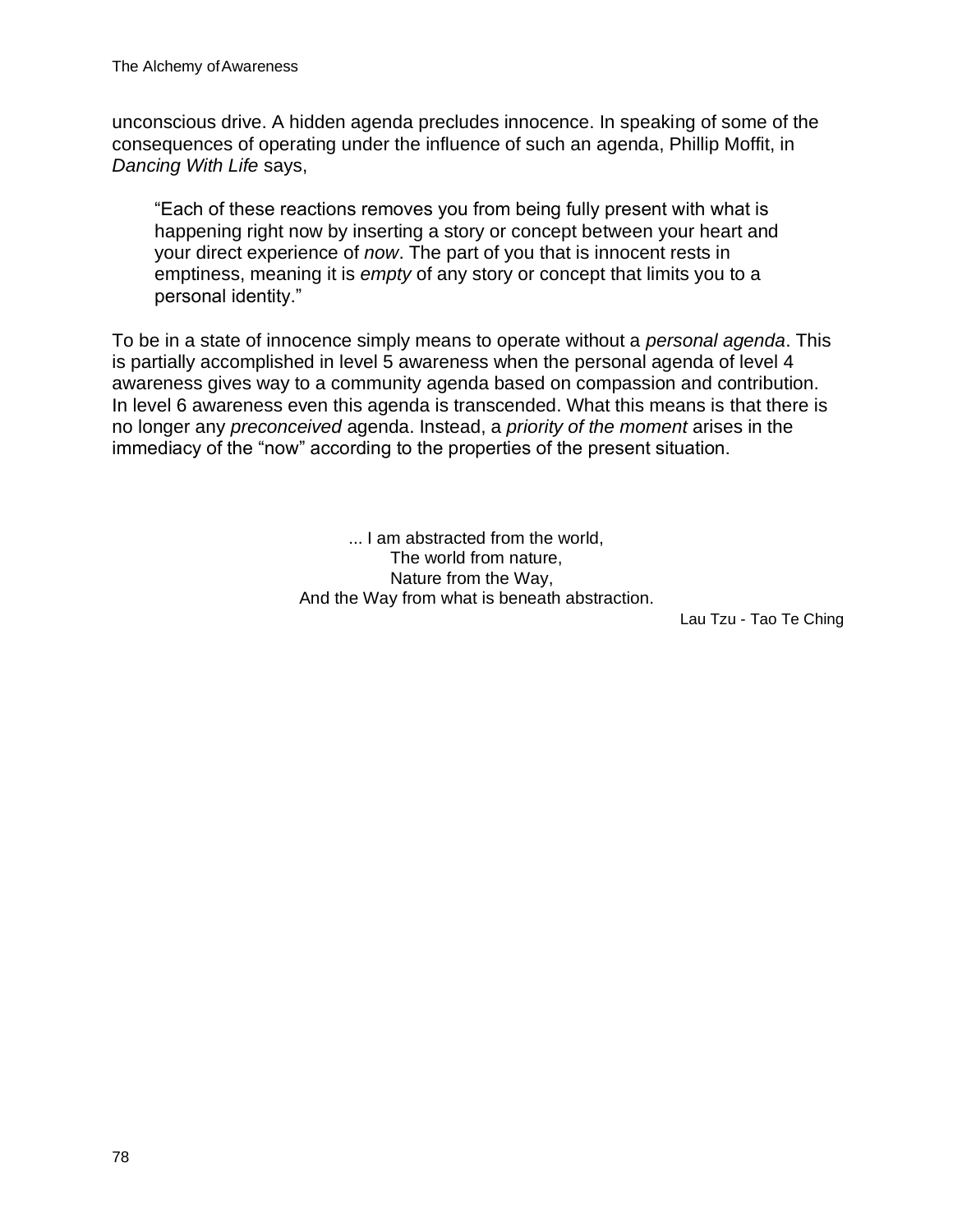# **Where Are We?**

It is not necessary to change. Survival is notmandatory.

*W.Edwards Deming*

Information is not knowledge, knowledge is not wisdom, and wisdom is not foresight. But information is the first essential step to all of these.

*Arthur C. Clarke*

Now that our tour of the Levels of Awareness is complete we have an understanding of the levels that an individual may potentially progress through in her lifetime. However, as mentioned earlier, not everyone reaches the same awareness level by the end of their lives. Some people achieve a greater degree of freedom than others. People at different Levels of Awareness are driven by different unconscious forces. As a result it is no wonder that many people just can't seem to see eye to eye and that serious conflicts between individuals and groups are so prevalent. Exacerbating these discrepancies in Levels of Awareness are the unique demands of our age. As citizens in a post modern world we encounter a variety of daily demands that are unique to our time.

As Robert Kegan has pointed out in his book "In Over Our Heads", meeting the demands of our complex world requires something more than the mastery of new skills or the acquisition of yet more knowledge. Our post modern world demands a higher level of awareness than that which has been achieved by the majority of the population of the world within their individual lifetimes. Collectively, we are truly in over our heads. The average Level of Awareness of our species is inadequate to deal with the demands and challenges of our increasingly complex world.

The question is can we do anything about this situation? To answer this question we need to know two things.

1. Where are we now as a general population in terms of the Levels ofAwareness?

2. What Level of Awareness is required to meet the demands of our world?

There is some urgency to these questions. Our survival as a species may well hinge on what we discover in answering these questions. We must hope that the gap between where we are and where we need to be, in order to deal effectively with the many forms of intolerance currently infesting our world, is not insurmountable.

#### **Where Are We Now?**

There are at least two ways of determining what Level of Awareness most people have achieved. We can look at the most serious problems facing us today in the world and attempt to correlate them to problems associated with one or more Levels of Awareness. Alternatively, we can survey sample populations in an effort to gauge the Levels of Awareness of those surveyed.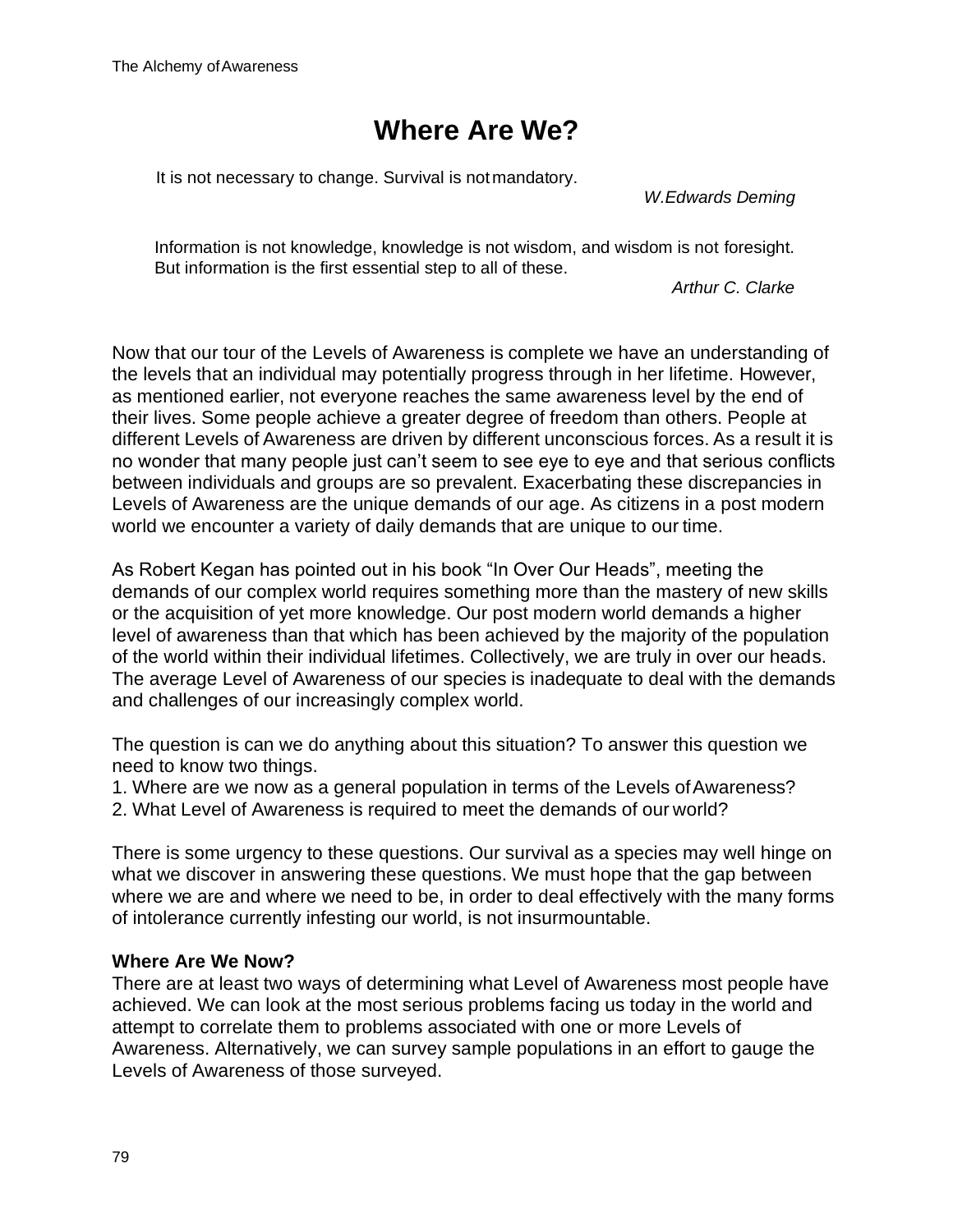Each of level of awareness houses its own potential problems. The chart below identifies the most prevalent conflict type for each level.

| <b>Level</b> | <b>Conflict Type</b> | <b>Identity</b>     | <b>Disregard For</b>                      | <b>Aggression</b><br><b>Against</b> |
|--------------|----------------------|---------------------|-------------------------------------------|-------------------------------------|
| 2            | interpersonal        | needy self          | rights and<br>opinions of<br>others       | individuals                         |
| 3            | ideological          | member self         | rights and<br>opinions of<br>other groups | groups                              |
| 4            | power                | independent<br>self | rights and<br>opinions of<br>competitors  | competitors                         |

The type of conflict at a given level is related to the basis for an individual's identity at that level of awareness. Depending on the type of identity a corresponding disregard for rights and opinions arises. When conflicts erupt individuals direct their aggressions against the enemy that is consistent with their own level of awareness.

Taking World War II as an example conflict we can see how individuals at levels 2, 3, and 4 might perceive their involvement.

*Level 2 Awareness*: Aggression would be primarily directed against individual soldiers seen as having different selves like "Germans" or "Japanese".

*Level 3 Awareness*: Aggression would be primarily directed against groups of differing ideologies like "Nazis" or "Fascists".

Level 4 Awareness: Aggression would be primarily directed against institutional competitors like "Germany" or "Japan".

Of course this is a gross over-simplification designed to emphasize stereotypical sketches of how the different levels of awareness may influence the ways in which individuals perceive the world in a particular situations. In the real world most people would not fall neatly into one level of awareness or another. There would be aspects of two or more levels of awareness at work at any given time. Even so we see that in war, at least, several levels of awareness may be at work at the same time. Similar analyses of global issues such as human rights violations and climate change will, no doubt, reveal that there is not just one level of awareness creating the problem. World problems tend to stem from the actions of individuals at several distinct awareness levels.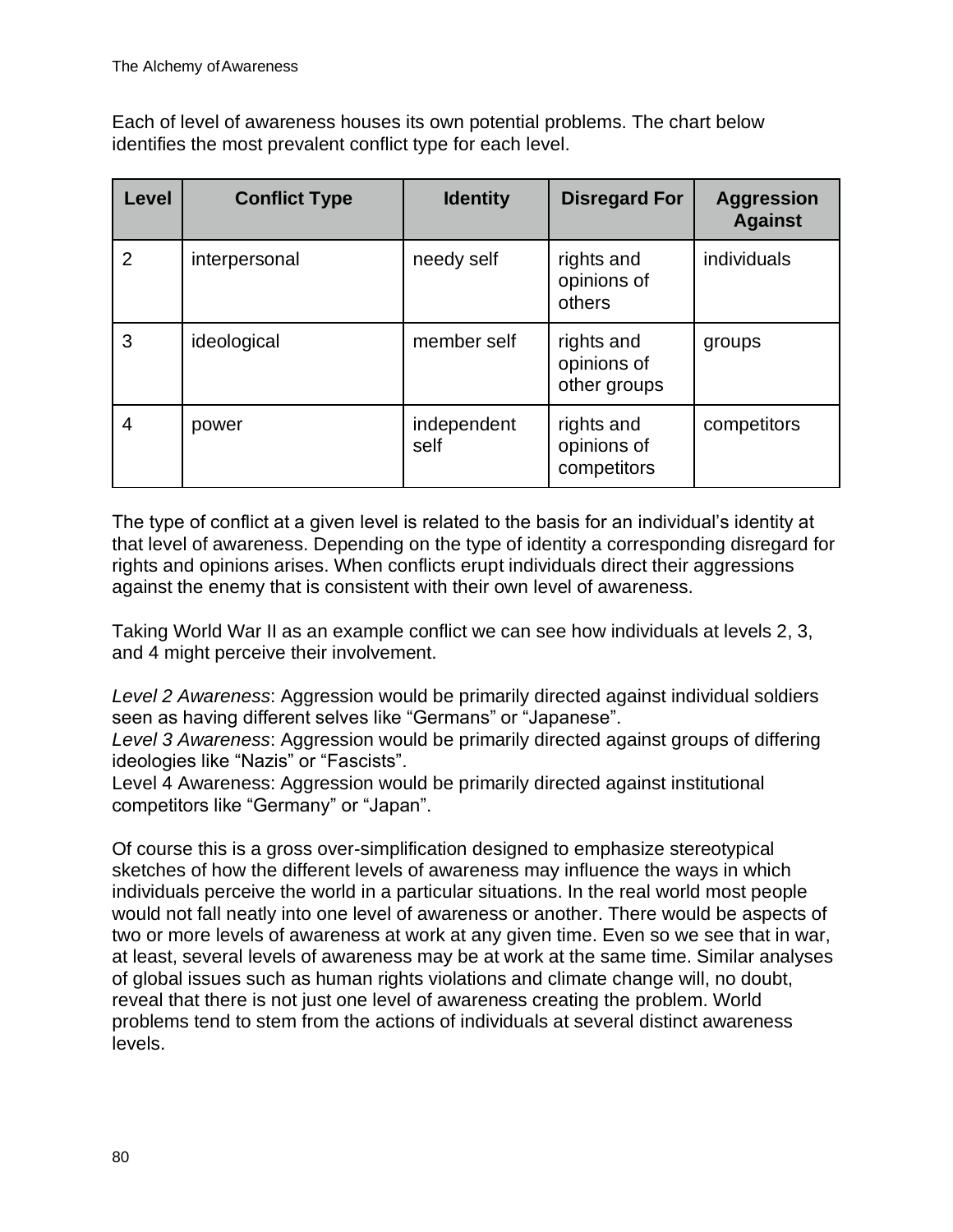While there may be differing opinions concerning which specific problems are most serious and what level of awareness is responsible for them there may be a greater degree of consensus regarding the general characteristics of problems plaguing our world today. One such characteristic is intolerance. The problem of intolerance is at the root of several of the most urgent issues we see in our world; war, violence, prejudice, ideological conflicts (religious and political) and more. The manifestations of intolerance are many and varied and it seems an appropriate candidate to use in exploring how different Levels of Awareness might contribute to world problems. If we refer back to the problems associated with the different Levels of Awareness we find that intolerance of some kind appears at levels 2, 3, and 4. At level 2 individuals may be intolerant of the needs of others since they are driven to satisfy their own needs and desires. At level 3 groups of individuals may be intolerant of the activities and ideas embodied in other groups. This intolerance of other groups can extend from small family groups and peer groups all the way to large groups such as cultures and nations. At level 4 individuals may express intolerance regarding the opinions and evaluations of competitors. Justice to one level 4 institution may conflict with that of another level 4 institution and since there are no absolute standards to determine right from wrong, each group will feel a kind of righteous justification for their position.

Since we do, in fact, see many examples of the expected forms of intolerance in today's world, it seems probable that many of us are operating somewhere in level 2, 3, or 4 awareness. Unfortunately, this method of identifying common levels of awareness does not give us any clear or focused picture of how these levels are distributed in the general population. We do not know if the majority of us are at level 2, 3, or 4. This is crucial information if we are to attempt to find workable solutions. We want to know where we are relative to where we need to be in terms of the Level of Awareness that might provide an ability to mitigate our all too real global challenges. For this we must turn to population surveys.

Robert Kegan and others have conducted a number of population surveys.According to these surveys the adult population is distributed over levels 2, 3, and 4 as we suspected. The proportions are not precise but they are revealing.

| Level              | <b>Fraction of Those</b><br><b>Surveyed</b> |
|--------------------|---------------------------------------------|
| Level <sub>2</sub> | $1/8$ to $1/3$                              |
| Level 3            | $5/9$ to $2/3$                              |
| Level 4            | $1/2$ to $3/4$                              |

© Berger, Hasegawa, Hammerman, & Kegan 2007 All Rights Reserved 1

How Consciousness Develops Adequate Complexity to Deal With a Complex World: The Subject-Object Theory of Robert Kegan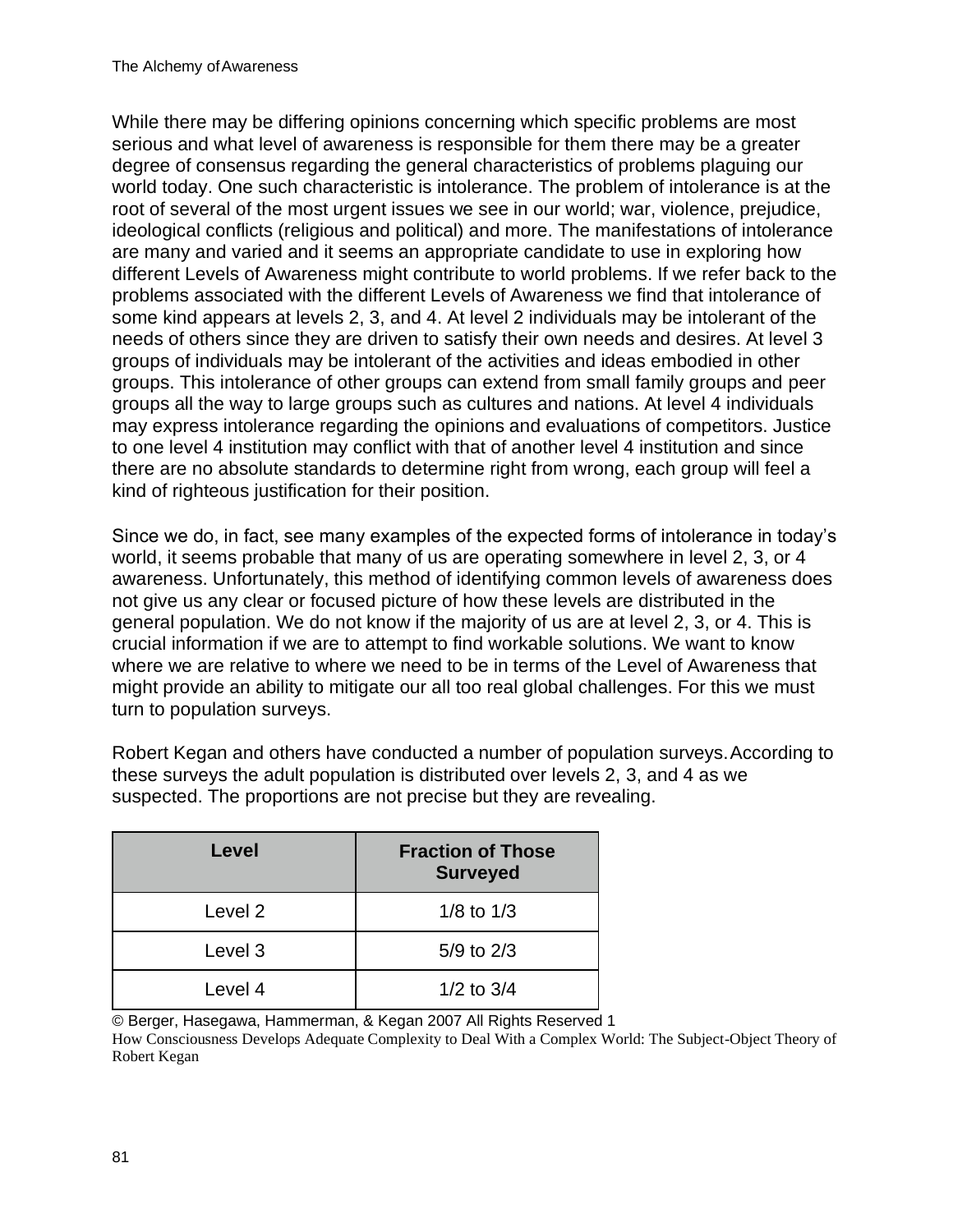In an interview published in *What is Enlightenment?* magazine Dr. Kegan, referring to what he calls "orders of consciousness" (roughly corresponding to the Levels of Awareness) stated,

"...the data across a number of studies suggest that a majority of even welladvantaged, well-positioned adults haven't yet reached even the selfauthoring mind, fourth order consciousness [similar to the fourth level of awareness]. This means that they do not have the capacities that would enable them to thrive within today's increasingly pluralistic world that requires individuals to exercise a kind of authority that, throughout human history, human beings have never had to do. In fact, pooling lots of different studies, we found that 58 percent of a composite sample of people, who were middleclass and most likely had the great advantages, had not reached the selfauthoring level..."

Whatever the actual figures may be it would appear that a large proportion of us are either at the third or fourth Level of Awareness. An important consideration not shown in this data but reported by Dr. Kegan, is that the transition, if it occurs at all, from level 3 to 4 typically takes place somewhere between the ages of 25 to 55.

No matter how you slice it there is a significant number of us operating at Level 3 awareness. It may be that Level 4 individuals will be more successful in surviving the "slings and arrows of outrageous fortune" and in dealing with global concerns than those at Level 3. It makes sense, then, to make every effort to assist anyone with Level 3 awareness in making the transition to Level 4. Dr. Kegan says,

"There's a tremendous power in the move from the third [order of consciousness] to the fourth order [of consciousness]. In the history of humankind, it's only been in the last little blip of human history that so many persons have been able to even pierce beyond the third order. They are actually able to stand back from their own cultural surroundings and look at the nature of these arrangements and make decisions about whether this is what it's going to mean to them to be a member of this tribe or to live their life in this way. It's essentially the transformation into what we today call modernism."

But there is a hint of a bigger problem here. If level 4 is the level of modernism it may still not be a sufficiently high Level of Awareness to deal with our post-modern world. Of course, it will be more effective than Level 3 awareness and so the more individuals that we find arriving at this level of awareness the more encouraged we can be. It is Robert Kegan's belief that there is a trend in this direction.

Read an interview with Robert Kegan: How the Self Evolves

But does Level 4 supply the awareness necessary to meet our current challenges? When we examine the possible problems that can occur at Level 4 we find that many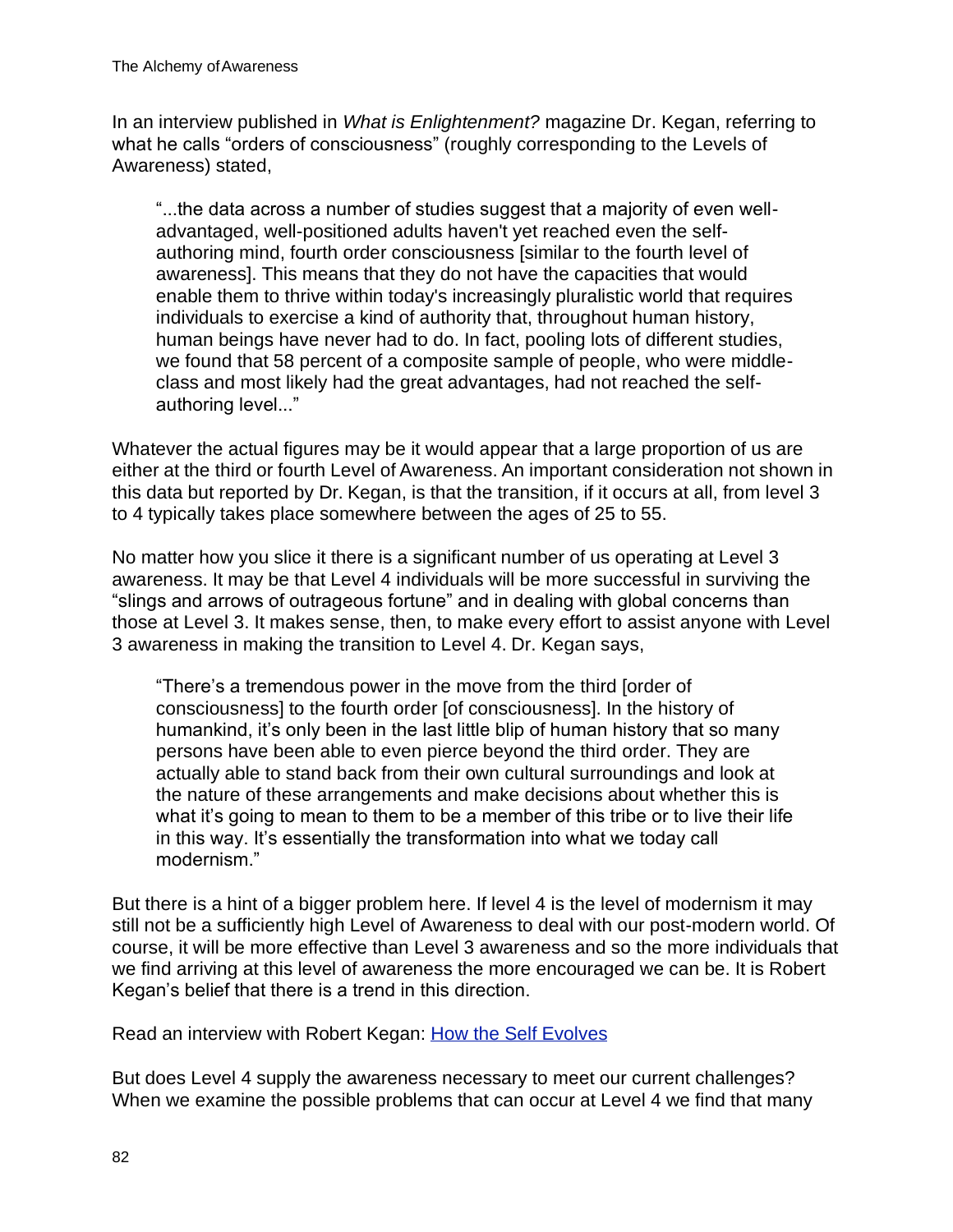forms of intolerance and aggressive tendencies are still prevalent. Individuals and groups of individuals with Level 4 awareness, because of their focus on status, may become excessively ambitious and competitive. They may, in their ambitions, dismiss the needs and opinions of others. They may disregard environmental concerns. In addition, one of the trends in affluent countries is a growing chasm between the poor and the well to do. Personal gain seems to be more of a motivation than mutual wellbeing.

Compassion, an antidote to intolerance, is the hallmark of Level 5 awareness. It would appear that if we are to survive the global challenges we face including the widespread issues such as environmental degradation and ideological intolerance we must learn what it means to become a level 5 citizen of the world and make that a priority for ourselves and our species. We will be examining evidence indicating that there is currently movement in this direction later in the book. After all, the levels of awareness present not only a picture of who we are but a vision of who we might become on both an individual level and as a species.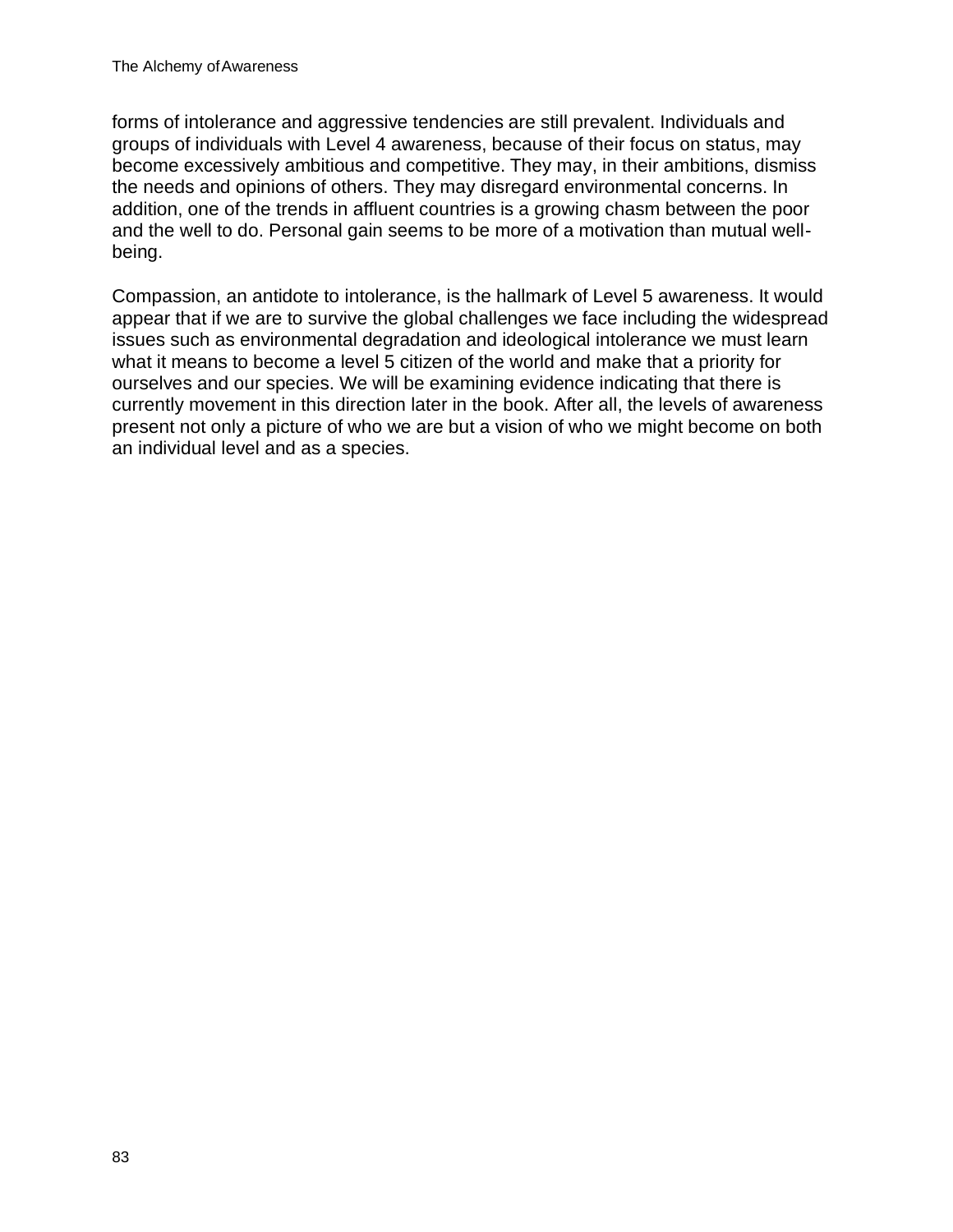# **Getting There**

Let no one be discouraged by the belief that there is nothing one man or one woman can do against the enormous array of the world's ills -- against misery and ignorance, injustice and violence... Few will have the greatness to bend history itself; but each of us can work to change a small portion of events, and in the total of all those acts will be written the history of this generation...

It is from the numberless diverse acts of courage and belief that human history is shaped. Each time a man (or a woman) stands up for an ideal, or acts to improve the lot of others, or strikes out against injustice, he (or she) sends a tiny ripple of hope, and crossing each other from a million different centers of energy and daring, those ripples build a current which can sweep down the mightiest walls of oppression and resistance.

#### *Robert Francis Kennedy*

We have defined our problem. We *are* "in over our heads". The challenges of the modern world are more than our current collective levels of awareness are capable of handling. The solutions we need will not be available to us until a significant portion of the population reaches level 5 awareness.

Are we then doomed to an inevitable collapse of our social structures. Will we some day soon be living in the dystopian world portrayed in post apocalyptic fiction? I submit that without an increased global awareness of our present predicament and its root causes we are in danger of some kind of eventual social breakdown. Of course, we could get lucky and things might work out favorably on their own. But is this a risk we are willing to take? If we are to survive the twenty-first century it would behoove us to leave as little to chance as possible and to do whatever might be done to move our population in the direction of increased awareness.

#### **Getting From Where We Are to Where We Need to Be**

How then, might we move toward a level 5 world? It seems a daunting if necessary task. But if it is necessary we must not be dissuaded by its difficulty. We must do more than hope that things will just work out for the better. We have seen that, left to our own devices a too many of us will fail to arrive at level 5 awareness in our lifetimes.

#### **Is There A Shortcut?**

In our analysis of where we are on the Levels of Awareness continuum we found that many of us are at Level 3 or Level 4. However, to solve the issues related to the serious global concerns we now face we cannot count on Level 4 awareness to be sufficient. Too many problems are commensurate with Level 4 mentality. To move beyond our widespread global problems a Level 5 awareness will be needed. It would therefore be encouraging if we could discover some sort of shortcut from level 3 awareness directly to level 5 awareness and thereby enable individuals to skip level 4 altogether.

Unfortunately, such shortcuts are not possible in the evolution of awareness. Evolution does not work this way. One evolutionary stage must follow another in a step by step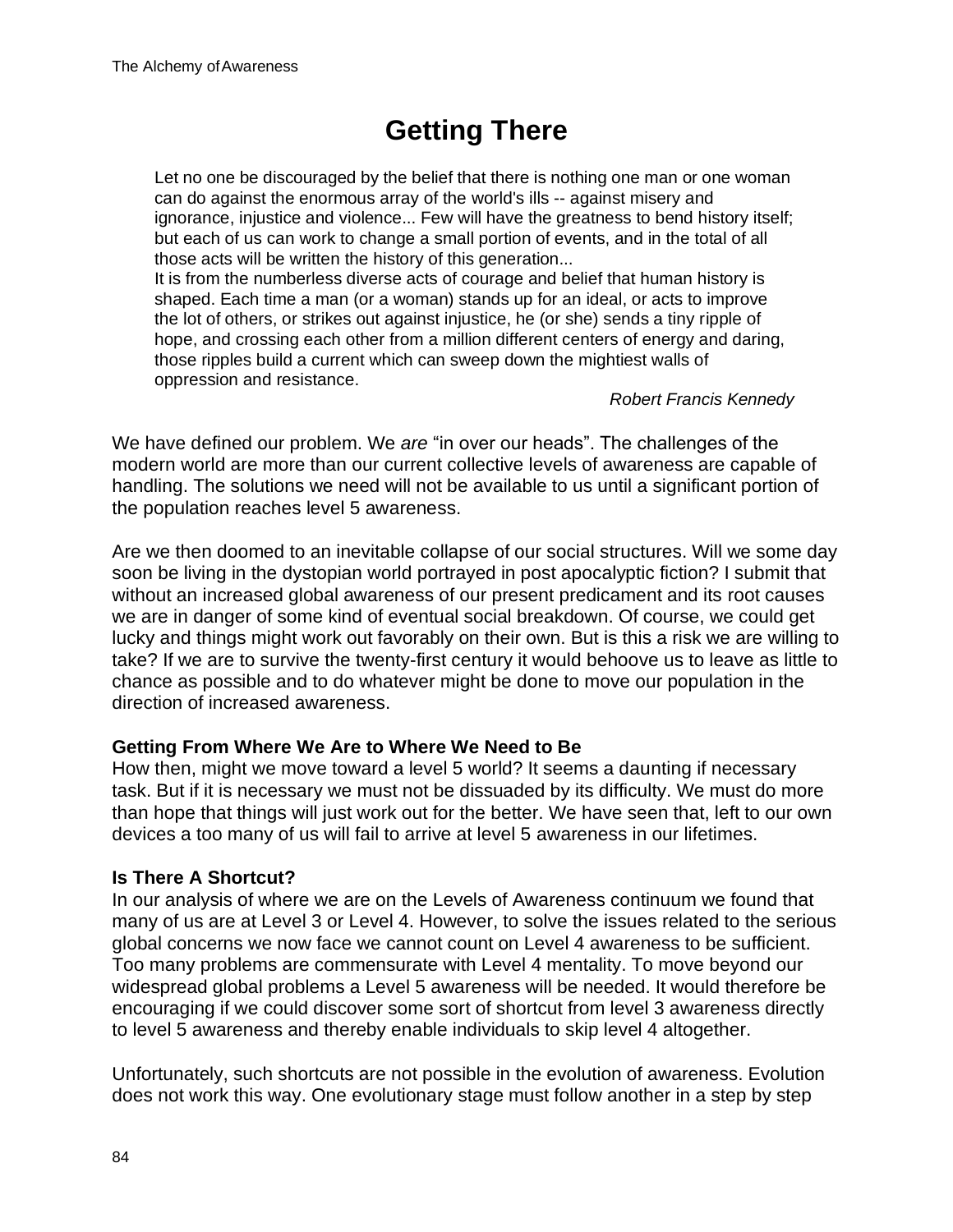progression. There can be no butterflies without there first being caterpillars and a the all important transitional phase from caterpillar to the butterfly. Let's review what a transition from one level of awareness to another entails. Movement to a higher level involves the transcending of an unconscious drive that is the essence of the self at the lower level. *You must become the driving essence at each level before you can transcend it*. You cannot transcend the Level 3 drive to connect unless you first become that drive. Once that self, whose essence is the drive to connect, has come into being the possibility of its transcendence exists, but not before.

#### **One Step At A Time**

But before we despair, all is not lost. It may be that if individuals now operating at Level 3 can be helped to achieve Level 4 awareness and those at Level 4 can be assisted in moving up to Level 5, a momentum might be established that would be sufficient to bring about the changes we so desperately need to save ourselves from the consequences of our insufficient maturity and inadequate levels of awareness.

Moreover, and even more encouragingly, many level 5 initiatives already exist, as we will be discussing shortly. There is evidence that level 5 activity is gathering momentum throughout the world. This is good news for those of us making our ways through level 3 and level 4 awareness. Although we cannot sidestep the lessons we need to learn as we progress through the levels of awareness, *there is nothing stopping any of us from getting involved right now in the level 5 activities going on all around us*.

#### **Resistance to Transition**

The natural dynamic behind transitions between levels is conflict between an individual's challenges and the unconscious drives of his or her present level of awareness. Periods of transition are often periods of intense insecurity, even deep psychological distress. A transition may take years to run its course and high levels of anxiety and depression may come and go during these periods. When the equilibrium established at a level of awareness is sufficiently disturbed an individual is forced, often against his or her will, to re-examine his or her world view and to look beyond it for a wider perspective in which the conflict that is disturbing the current equilibrium may be resolved. The conflict must be intense enough to motivate an individual to undertake the often protracted, painful and difficult work necessary to make the transition to the next level. Unfortunately, but quite naturally, each level of awareness has a degree of internal resiliency that often allows us to weather minor disruptions to the equilibrium of that level. Robert Kegan uses the term "immunity" to refer to our natural tendency to withstand and resist change.

It should also be noted that if an individual has been particularly successful at achieving the imperatives of a certain level that person may be all the more resistant to moving beyond that level of awareness. For example, if a person has achieved a high degree of popularity (a level 3 success) that person would be unlikely to be moved to undertake the work of making a transition to level 4. In this way success at one level can prove to be an impediment to moving beyond that level.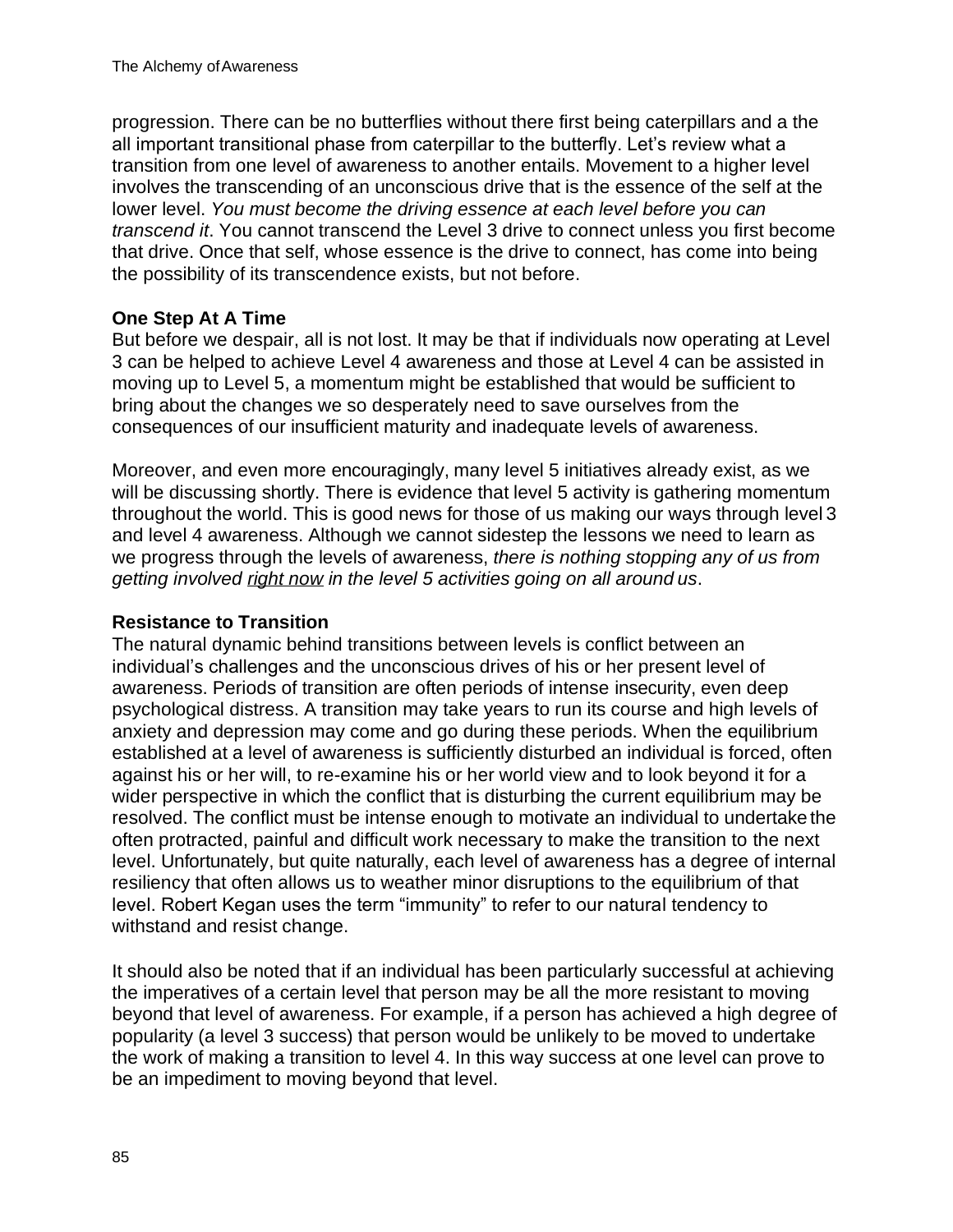### **Prerequisites to Transition**

If an individual is to make a transition from one level to the next there must be a high level of disenchantment with the current level of awareness. It must be plainly felt to no longer be working. In addition there needs to be a willingness to experience whatever pain is necessary to engage in the process of transitioning for as long as it takes. It has been said that we don't change unless the pain of not changing outweighs than the pain of making a change.

In addition to a readiness for change there needs to also be a significant level of commitment, a willingness to persevere over an extended period. How extended? This will depend on the specific situation of the individual. I don't know of any rule of thumb or any method of predicting the length of time that a particular transition will require. We do know, however, that naturally occurring transitions are not typically short term undertakings. Often months or years may pass during a transition.

#### **Aids to Transition**

It is hoped that this book can serve as a supportive resource for individuals encountering the pain of a serious conflict at their current level of awareness. One way it might do so is by helping to provide individuals with a clear understanding of their current predicament within a level of awareness. This knowledge could strengthen an individual's resolve to undertake the process of transition. In addition, knowledge of the next level of awareness and its power to resolve current distress may serve to support an individual in the process of transition. In other words, it might provide a kind of transitional roadmap.

#### **Reaching The Limit**

Just as with individuals, as a group we will need to feel sufficient collective discomfort at the current state of affairs before we will be moved to pursue a new perspective. Distressing as they are, events like the war in Iraq and the conflict in Afghanistan and their attendant atrocities may actually provide motivation for change. As lives of excess take their toll on celebrities and political leaders are found to be less than trustworthy the emptiness of the pursuit of status (level 4 awareness) becomes glaringly obvious. There is an ongoing and increasingly real concern over the spread of nuclear capability in the third world. Global communications bring the violence of ideological conflicts from around the world into our living rooms. The obvious costs of the various forms of intolerance are pilling up daily. It may be that groups of people around the world are, one by one, reaching their separate breaking points; a kind of collective nervous breakdown. If this is already happening it is possible there could be, at this moment, a kind of viral ground swell of a felt need for global change spreading throughout the world. Indeed, on an individual level and in communities scattered around the world there are many who have already begun to search for, experiment with, and implement ways of building a better world. It is initiatives being undertaken by such individuals and groups of dedicated people involved in causes about which they are passionate that are moving us in a hopeful direction. We will have more to say about this later in the book.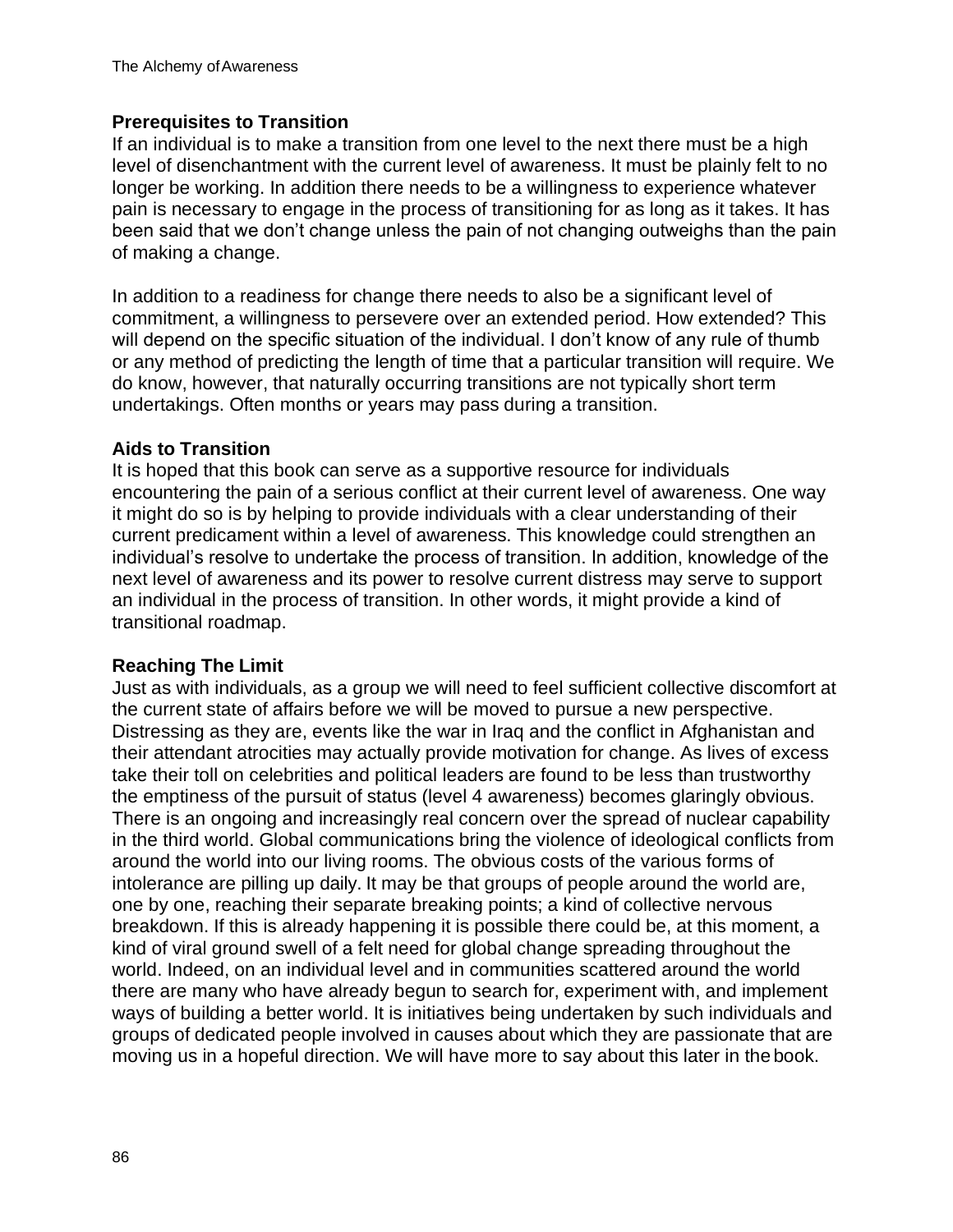#### **Preparing The Way**

If there is to be the kind of worldwide evolution of awareness that is becoming more and more a matter of necessity, there will need to be a concerted and widespread campaign to alert people of the hope offered by a raising of their individual and collective levels of awareness, so that, if and when they reach the limit of their tolerance for the way things are in their personal lives or in the world in general they will have a possible roadmap of transformation at hand.

Hopefully, the material in this book will provide an introduction to a process that could eventually lead to real and lasting change in the way things are; moving from a world of rife with the ravages of ignorance and intolerance to one of greater tolerance for diversity and increased appreciation for the differences that make up the incredible tapestry of humankind; a world of greater and sufficient wisdom.

#### **Facilitating Transitions**

*Some of what follows in this section is theoretical but it has been constructed to be logically consistent with the research sources referred to throughout this book.*

The strategies that follow apply to transitions between any two levels.

*Facing*: It would seem at first that there is nothing anyone could or should do to encourage disillusionment. In fact, to do so would seem almost cruel. But, if an individual is to rise above the pain related to a given level of awareness, whatever can be done to help him or her face his or her problems would be, in fact, a kindness. As mentioned earlier, there is a natural tendency to avoid and resist change and this includes avoiding problems rather than facing them. If we can ignore a problem it will not help us see that what we are doing is not working. Individuals need to be encouraged to face their problems squarely. A fool who persists in his or her folly may eventually recognize it as folly. It must become sufficiently obvious that what is being done is not working and a change is required to overcome the felt distress. There must be a sufficient level of disillusionment with the coping strategies available to the individual at his or her present level of awareness.

*Clarification*: When an individual is going through the Assessment stage of transition the clarification of the approaches that that are not working could be helpful. If the person can identify and attend to his or her disfunctional behaviors he or she is more likely to willingly give them up as the ineffective approaches to solving his problems that they really are. Possible level specific problem approaches are listed in the chapters for each level of awareness.

*Alternatives*: Typically, trial and error is the default method of searching for more successful approaches to solving an individual's level related problems. This is a very time consuming process prone to many discouraging failures. It would be helpful if individuals had access to tried and true alternatives that they could implement more readily. Transition specific approaches are suggested in the chapters dealing with each specific levels.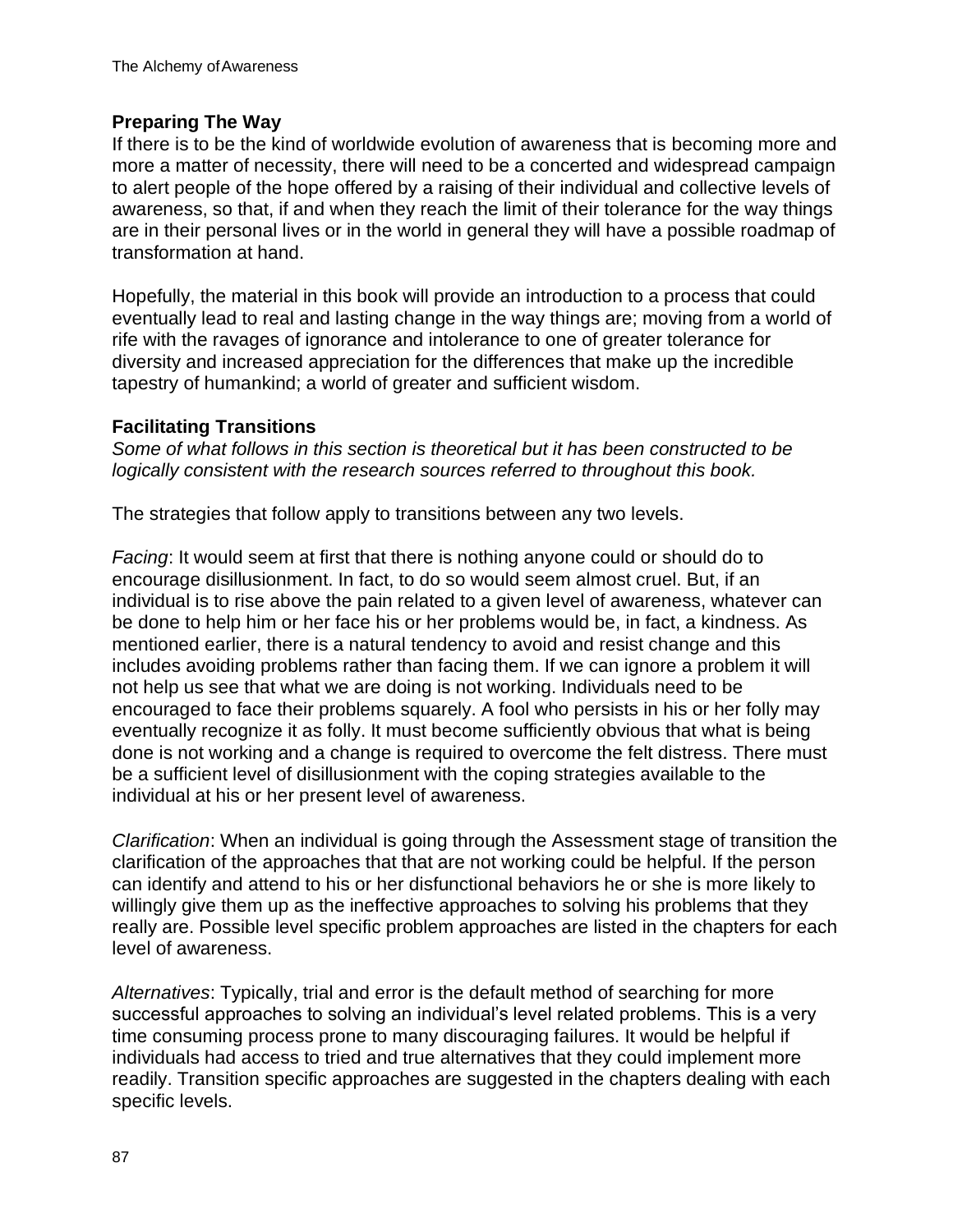*Illumination*: As successful approaches are discovered and a new self is gradually constructed more and more of the previous self will be illuminated. More and more of what was subject will become object and, as such, available for use in making choices and decisions. Focusing on these newly revealed objects of thought could help speed up the completion of the transitional process because awareness of them makes the possibility of falling back into old habits less of an issue.

#### **How to Proceed**

At this point it is essential to remember what has been said about the need to progress one level at a time. There are no shortcuts through the levels of awareness. Each level must be personally experienced and each transition must be personally won.

*The important thing is to recognize where you are and proceed from there*. When you are ready to make a transition going over the material presented in this book that is related to your particular transition may prove helpful. However, since each person is unique it is unlikely that everything you need to go through to make a real transition from your level of awareness to the next level will be covered in this book. It will be important to reach out other resources as required. Making a transition is seldom a simple undertaking but it need not be a lonely one. There are trained professionals, public services, and support organizations available.

#### **The Necessity of Drives**

When a transition is made from one level to another the drive of the lower level is not forever annihilated. It is just that what was an unconscious drive is now available as an object of thought which means that the drive can now be taken into account and consciously managed when appropriate. Individuals with level 4 awareness still have a drive for membership. Our drives, unconscious or not, serve evolutionary purposes and as such cannot and should not be eradicated. Nor should we attempt, as we sometimes do, to wall them off from our experience or denying them their healthy expression. Once brought into the light of awareness our drives can become necessary resources in the pursuit of mental well-being.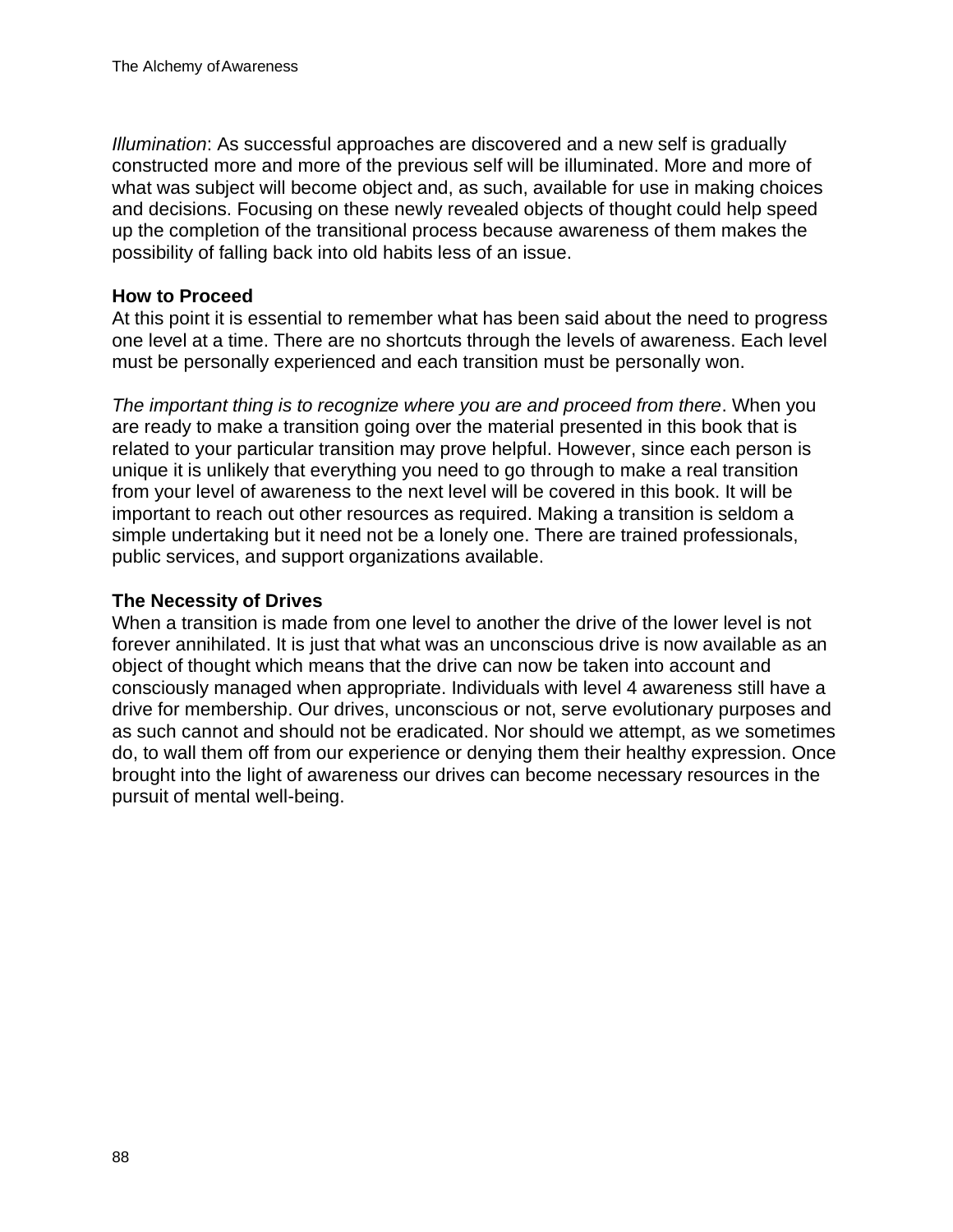# **Creating a Hopeful Future**

"When we are on the precipice we change."

*Klaatu in The Day the Earth Stood Still*

We are standing on a global precipice and we need to change our world. We must move toward a world characterized by practical wisdom. The reality is that most of us are operating at a level of awareness that falls short of this condition. But, as previously pointed out, none of us need be left out of the solution. Some of us will lead and some of us will follow but *we can all participate meaningfully in the creation of a better world*. There is considerable evidence that the change is already happening and that it is not only growing but accelerating.

### **A Geography of Hope**

When Chris Turner's wife gave birth to a baby girl Chris, author of *Planet Simpson* and former Greenpeace canvasser, was overwhelmed by a sense of sadness. The source of his melancholy was the generally dismal state of the world at the time. Chris wrote in his book *The Geography of Hope: A Tour of the World We Need*, "I can't even tell her [his daughter] with any confidence that there is a future with sufficient durability to serve as a drawing board for her lifelong dreams. There's a legitimate possibility that she'll face calamity on a scale I can't imagine, on a scale beyond anything humanity's ever seen. This is a prospect that makes it hard to think, makes my vision cross with angry, impotent tears. It terrifies me."

Chris Turner resolved to begin a search for hope. For one year the Turner family traveled the world looking for people living sustainably. Chris was not only seeking the traditional sustainability of our forefathers but, also, any activity that would be "capable of continuing on its present course for the foreseeable future without exhausting the planet's ability to sustain human life at something like the current population and quality of life".

He describes his visit to Samsø, a Danish island that uses no fossil fuels. "While most of the world has been spinning in stagnant circles of recrimination and debate on the subject of climate change, paralyzed by visions of apocalypse both natural (if nothing of our way of life changes) and economic (if too much does), Denmark has simply marched off with steadfast resolve into the sustainable future, reaching the zenith of its pioneering trek on the island of Samsø. And so if there's an encircled star on this patchwork map indicating hope's modest capital, then it should be properly placed on this island. Perhaps, for the sake of precision, at the geographic centre of Jørgen Tranberg's dairy farm.

There are, I'm sure, any number of images called to mind by talk of ecological revolution and renewable energy and sustainable living, but I'm pretty certain they don't generally include a hearty fiftysomething Dane in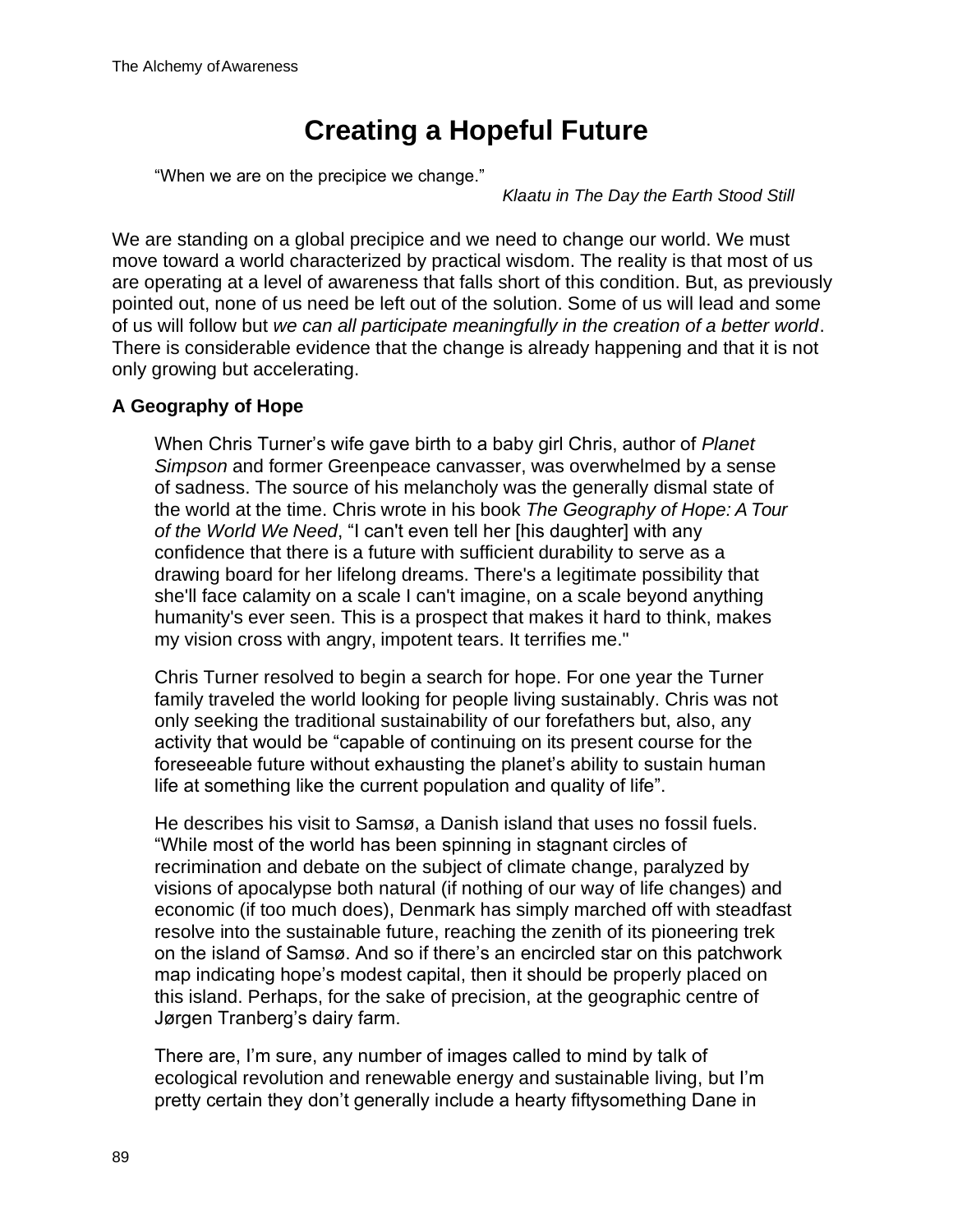rubber boots spotted with mud and cow shit. Which is why Samsø's transformation is not just revolutionary but inspiring, not just a huge change but a tantalizingly attainable one. And it was a change that seemed at its most workaday–near-effortless, no more remarkable than the cool October wind gusting across the island–down on Tranberg's farm."

As it turns out Chris Turner found many encouraging examples of sustainable practices being carried out with level 5 sensibilities and he now has a "scrapbook from a year spent living optimistically" to share with his daughter.

# **Becoming the Solution**

#### **Me to We**

In the level 5 chapter we met Craig Kielburger, the twelve year old Toronto schoolboy who founded the Free the Children initiative. Craig is now a grown man and still active in the pursuit of social change.

In a recent book, *Me to We: Finding Meaning in a Material World,* Craig and his brother, Marc, set out a plan for personal and social transformation. Their plan involves the practice of making "one act at time" with the idea that it is through an accumulation of many individual acts that real and lasting change can occur.

Echoing de Botton's advice to define success mindfully, *Me to We* entreats each of us to re-define our life goals with a mind to the legacy we wish to leave behind us. The book contends that, in doing so and taking action accordingly, the elusive qualities of happiness and meaning are to be discovered. Contributors to the book include Oprah Winfrey, Richard Gere, Queen Noor, and Archbishop Desmond Tutu. *Me to We* is a call to action and provides a practical pathway to level 5 awareness.

"Me to We is a new kind of social enterprise for people who want to help change the world with their daily choices. Through our media, socially responsible choices and leadership experiences, we support Free The Children's work with youth creating global change. Every trip, t-shirt, song, book, speech, thought and choice adds up to a fun, dynamic lifestyle that's part of the worldwide movement of we.

Through donations and in-kind contributions, Me to We is designed to help bring Free The Children's already low administrative costs to zero while, at the same time, encouraging people to change the world with their daily choices.

Think we. Join the movement."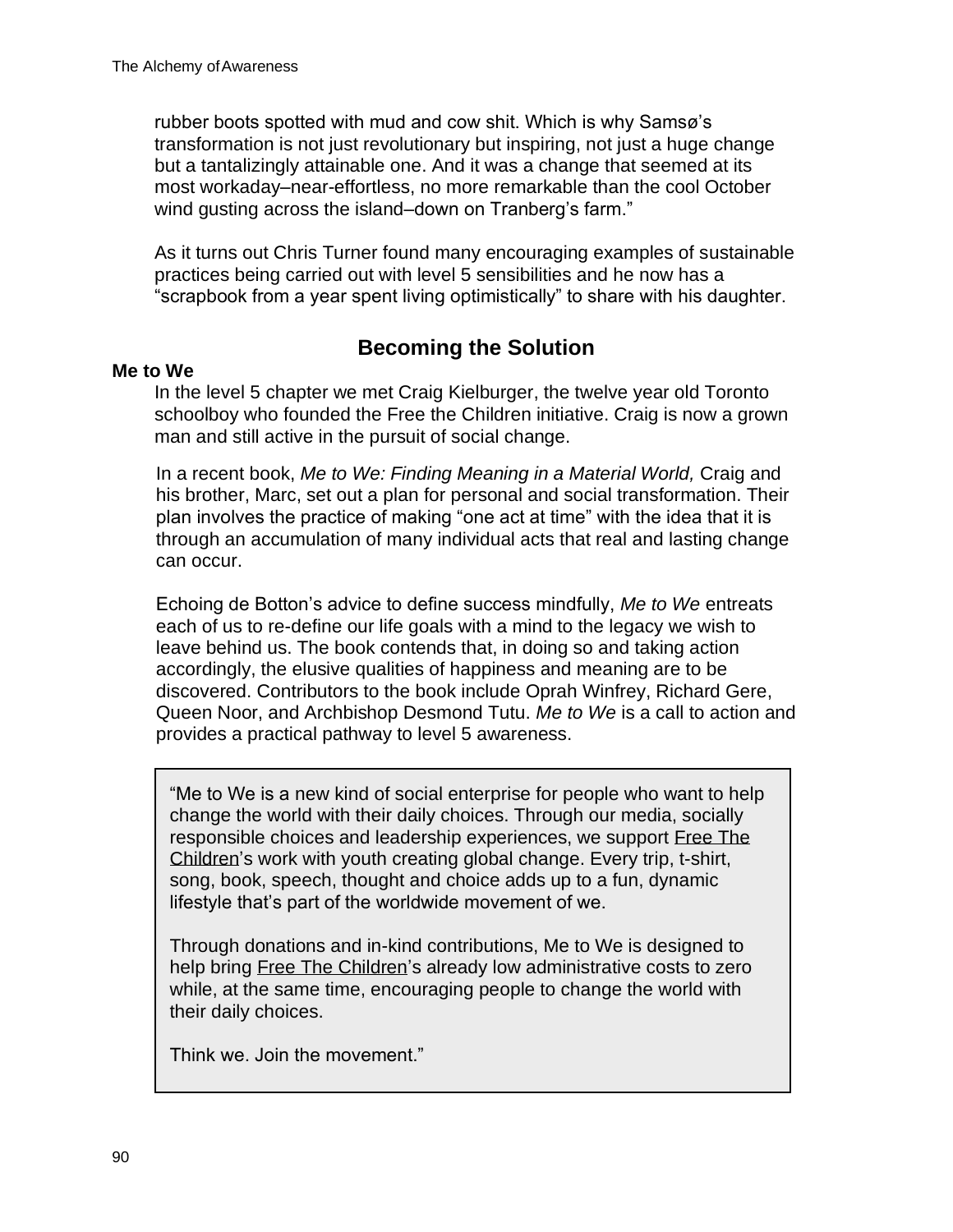Clearly, Craig Kielburger and the Me to We movement are involved with level 5 awareness activities. Their initiatives are very much about making compassionate contributions to the world. There could not be a more succinct phrase to describe the transmutation that takes place during the transition from level 4 to level 5 awareness than "Me to We".

To participate in Free the Children visit:<http://www.freethechildren.com/> To find out more about Me to We go to:<http://www.metowe.com/main/>

### **Worldchanging.com**

*The advent of the internet is a significant factor in the acceleration of global change*. In terms of encouraging individual and collective advancement through the levels of awareness it may be the most potent source of encouragement. It offers innumerable resources for those interested in getting involved in sustainable initiatives.

Worldchanging,com describes its mission as follows:

"Worldchanging is a 501(c)3 media organization that comprises a global network of independent journalists, designers and thinkers covering the world's most intelligent solutions to today's problems. We inspire readers around the world with stories of the most important and innovative new tools, models and ideas for building a bright green future. Our readers are ready to change the world, and Worldchanging links them to the first steps. In the five years since its founding, Worldchanging has produced more than 8,500 visionary articles and one bestselling book, and has become a go-to source for forward thinking, solutions-based journalism that takes a bigpicture approach to sustainability. Our international network of experts and allies, known on these pages as "the Worldchanging team" seek out new systems and ways of living from around the world. They report on those ideas with a healthy dose of curiosity and analysis, and ignite discussion and debate with you, our readers, via comment threads on every page.

Worldchanging has brought awareness to innovative responses to concerns like refugee aid and renewable energy, and to cutting-edge solutions for improving building, city planning, transportation, communication and quality of life. By connecting thoughtful people with the boldest new ideas, we have earned a devoted following: a recent Nielsen study named us the secondlargest sustainability website on the planet.

If you consider yourself part of that community of intelligent, engaged, optimistic people who are willing to be the change they want to see, and ready to live differently right now, we are your news source. Stop in often, learn what's out there, and join the conversation."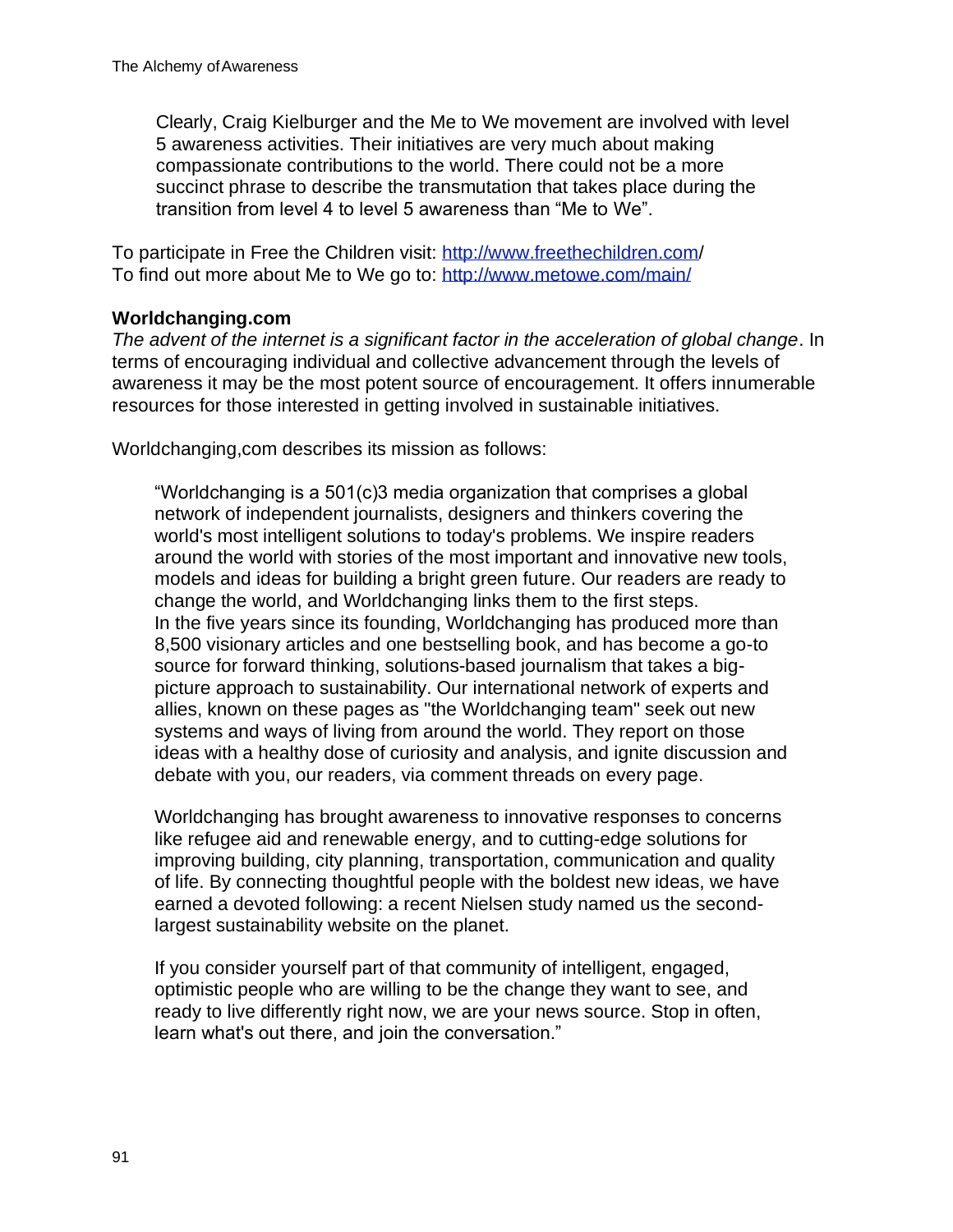The Worldchanging website provides information organized into categories:

- Stuff: Things we make, buy, use and live with
- Shelter: Building future friendly homes
- Cities: Living green by living urban
- Community: Working together for the common good
- Business: Growing sustainable prosperity
- Politics: Progressing toward a free and fair world
- Planet: Restoring and exploring the earth

There could hardly be more obvious agreement with the level 5 awareness imperatives of contribution and compassion than can be seen all but the first of these category descriptions. And clicking on the Stuff link reveals the following explanation:

"Our things define us.

What we buy, what we use, what we keep and throw away, what we waste, and what we save: the stuff that surrounds us and flows through our lives is a key indicator of the kinds of lives we're living. To be an affluent twenty-firstcentury person is to float on a sea of material objects - each with its own history and future.

They may be hidden from our eyes, but in practical global terms, those histories and futures tend to be the most important aspects of the stuff we own."

#### To explore this site go to:<http://www.worldchanging.com/>

There is a wealth of information on this site related to ways of participating in changes compatible with bringing about the sustainable solutions we have been talking about, solutions that are compatible with the practical wisdom found in level 5 awareness.

#### **Sustainability Management Course**

One thing leads to another when you are on the web. While I was working on the Worldchanging section above I noticed a link on their site to a Sustainability Management course being offered at the University of British Columbia department of Continuing Studies. Here is the course description:

SUSTAINABILITY MANAGEMENT

#### **Overview**

Today, public and private sector organizations require specialists in sustainability able to deliver holistic strategies that make an impact.

Participants will gain a clear understanding of how sustainability strategies extend through all areas of an organization and beyond.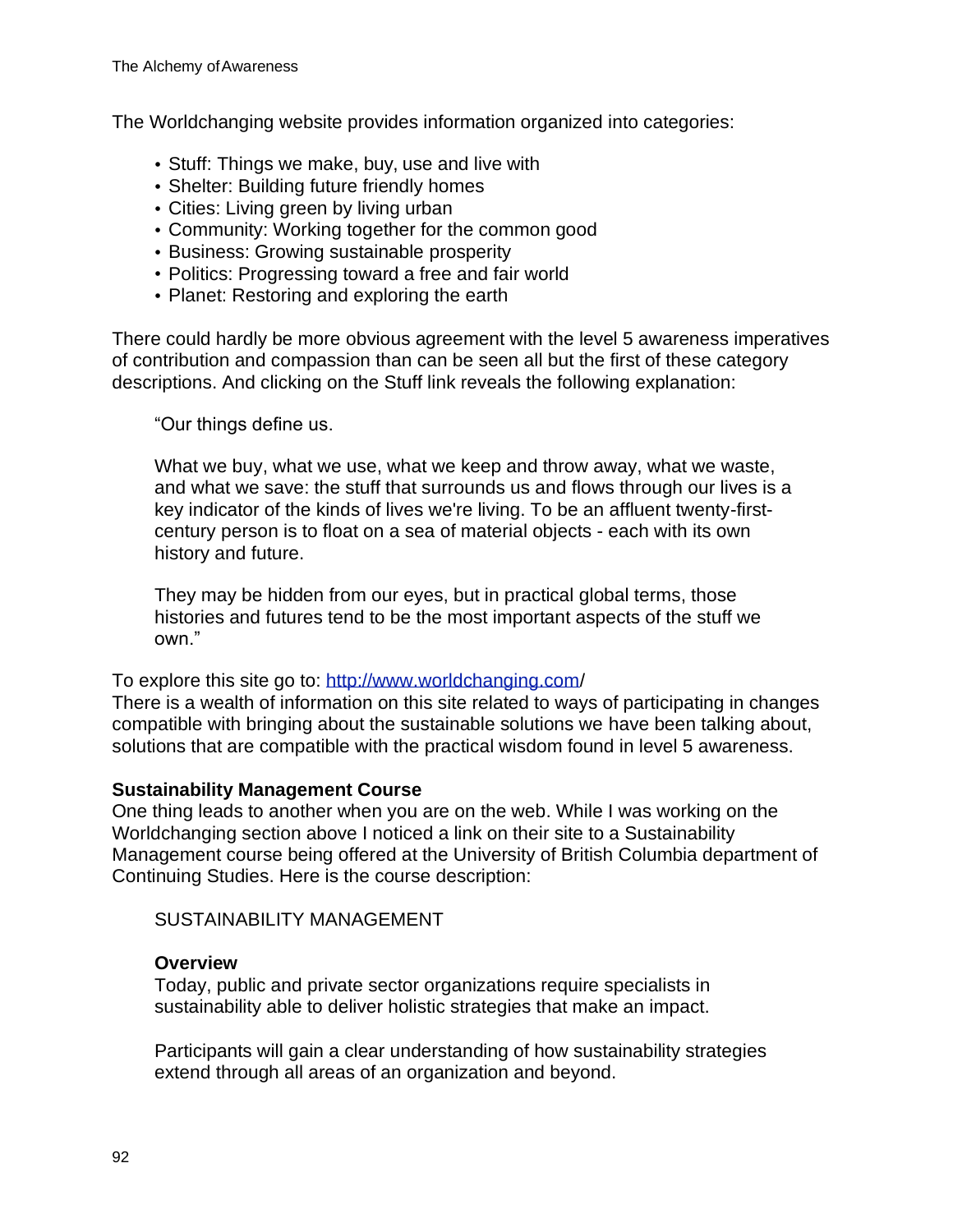By responding to climate change issues, new market challenges, green marketing, and GHG emissions management, these courses will address this complex topic, challenge traditional practices, and teach participants how to help transform an organization to support a sustainable future. \*UBC Award of Achievement in Sustainability Management coming Fall 2009.

#### **Who Should Participate?**

Courses are designed for individuals who wish to take the lead in helping to build sustainability into their organizations, including sustainability consultants and coordinators in community organizations and institutions seeking practical training in sustainability planning and administration. Courses are delivered part-time at UBC Robson Square in short, intensive formats.

#### **Benefits**

Participants will:

- learn the essentials of sustainability and climate change
- identify drivers for organizational and behavioural change
- develop positive environmental and social strategies and implementnew initiatives
- understand credible marketing strategies and how to avoid greenwashing
- learn how to measure and report on carbon accounting

In this course description we again hear echos of level 5 considerations: "holistic" and "sustainability" strategies, " transform an organization to support a sustainable future", "positive environmental and social strategies", and "credible marketing strategies".

To learn more go to:<http://cstudies.ubc.ca/sustainability/management/>

#### **GiveMeaning.com**

GiveMeaning exists to reduce the barriers separating people's generosity from the problems that need attention. Their website explains what they do this way:

"GiveMeaning.com hosts fundraising pages on behalf of charities, non-profits and grassroots projects. Founded in 2004, GiveMeaning has provided free online fundraising pages to over 1200 different initiatives around the world.

From grass-roots international development projects to online fundraising pages for walks, swims and rides, you can create your own fundraising page at GiveMeaning.com to fundraise for most any benevolent purpose."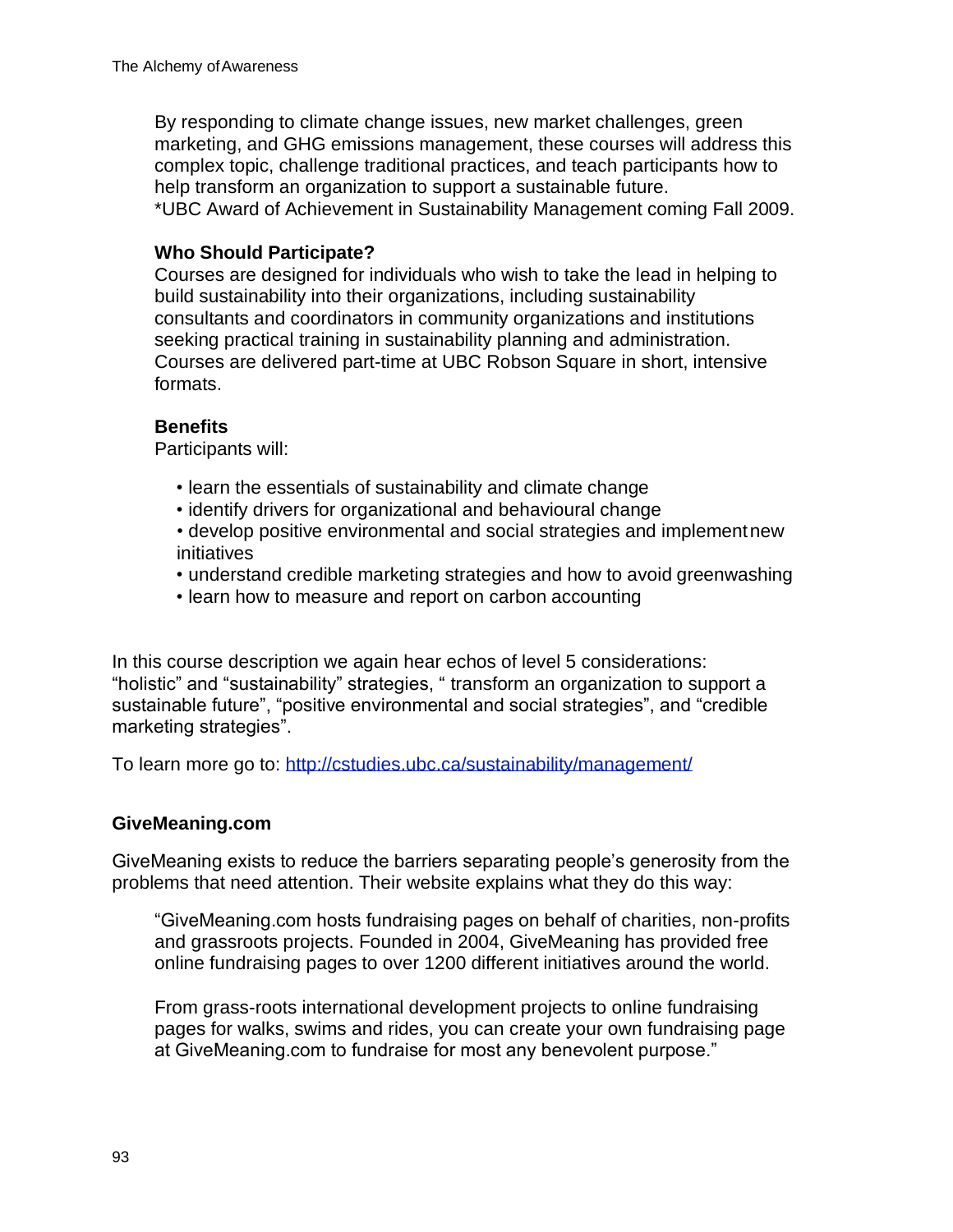GiveMeaning.com charges nothing for donations collected online and they even cover the credit card costs associated with each donation. They rely on the support of donors and advertisers to provide this service. It is as a labor of love. They get their inspiration from the people who are using their tools and service to make the world a better place.

Find out more at: [www.givemeaning.com](http://www.givemeaning.com/)

#### **Kiva**

Microfinance is becoming a popular way to provide financial assistance to entrepreneurs in impoverished countries. Lending funds to these entrepreneurs is called microcredit. Kiva is a website that is set up to facilitate making connections between lenders with borrowers. Kiva's mission is to connect people through lending for the sake of alleviating poverty. The following is from kiva.org:

"Kiva is the world's first person-to-person micro-lending website, empowering individuals to lend directly to unique entrepreneurs around the globe.

The people you see on Kiva's site are real individuals in need of funding - not marketing material. When you browse entrepreneurs' profiles on the site, choose someone to lend to, and then make a loan, you are helping a real person make great strides towards economic independence and improve life for themselves, their family, and their community. Throughout the course of the loan (usually 6-12 months), you can receive email journal updates and track repayments. Then, when you get your loan money back, you can relend to someone else in need.

Kiva partners with existing expert microfinance institutions. In doing so, we gain access to outstanding entrepreneurs from impoverished communities world-wide. Our partners are experts in choosing qualified entrepreneurs. That said, they are usually short on funds. Through Kiva, our partners upload their entrepreneur profiles directly to the site so you can lend to them. When you do, not only do you get a unique experience connecting to a specific entrepreneur on the other side of the planet, but our microfinance partners can do more of what they do, more efficiently.

Kiva provides a data-rich, transparent lending platform. We are constantly working to make the system more transparent to show how money flows throughout the entire cycle, and what effect it has on the people and institutions lending it, borrowing it, and managing it along the way. To do this, we are using the power of the internet to facilitate one-to-one connections that were previously prohibitively expensive. Child sponsorship has always been a high overhead business. Kiva creates a similar interpersonal connection at much lower costs due to the instant, inexpensive nature of internet delivery. The individuals featured on our website are real people who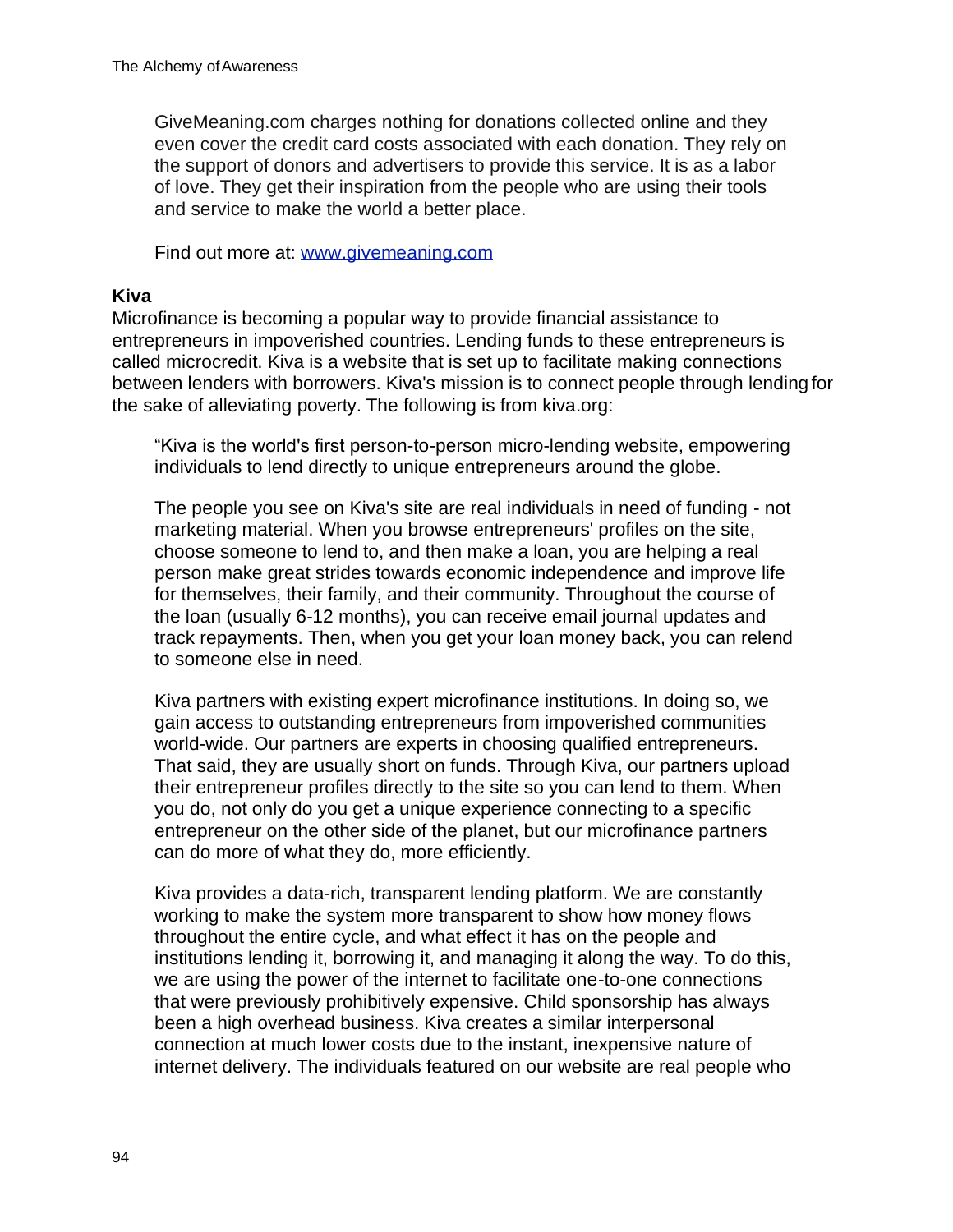need a loan and are waiting for socially-minded individuals like you to lend them money."

Visit [www.kiva.org](http://www.kiva.org/) for more information.

#### **The Internet as a Tool of Wisdom**

No one would argue that the internet is not a dangerous place. But in the end it is just another tool and whether it is a tool for good or evil depends on our intentions for using it, skill in using it, and understanding of how to use it. Where achieving practical wisdom is the intention great good can come from using the internet with skill and understanding.

In his book, *Here Comes Everybody*, author Clay Shirky discusses four forms of social interaction that the internet facilitates: conversations, sharing, collaboration, and collective action. Each of these four kinds of interaction can be leveraged in the service of practical wisdom. Each can support both the quest to achieve wisdom through the pursuit of level 5 awareness activities and the spread of wisdom itself throughout the world. In addition products of wisdom can be shared and acted on through internet enabled communities.

*Conversations*: Email is the most ubiquitous example of an internet conversation. Others include instant messaging, web forums, and chatting.

*Sharing*: Some examples are YouTube.com (video sharing), Flicr.com (photo sharing), and Delicious.com (website url sharing). An interesting thing about sharing sites is that they allow for group formation around any topic. Weblogs (Blogs) also provide a means of sharing content on the web. (see below)

*Collaboration*: These include sites that allow users to collaborate in various ways. Google Docs allows sharing(viewing and/or editing) documents online. A company called 37signals has created a range of collaboration tools aimed at making group collaboration easy and intuitive. Their offerings include: BaseCamp: management of projects and collaborate with teams and clients Highrise: tracking contacts, leads, and deals Backpack: organizing and sharing information across a business Campfire: real-time chatting, file sharing, and remote teams

*Collective Action*: Collective action refers to situations where group members cooperate to achieve a common goal.

Shirky makes the point the every url (a web address such as ["www.website.com"\) i](http://www.website.com/)s a latent community. What he means is that any web address can be the hub of an online community.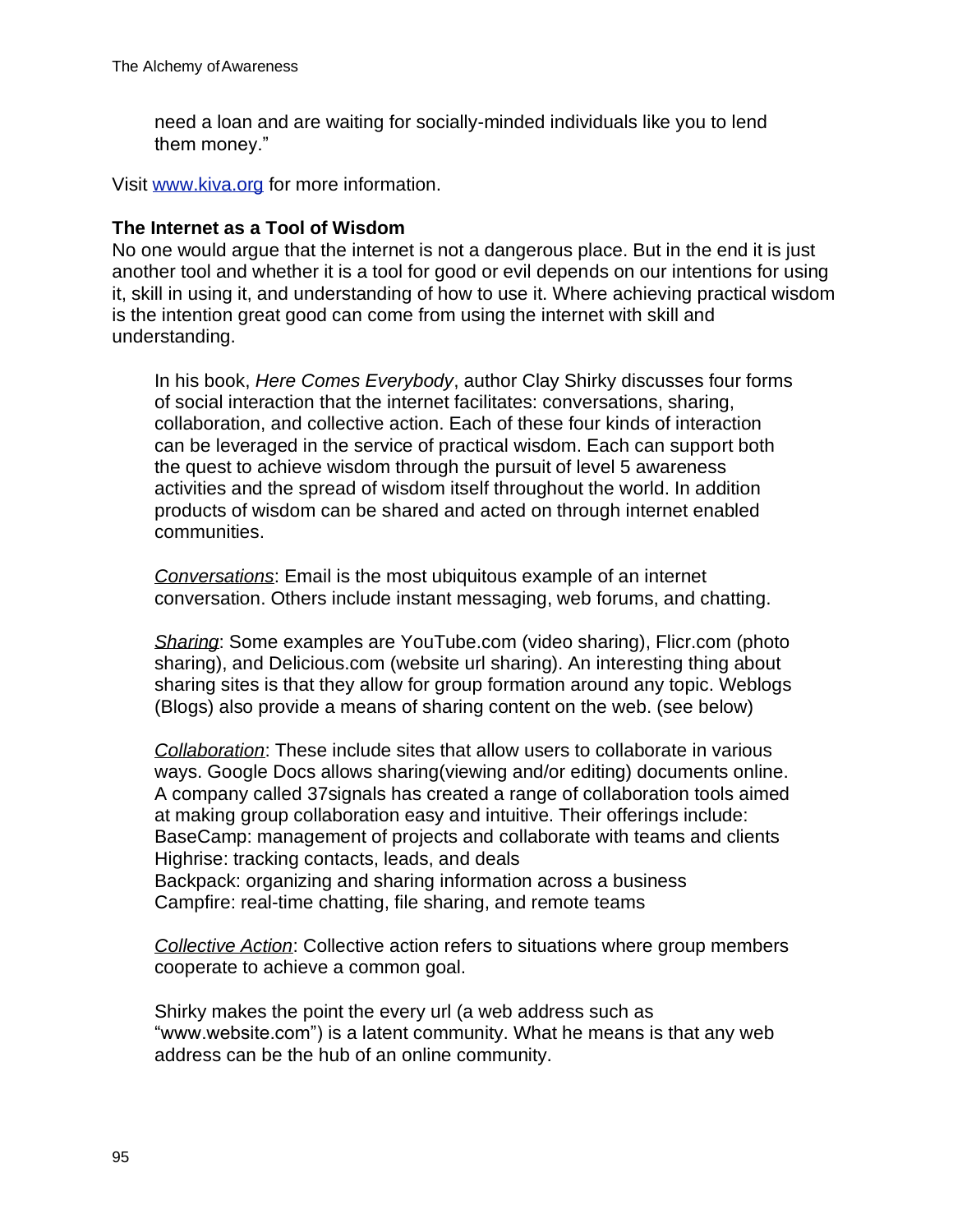Essentially, what Clay Shirky presents is an exploration and explanation of the many ways that groups can form through the use of internet technology. Unlike groups of the past, internet groups can form between members who are physically removed from each other. In fact, there are no geographic limitations imposed on internet group members. All that is required is some common interest and an internet connection.

The social interactions made possible by the internet along with websites dedicated to enterprises that are consistent with level 5 awareness demonstrate the power of the internet to effect the kinds of actions we have been advocating and to do so on a global scale.

#### **Other Ways to Connect on the Internet**

#### **Blogging**

A Blog (a contraction of the term "Web log") is a Web site, usually maintained by an individual with regular entries of commentary, descriptions of events, or other material such as graphics or video. Entries are commonly displayed in reverse-chronological order. Anyone can create and maintain a blog.

As of 2008, blog search engine Technorati was tracking more than 188 million blogs.

To find out about setting up a blog go to: [https://www.](http://www.blogger.com/start)blogge[r.com/start](http://www.blogger.com/start) <http://www.weblog.com/>

#### **Yahoo and Google Groups**

The popular search engine providers Yahoo and Google both provide ways to join or form groups. There are literally millions of groups in existence so chances are you will find one for almost any interest you may have. These groups provide platforms for conversations and sharing. <http://groups.yahoo.com/> <http://groups.google.com/>

#### **Wikis**

A wiki is a collection of Web pages designed to enable anyone with access to contribute or modify content. Wikis are often used to create collaborative websites and to power community websites. The collaborative encyclopedia Wikipedia is one of the best-known wikis.

#### **Scribd.com**

This website is dedicated to sharing information that would traditionally be published as paper documents. About 50,000 items are uploaded every day and there are more than 50 million readers. These items include such things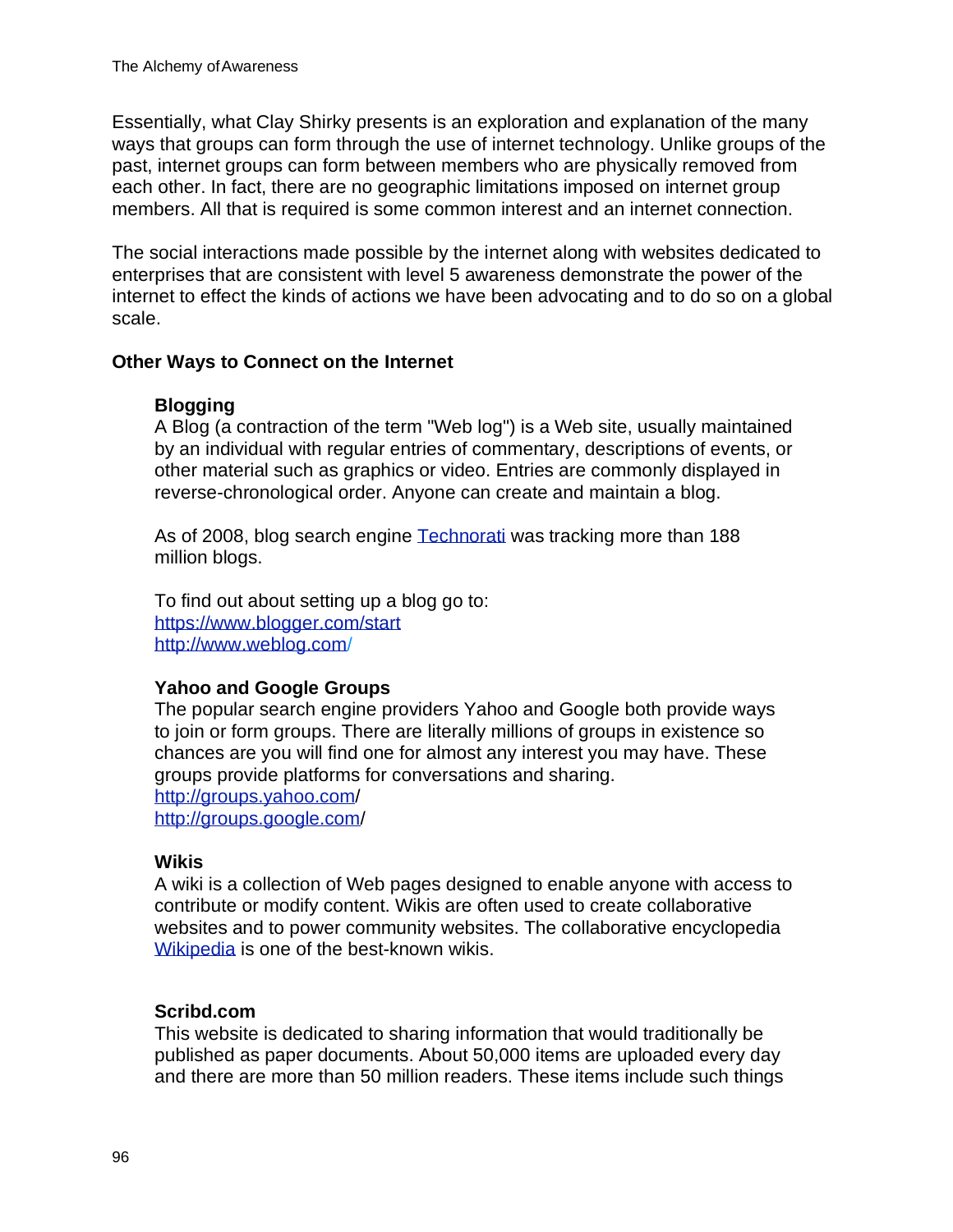as research papers, articles, books, brochures, catelogs, creative writing, illustrations, maps, recipes, sheet music, and more.

The website describes itself this way:

"Scribd began with a simple observation – that there's a writer in all of us. And that even more fundamental than our desire for self-expression is our need to learn and be inspired.

Today, Scribd is the place where you publish, discover and discuss original writings and documents. More than 50 million people each month are finding or sharing fun, functional or fantastical writings and documents on Scribd.com and tens of thousands of other websites that have embedded Scribd's document reader.

We built a technology that's broken all barriers to traditional publishing and in the process also built one of the largest readerships in the world."

Check it out at: scribd.com

Like it or not, the internet is changing the world. And it is changing it at a rate never before seen in the history of our planet. As frightening as this seems it is also an opportunity to be a part of something grand. If we commit to leveraging this powerful technology in the service of creating a world of more compassion and wisdom there is a very good chance that we might just pull it off. The time is right for action.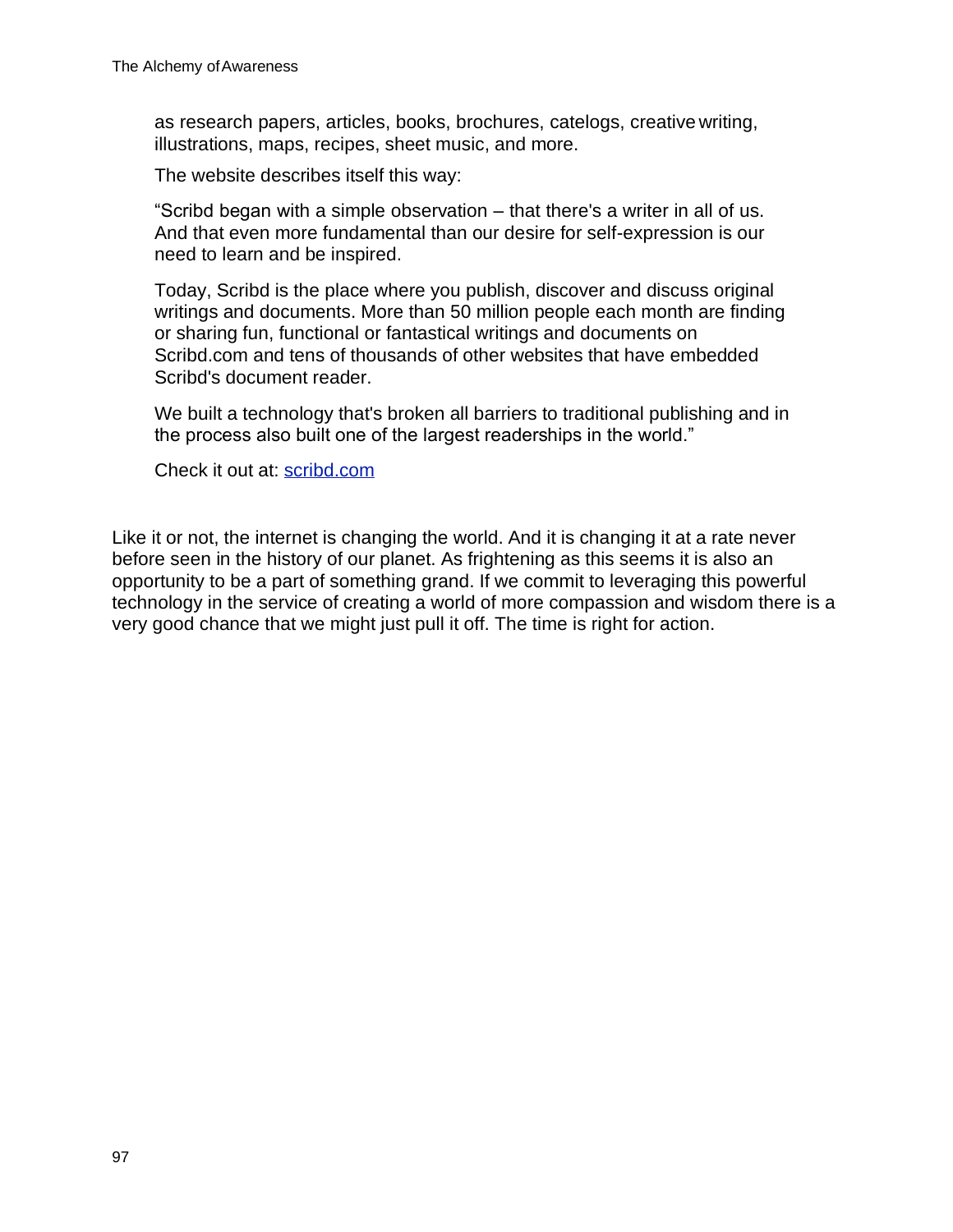# **Conclusion**

"Never doubt that a small group of thoughtful, committed people can change the world. Indeed, it is the only thing that ever has."

#### *Margaret Mead*

We saw, in the first pages of this book, the dire predictions of experts who had little confidence in our ability to survive this century. We also identified ignorance as a common cause of many of our global problems. Following Einstein's observation that a problem cannot be solved at the same level of awareness as the one at which is was created, we began our exploration of the levels of awareness. We soon discovered that many of us are operating at a level of awareness below that which is required to deal effectively with the challenges we face as individuals and as a global population.

It was then asserted that in order to improve our chances of survival as a species it would be advisable to find and employ strategies to increase our personal andcollective levels of awareness. The good news was that our brains are perfectly capable of changing in the ways necessary for the desired personal evolution of awareness to occur. The bad news was that evolution is not revolution. Evolution takes its own sweet time when left to its own devices and there seemed to be no available shortcut that might allow us to achieve our goal in a more timely manner. Even taking into account the material presented in this book and the strategies outlined for encouraging and supporting transitions between the levels of awareness the rate of global change seemed too ponderous and unreliable to ensue that we would avert a global crisis. You may have had a sinking feeling of hopelessness.

Fortunately, as our exploration progressed we found a reason to hope. With the advent of the internet and the incredible communicative power it provides, change is taking place at an unprecedented rate. The required global changes are already in motion. It may have seemed improbable or even impossible that we could lift sufficient numbersof ourselves up to level 5 awareness in time to change the world in the ways necessary to support sustainable solutions to our world-wide problems before these problems became truly insurmountable. But it has become increasingly evident that our initial estimates concerning both our collective present level of awareness and the numbers required to reach level 5 awareness to effect sustainable change may have been more pessimistic than the facts support.

We found convincing evidence that numerous activities consistent with level 5 awareness are already well underway. Due to the communicative power of modern technology these initiatives are growing exponentially in both the number of new activities being initiated and in the number of people taking part in these activities.

While it is hoped that the material presented herein will facilitate an overall movement toward a general increase in the levels of awareness for all who read it, it is encouraging to know that it is not necessary to effect a world-wide increase to level 5